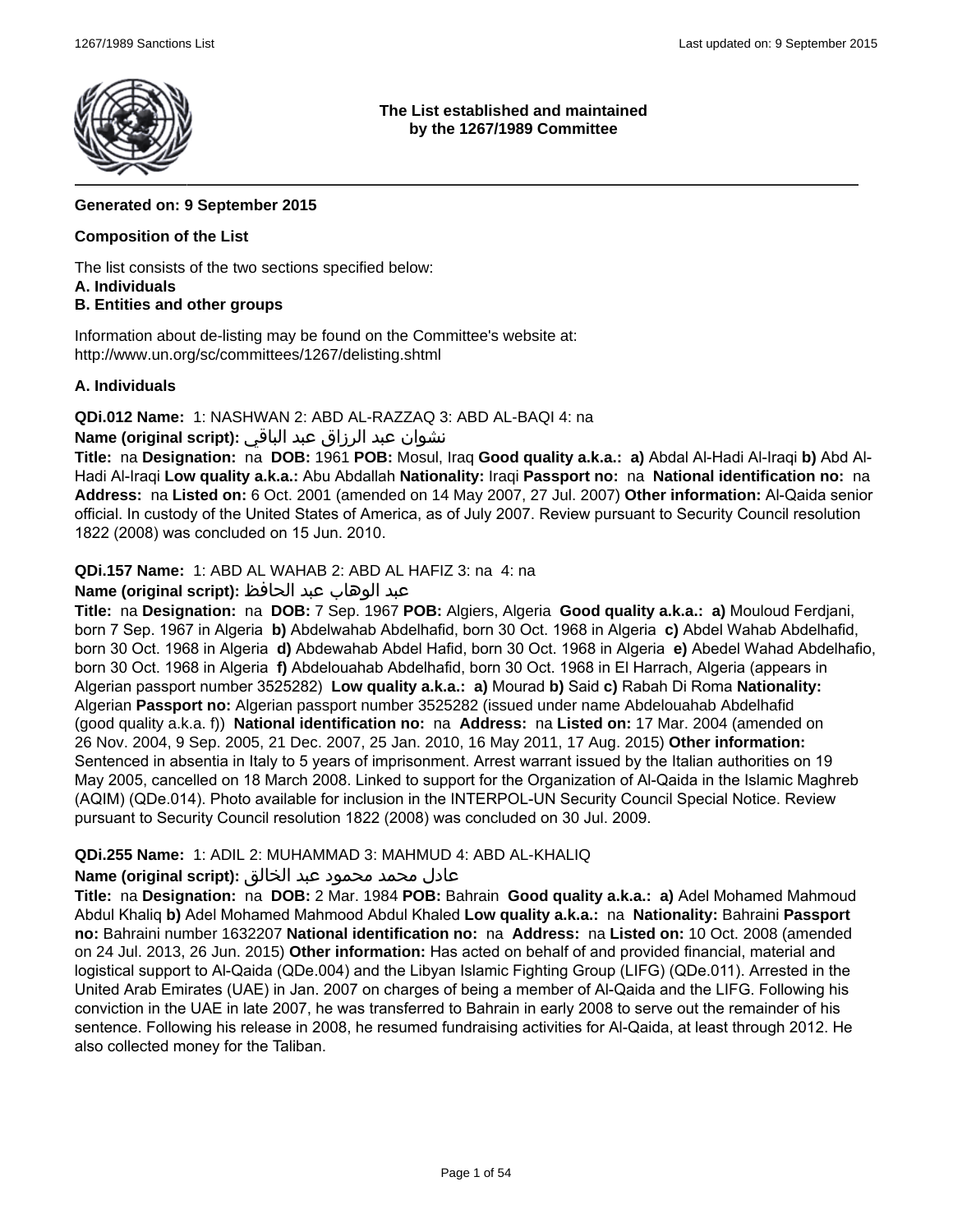# **QDi.289 Name:** 1: SAID JAN 2: 'ABD AL-SALAM 3: na 4: na

### سعید جان عبد السلام **:(script original (Name**

**Title:** na **Designation:** na **DOB: a)** 5 Feb. 1981 **b)** 1 Jan. 1972 **POB:** na **Good quality a.k.a.: a)** Sa'id Jan 'Abdal-Salam **b)** Dilawar Khan Zain Khan, born 1 Jan. 1972 **Low quality a.k.a.: a)** Qazi 'Abdallah **b)** Qazi Abdullah **c)** Ibrahim Walid **d)** Qasi Sa'id Jan **e)** Said Jhan **f)** Farhan Khan **g)** Aziz Cairo **h)** Nangiali **Nationality:** Afghan **Passport no: a)** Afghan number OR801168, issued on 28 Feb. 2006 (expires 27 Feb. 2011, under name Said Jan 'Abd al-Salam) **b)** Pakistani number 4117921, issued on 9 Sep. 2008 (expires 9 Sep. 2013, issued under name Dilawar Khan Zain Khan) **National identification no:** (Kuwaiti Civil Identification number 281020505755, under name Said Jan 'Abd al-Salam) na **Address:** na **Listed on:** 9 Feb. 2011 **Other information:** In approximately 2005, ran a "basic training" camp for Al-Qaida (QDe.004) in Pakistan.

## **QDi.192 Name:** 1: ABD ALLAH 2: MOHAMED 3: RAGAB 4: ABDEL RAHMAN

# عبد الله محمد رجب عبد الرحمن **:(script original (Name**

**Title:** na **Designation:** na **DOB:** 3 Nov. 1957 **POB:** Kafr Al-Shaykh, Egypt **Good quality a.k.a.: a)** Abu Al-Khayr **b)** Ahmad Hasan **c)** Abu Jihad **Low quality a.k.a.:** na **Nationality:** Egyptian **Passport no:** na **National identification no:** na **Address:** (Believed to be in Pakistan or Afghanistan) **Listed on:** 29 Sep. 2005 (amended on 13 Dec. 2011) **Other information:** Member of Egyptian Islamic Jihad (QDe.003). Review pursuant to Security Council resolution 1822 (2008) was concluded on 1 Jun. 2010.

### **QDi.054 Name:** 1: MAJEED 2: ABDUL CHAUDHRY 3: na 4: na

**Title:** na **Designation:** na **DOB: a)** 15 Apr. 1939 **b)** 1938 **POB:** na **Good quality a.k.a.: a)** Majeed, Abdul **b)** Majeed Chaudhry Abdul **c)** Majid, Abdul **Low quality a.k.a.:** na **Nationality:** Pakistani **Passport no:** na **National identification no:** na **Address:** na **Listed on:** 24 Dec. 2001 **Other information:** Review pursuant to Security Council resolution 1822 (2008) was concluded on 1 Jun. 2010.

### **QDi.109 Name:** 1: ZULKIFLI 2: ABDUL HIR 3: na 4: na

**Title:** na **Designation:** na **DOB: a)** 5 Jan. 1966 **b)** 5 Oct. 1966 **POB:** Muar Johor, Malaysia **Good quality a.k.a.: a)** Musa Abdul Hir **b)** Muslimin Abdulmotalib **c)** Salim Alombra **d)** Armand Escalante **e)** Normina Hashim **f)** Henri Lawi **g)** Hendri Lawi **h)** Norhana Mohamad **i)** Omar Salem **j)** Ahmad Shobirin **k)** Bin Abdul Hir Zulkifli **Low quality a.k.a.: a)** Abdulhir Bin Hir **b)** Hassan **c)** Hogalu **d)** Hugalu **e)** Lagu **f)** Marwan (prominently known as) **Nationality:** Malaysian **Passport no:** A 11263265 **National identification no: a)** 660105-01-5297 **b)** driver license D2161572, issued in California, USA **Address: a)** Seksyen 17, Shah Alam, Selangor, Malaysia (previous location) **b)** Maguindanao, the Philippines (as at Jan. 2015) **Listed on:** 9 Sep. 2003 (amended on 25 Jan. 2010, 6 Aug. 2015) **Other information:** The Court for the Northern District of California, USA, issued a warrant of arrest for him on 1 Aug. 2007. Confirmed to have died in Maguindanao, the Philippines in January 2015. Mother's name is Minah Binto Aogist Abd Aziz. Review pursuant to Security Council resolution 1822 (2008) was concluded on 19 Jun. 2009.

# **QDi.200 Name:** 1: DIEMAN 2: ABDULKADIR IZZAT 3: na 4: na

# ديمان عبد القادر عزت **:(script original (Name**

**Title:** na **Designation:** na **DOB:** 4 Jul. 1965 **POB:** Kirkuk, Iraq **Good quality a.k.a.:** Deiman Alhasenben Ali Aljabbari, born 4 Jul. 1965 **Low quality a.k.a.:** na **Nationality:** Iraqi **Passport no:** (German travel document ("Reiseausweis") A 0141062 (revoked as at Sep. 2012)) **National identification no:** na **Address:** Bavaria, Germany **Listed on:** 6 Dec. 2005 (amended on 25 Jan. 2010, 13 Dec. 2011, 15 Nov. 2012) **Other information:** Review pursuant to Security Council resolution 1822 (2008) was concluded on 30 Jul. 2009.

# **QDi.019 Name:** 1: ABDULLAH 2: AHMED 3: ABDULLAH 4: EL ALFI

# عبد الله احمد عبدالله الالفي **:(script original (Name**

**Title:** na **Designation:** na **DOB:** 6 Jun. 1963 **POB:** Gharbia, Egypt **Good quality a.k.a.:** na **Low quality a.k.a.: a)** Abu Mariam **b)** Al-Masri, Abu Mohamed **c)** Saleh **Nationality:** Egyptian **Passport no:** na **National identification no:** na **Address:** na **Listed on:** 17 Oct. 2001 (amended on 26 Nov. 2004) **Other information:** Afghanistan. Review pursuant to Security Council resolution 1822 (2008) was concluded on 21 Jun. 2010.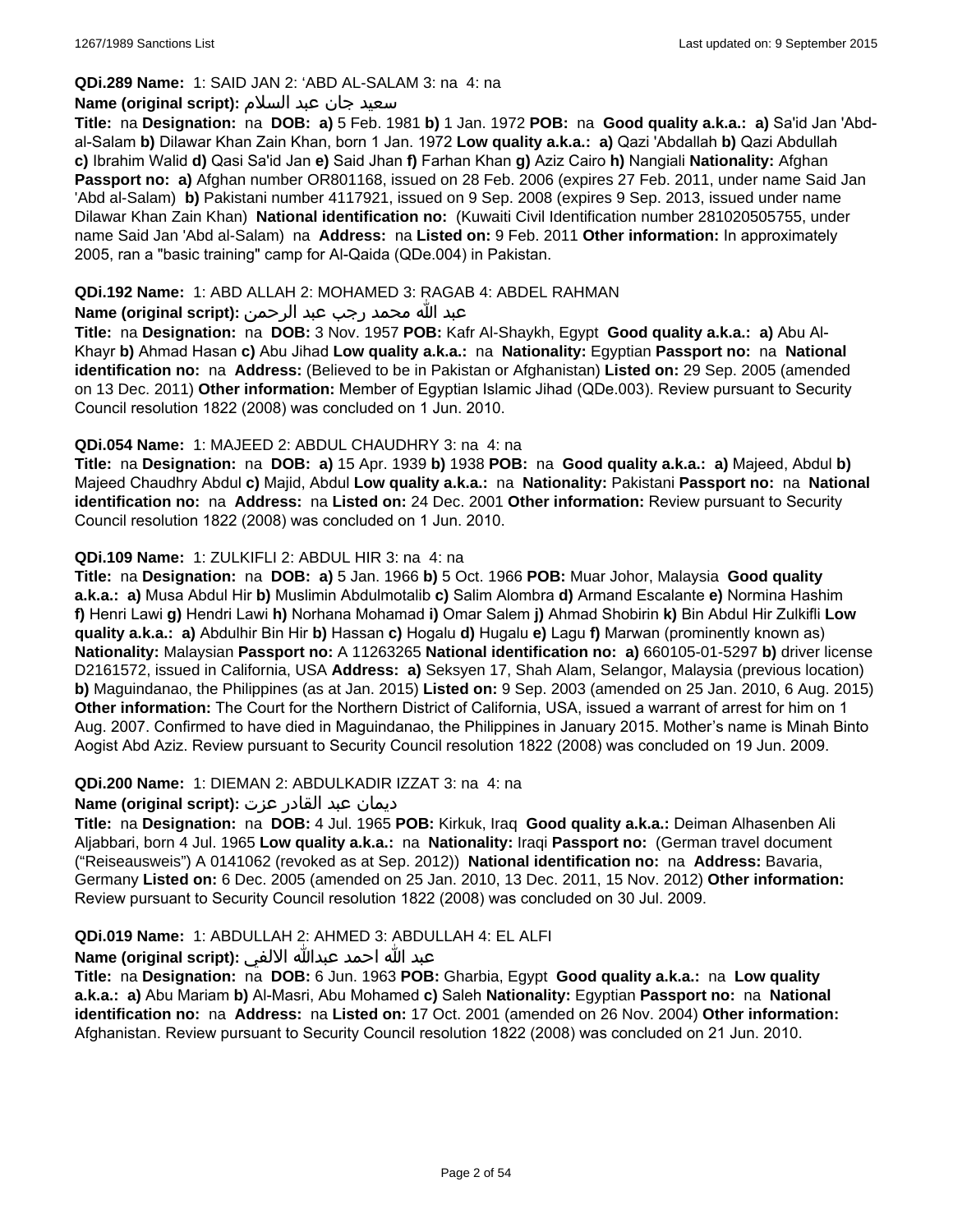# **QDi.018 Name:** 1: ABDUL MANAN AGHA 2: na 3: na 4: na

## عبد المنان آغا **:(script original (Name**

**Title:** Haji **Designation:** na **DOB:** na **POB:** na **Good quality a.k.a.:** Abdul Manan **Low quality a.k.a.: a)** Abdul Man'am Saiyid **b)** Saiyid Abd al-Man (formerly listed as) **Nationality:** na **Passport no:** na **National identification no:** na **Address:** na **Listed on:** 17 Oct. 2001 (amended on 26 Jun. 2013) **Other information:** Pakistan. Review pursuant to Security Council resolution 1822 (2008) was concluded on 15 Jun. 2010.

### **QDi.295 Name:** 1: MUHAMMAD 2: JIBRIL 3: ABDUL RAHMAN 4: na

**Title:** na **Designation:** na **DOB: a)** 28 May 1984 **b)** 3 Dec. 1979 **c)** 3 Mar. 1979 (from false passport) **POB:** East Lombok, West Nusa Tenggara, Indonesia **Good quality a.k.a.: a)** Mohammad Jibril Abdurrahman **b)** Muhammad Jibriel Abdul Rahman **c)** Mohammad Jibriel Abdurrahman **d)** Muhamad Ricky Ardhan, born 8 Aug. 1980 (appears in false Indonesian passport number S335026) **e)** Muhammad Ricky Ardhan bin Muhammad Iqbal **f)** Muhammad Ricky Ardhan bin Abu Jibril **Low quality a.k.a.: a)** Muhammad Yunus **b)** Heris Syah **Nationality:** Indonesian **Passport no:** na **National identification no: a)** Indonesian national identity card number 3219222002.2181558 **b)** Identification number 2181558 **Address: a)** Jalan M. Saidi RT 010 RW 001 Pesanggrahan, South Petukangan, South Jakarta, Indonesia **b)** Jalan Nakula of Witana Harja Complex Block C, Pamulang, Banten, Indonesia **Listed on:** 12 Aug. 2011 **Other information:** Senior member of Jemaah Islamiyah (QDe.092) directly involved in obtaining funding for terrorist attacks. Sentenced in Indonesia to five years in prison on 29 Jun. 2010. Father's name is Mohamad Iqbal Abdurrahman (QDi.086).

# **QDi.229 Name:** 1: ALY 2: SOLIMAN 3: MASSOUD 4: ABDUL SAYED

**Title:** na **Designation:** na **DOB:** 1969 **POB:** Tripoli, Libyan Arab Jamahiriya **Good quality a.k.a.: a)** Ibn El Qaim **b)** Mohamed Osman **Low quality a.k.a.:** Adam **Nationality:** Libyan **Passport no:** Libyan Passport No. 96/184442 **National identification no:** na **Address:** Ghout El Shamal, Tripoli, Libyan Arab Jamahiriya **Listed on:** 8 Jun. 2007 (amended on 13 Dec. 2011) **Other information:** Member of Libyan Islamic Fighting Group (QDe.011). Review pursuant to Security Council resolution 1822 (2008) was concluded on 24 Nov. 2009.

### **QDi.086 Name:** 1: MOHAMAD 2: IQBAL 3: ABDURRAHMAN 4: na

**Title:** na **Designation:** na **DOB: a)** 17 Aug. 1957 **b)** 17 Aug. 1958 **POB: a)** Korleko-Lombok Timur, Indonesia **b)** Tirpas-Selong Village, East Lombok, Indonesia **Good quality a.k.a.: a)** Rahman, Mohamad Iqbal **b)** A Rahman, Mohamad Iqbal **c)** Abu Jibril Abdurrahman **d)** Fikiruddin Muqti **e)** Fihiruddin Muqti **f)** Abdul Rahman, Mohamad Iqbal **Low quality a.k.a.:** na **Nationality:** Indonesian **Passport no:** na **National identification no:** 3603251708570001 **Address:** Jalan Nakula, Komplek Witana Harja III Blok C 106-107, Tangerang, Indonesia **Listed on:** 28 Jan. 2003 (amended on 26 Nov. 2004, 16 May 2011, 10 Jun. 2011) **Other information:** Review pursuant to Security Council resolution 1822 (2008) was concluded on 8 Jun. 2010.

#### **QDi.309 Name:** 1: ABDUR REHMAN 2: na 3: na 4: na

# **Name (original script):** الرحمن عبد

**Title:** na **Designation:** na **DOB:** 3 Oct. 1965 **POB:** Mirpur Khas, Pakistan **Good quality a.k.a.: a)** Abdul Rehman; Abd Ur-Rehman; Abdur Rahman **b)** السيندي الرحمن عبد) Abdul Rehman Sindhi; Abdul Rehman al-Sindhi; Abdur Rahman al-Sindhi; Abdur Rehman Sindhi; Abdurahman Sindhi) **c)** السندي عبدالله) Abdullah Sindhi) **Low quality a.k.a.:** Abdur Rehman Muhammad Yamin **Nationality:** Pakistani **Passport no:** (Pakistani passport number CV9157521, issued on 8 Sep. 2008, expires on 7 Sep. 2013) **National identification no:** (Pakistani national identity card number 44103-5251752-5) na **Address:** Karachi, Pakistan **Listed on:** 14 Mar. 2012 **Other information:** Has provided facilitation and financial services to Al-Qaida (QDe.004). Associated with Harakatul Jihad Islami (QDe.130), Jaish-I-Mohammed (QDe.019), and Al-Akhtar Trust International (QDe.121).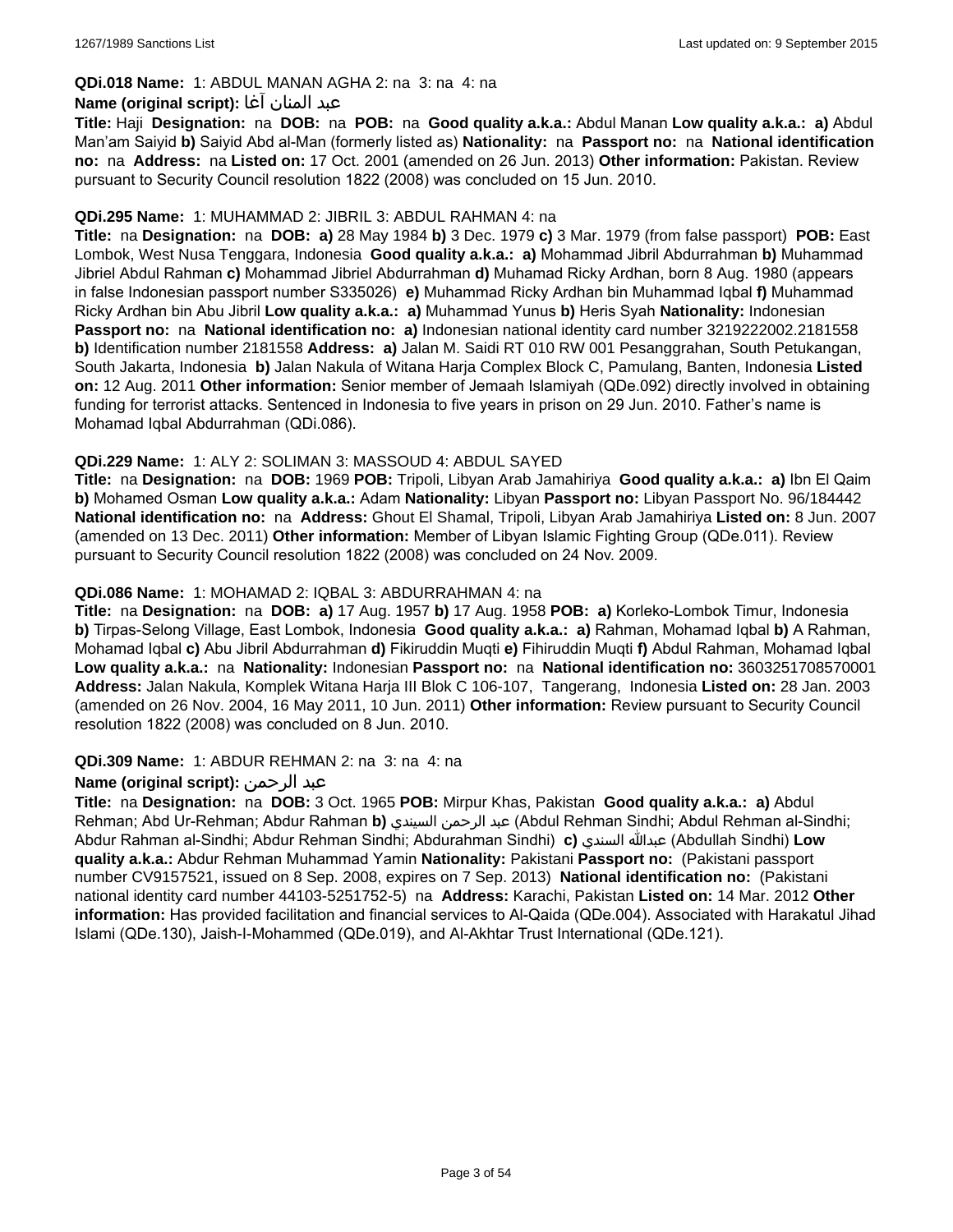### **QDi.285 Name:** 1: MUHAMMAD 2: ABDALLAH 3: HASAN 4: ABU-AL-KHAYR

### محمد عبدالله حسن أبو الخير **:Name (original script**)

**Title:** na **Designation:** na **DOB: a)** 19 Jun. 1975 **b)** 18 Jun. 1975 **POB:** Al-Madinah al-Munawwarah, Saudi Arabia **Good quality a.k.a.: a)** Mohammed Abdullah Hassan Abul-Khair **b)** Muhammad Abdallah Hasan Abu-al-Khayr **c)** Muhammad Bin- 'Abdullah Bin-Hamd Abu-al-Khayr **d)** Abdallah al-Halabi **e)** 'Abdallah al-Halabi al-Madani **f)** Abdallah al-Makki **g)** Abdallah el-Halabi **h)** Abdullah al-Halabi **i)** Abu 'Abdallah al-Halabi **Low quality a.k.a.: a)** Abu Abdallah al-Madani **b)** Muhannad al-Jaddawi **Nationality:** Saudi Arabian **Passport no:** Saudi Arabian number A741097, issued on 14 Nov. 1995 (and expired on 19 Sep. 2000.) **National identification no:** Saudi Arabian 1006010555 **Address:** na **Listed on:** 24 Aug. 2010 **Other information:** Appears on a 2009 list of 85 persons wanted by the government of Saudi Arabia.

## **QDi.130 Name:** 1: MOHAMED 2: GHASSAN 3: ALI 4: ABU DHESS

# محمد غسان علي أبو دهيس **:Name (original script**)

**Title:** na **Designation:** na **DOB:** 22 Jun. 1966 **POB:** Irbid, Jordan **Good quality a.k.a.: a)** Yaser Hassan, born 1 Feb. 1966 in Hasmija **b)** Abu Ali Abu Mohamed Dhees, born 1 Feb. 1966 in Hasmija **c)** Mohamed Abu Dhess, born 1 Feb. 1966 in Hashmija, Iraq **Low quality a.k.a.:** na **Nationality:** Jordanian **Passport no: a)** German International Travel Document 0695982 (expired) **b)** German International Travel Document 0785146 (valid until 8 Apr. 2004) **National identification no:** na **Address:** Germany **Listed on:** 23 Sep. 2003 (amended on 23 Dec. 2008, 11 Mar. 2010, 10 Jun. 2011) **Other information:** Father's name is Mouhemad Saleh Hassan. Mother's name is Mariam Hassan, neé Chalabia. Associated with Ismail Abdallah Sbaitan Shalabi (QDi.128), Djamel Moustfa (QDi.129) and Aschraf Al-Dagma (QDi.132). Review pursuant to Security Council resolution 1822 (2008) was concluded on 19 Jan. 2010.

### **QDi.304 Name:** 1: MOCHAMMAD 2: ACHWAN 3: na 4: na

**Title:** na **Designation:** na **DOB: a)** 4 May 1948 **b)** 4 May 1946 **POB:** Tulungagung, Indonesia **Good quality a.k.a.: a)** Muhammad Achwan **b)** Muhammad Akhwan **c)** Mochtar Achwan **d)** Mochtar Akhwan **e)** Mochtar Akwan **Low quality a.k.a.:** na **Nationality:** Indonesian **Passport no:** na **National identification no:** (Indonesian National Identity Card Number 3573010405480001 under name Mochammad Achwan) na **Address:** Jalan Ir. H. Juanda 8/10, RT/RW 002/001, Jodipan, Blimbing, Malang, Indonesia **Listed on:** 12 Mar. 2012 **Other information:** Acting emir of Jemmah Anshorut Tauhid (JAT) (QDe.133). Associated with Abu Bakar Ba'asyir (QDi.217), Abdul Rahim Ba'aysir (QDi.293) and Jemaah Islamiyah (QDe.092).

# **QDi.316 Name:** 1: IYAD 2: AG GHALI 3: na 4: na

# اياد اغ غالي **:(script original (Name**

**Title:** na **Designation:** na **DOB:** 1958 **POB:** Abeibara, Kidal Region, Mali **Good quality a.k.a.:** Sidi Mohamed Arhali, born 1 Jan. 1958 in Bouressa, Bourem Region, Mali **Low quality a.k.a.:** na **Nationality:** Malian **Passport no:** Malian passport number A1037434 (issued on 10 Aug. 2001, expires on 31 Dec. 2014) **National identification no:** Malian birth certificate number 012546 **Address:** Mali **Listed on:** 25 Feb. 2013 (amended on 23 Sep. 2014) **Other information:** Founder and leader of Ansar Eddine (QDe.135). Member of the Tuareg Ifogas tribe. Linked to the Organization of Al-Qaida in the Islamic Maghreb (QDe.014) and Mouvement pour l'Unification et le Jihad en Afrique de l'Ouest (MUJAO) (QDe.134). Name of father is Ag Bobacer Arhali, name of mother is Rhiachatou Wallet Sidi.

# **QDi.203 Name:** 1: FARHAD 2: KANABI 3: AHMAD 4: na

# فرهاد كنابي أحمد :Name (original script)

**Title:** na **Designation:** na **DOB:** 1 Jul. 1971 **POB:** Arbil, Iraq **Good quality a.k.a.: a)** Kaua Omar Achmed **b)** Kawa Hamawandi (previously listed as) **Low quality a.k.a.:** na **Nationality:** Iraqi **Passport no:** (German travel document ("Reiseausweis") A 0139243 (revoked as at Sep. 2012)) **National identification no:** na **Address:** Iraq **Listed on:** 6 Dec. 2005 (amended on 31 Jul. 2006, 25 Jan. 2010, 13 Dec. 2011, 15 Nov. 2012) **Other information:** Released from custody in Germany on 10 Dec. 2010 and relocated to Iraq on 6 Dec. 2011. Review pursuant to Security Council resolution 1822 (2008) was concluded on 5 Oct. 2009.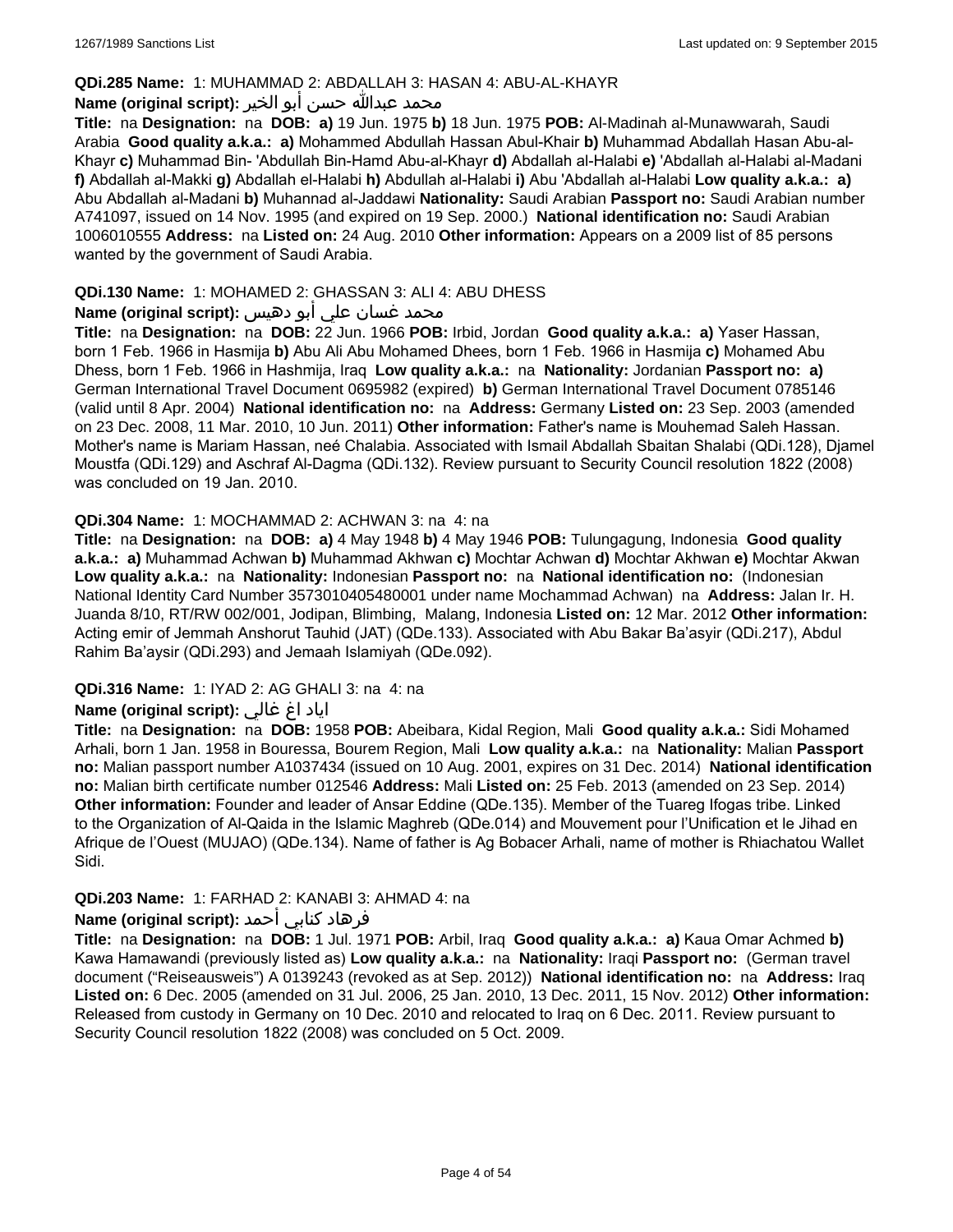### **QDi.226 Name:** 1: NAJMUDDIN 2: FARAJ 3: AHMAD 4: na

**Title:** na **Designation:** na **DOB: a)** 7 Jul. 1956 **b)** 17 Jun. 1963 **POB:** Olaqloo Sharbajer, Al-Sulaymaniyah Governorate, Iraq **Good quality a.k.a.: a)** Mullah Krekar **b)** Fateh Najm Eddine Farraj **c)** Faraj Ahmad Najmuddin **Low quality a.k.a.:** na **Nationality:** Iraqi **Passport no:** na **National identification no:** na **Address:** Heimdalsgate 36-V, Oslo, 0578, Norway **Listed on:** 7 Dec. 2006 **Other information:** Review pursuant to Security Council resolution 1822 (2008) was concluded on 20 May 2010.

## **QDi.237 Name:** 1: JABER 2: ABDALLAH 3: JABER 4: AHMAD AL-JALAHMAH

## جابر عبد الله جابر أحمد الجلاهمة **:(script original (Name**

**Title:** na **Designation:** na **DOB:** 24 Sep. 1959 **POB:** Al-Khitan area, Kuwait **Good quality a.k.a.: a)** Jaber Al-Jalamah **b)** Abu Muhammad Al-Jalahmah **c)** Jabir Abdallah Jabir Ahmad Jalahmah **d)** Jabir 'Abdallah Jabir Ahmad Al-Jalamah **e)** Jabir Al-Jalhami **Low quality a.k.a.: a)** Abdul-Ghani **b)** Abu Muhammad **Nationality:** Kuwaiti **Passport no: a)** 101423404 **b)** Kuwaiti number 2541451 (valid until 16 Feb. 2017) **c)** Kuwaiti number 002327881 **National identification no:** Kuwaiti 259092401188 **Address:** Kuwait (residence as at March 2009 and at December 2013) **Listed on:** 3 Jan. 2014 **Other information:** Previously listed between 16 Jan. 2008 and 3 Jan. 2014 (amended on 1 Jul. 2008, 23 Jul. 2008, 25 Jan. 2010). Review pursuant to Security Council resolution 1822 (2008) was concluded on 14 Sep. 2009.

# **QDi.193 Name:** 1: ZAKI 2: EZAT 3: ZAKI 4: AHMED

# زكي عزت زكي احمد **:(script original (Name**

**Title:** na **Designation:** na **DOB:** 21 Apr. 1960 **POB: a)** Sharqiyah, Egypt **b)** Zaqaziq, Egypt **Good quality a.k.a.: a)** Rif'at Salim **b)** Abu Usama **Low quality a.k.a.:** na **Nationality:** Egyptian **Passport no:** na **National identification no:** na **Address:** (May be on the Pakistani-Afghan border) **Listed on:** 29 Sep. 2005 (amended on 13 Dec. 2011) **Other information:** Father's name is Ahmed Ezat Zaki. Member of Egyptian Islamic Jihad (QDe.003). Review pursuant to Security Council resolution 1822 (2008) was concluded on 1 Jun. 2010.

# **QDi.014 Name:** 1: TARIQ 2: ANWAR 3: EL SAYED 4: AHMED

# طاريق أنور السيد احمد **:(script original (Name**

**Title:** na **Designation:** na **DOB:** 15 Mar. 1963 **POB:** Alexandria, Egypt **Good quality a.k.a.: a)** Hamdi Ahmad Farag **b)** Amr Al-Fatih Fathi **c)** Tarek Anwar El Sayed Ahmad **Low quality a.k.a.:** na **Nationality:** Egyptian **Passport no:** na **National identification no:** na **Address:** na **Listed on:** 6 Oct. 2001 (amended on 26 Nov. 2004, 18 Jul. 2007, 16 May 2011) **Other information:** Reportedly deceased in October 2001. Review pursuant to Security Council resolution 1822 (2008) was concluded on 29 Jul. 2010.

# **QDi.161 Name:** 1: FARID 2: AIDER 3: na 4: na

# **Name (original script):** عيدر فريد

**Title:** na **Designation:** na **DOB:** 12 Oct. 1964 **POB:** Algiers, Algeria **Good quality a.k.a.: a)** Achour Ali **b)** Terfi Farid **Low quality a.k.a.:** Abdallah **Nationality:** Algerian **Passport no:** na **National identification no:**  na **Address:** na **Listed on:** 17 Mar. 2004 (amended on 26 Nov. 2004, 25 Jan. 2010, 16 May 2011) **Other information:** Italian Fiscal Code DRAFRD64R12Z301C. Sentenced in Italy in Mar. 2002 to 8 years of imprisonment. Arrest warrant issued by the Italian authorities on 16 Nov. 2007. Considered a fugitive from justice by the Italian authorities as of 14 Dec. 2007. Review pursuant to Security Council resolution 1822 (2008) was concluded on 30 Jul. 2009.

# **QDi.313 Name:** 1: DJAMEL 2: AKKACHA 3: na 4: na

# **Name (original script):** عكاشة جمال

**Title:** na **Designation:** na **DOB:** 9 May 1978 **POB:** Rouiba, Algiers, Algeria **Good quality a.k.a.: a)** Yahia Abou el Hoummam **b)** Yahia Abou el Hammam **Low quality a.k.a.:** na **Nationality:** Algerian **Passport no:** na **National identification no:** na **Address:** Mali **Listed on:** 5 Feb. 2013 **Other information:** Father's name is Slimane. Mother's name is Akrouf Khadidja. Coordinator of groups associated with The Organisation of Al-Qaida in the Islamic Maghreb (QDe.014) in northern Mali.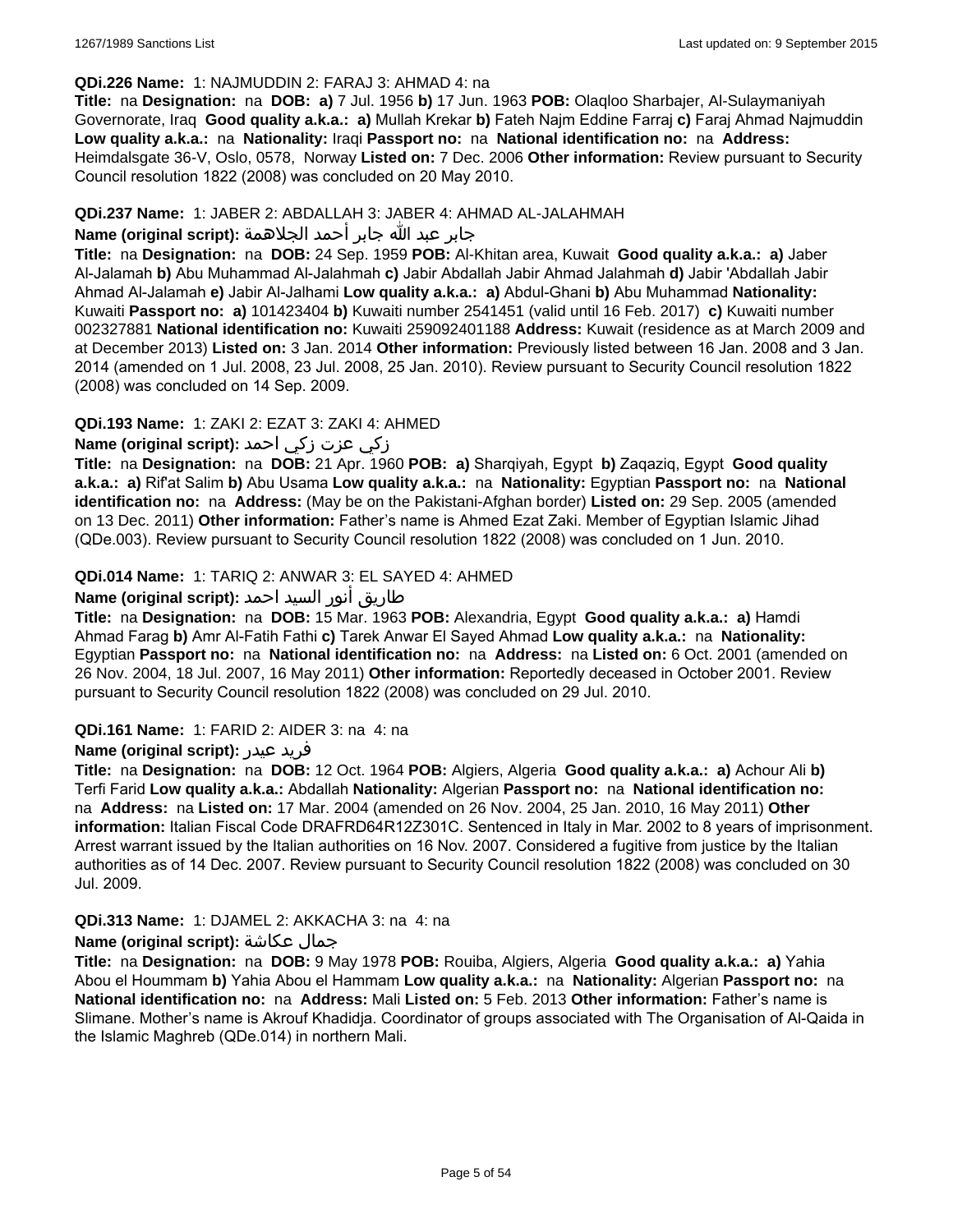### **QDi.091 Name:** 1: MOHAMED 2: AMINE 3: AKLI 4: na

### محمد أمين اكلي :**Name (original script)**

**Title:** na **Designation:** na **DOB:** 30 Mar. 1972 **POB:** Bordj el Kiffane, Algeria **Good quality a.k.a.: a)** Akli Amine Mohamed **b)** Killech Shamir **c)** Kali Sami **Low quality a.k.a.:** Elias **Nationality:** Algerian **Passport no:**  na **National identification no:** na **Address:** Algeria **Listed on:** 25 Jun. 2003 (amended on 12 Apr. 2006, 17 Oct. 2007, 16 May 2011) **Other information:** Father's name is Lounes. Mother's name is Kadidja. Inadmissible to the Schengen area. Deported from Spain to Algeria in Aug. 2009. Review pursuant to Security Council resolution 1822 (2008) was concluded on 15 Jun. 2010.

### **QDi.325 Name:** 1: ABOU 2: MOHAMED 3: AL ADNANI 4:

**Title:** na **Designation:** na **DOB:** Approximately 1977 **POB:** Binnish, Syrian Arab Republic **Good quality a.k.a.: a)** Yaser Khalaf Nazzal Alrawi **b)** Jaber Taha Falah **c)** Abou Khattab **d)** Abou Sadeq Alrawi **e)** Tah al Binchi **f)** Abu Mohammed al-Adnani **g)** Taha Sobhi Falaha **h)** Yasser Khalaf Hussein Nazal al-Rawi **i)** Abu Baker al-Khatab **j)** Abu Sadek al-Rawi **k)** Taha al-Banshi **l)** Abu Mohamed al-Adnani **m)** Abu-Mohammad al-Adnani al-Shami **n)** Hajj Ibrahim **Low quality a.k.a.:** na **Nationality:** Iraqi **Passport no:** na **National identification no:** na **Address:**  na **Listed on:** 15 Aug. 2014 **Other information:** Official spokesman of Islamic State in Iraq and the Levant (ISIL), listed as Al-Qaida in Iraq (QDe.115), and emir of ISIL in Syria, closely associated with Abu Mohammed al-Jawlani (QDi.317) and Abu Bakr al-Baghdadi, listed as Ibrahim Awwad Ibrahim Ali al-Badri al-Samarrai (QDi.299).

### **QDi.328 Name:** 1: HAJJAJ 2: BIN 3: FAHD 4: AL AJMI

**Title:** na **Designation:** na **DOB:** 10 Aug. 1987 **POB:** Kuwait **Good quality a.k.a.: a)** Hijaj Fahid Hijaj Muhammad Sahib al-Ajmi **b)** Hicac Fehid Hicac Muhammed Sebib al-Acmi **c)** Hajjaj bin-Fahad al-Ajmi **d)** Sheikh Hajaj al-Ajami **e)** Hajaj al-Ajami **f)** Ajaj Ajami **Low quality a.k.a.:** na **Nationality:** Kuwaiti **Passport no:** na **National identification no:** na **Address:** na **Listed on:** 15 Aug. 2014 **Other information:** A Kuwait-based facilitator in charge of the 'committee of zakat' and financier for Al-Nusrah Front for the People of the Levant (QDe.137).

### **QDi.324 Name:** 1: ABDUL MOHSEN 2: ABDALLAH 3: IBRAHIM 4: AL CHAREKH

**Title:** na **Designation:** na **DOB:** 13 Jul. 1985 **POB:** Saqra, Saudi Arabia **Good quality a.k.a.: a)** Abdul Mohsen Abdullah Ibrahim Al-Sharikh **b)** Sanafi al Nasr **Low quality a.k.a.:** na **Nationality:** Saudi Arabian **Passport no:** na **National identification no:** na **Address:** na **Listed on:** 15 Aug. 2014 **Other information:** A long time facilitator and financier for Al-Qaida (QDe.004), appointed as a regional leader of Jabhat al-Nusrah, listed as Al-Nusrah Front for the People of the Levant (QDe.137).

#### **QDi.327 Name:** 1: ABDELRAHMAN 2: MOUHAMAD ZAFIR 3: AL DABIDI 4: AL JAHANI

**Title:** na **Designation:** na **DOB: a)** 4 Dec. 1971 **b)** 1977 **POB:** Kharj, Saudi Arabia **Good quality a.k.a.: a)** Abd Al-Rahman Muhammad Zafir Al-Dubaysi Al-Juhni **b)** Abd Al-Rahman Muhammad Zafir al-Dubaysi al-Jahni **c)** Abd Al-Rahman Muhammad Zafir al-Dubaysi al-Jahani **d)** Abd Al-Rahman Muhammad Zafir al-Dubaysi al-Juhani **e)** Abdulrhman Mohammed D. Aljahani **f)** Abu al-Wafa' **g)** Abu Anas **h)** Abd al-Rahman Muhammad Zafir al-Dabisi al-Jahani **i)** Abu Wafa al-Saudi **j)** Abu al-Wafa **k)** Abd al-Rahman Muhammad Thafir al-Jahni **l)** Abd al-Rahman Muhammad al-Juhani **m)** Abdelrahman Mouhamad Zafir al Dabissi Juhan **n)** Abdelrahman Mouhamad Zafir al Dabissi Juhani **Low quality a.k.a.:** Abou Wafa al Saoudi **Nationality:** Saudi Arabian **Passport no:** F508591 **National identification no:** Saudi Arabian national identification number 1027508157 **Address:** na **Listed on:** 15 Aug. 2014 **Other information:** A member and regional commander of Jabhat al-Nusrah, listed as Al-Nusrah Front for the People of the Levant (QDe.137) and a facilitator of foreign recruits for that group.

#### **QDi.338 Name:** 1: SHAFI 2: SULTAN 3: MOHAMMED 4: AL-AJMI

**Title:** Doctor **Designation:** na **DOB:** 1 Jan. 1973 **POB:** Warah, Kuwait **Good quality a.k.a.: a)** Shafi al-Ajmi **b)** Sheikh Shafi al-Ajmi **Low quality a.k.a.:** Shaykh Abu-Sultan **Nationality:** Kuwaiti **Passport no:** 0216155930 **National identification no:** na **Address:** Area 3, Street 327, Building 41, Al-Uqaylah, Kuwait **Listed on:** 23 Sep. 2014 **Other information:** Fundraiser for Al-Nusrah Front for the People of the Levant (QDe.137).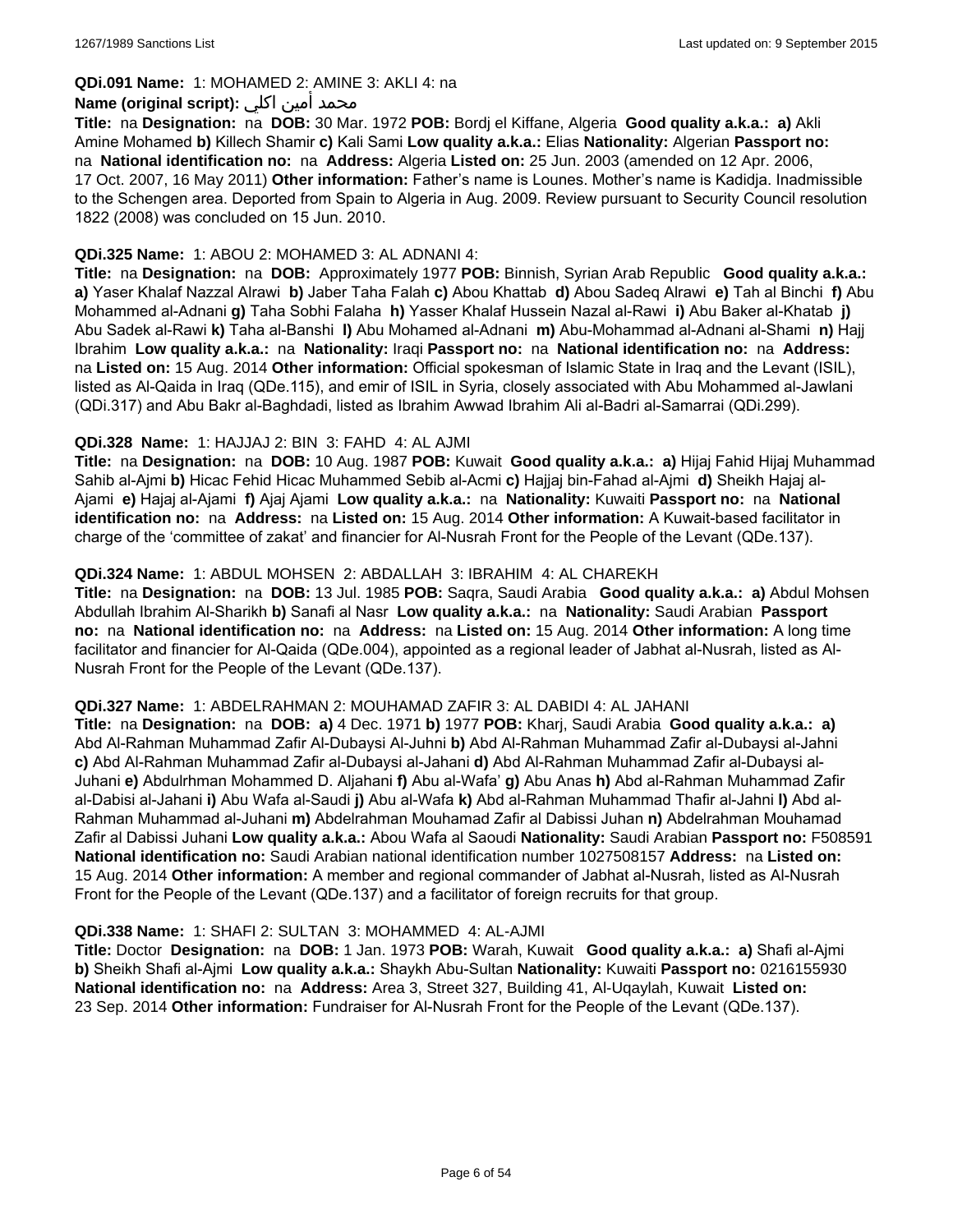### **QDi.344 Name:** 1: IBRAHIM 2: 'ISA HAJJI 3: MUHAMMAD 4: AL-BAKR

# ابراهیم عیسی حاجي محمد البکر **:(script original (Name**

**Title:** na **Designation:** na **DOB:** 12 Jul. 1977 **POB:** Qatar **Good quality a.k.a.: a)** Ibrahim 'Issa Haji Muhammad al-Bakar **b)** Ibrahim 'Isa Haji al-Bakr **c)** Ibrahim Issa Hijji Mohd Albaker **d)** Ibrahim Issa Hijji Muhammad al-Baker **e)** Ibrahim 'Issa al-Bakar **f)** Ibrahim al-Bakr **Low quality a.k.a.:** Abu-Khalil **Nationality:** Qatari **Passport no:** 01016646, issued in Qatar **National identification no:** na **Address:** na **Listed on:** 23 Jan. 2015 **Other information:** Facilitator who provides financial support for and financial services to and in support of Al-Qaida (QDe.004).

### **QDi.332 Name:** 1: IBRAHIM 2: SULEIMAN 3: HAMAD 4: AL-HABLAIN

**Title:** na **Designation:** na **DOB:** 17 Dec. 1984 **POB:** Buraidah, Saudi Arabia **Good quality a.k.a.:** Barahim Suliman H. al Hblian **Low quality a.k.a.: a)** Abu Jabal **b)** Abu-Jabal **Nationality:** Saudi Arabian **Passport no:** Saudi Arabian passport number F800691 **National identification no:** na **Address:** na **Listed on:** 23 Sep. 2014 **Other information:** Explosives expert and operative for the Abdallah Azzam Brigades (AAB) (QDe.144). Wanted by the Saudi Arabian Government for terrorism. Physical description: eye colour: dark; hair colour: dark; complexion: olive. Speaks Arabic. Photo available for inclusion in the INTERPOL-UN Security Council Special Notice.

### **QDi.337 Name:** 1: MAYSAR ALI 2: MUSA 3: ABDALLAH 4: AL-JUBURI

**Title:** Amir **Designation:** na **DOB:** 1 Jun. 1976 **POB: a)** Al-Shura, Mosul, Iraq **b)** Harara, Ninawa Province, Iraq **Good quality a.k.a.: a)** Muyassir al-Jiburi **b)** Muyassir Harara **c)** Muyassir al-Shammari **d)** Muhammad Khalid Hassan **Low quality a.k.a.: a)** Al-Shammari **b)** Mus'ab al-Qahtani **c)** Abu Maria al-Qatani **Nationality:** Iraqi **Passport no:** na **National identification no:** na **Address:** na **Listed on:** 23 Sep. 2014 **Other information:** Sharia amir of Al-Nusrah Front for the People of the Levant (QDe.137) as of early 2014.

### **QDi.330 Name:** 1: AZZAM 2: ABDULLAH 3: ZUREIK 4: AL-MAULID AL-SUBHI

**Title:** na **Designation:** na **DOB:** 12 Apr. 1976 **POB:** Al Baraka, Saudi Arabia **Good quality a.k.a.: a)** Mansur al-Harbi **b)** Azzam al-Subhi **c)** Azam Abdallah Razeeq al Mouled Alsbhua **d)** Abu Muslem al-Maky **e)** Abu Suliman al-Harbi **f)** Abu Abdalla al-Harbi **g)** Azam A.R. Alsbhua **Low quality a.k.a.:** na **Nationality:** Saudi Arabian **Passport no:** na **National identification no:** na **Address:** na **Listed on:** 23 Sep. 2014 **Other information:** Has ties to numerous senior Al-Qaida (QDe.004) leaders. Wanted by the Saudi Arabian Government for terrorism. Father's name is Abdullah Razeeq al Mouled al Sbhua. Physical description: eye colour: dark; hair colour: dark; complexion: dark. Speaks Arabic. Photo available for inclusion in the INTERPOL-UN Security Council Special Notice.

#### **QDi.334 Name:** 1: 'ABD AL-RAHMAN 2: BIN 'UMAYR 3: AL-NU'AYMI 4:

**Title:** na **Designation:** na **DOB:** 1954 **POB:** na **Good quality a.k.a.: a)** Abd al-Rahman bin 'Amir al-Na'imi **b)** 'Abd al-Rahman al-Nu'aimi **c)** 'Abd al-Rahman bin 'Amir al-Nu'imi **d)** 'Abd al-Rahman bin 'Amir al-Nu'aymi **e)** 'Abdallah Muhammad al-Nu'aymi **f)** 'Abd al-Rahman al-Nua'ymi **g)** A. Rahman al-Naimi **h)** Abdelrahman Imer al Jaber al Naimeh **i)** A. Rahman Omair J Alnaimi **j)** Abdulrahman Omair al Neaimi **Low quality a.k.a.:**  na **Nationality:** na **Passport no:** Qatari passport number 00868774 (expired on 27 Apr. 2014) **National identification no:** Qatari identification number 25463401784 (expires on 6 Dec. 2019) **Address:** na **Listed on:** 23 Sep. 2014 **Other information:** Financier and facilitator for Al-Qaida (QDe.004) and Al-Qaida in Iraq (QDe.115).

#### **QDi.339 Name:** 1: 'ABD AL-RAHMAN 2: MUHAMMAD 3: MUSTAFA 4: AL-QADULI

**Title:** na **Designation:** na **DOB: a)** 1959 **b)** 1957 **POB:** Mosul, Ninawa Province, Iraq **Good quality a.k.a.: a)** 'Abd al-Rahman Muhammad Mustafa Shaykhlari **b)** Umar Muhammad Khalil Mustafa **c)** Abdul Rahman Muhammad al-Bayati **d)** Tahir Muhammad Khalil Mustafa al-Bayati **e)** Aliazra Ra'ad Ahmad **Low quality a.k.a.: a)** Abu-Shuayb **b)** Hajji Iman **c)** Abu Iman **d)** Abu Ala **e)** Abu Hasan **f)** Abu Muhammad **g)** Abu Zayna **Nationality:** Iraqi **Passport no:** na **National identification no:** na **Address:** na **Listed on:** 23 Sep. 2014 **Other information:** Senior Islamic State in Iraq and the Levant (ISIL), listed as Al-Qaida in Iraq (AQI) (QDe.115), official. Previously served as a representative of AQI to Al-Qaida (QDe.004) senior leadership in Pakistan.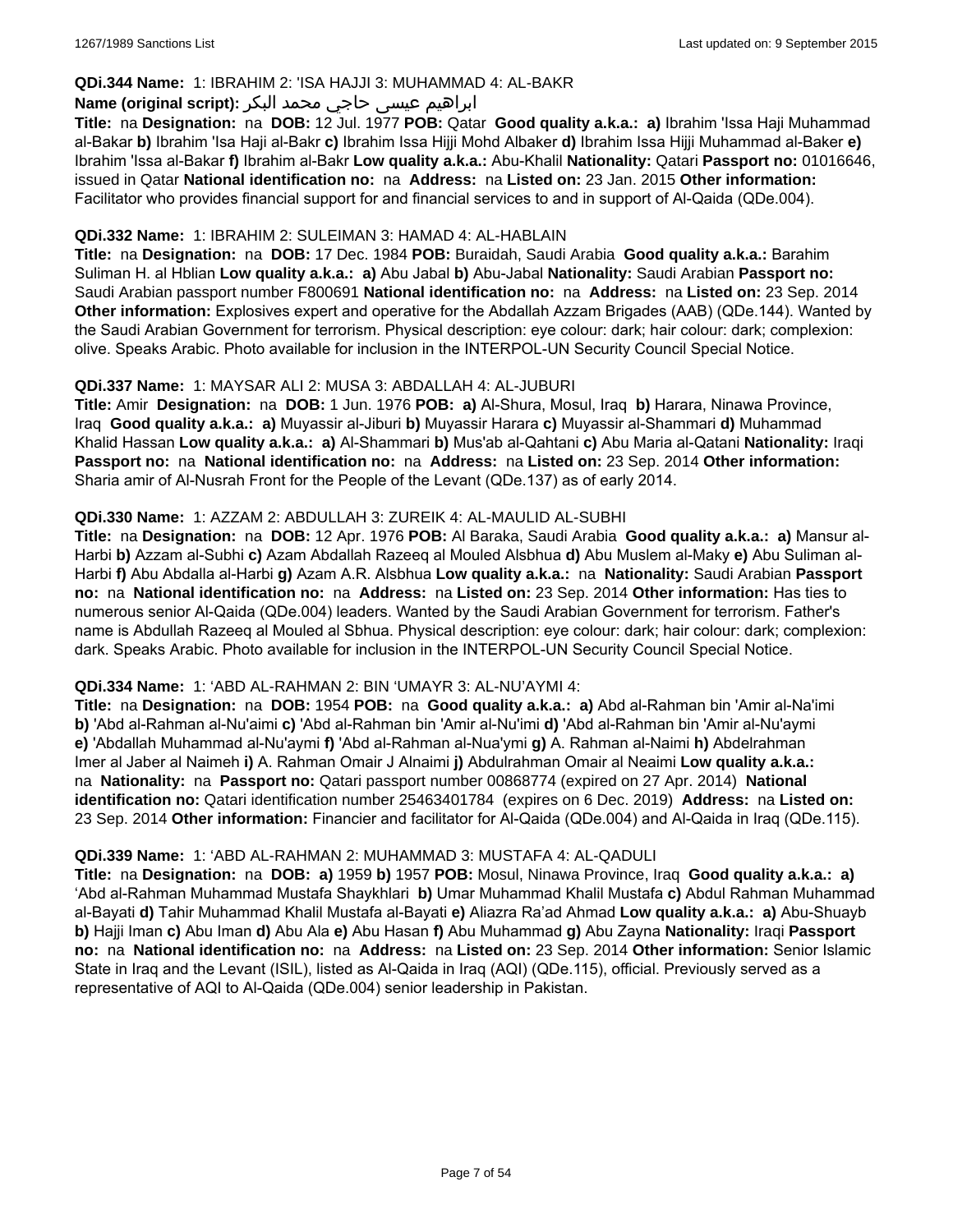#### **QDi.329 Name:** 1: AHMED 2: ABDULLAH 3: SALEH AL-KHAZMARI 4: AL-ZAHRANI

**Title:** na **Designation:** na **DOB:** 15 Sep. 1978 **POB:** Dammam, Saudi Arabia **Good quality a.k.a.: a)** Abu Maryam al-Zahrani **b)** Abu Maryam al-Saudi **c)** Ahmed Abdullah S al-Zahrani **d)** Ahmad Abdullah Salih al-Zahrani **e)** Abu Maryam al-Azadi **f)** Ahmed bin Abdullah Saleh bin al-Zahrani **g)** Ahmed Abdullah Saleh al-Zahrani al-Khozmri **Low quality a.k.a.:** na **Nationality:** Saudi Arabian **Passport no:** Saudi Arabia number E126785, issued on 27 May 2002 (expired on 3 Apr. 2007) **National identification no:** na **Address:** (Located in Syria) **Listed on:** 23 Sep. 2014 **Other information:** Senior member of Al-Qaida (QDe.004). Wanted by the Saudi Arabian Government for terrorism. Father's name is Abdullah Saleh al Zahrani. Physical description: eye colour: dark; hair colour: dark; complexion: olive. Speaks Arabic. Photo available for inclusion in the INTERPOL-UN Security Council Special Notice.

### **QDi.326 Name:** 1: HAMID 2: HAMAD 3: HAMID 4: AL-'ALI

**Title:** na **Designation:** na **DOB:** 17 Nov. 1960 **POB: a)** Kuwait **b)** Qatar **Good quality a.k.a.:** na **Low quality a.k.a.:** na **Nationality:** Kuwaiti **Passport no: a)** Kuwaiti passport number 001714467 **b)** Kuwaiti passport number 101505554 **National identification no:** na **Address:** na **Listed on:** 15 Aug. 2014 **Other information:** A Kuwaitbased financier, recruiter and facilitator for Islamic State in Iraq and the Levant, listed as Al-Qaida in Iraq (QDe.115), and Jabhat al-Nusrah, listed as Al-Nusrah Front for the People of the Levant (QDe.137). Associated with Ibrahim Awwad Ibrahim Ali al-Badri al-Samarrai (QDi.299) and Abu Mohammed al-Jawlani (QDi.317).

# **QDi.335 Name:** 1: 'ABD AL-RAHMAN 2: KHALAF 3: 'UBAYD JUDAY' 4: AL-'ANIZI

**Title:** na **Designation:** na **DOB:** Approximately 1973 **POB:** na **Good quality a.k.a.: a)** 'Abd al-Rahman Khalaf al-Anizi **b)** 'Abd al-Rahman Khalaf al-'Anzi **Low quality a.k.a.: a)** Abu Usamah al-Rahman **b)** Abu Shaima' Kuwaiti **c)** Abu Usamah al-Kuwaiti **d)** Abu Usama **e)** Yusuf **Nationality:** Kuwaiti **Passport no:** na **National identification no:** na **Address:** Syrian Arab Republic (located in since 2013) **Listed on:** 23 Sep. 2014 **Other information:** Provides support to Al-Qaida (QDe.004) and Islamic State in Iraq and the Levant, listed as Al-Qaida in Iraq (AQI) (QDe.115), in Syria and Iraq.

# **QDi.236 Name:** 1: HAMID 2: ABDALLAH 3: AHMAD 4: AL-ALI

# حامد عبد الله أحمد العلي **:(script original (Name**

**Title:** na **Designation:** na **DOB:** 20 Jan. 1960 **POB:** Kuwait **Good quality a.k.a.: a)** Dr. Hamed Abdullah Al-Ali **b)** Hamed Al-'Ali **c)** Hamed bin 'Abdallah Al-'Ali **d)** Hamid 'Abdallah Al-'Ali **e)** Hamid 'Abdallah Ahmad Al-'Ali **f)** Hamid bin Abdallah Ahmed Al-Ali **g)** Hamid Abdallah Ahmed Al-Ali **Low quality a.k.a.:** Abu Salim **Nationality:** Kuwaiti **Passport no:** Kuwaiti passport number 1739010, issued on 26 May 2003, issued in Kuwait (and expired on 25 May 2008) **National identification no:** na **Address:** Kuwait (residence as at Mar. 2009) **Listed on:** 16 Jan. 2008 (amended on 1 Jul. 2008, 23 Jul. 2008, 25 Jan. 2010) **Other information:** Review pursuant to Security Council resolution 1822 (2008) was concluded on 14 Sep. 2009.

#### **QDi.092 Name:** 1: MEHREZ 2: BEN MAHMOUD 3: BEN SASSI 4: AL-AMDOUNI

# محرز بن محمود بن ساسي العمدوني **:Name (original script**)

**Title:** na **Designation:** na **DOB:** 18 Dec. 1969 **POB:** Asima-Tunis, Tunisia **Good quality a.k.a.: a)** Fabio Fusco, born 25 May 1968 in Naples, Italy **b)** Fabio Fusco, born 18 Dec. 1968 in Tunisia **c)** Fabio Fusco, born 25 May 1968 in Algeria **d)** Mohamed Hassan **e)** Meherez Hamdouni **f)** Amdouni Mehrez ben Tah, born 14 Jul. 1969 in Tunisia **g)** Meherez ben Ahdoud ben Amdouni **Low quality a.k.a.:** Abu Thale **Nationality:** Tunisian **Passport no:** Tunisian number G737411, issued on 24 Oct. 1990 (expired on 20 Sep. 1997) **National identification no:** na **Address:** Italy **Listed on:** 25 Jun. 2003 (amended on 26 Nov. 2004, 20 Dec. 2005, 17 Oct. 2007, 16 Sep. 2008, 24 Mar. 2009, 12 Jul. 2010, 16 May 2011) **Other information:** Father's name is Mahmoud ben Sasi. Mother's name is Maryam bint al-Tijani. Inadmissible to the Schengen area. Review pursuant to Security Council resolution 1822 (2008) was concluded on 22 Apr. 2010.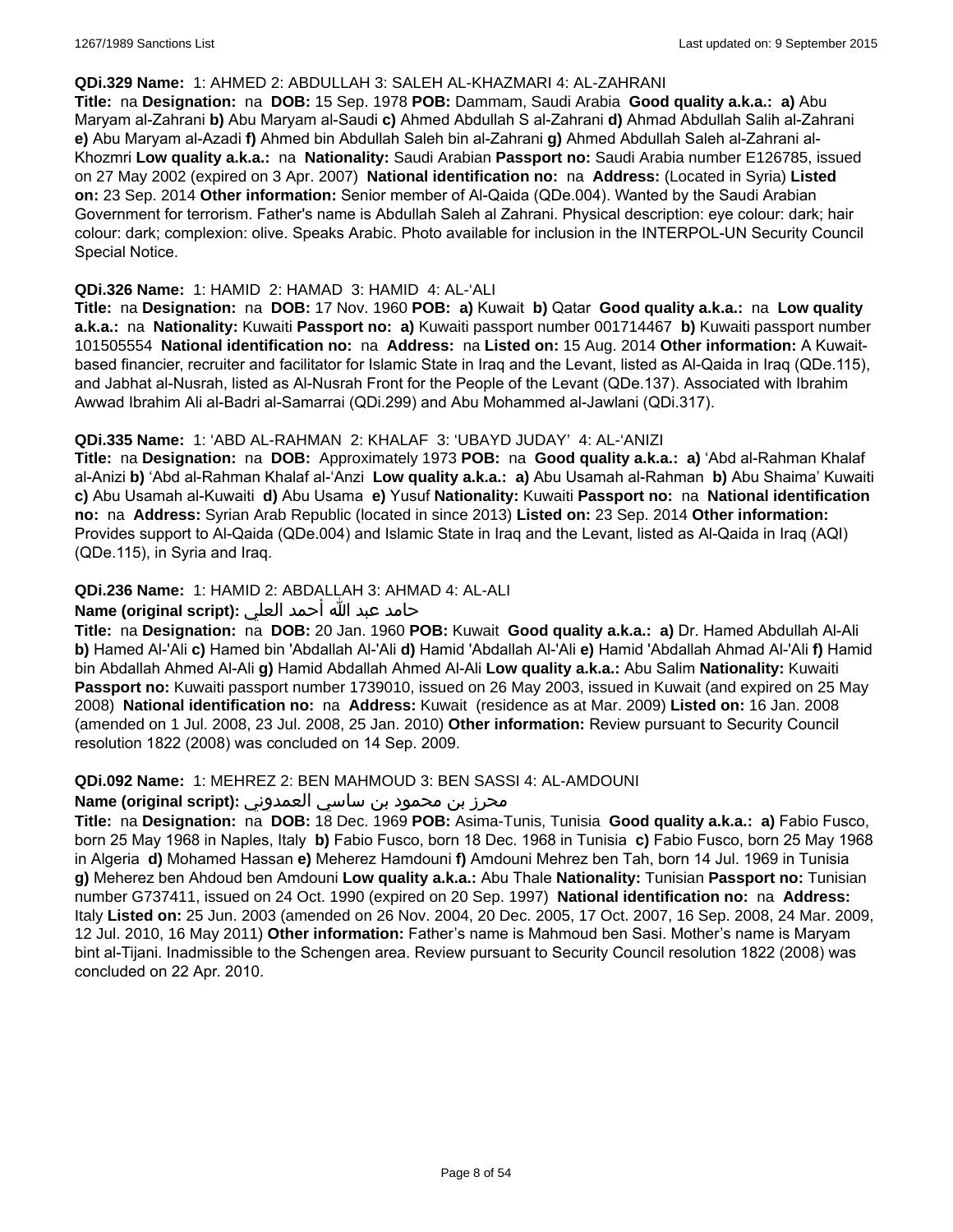#### **QDi.060 Name:** 1: MOHAMED 2: BEN BELGACEM 3: BEN ABDALLAH 4: AL-AOUADI

# محمد بن بلقاسم بن عبد الله العوادي **:**Name (original script)

**Title:** na **Designation:** na **DOB:** 11 Dec. 1974 **POB:** Tunis, Tunisia **Good quality a.k.a.: a)** Mohamed Ben Belkacem Aouadi **b)** Fathi Hannachi **Low quality a.k.a.:** na **Nationality:** Tunisian **Passport no:** (Tunisian passport number L 191609 issued on 28 Feb. 1996, expired on 27 Feb. 2001) **National identification no: a)** (04643632 issued on 18 Jun. 1999) **b)** (Italian Fiscal Code: DAOMMD74T11Z352Z) na **Address:** 50th Street, Number 23, Zehrouni, Tunis, Tunisia **Listed on:** 24 Apr. 2002 (amended on 10 Apr. 2003, 26 Nov. 2004, 9 Sep. 2005, 20 Dec. 2005, 31 Jul. 2006, 7 Jun. 2007, 23 Dec. 2010, 24 Nov. 2014) **Other information:** Head of security wing of Ansar al-Shari'a in Tunisia (AAS-T) (QDe.143). Mother's name is Ourida Bint Mohamed. Deported from Italy to Tunisia on 1 Dec. 2004. Arrested in Tunisia in Aug. 2013. Review pursuant to Security Council resolution 1822 (2008) was concluded on 22 Apr. 2010.

### **QDi.291 Name:** 1: IBRAHIM 2: HASSAN 3: TALI 4: AL-ASIRI

### إبراهيم حسن طالع العسيري **:(script original (Name**

**Title:** na **Designation:** na **DOB: a)** 19 Apr. 1982 **b)** 18 Apr. 1982 **c)** (24/06/1402 (Hijri Calendar)) **POB:** Riyadh, Saudi Arabia **Good quality a.k.a.: a)** Ibrahim Hassan Tali Asiri (عسيري طالع حسن إبراهيم(**b)** Ibrahim Hasan Talea Aseeri **c)** Ibrahim Hassan al-Asiri **d)** Ibrahim Hasan Tali Asiri **e)** Ibrahim Hassan Tali Assiri **f)** Ibrahim Hasan Tali'A 'Asiri **g)** Ibrahim Hasan Tali al-'Asiri **h)** Ibrahim al-'Asiri **i)** Ibrahim Hassan Al Asiri **Low quality a.k.a.: a)** Abu Saleh **b)** Abosslah **c)** Abu-Salaah **Nationality:** Saudi Arabian **Passport no:** Saudi Arabian number F654645, issued on 30 Apr. 2005 (expired on 7 Mar. 2010. Issue date in Hijri Calendar 24/06/1426. Expiry date in Hijri Calendar 21/03/1431.) **National identification no:** (Saudi Arabian civil identification number 1028745097) na **Address:** Yemen **Listed on:** 24 Mar. 2011 (amended on 15 Apr. 2014, 15 Jun. 2015) **Other information:** Operative and principal bomb maker of Al-Qaida in the Arabian Peninsula (AQAP) (QDe.129). Believed to be hiding in Yemen as at Mar. 2011. Wanted by Saudi Arabia. Also associated with Nasir 'abd-al-Karim 'Abdullah Al-Wahishi (QDi.274), Qasim Yahya Mahdi al-Rimi (QDi.282), and Anwar Nasser Abdulla Al-Aulaqi (QDi.283).

# **QDi.283 Name:** 1: ANWAR 2: NASSER 3: ABDULLA 4: AL-AULAQI

# انور ناصر عبدالله العولقي **:(script original (Name**

**Title:** na **Designation:** na **DOB: a)** 21 Apr. 1971 **b)** 22 Apr. 1971 **POB:** Las Cruces, New Mexico, United States of America **Good quality a.k.a.: a)** Anwar al-Aulaqi **b)** Anwar al-Awlaki **c)** Anwar al-Awlaqi **d)** Anwar Nasser Aulaqi **e)** Anwar Nasser Abdullah Aulaqi **f)** Anwar Nasser Abdulla Aulaqi **Low quality a.k.a.:** na **Nationality: a)** United States of America **b)** Yemeni **Passport no:** na **National identification no:** na **Address:** na **Listed on:** 20 Jul. 2010 (amended on 30 Nov. 2011) **Other information:** Confirmed to have died on 30 Sep. 2011 in Yemen.

### **QDi.093 Name:** 1: CHIHEB 2: BEN MOHAMED 3: BEN MOKHTAR 4: AL-AYARI

### شهاب بن محمد بن مختار العياري **:(script original (Name**

**Title:** na **Designation:** na **DOB:** 19 Dec. 1965 **POB:** Tunis, Tunisia **Good quality a.k.a.: a)** Hichem Abu Hchem **b)** Ayari Chihbe **c)** Ayari Chied **d)** Adam Hussainy, born 19 Dec. 1965 in Greece **Low quality a.k.a.: a)** Hichem **b)** Abu Hichem **c)** Moktar **Nationality:** Tunisian **Passport no:** (Tunisian passport number L246084, issued on 10 June 1996, expired on 9 June 2001) **National identification no:** na **Address:** Bardo, Tunis, Tunisia **Listed on:** 25 Jun. 2003 (amended on 20 Dec. 2005, 17 Oct. 2007, 10 Aug. 2009, 16 May 2011) **Other information:** Extradited from Italy to Tunisia on 13 Apr. 2006. Mother's name is Fatima al-Tumi. Inadmissible to the Schengen area. Review pursuant to Security Council resolution 1822 (2008) was concluded on 22 Apr. 2010.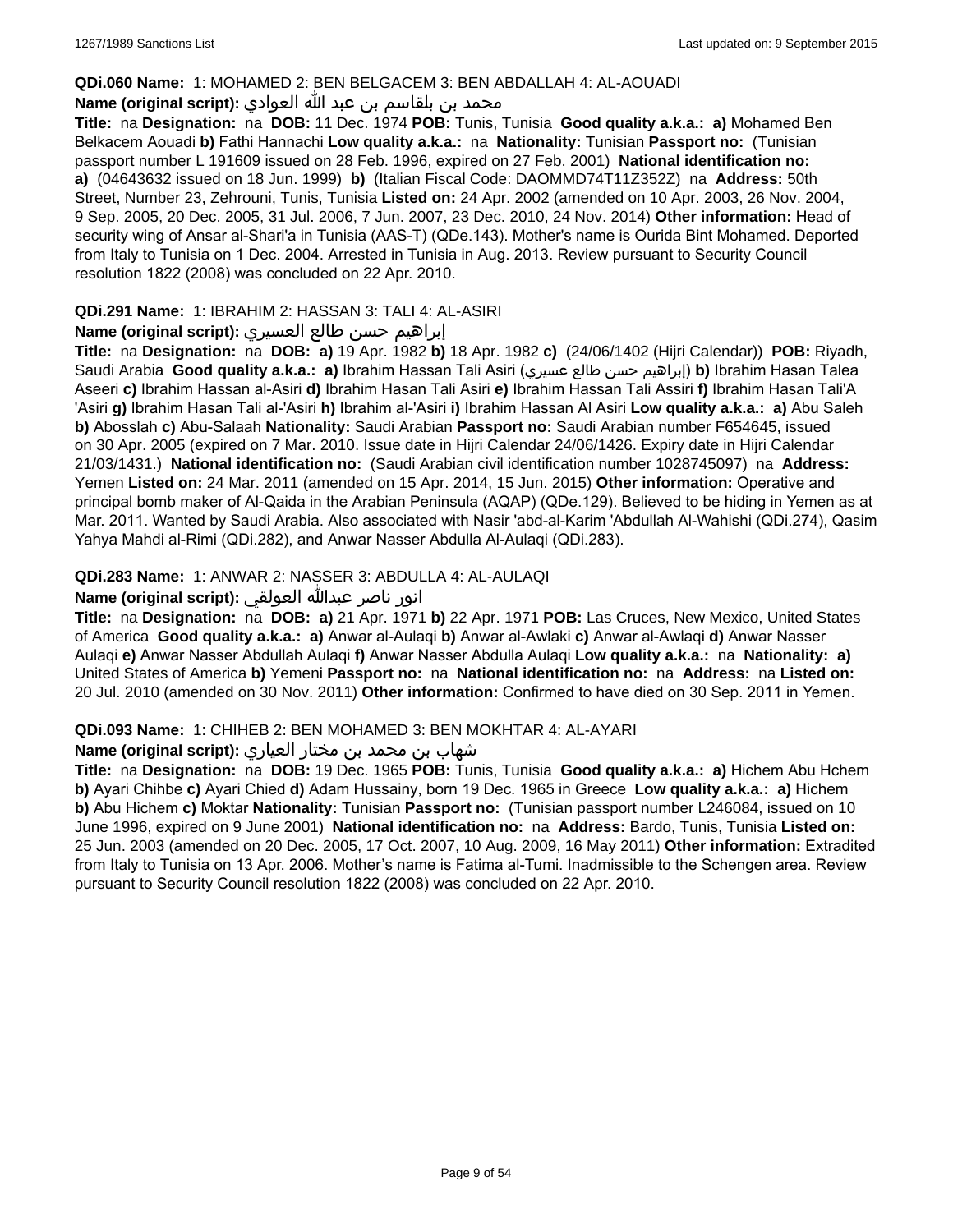### **QDi.138 Name:** 1: SAID 2: BEN ABDELHAKIM 3: BEN OMAR 4: AL-CHERIF

# سعيد بن عبد الحكيم بن عمر الشريف **:(script original (Name**

**Title:** na **Designation:** na **DOB:** 25 Jan. 1970 **POB:** Manzil Tmim, Tunisia **Good quality a.k.a.: a)** Cherif Said, born 25 Jan. 1970 in Tunisia **b)** Binhamoda Hokri, born 25 Jan. 1970 in Sosa, Tunisia **c)** Hcrif Ataf, born 25 Jan. 1971 in Solisse, Tunisia **d)** Bin Homoda Chokri, born 25 Jan. 1970 in Tunis, Tunisia **e)** Atef Cherif, born 12 Dec. 1973 in Algeria **f)** Sherif Ataf, born 12 Dec. 1973 in Aras, Algeria **g)** Ataf Cherif Said, born 12 Dec. 1973 in Tunis, Tunisia **h)** Cherif Said, born 25 Jan. 1970 in Tunis, Tunisia **i)** Cherif Said, born 12 Dec. 1973 in Algeria **Low quality a.k.a.: a)** Djallal **b)** Youcef **c)** Abou Salman **d)** Said Tmimi **Nationality:** Tunisian **Passport no:** Tunisian number M307968, issued on 8 Sep. 2001 (expired on 7 Sep. 2006) **National identification no:** na **Address:** Corso Lodi 59, Milan, Italy **Listed on:** 12 Nov. 2003 (amended on 20 Dec. 2005, 21 Dec. 2007, 30 Jan. 2009, 16 May 2011) **Other information:** Mother's name is Radhiyah Makki. Sentenced to eight years and ten months of imprisonment for membership of a terrorist association by the Appeal Court of Milan, Italy, on 7 Feb. 2008. Sentence confirmed by the Italian Supreme Court on 15 Jan. 2009, which became definitive as of Feb. 2008. Subject to expulsion from Italy to Tunisia after serving the sentence. Review pursuant to Security Council resolution 1822 (2008) was concluded on 6 May 2010.

# **QDi.231 Name:** 1: SALEM 2: NOR ELDIN 3: AMOHAMED 4: AL-DABSKI

### سالم نور الدين امحمد الدبيسكي **:(script original (Name**

**Title:** na **Designation:** na **DOB:** 1963 **POB:** Tripoli, Libyan Arab Jamahiriya **Good quality a.k.a.: a)** Abu Al-Ward **b)** Abdullah Ragab **Low quality a.k.a.: a)** Abu Naim **b)** Abdallah al- Masri **Nationality:** Libyan **Passport no: a)** Libyan passport number 1990/345751 **b)** Libyan passport number 345751 **National identification no:** Libyan national identification number 220334 **Address:** Bab Ben Ghasheer, Tripoli, Libyan Arab Jamahiriya **Listed on:** 8 Jun. 2007 (amended on 13 Dec. 2011) **Other information:** Mother's name is Kalthoum Abdul Salam al-Shaftari. Senior member of Libyan Islamic Fighting Group (QDe.011) and member of Al-Qaida (QDe.004). Review pursuant to Security Council resolution 1822 (2008) was concluded on 24 Nov. 2009.

# **QDi.132 Name:** 1: ASCHRAF 2: AL-DAGMA 3: na 4: na

# **Name (original script):** الدغمة اشرف

**Title:** na **Designation:** na **DOB:** 28 Apr. 1969 **POB:** Abasan, Gaza Strip, Palestinian Territories **Good quality a.k.a.:** Aschraf Al-Dagma, born 28 Apr. 1969 in Kannyouiz, Palestinian Territories **Low quality a.k.a.:** na **Nationality:** Unresolved/Palestinian origin **Passport no:** Refugee travel document , issued on 30 Apr. 2000, issued in Landratsamt Altenburger Land (Altenburg County Administration Office), Germany **National identification no:**  na **Address:** Germany **Listed on:** 23 Sep. 2003 (amended on 23 Dec. 2008, 11 Mar. 2010, 10 Jun. 2011) **Other information:** Associated with Ismail Abdallah Sbaitan Shalabi (QDi.128), Djamel Moustfa (QDi.129) and Mohamed Ghassan Ali Abu Dhess (QDi.130). Review pursuant to Security Council resolution 1822 (2008) was concluded on 19 Jan. 2010.

# **QDi.278 Name:** 1: MUTHANNA 2: HARITH 3: AL-DARI 4: na

# مثنى حارث الضاري :Name (original script)

**Title:** Doctor **Designation:** na **DOB:** 16 Jun. 1969 **POB:** Iraq **Good quality a.k.a.: a)** Dr. Muthanna Al Dari **b)** Muthana Harith Al Dari **c)** Muthanna Harith Sulayman Al-Dari **d)** Muthanna Harith Sulayman Al-Dhari **e)** Muthanna Hareth Al-Dhari **f)** Muthana Haris Al-Dhari **g)** Doctor Muthanna Harith Sulayman Al Dari Al-Zawba' **h)** Muthanna Harith Sulayman Al-Dari Al-Zobai **i)** Muthanna Harith Sulayman Al-Dari al-Zawba'i **j)** Muthanna Hareth al-Dari **k)** Muthana Haris al-Dari **l)** Doctor Muthanna al-Dari **m)** Dr. Muthanna Harith al-Dari al-Zowbai **Low quality a.k.a.:**  na **Nationality:** Iraqi **Passport no:** na **National identification no:** na **Address: a)** Amman, Jordan **b)** (Khan Dari, Iraq (previous)) **c)** (Asas Village, Abu Ghurayb, Iraq (previous)) **d)** (Egypt (previous)) **Listed on:** 25 Mar. 2010 **Other information:** Provided operational guidance financial support and other services to or in support of Al-Qaida in Iraq (QDe.115).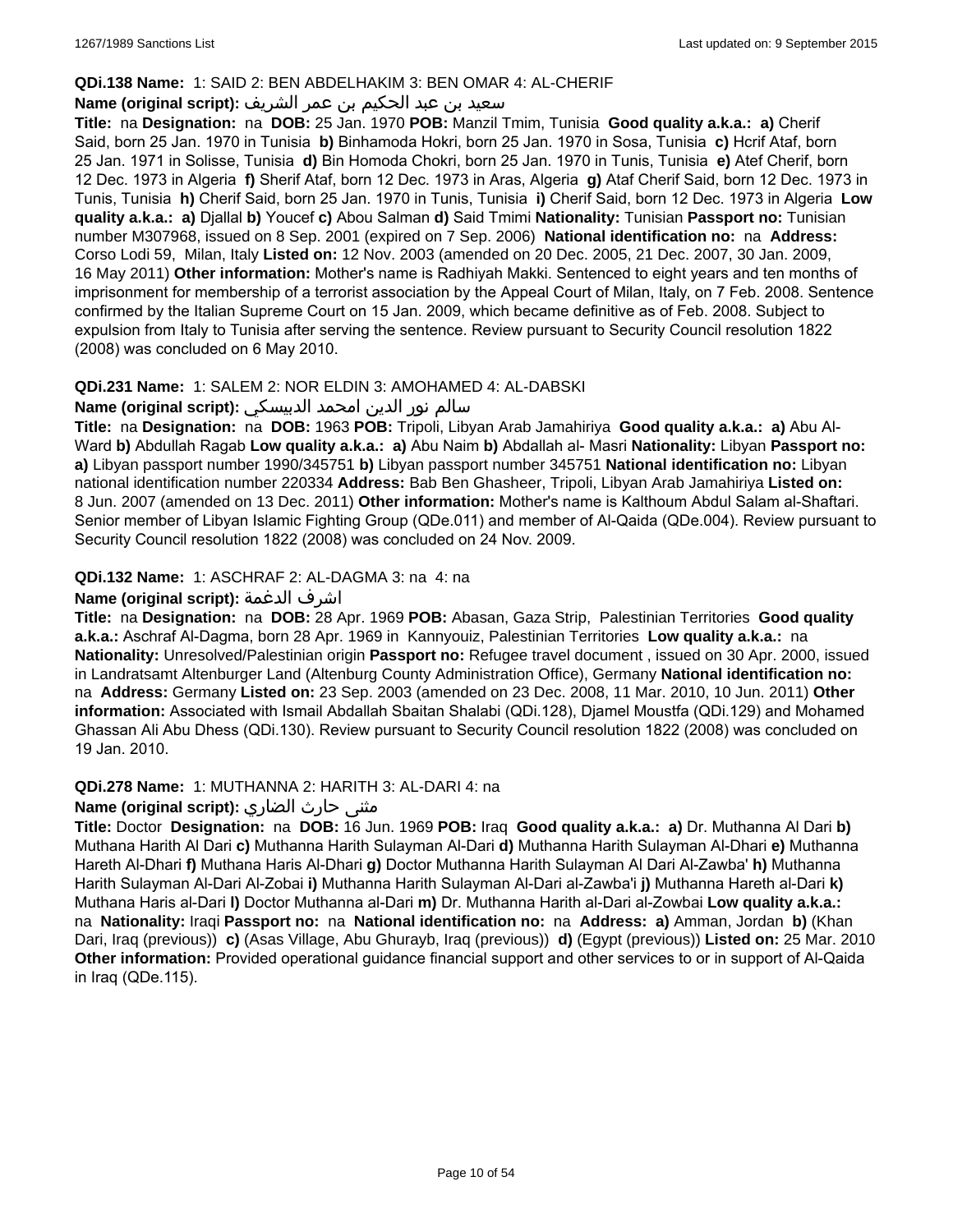### **QDi.149 Name:** 1: NOUREDDINE 2: BEN ALI 3: BEN BELKASSEM 4: AL-DRISSI

# نور الدين بن علي بن بلقاسم الدريسي **:(script original (Name**

**Title:** na **Designation:** na **DOB:** 30 Apr. 1964 **POB:** Tunis, Tunisia **Good quality a.k.a.:** Drissi Noureddine **Low quality a.k.a.: a)** Abou Ali **b)** Faycal **Nationality:** Tunisian **Passport no:** Tunisian number L851940, issued on 9 Sep. 1998 (expired on 8 Sep. 2003) **National identification no:** na **Address:** Via Plebiscito 3, Cermona, Italy **Listed on:** 12 Nov. 2003 (amended on 20 Dec. 2005, 31 Jul. 2006, 21 Dec. 2007, 16 May 2011) **Other information:** Under administrative control measure in Italy until 5 May 2010. Inadmissible to the Schengen area. Mother's name is Khadijah al-Drissi. Review pursuant to Security Council resolution 1822 (2008) was concluded on 22 Apr. 2010.

# **QDi.059 Name:** 1: KHALID 2: ABD AL-RAHMAN 3: HAMD 4: AL-FAWAZ

# خالد عبد الرحمن حمد الفواز **:(script original (Name**

**Title:** na **Designation:** na **DOB:** 24 Aug. 1962 **POB:** Kuwait **Good quality a.k.a.: a)** Khaled Al-Fauwaz **b)** Khaled A. Al-Fauwaz **c)** Khalid Al-Fawwaz **d)** Khalik Al Fawwaz **e)** Khaled Al-Fawwaz **f)** Khaled Al Fawwaz **g)** Khalid Abdulrahman H. Al Fawaz **Low quality a.k.a.:** na **Nationality:** Saudi Arabian **Passport no:** Passport number 456682, issued on 6 Nov. 1990 (expired on 13 Sep. 1995) **National identification no:** na **Address:** United States of America **Listed on:** 24 Apr. 2002 (amended on 26 Nov. 2004, 23 Apr. 2007, 21 Oct. 2010, 4 Aug. 2014) **Other information:** Extradited from the United Kingdom to the United States of America on 5 Oct. 2012. Review pursuant to Security Council resolution 1822 (2008) was concluded on 22 Apr. 2010.

# **QDi.228 Name:** 1: MOHAMMED 2: AL GHABRA 3: na 4: na

**Title:** na **Designation:** na **DOB:** 1 Jun. 1980 **POB:** Damascus, Syrian Arab Republic **Good quality a.k.a.: a)** Mohammed El' Ghabra **b)** Danial Adam **Low quality a.k.a.:** na **Nationality:** British **Passport no:** British number 094629366 **National identification no:** na **Address:** East London, United Kingdom **Listed on:** 12 Dec. 2006 (amended on 13 Dec. 2011, 20 Jul. 2015) **Other information:** Father's name is Mohamed Ayman Ghabra. Mother's name is Dalal. Review pursuant to Security Council resolution 1822 (2008) was concluded on 5 Oct. 2009.

# **QDi.292 Name:** 1: OTHMAN 2: AHMED 3: OTHMAN 4: AL-GHAMDI

# عثمان أحمد عثمان الغامدي **:(script original (Name**

**Title:** na **Designation:** na **DOB:** 27 May 1979 **POB:** Saudi Arabia **Good quality a.k.a.: a)** Othman al-Ghamdi, born 27 May 1979 in Saudi Arabia **b)** Uthman al-Ghamdi, born 27 May 1979 in Saudi Arabia **c)** Uthman al-Ghamidi, born 27 May 1979 in Saudi Arabia **d)** Othman bin Ahmed bin Othman Alghamdi **e)** Othman Ahmed Othman Al Omairah (born in 1973 in Shabwa, Yemen, nationality: Yemeni) **f)** Uthman Ahmad Uthman al-Ghamdi **g)** Othman Ahmed Othman al-Omirah **Low quality a.k.a.: a)** Al Umairah al-Ghamdi **b)** Othman Bin Ahmed Bin Othman **Nationality:** Saudi Arabian **Passport no:** na **National identification no:** Saudi Arabian national identity card number 1089516791 **Address:** Yemen **Listed on:** 16 Jun. 2011 (amended on 15 Apr. 2014) **Other information:** Operational commander of Al-Qaida in the Arabian Peninsula (AQAP) (QDe.129). Has been involved in raising funds and stockpiling arms for AQAP operations and activities in Yemen. Known associate of Qasim Yahya Mahdi al-Rimi (QDi.282) and Fahd Mohammed Ahmed al-Quso (deceased). Father's name is Ahmed Othman Al Omirah.

# **QDi.160 Name:** 1: FETHI 2: BEN HASSEN 3: BEN SALEM 4: AL-HADDAD

# فتحي بن حسن بن سالم الحداد **:(script original (Name**

**Title:** na **Designation:** na **DOB: a)** 28 Jun. 1963 **b)** 28 Mar. 1963 **POB:** Tataouene, Tunisia **Good quality a.k.a.: a)** Fethi ben Assen Haddad **b)** Fathy Hassan al Haddad **Low quality a.k.a.:** na **Nationality:** Tunisian **Passport no:** Tunisian passport number L183017, issued on 14 Feb. 1996 (expired on 13 Feb. 2001) **National identification no:** na **Address: a)** Number 184 Via Fulvio Testi – Cinisello Balsamo (MI), Italy **b)** Number 1 Via Porte Giove – Mortara (PV), Italy (Domicile) **Listed on:** 17 Mar. 2004 (amended on 26 Nov. 2004, 20 Dec. 2005, 21 Dec. 2007, 25 Jan. 2010, 16 May 2011) **Other information:** Italian Fiscal Code: HDDFTH63H28Z352V. Review pursuant to Security Council resolution 1822 (2008) was concluded on 30 Jul. 2009.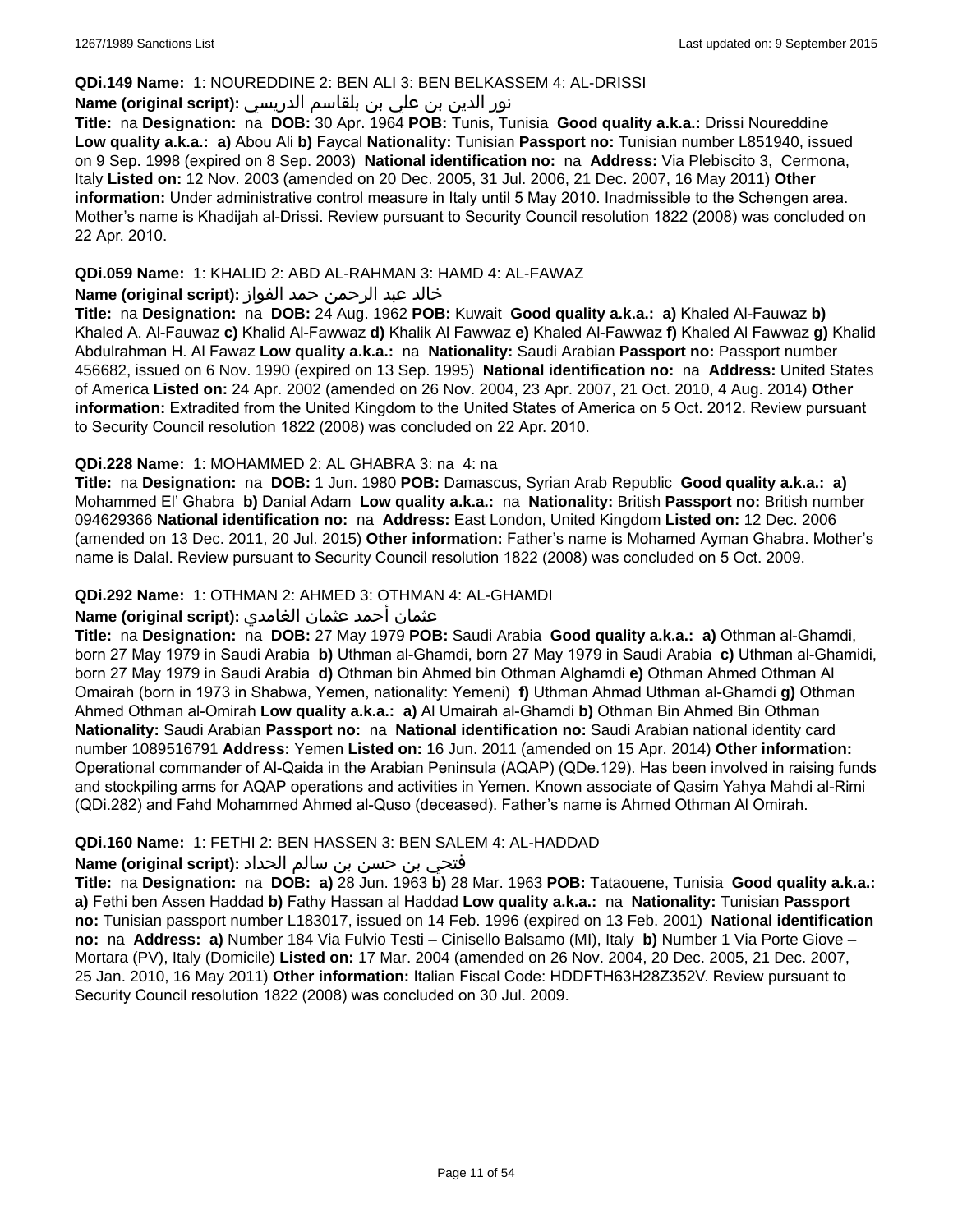### **QDi.140 Name:** 1: KAMAL 2: BEN MAOELDI 3: BEN HASSAN 4: AL-HAMRAOUI

# كمال بن المولدي بن حسن الحمراوي **:(script original (Name**

**Title:** na **Designation:** na **DOB:** 21 Oct. 1977 **POB:** Beja, Tunisia **Good quality a.k.a.: a)** Hamroui Kamel ben Mouldi **b)** Hamraoui Kamel, born 21 Nov. 1977 in Morocco **c)** Hamraoui Kamel, born 21 Nov. 1977 in Tunisia **d)** Hamraoui Kamel, born 21 Oct. 1977 in Tunisia **Low quality a.k.a.: a)** Kamel **b)** Kimo **Nationality:** Tunisian **Passport no:** Tunisian passport number P229856, issued on 1 Nov. 2002 (expires on 31 Oct. 2007) **National identification no:** na **Address: a)** Via Bertesi Number 27, Cremona, Italy **b)** Via Plebiscito Number 3, Cremona, Italy **Listed on:** 12 Nov. 2003 (amended on 20 Dec. 2005, 31 Jul. 2006, 21 Dec. 2007, 16 May 2011) **Other information:** Mother's name is Khamisah al-Kathiri. Subject to a decree of expulsion, suspended on 17 Apr. 2007 by the European Court of Human Rights. Re-arrested in Italy on 20 May 2008. Inadmissible to the Schengen area. Review pursuant to Security Council resolution 1822 (2008) was concluded on 6 May 2010.

# **QDi.154 Name:** 1: SULAIMAN 2: JASSEM 3: SULAIMAN 4: ALI ABO GHAITH

# سليمان جاسم سليمان علي أبوغيث **:(script original (Name**

**Title:** na **Designation:** na **DOB:** 14 Dec. 1965 **POB:** Kuwait **Good quality a.k.a.:** na **Low quality a.k.a.:** Abo Ghaith **Nationality:** Kuwaiti citizenship withdrawn in 2002 **Passport no:** Kuwaiti number 849594, issued on 27 Nov. 1998, issued in Kuwait (and expired on 24 Jun. 2003) **National identification no:** na **Address:** na **Listed on:** 16 Jan. 2004 (amended on 23 Jul. 2008, 10 Jun. 2011) **Other information:** Left Kuwait for Pakistan in June 2001. Review pursuant to Security Council resolution 1822 (2008) was concluded on 21 Jun. 2010.

# **QDi.299 Name:** 1: IBRAHIM 2: AWWAD 3: IBRAHIM 4: ALI AL-BADRI AL-SAMARRAI

# إبراهيم عواد إبراهيم علي البدري السامرائي **:(script original (Name**

**Title:** Dr. **Designation:** na **DOB:** 1971 **POB:** Iraq **Good quality a.k.a.:** Dr. Ibrahim 'Awwad Ibrahim 'Ali al-Badri al-Samarrai' (born in 1971 in Samarra, Iraq (Ibrahim 'Awad Ibrahim al-Badri al-Samarrai; Ibrahim 'Awad Ibrahim al-Samarra'i; Dr. Ibrahim Awwad Ibrahim al-Samarra'i)) **Low quality a.k.a.: a)** دعاء أبو) Abu Du'a; Abu Duaa') (prominently known by this nom de guerre) **b)** Dr. Ibrahim **c)** القريشي الحسيني البغدادي بكر أبو) Abu Bakr al-Baghdadi al-Husayni al-Quraishi; Abu Bakr al-Baghdadi **Nationality:** Iraqi **Passport no:** na **National identification no:** na **Address:** Iraq **Listed on:** 5 Oct. 2011 (amended on 20 Jul. 2012) **Other information:** Leader of Al-Qaida in Iraq (QDe.115) (AQI). Currently based in Iraq. Responsible for managing and directing AQI large scale operations.

# **QDi.296 Name:** 1: MATI UR-REHMAN 2: ALI MUHAMMAD 3: na 4: na

# مطیع الرحمن علی محمد **:Name (original script)**

**Title:** na **Designation:** na **DOB:** Approximately 1977 **POB:** Chak number 36/DNB, Rajkan, Madina Colony, Bahawalpur District, Punjab Province, Pakistan **Good quality a.k.a.: a)** Mati-ur Rehman **b)** Mati ur Rehman **c)** Matiur Rahman **d)** Matiur Rehman **e)** Matti al-Rehman **f)** Abdul Samad **g)** Samad Sial **h)** Abdul Samad Sial **i)** Ustad Talha **j)** Qari Mushtaq **Low quality a.k.a.: a)** Tariq **b)** Hussain **Nationality:** Pakistani **Passport no:** na **National identification no:** na **Address:** na **Listed on:** 22 Aug. 2011 (amended on 10 May 2012, 17 Oct. 2013) **Other information:** Physical description: 5 feet 2 inches; 157,4 cm. Name of father: Ali Muhammad. Mati ur-Rehman is the chief operational commander of Lashkar i Jhangvi (LJ) (QDe.096). Associated with Harakat-ul Jihad Islami (QDe.130).

# **QDi.194 Name:** 1: MOHAMMED 2: AHMED 3: SHAWKI 4: AL ISLAMBOLLY

# محمد احمد شوقي الاسلامبولي **:Name (original script)**

**Title:** na **Designation:** na **DOB:** 21 Jan. 1957 **POB:** El-Minya, Qena, Egypt **Good quality a.k.a.: a)** Abu Khalid **b)** Abu Ja'far **c)** Mohamed El Islambouli **Low quality a.k.a.:** na **Nationality:** Egyptian **Passport no:** na **National identification no:** na **Address:** (Believed to be in Pakistan or Afghanistan) **Listed on:** 29 Sep. 2005 (amended on 13 Dec. 2011) **Other information:** Father's name is Shawki al-Islambolly. Member of Egyptian Islamic Jihad (QDe.003). Review pursuant to Security Council resolution 1822 (2008) was concluded on 1 Jun. 2010.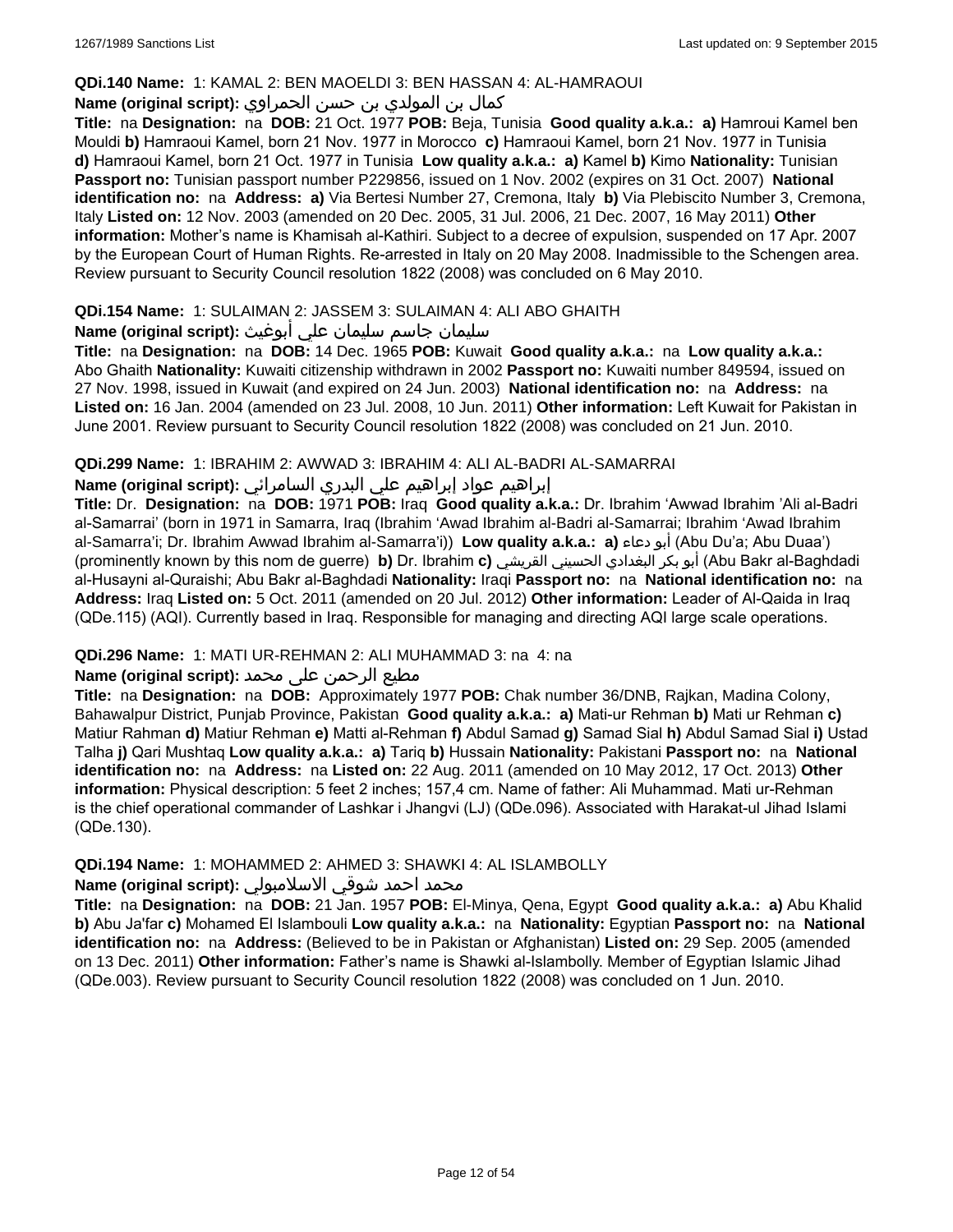### **QDi.176 Name:** 1: IMAD 2: BEN BECHIR 3: BEN HAMDA 4: AL-JAMMALI

# عماد بن البشير بن حمدا الجمالي **:(script original (Name**

**Title:** na **Designation:** na **DOB:** 25 Jan. 1968 **POB:** Manzal Tmim, Nabul, Tunisia **Good quality a.k.a.:** na **Low quality a.k.a.:** na **Nationality:** Tunisian **Passport no:** Tunisian number K693812, issued on 23 Apr. 1999 (expired on 22 Apr. 2004) **National identification no:** na **Address:** 4 Qistantiniyah Street, Manzal Tmim, Nabul, Tunisia (home address) **Listed on:** 23 Jun. 2004 (amended on 20 Dec. 2005, 31 Jul. 2006, 17 Oct. 2007, 13 Dec. 2011) **Other information:** Italian Fiscal Code: JMM MDI 68A25 Z352D. In detention in Tunis (Tunisia) as at Dec. 2009. Mother's name is Jamilah. Italian Judicial Authorities have issued a warrant of arrest against him, which had not been executed as of Sep. 2007. Review pursuant to Security Council resolution 1822 (2008) was concluded on 9 Apr. 2010.

## **QDi.317 Name:** 1: ABU MOHAMMED 2: AL-JAWLANI 3: na 4: na

### أبو محمد الجولاني **:(script original (Name**

**Title:** na **Designation:** na **DOB:** Between 1975 and 1979 **POB:** Syria **Good quality a.k.a.:** Abu Mohamed al-Jawlani (Abu Muhammad al-Jawlani, Abu Mohammed al-Julani, Abu Mohammed al-Golani, Abu Muhammad al-Golani, Abu Muhammad Aljawlani, Muhammad al-Jawlani (transliterations of original script name)) **Low quality a.k.a.:** الفاتح ، الفاتح شيخ)) transliterations: Shaykh al-Fatih; Al Fatih ) (Translation: The Conqueror) (Nom de guerre)) **Nationality:** Syrian **Passport no:** na **National identification no:** na **Address:** (Active in Syria as at Jun. 2013) **Listed on:** 24 Jul. 2013 (amended on 2 Jun. 2014) **Other information:** Since Jan. 2012, he is the Leader of Al-Nusrah Front for the People of the Levant (QDe.137), a Syria-based group listed in May 2014, and previously listed as an alias of Al-Qaida in Iraq (AQI) (QDe.115) between 30 May 2013 and 13 May 2014. Associated with Ibrahim Awwad Ibrahim Ali Al-Badri Al-Samarrai (QDi.299) and Aiman Muhammed Rabi al-Zawahiri (QDi.006).

### **QDi.058 Name:** 1: ABU BAKR 2: AL-JAZIRI 3: na 4: na

### **Name (original script):** الجزائري أبوبكر

**Title:** na **Designation:** na **DOB:** na **POB:** na **Good quality a.k.a.:** Yasir Al-Jazari **Low quality a.k.a.:** na **Nationality: a)** Algerian **b)** Palestinian **Passport no:** na **National identification no:** na **Address:** na **Listed on:** 11 Jan. 2002 (amended on 18 Jul. 2007, 1 Feb. 2008, 16 May 2011) **Other information:** Finance chief of the Afghan Support Committee (ASC) (QDe.069). Al-Qaida (QDe.004) facilitator and communication expert. Believed to be in Algeria as at Apr. 2010. Review pursuant to Security Council resolution 1822 (2008) was concluded on 21 Jun. 2010.

# **QDi.318 Name:** 1: MUHAMMAD 2: JAMAL 3: ABD-AL RAHIM AHMAD 4: AL-KASHIF

### محمد جمال عبدالرحيم أحمد الكاشف **:(script original (Name**

**Title:** na **Designation:** na **DOB: a)** 1 Jan. 1964 **b)** 1 Feb. 1964 **POB:** Cairo, Egypt **Good quality a.k.a.: a)** Muhammad Jamal Abdo Al-Kashif **b)** Muhammad Jamal Abdo Al Kashef **c)** Muhammad Jamal Abd-Al Rahim Ahmad Al-Kashif **d)** Muhammad Jamal Abd-Al Rahim Al-Kashif **e)** Muhammad Jamal Abdu **f)** Muhammad Jamal **Low quality a.k.a.: a)** Muhammad Jamal Abu Ahmad (nom de guerre) **b)** Abu Ahmad (nom de guerre) **c)** Abu Jamal (nom de guerre) **d)** Muhammad Gamal Abu Ahmed **e)** Mohammad Jamal Abdo Ahmed (nom de guerre) **f)** Muhammad Jamal Abduh (nom de guerre) **g)** Muhammad Jamal Ahmad Abdu (nom de guerre) **h)** Riyadh (nom de guerre) **Nationality:** Egyptian **Passport no: a)** (Egyptian passport number 6487, issued 30 Jan. 1986, under name Muhammad Jamal Abdu) **b)** (Egyptian passport issued in 1993, under name Muhammad Jamal Abd-Al Rahim Ahmad Al-Kashif) **c)** (Yemeni passport number 388181, under name Muhammad Jamal Abd-Al Rahim Al-Kashif) **National identification no:** na **Address:** Egypt **Listed on:** 21 Oct. 2013 **Other information:** Trained in Afghanistan in the late 1980s with Al-Qaida (QDe.004) to make bombs. Former top military commander of the Egyptian Islamic Jihad (QDe.003). Since 2011, established Muhammad Jamal Network (MJN) (QDe.136) and terrorist training camps in Egypt and Libya. Conducted MJN's terrorist activities with support from Al-Qaida in the Arabian Peninsula (AQAP) (QDe.129). Reported to be involved in the attack on the United States Mission in Benghazi, Libya, on 11 Sep. 2012. Headed Nasr City terrorist cell in Egypt in 2012. Linked to Aiman al-Zawahiri (QDi.006) and the leadership of AQAP and the Organization of Al-Qaida in the Islamic Maghreb (AQIM) (QDe.014). Arrested and imprisoned multiple times by Egyptian authorities since ca. 2000. Released in 2011 but re-arrested by Egyptian authorities in Nov. 2012. Imprisoned in Egypt pending trial as of Sep. 2013. Wife's name is Samah 'Ali Al-Dahabani (Yemeni national).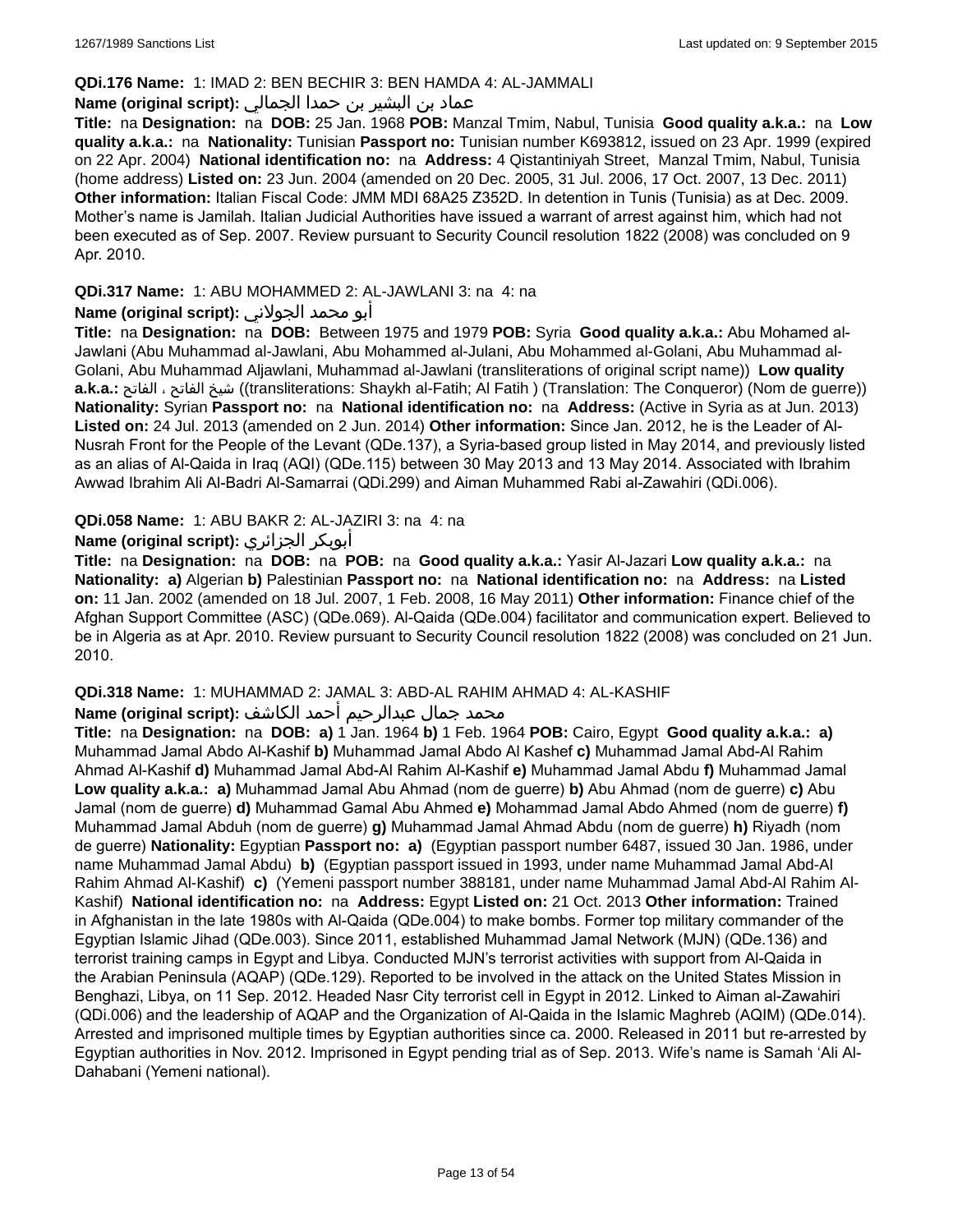# **QDi.233 Name:** 1: FAHD 2: MUHAMMAD 3: 'ABD AL-'AZIZ 4: AL-KHASHIBAN

# فهد محمد عبد العزيز الخشيبان **:(script original (Name**

**Title:** na **Designation:** na **DOB:** 16 Oct. 1966 **POB:** Oneiza, Saudi Arabia **Good quality a.k.a.: a)** Fahad H. A. Khashayban **b)** Fahad H. A. Kheshaiban **c)** Fahad Mohammad Abdulaziz Alkhoshiban **d)** Fahad H. A. al-Khashiban **e)** Fahad H. A. Kheshayban **f)** Fahad H. A. al-Khosiban **g)** Fahad H. A. Khasiban **h)** Fahd Muhammad 'Abd Al-'Aziz al-Khashayban **i)** Fahd Muhammad'Abd al-'Aziz al-Khushayban **j)** Fahad al-Khashiban **k)** Fahd Khushaiban **l)** Fahad Muhammad A. al-Khoshiban **m)** Fahad Mohammad A. al-Khoshiban **Low quality a.k.a.: a)** Shaykh Abu Thabit **b)** Abu Thabit **c)** Shaykh Thabet **d)** Abdur Abu Rahman **e)** Abu Abdur Rahman **Nationality:** Saudi Arabian **Passport no:** Saudi Arabian passport number G477835, issued on 26 Jun. 2006 (expired on 3 May 2011) **National identification no:** na **Address:** Saudi Arabia **Listed on:** 9 Oct. 2007 (amended on 20 Feb. 2008, 13 Dec. 2011) **Other information:** Involved in the financing of and otherwise provided assistance to the Abu Sayyaf Group (QDe.001). Review pursuant to Security Council resolution 1822 (2008) was concluded on 14 Sep. 2009.

### **QDi.170 Name:** 1: HACENE 2: ALLANE 3: na 4: na

### **Name (original script):** علاني حسن

**Title:** na **Designation:** na **DOB:** 17 Jan. 1941 **POB:** Médéa, Algeria **Good quality a.k.a.: a)** Hassan the Old **b)** Al Sheikh Abdelhay **c)** Boulahia **d)** Abu al-Foutouh **e)** Cheib Ahcéne **Low quality a.k.a.:** na **Nationality:** Algerian **Passport no:** na **National identification no:** na **Address:** na **Listed on:** 3 May 2004 (amended on 12 Apr. 2006, 7 Apr. 2008, 13 Dec. 2011) **Other information:** Confirmed to have died on 16 Apr. 2004 in northern Niger. Review pursuant to Security Council resolution 1822 (2008) was concluded on 27 Jul. 2010.

### **QDi.177 Name:** 1: HABIB 2: BEN 3: AHMED 4: AL-LOUBIRI

# حبيب بن احمد اللوبيري **:(script original (Name**

**Title:** na **Designation:** na **DOB:** 17 Nov. 1961 **POB:** Manzal Tmim, Nabul, Tunisia **Good quality a.k.a.:** Al-Habib ben Ahmad ben al-Tayib al-Lubiri **Low quality a.k.a.:** na **Nationality:** Tunisian **Passport no:** Tunisian number M788439, issued on 20 Oct. 2001 (expires on 19 Oct. 2006) **National identification no:** na **Address:** Al-Damus, Manzal Tmim, Nabul, Tunisia (habitual residence) **Listed on:** 23 Jun. 2004 (amended on 20 Dec. 2005, 17 Oct. 2007, 10 Aug. 2009, 13 Dec. 2011) **Other information:** Italian Fiscal Code: LBR HBB 61S17 Z352F. In detention in Tunisia as at Dec. 2009. Mother's name is Fatima bint al-Mukhtar. Review pursuant to Security Council resolution 1822 (2008) was concluded on 9 Apr. 2010.

#### **QDi.074 Name:** 1: TAREK 2: BEN HABIB 3: BEN AL-TOUMI 4: AL-MAAROUFI

#### طارق بن الحبيب بن التومي المعروفي **:Name (original script)**

**Title:** na **Designation:** na **DOB:** 23 Nov. 1965 **POB:** Ghardimaou, Tunisia **Good quality a.k.a.: a)** Abu Ismail **b)** Abou Ismail el Jendoubi **c)** Abou Ismail Al Djoundoubi **Low quality a.k.a.:** na **Nationality:** Tunisian **Passport no:** Tunisian number E590976, issued on 19 Jun. 1987 ( expired on 18 Jun. 1992) **National identification no:**  na **Address:** Rue Léon Théodore Number 107/1, 1090 Jette, Brussels, Belgium **Listed on:** 3 Sep. 2002 (amended on 26 Nov. 2004, 20 Dec. 2005, 31 Jul. 2006, 3 Jul. 2007, 10 Aug. 2009, 25 Jan. 2010, 23 Dec. 2010) **Other information:** Belgian nationality withdrawn on 26 Jan. 2009. In detention in Nivelles, Belgium, as of Oct. 2010. Review pursuant to Security Council resolution 1822 (2008) was concluded on 8 Jun. 2010.

#### **QDi.320 Name:** 1: ABD-AL-HAMID 2: AL-MASLI 3: na 4: na

#### **Name (original script):** المصلي عبدالحميد

**Title:** na **Designation:** na **DOB:** 1976 **POB: a)** Darnah, Libya **b)** Danar, Libya **Good quality a.k.a.: a)** Abdal-Hamid Muhammad Abd-al-Hamid Al-Masli **b)** Abd-al-Hamid Musalli **c)** Hamid Masli **Low quality a.k.a.: a)** Hamza al-Darnawi **b)** Hamzah al-Darnawi **c)** Hamza Darnawi **d)** Hamzah Darnawi **e)** Hamzah Dirnawi **f)** Hamza Darnavi **g)** Hamza al-Darnavi **h)** Abdullah Darnawi **i)** Abu-Hamzah al-Darnawi **Nationality:** Libyan **Passport no:** na **National identification no:** na **Address:** (Reportedly located in Waziristan, Federally Administered Tribal Areas, Pakistan) **Listed on:** 26 Nov. 2013 **Other information:** Leader and trainer of an Al-Qaida electronics and explosives workshop producing improvised explosive device components.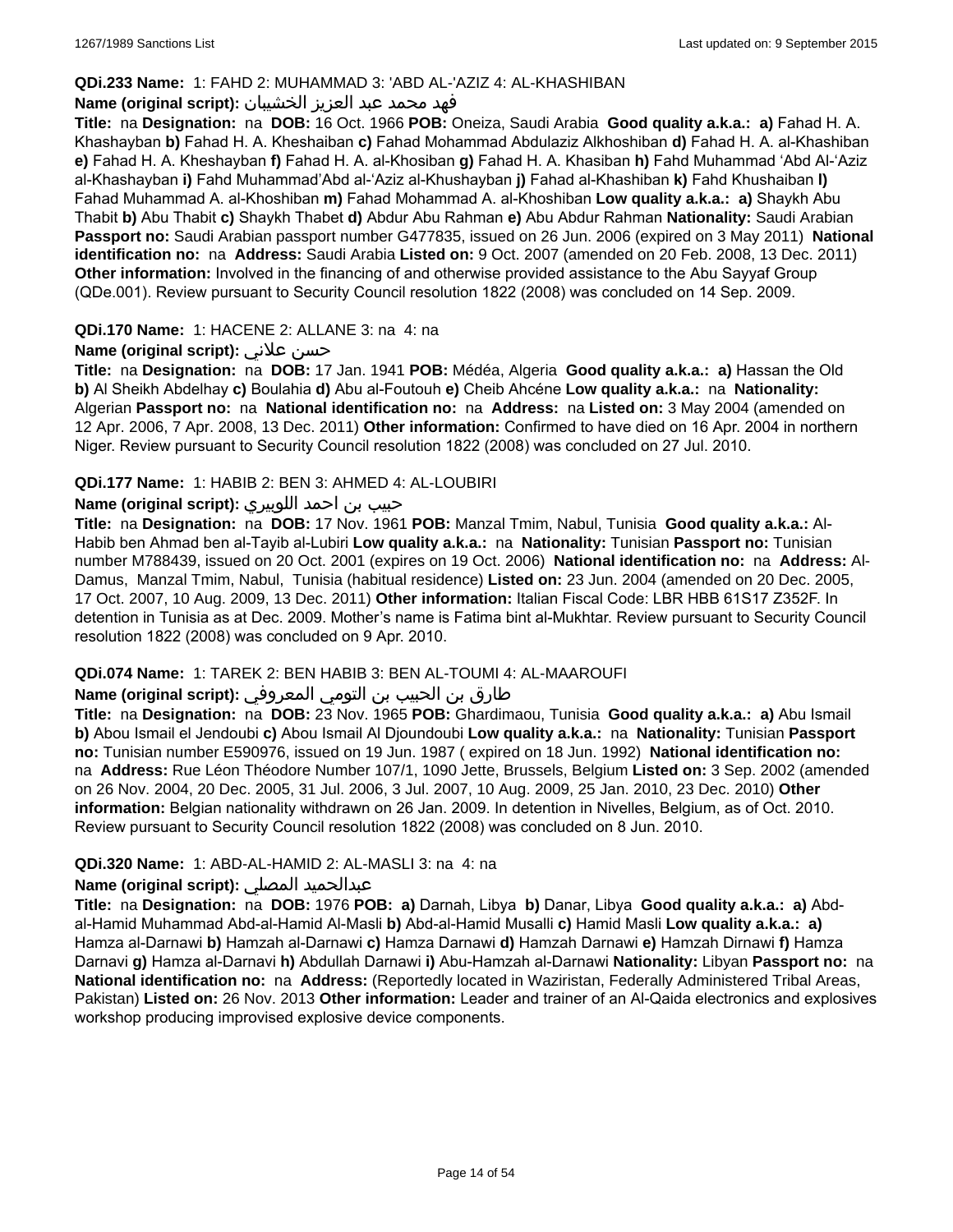# **QDi.276 Name:** 1: AKRAM 2: TURKI 3: HISHAN 4: AL-MAZIDIH

# أكرم تركي هاشم المزيده **:(script original (Name**

**Title:** na **Designation:** na **DOB: a)** 1974 **b)** 1975 **POB:** na **Good quality a.k.a.:** Akram Turki Al-Hishan **Low quality a.k.a.: a)** Abu Jarrah **b)** Abu Akram **Nationality:** na **Passport no:** na **National identification no:** na **Address:** Zabadani, Syrian Arab Republic **Listed on:** 11 Mar. 2010 **Other information:** Other possible date of birth: 1979. He is a cousin of Ghazy Fezza Hishan Al Mazidih (QDi.277).

# **QDi.277 Name:** 1: GHAZY 2: FEZZA 3: HISHAN 4: AL-MAZIDIH

# غازي فيزا هاشم المزيده **:(script original (Name**

**Title:** na **Designation:** na **DOB: a)** 1974 **b)** 1975 **POB:** na **Good quality a.k.a.: a)** Ghazy Fezzaa Hishan **b)** Mushari Abd Aziz Saleh Shlash **Low quality a.k.a.: a)** Abu Faysal **b)** Abu Ghazzy **Nationality:** na **Passport no:**  na **National identification no:** na **Address:** Zabadani, Syrian Arab Republic **Listed on:** 11 Mar. 2010 **Other information:** He is a cousin of Akram Turki Hishan Al Mazidih (QDi.276).

# **QDi.076 Name:** 1: ISAM 2: ALI 3: MOHAMED 4: ALOUCHE

# عصام علي محمد علوش **:(script original (Name**

**Title:** na **Designation:** na **DOB: a)** 1972 **b)** 21 Mar. 1974 **POB:** Baghdad, Iraq **Good quality a.k.a.:** Mansour Thaer, born 21 Mar. 1974 in Baghdad, Iraq **Low quality a.k.a.:** na **Nationality:** Jordanian **Passport no:** na **National identification no:** na **Address:** na **Listed on:** 3 Sep. 2002 (amended on 18 Aug. 2006, 30 Jan. 2009) **Other information:** Was deported from Germany to Jordan in Feb. 2005. Review pursuant to Security Council resolution 1822 (2008) was concluded on 21 Jun. 2010.

#### **QDi.273 Name:** 1: FAZEEL-A-TUL 2: SHAYKH ABU MOHAMMED 3: AMEEN 4: AL-PESHAWARI

**Title:** na **Designation:** na **DOB: a)** Approximately 1967 **b)** Approximately 1961 **c)** Approximately 1973 **POB:** Shunkrai village, Sarkani District, Konar Province, Afghanistan **Good quality a.k.a.: a)** Shaykh Aminullah **b)** Sheik Aminullah **c)** Abu Mohammad Aminullah Peshawari **d)** Abu Mohammad Amin Bishawri **e)** Abu Mohammad Shaykh Aminullah Al-Bishauri **f)** Shaykh Abu Mohammed Ameen al-Peshawari **g)** Shaykh Aminullah Al-Peshawari **Low quality a.k.a.:** na **Nationality:** Afghan **Passport no:** na **National identification no:** na **Address:** Ganj District, Peshawar, Pakistan **Listed on:** 29 Jun. 2009 (amended on 24 Jul. 2013) **Other information:** Associated with Al-Qaida (QDe.004). Head of Ganj madrasa, a.k.a. Madrasa Jamia Taleemul Quran wal Hadith, a.k.a. Madrasa Taleemul Quran wal Sunnah, located at the Ganj Gate, Phandu Road, Peshawar, Pakistan.

# **QDi.282 Name:** 1: QASIM 2: YAHYA 3: MAHDI 4: AL-RIMI

# قاسم يحيى مهدي الريمي **:(script original (Name**

**Title:** na **Designation:** na **DOB:** 5 Jun. 1978 **POB:** Sanaa, Yemen **Good quality a.k.a.: a)** Qasim Al-Rimi **b)** Qasim al-Raymi **c)** Qassim al-Raymi **d)** Qasim al-Rami **Low quality a.k.a.: a)** Qasim Yahya Mahdi 'Abd al-Rimi **b)** Abu Hurayah al-Sana'ai **c)** Abu 'Ammar **Nationality:** Yemeni **Passport no:** Yemeni passport number 00344994, issued on 3 Jul. 1999 **National identification no:** na **Address:** Yemen **Listed on:** 11 May 2010 (amended on 15 Apr. 2014) **Other information:** na

# **QDi.023 Name:** 1: NAZIH 2: ABDUL HAMED 3: NABIH 4: AL-RUQAI'I

#### نزيه عبد الحميد نبيه الراجعي **:(script original (Name**

**Title:** na **Designation:** na **DOB: a)** 30 Mar. 1964 **b)** 14 May 1964 **POB:** Tripoli, Libyan Arab Jamahiriya **Good quality a.k.a.: a)** Anas Al-Liby **b)** Anas Al-Sibai **c)** Nazih Abdul Hamed Al-Raghie **Low quality a.k.a.:** na **Nationality:** Libyan **Passport no:** 621570 **National identification no:** 200310/I **Address:** Al Nawafaliyyin, Jarraba Street, Taqsim Al Zuruq, Tripoli, Libyan Arab Jamahiriya **Listed on:** 17 Oct. 2001 (amended on 31 Jul. 2006, 16 Dec. 2010) **Other information:** Review pursuant to Security Council resolution 1822 (2008) was concluded on 21 Jun. 2010.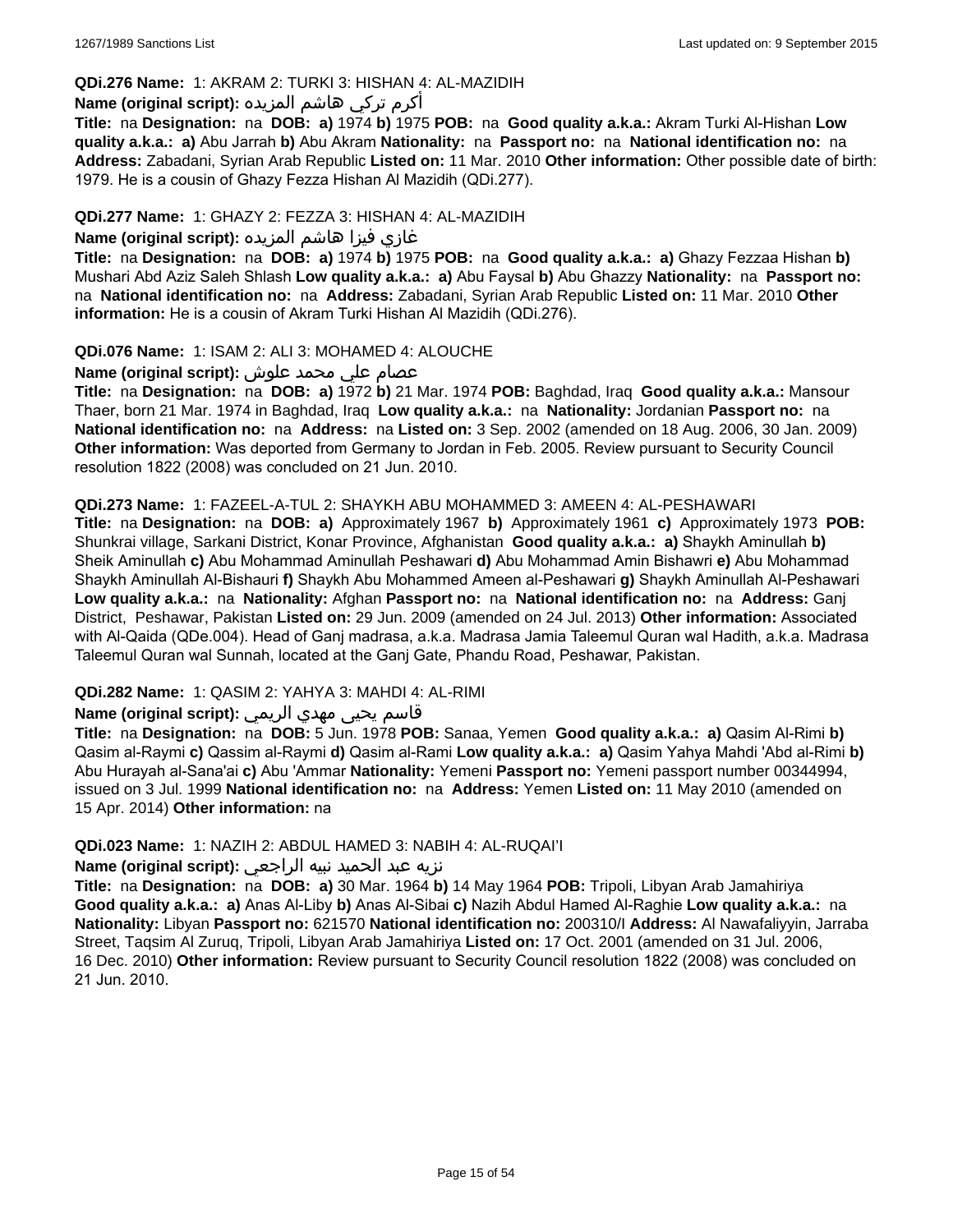# **QDi.253 Name:** 1: KHALIFA 2: MUHAMMAD 3: TURKI 4: AL-SUBAIY

# خليفة محمد تركي السبيعي **:(script original (Name**

**Title:** na **Designation:** na **DOB:** 1 Jan. 1965 **POB:** Doha, Qatar **Good quality a.k.a.: a)** Khalifa Mohd Turki Alsubaie **b)** Khalifa Mohd Turki al-Subaie **c)** Khalifa Al-Subayi **d)** Khalifa Turki bin Muhammad bin al-Suaiy **Low quality a.k.a.: a)** Abu Mohammed al-Qatari **b)** Katrina **Nationality:** Qatari **Passport no:** (Qatari passport number 00685868 issued in Doha on 5 Feb. 2006 and expiring on 4 Feb. 2011) **National identification no:** (Qatari identity card number 26563400140) na **Address:** Doha, Qatar **Listed on:** 10 Oct. 2008 (amended on 25 Jan. 2010, 15 Nov. 2012, 19 Feb. 2015) **Other information:** Qatar-based terrorist financier and facilitator who has provided financial support to, and acted on behalf of, the senior leadership of Al-Qaida (QDe.004), including moving recruits to Al-Qaida training camps in South Asia. In Jan. 2008, convicted in absentia by the Bahraini High Criminal Court for financing terrorism, undergoing terrorist training, facilitating the travel of others to receive terrorist training abroad, and for membership in a terrorist organization. Arrested in Qatar in Mar. 2008. Served his sentence in Qatar and has been released from detention. Mother's name is Hamdah Ahmad Haidoos.

### **QDi.151 Name:** 1: MOURAD 2: BEN ALI 3: BEN AL-BASHEER 4: AL-TRABELSI

# مراد بن علي بن البشير الطرابلسي **:(script original (Name**

**Title:** na **Designation:** na **DOB:** 20 May 1969 **POB:** Manzil Tmim, Tunisia **Good quality a.k.a.: a)** Aboue Chiba Brahim, born 2 Sep. 1966 in Libya **b)** Arouri Taoufik, born 2 Sep. 1964 in Tunisia **c)** Ben Salah Adnan, born 2 Apr. 1966 in Tunisia **d)** Sassi Adel, born 2 Sep. 1966 in Tunisia **e)** Salam Kamel, born 2 Feb. 1963 in Tunisia **f)** Salah Adnan, born 4 Feb. 1965 in Algeria **g)** Arouri Faisel, born 2 Mar. 1965 in Tunisia **h)** Bentaib Amour, born 9 Feb. 1965 in Morocco **i)** Adnan Salah, born 1 Apr. 1966 in Tunisia **j)** Hasnaoui Mellit (born in 1972 in Morocco) **k)** Arouri Taoufik ben Taieb, born 9 Feb. 1964 in Tunisia **l)** Abouechiba Brahim, born 2 Sep. 1966 in Lebanon **m)** Farid Arouri, born 2 Jun. 1964 in Tunisia **n)** Ben Magid, born 2 Jun. 1966 in Lebanon **o)** Maci Ssassi, born 2 Jun. 1972 in Libya **p)** Salah ben Anan, born 2 Apr. 1966 in Tunisia **q)** Hasnaui Mellit (born in 1972 in Morocco) **Low quality a.k.a.:** Abou Djarrah **Nationality:** Tunisian **Passport no:** Tunisian number G827238, issued on 1 Jun. 1996 (expired on 31 May 2001) **National identification no:** na **Address:** Libya Street Number 9, Manzil Tmim, Nabeul, Tunisia **Listed on:** 12 Nov. 2003 (amended on 20 Dec. 2005, 10 Aug. 2009, 16 May 2011) **Other information:** Extradited from Italy to Tunisia on 13 Dec. 2008. Inadmissible to the Schengen area. Mother's name is Mabrukah al-Yazidi. Review pursuant to Security Council resolution 1822 (2008) was concluded on 22 Apr. 2010.

# **QDi.172 Name:** 1: HASSAN 2: ABDULLAH 3: HERSI 4: AL-TURKI

# حسن عبد الله حرسي التركي **:(script original (Name**

**Title: a)** Sheikh **b)** Colonel **Designation:** na **DOB:** Approximately 1944 **POB:** Region V, Ethiopia (the Ogaden Region in eastern Ethiopia) **Good quality a.k.a.: a)** Hassan Turki **b)** Hassen Abdelle Fihiye **c)** Sheikh Hassan Abdullah Fahaih **d)** Hassan Al-Turki **e)** Hassan Abdillahi Hersi Turki **f)** Sheikh Hassan Turki **g)** Xasan Cabdilaahi Xirsi **h)** Xasan Cabdulle Xirsi **Low quality a.k.a.:** na **Nationality:** Somali **Passport no:** na **National identification no:** na **Address:** (Reported to be active in Southern Somalia, lower Juba near Kismayo, mainly in Jilibe and Burgabo as of Nov. 2012) **Listed on:** 6 Jul. 2004 (amended on 25 Jul. 2006, 21 Dec. 2007, 12 Apr. 2010, 11 May 2010, 13 Dec. 2011, 18 Mar. 2013) **Other information:** Family Background: From the Ogaden clan, Reer - Abdille subclan. Part of the Al-Itihaad Al-Islamiya (AIAI) (QDe.002) leadership. Believed to have been involved in the attacks on the United States embassies in Nairobi and Dar es Salaam in August 1998. Also subject to the sanctions measures set out in Security Council resolution 1844 (2008) concerning Somalia and Eritrea (see www.un.org/sc/ committees/751/index.shtml). Review pursuant to Security Council resolution 1822 (2008) was concluded on 13 May 2010.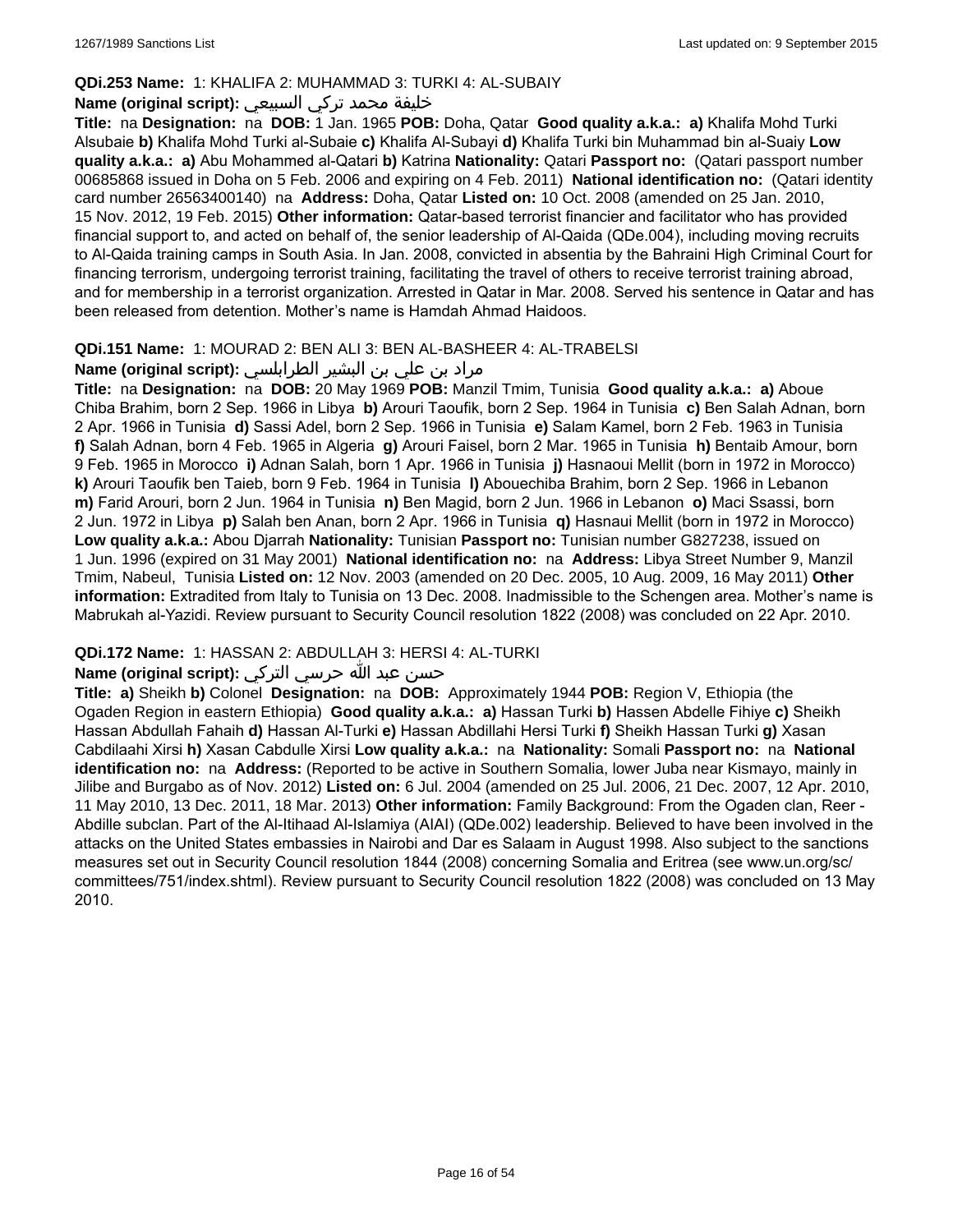# **QDi.274 Name:** 1: NASIR 2: 'ABD-AL-KARIM 3: 'ABDULLAH 4: AL-WAHISHI

# ناصر عبدالكريم عبدالله الوحيشي **:(script original (Name**

**Title:** na **Designation:** na **DOB: a)** 1 Oct. 1976 **b)** (08/10/1396 Hijri Calendar) **POB:** Yemen **Good quality a.k.a.: a)** Nasir al-Wahishi **b)** Abu Basir Nasir al-Wahishi **c)** Naser Abdel Karim al-Wahishi **d)** Nasir Abd al-Karim al-Wuhayshi **e)** Abu Basir Nasir Al-Wuhayshi **f)** Nasser Abdul-karim Abdullah al-Wouhichi **g)** Abu Baseer al-Wehaishi **h)** Abu Basir Nasser al-Wuhishi **i)** Abdul Kareem Abdullah Al-Woohaishi **j)** Nasser Abdelkarim Saleh Al Wahichi **Low quality a.k.a.: a)** Abu Basir **b)** Abu Bashir **Nationality:** Yemeni **Passport no:** Yemeni number 40483, issued on 5 Jan. 1997 **National identification no:** na **Address:** na **Listed on:** 19 Jan. 2010 (amended on 15 Apr. 2014, 15 Jun. 2015) **Other information:** Since 2007, leader of Al-Qaida in Yemen (AQY). Since Jan. 2009, leader of Al-Qaida in the Arabian Peninsula (QDe.129) operating in Yemen and Saudi Arabia. Associated with senior Al-Qaida (QDe.004) leadership, claims he was secretary to Usama Bin Laden (deceased) prior to 2003. Arrested in Iran and extradited to Yemen in 2003, where he escaped from prison in 2006 and remains fugitive as at Jan. 2010.

### **QDi.015 Name:** 1: MAHFOUZ 2: OULD 3: AL-WALID 4: na

# محفوظ ولد الوليد **:**(Name (original script

**Title:** na **Designation:** na **DOB:** 1 Jan. 1975 **POB:** Mauritania **Good quality a.k.a.: a)** Abu Hafs the Mauritanian **b)** Khalid Al-Shanqiti **c)** Mafouz Walad Al-Walid **Low quality a.k.a.:** na **Nationality:** Mauritanian **Passport no:**  na **National identification no:** na **Address:** na **Listed on:** 6 Oct. 2001 (amended on 1 Jun. 2007, 10 Jun. 2011) **Other information:** Review pursuant to Security Council resolution 1822 (2008) was concluded on 15 Jun. 2010.

### **QDi.006 Name:** 1: AIMAN 2: MUHAMMED 3: RABI 4: AL-ZAWAHIRI

### أيمن محمد ربيع الظواهري **:(script original (Name**

**Title: a)** Doctor **b)** Dr. **Designation:** na **DOB:** 19 Jun. 1951 **POB:** Giza, Egypt **Good quality a.k.a.: a)** Ayman Al-Zawahari **b)** Ahmed Fuad Salim **c)** Al Zawahry Aiman Mohamed Rabi Abdel Muaz **d)** Al Zawahiri Ayman **e)** Abdul Qader Abdul Aziz Abdul Moez Al Doctor **f)** Al Zawahry Aiman Mohamed Rabi **g)** Al Zawahry Aiman Mohamed Rabie **h)** Al Zawahry Aiman Mohamed Robi **i)** Dhawahri Ayman **j)** Eddaouahiri Ayman **k)** Nur Al Deen Abu Mohammed **l)** Ayman Al Zawahari **m)** Ahmad Fuad Salim **Low quality a.k.a.: a)** Abu Fatma **b)** Abu Mohammed **Nationality:** Egyptian **Passport no: a)** Egyptian Passport number 1084010 **b)** Passport number 19820215 **National identification no:** na **Address:** na **Listed on:** 25 Jan. 2001 (amended on 2 Jul. 2007, 18 Jul. 2007, 13 Aug. 2007, 16 Dec. 2010, 22 May 2015) **Other information:** Leader of Al-Qaida (QDe.004). Former operational and military leader of Egyptian Islamic Jihad (QDe.003), was a close associate of Usama Bin Laden (deceased). Believed to be in the Afghanistan/Pakistan border area. Review pursuant to Security Council resolution 1822 (2008) was concluded on 21 Jun. 2010.

# **QDi.156 Name:** 1: ABD-AL-MAJID 2: AZIZ 3: AL-ZINDANI 4: na

# عبد المجيد عزيز الزنداني **:(script original (Name**

**Title:** Sheikh **Designation:** na **DOB:** 1950 **POB:** Yemen **Good quality a.k.a.: a)** Abdelmajid Al-Zindani **b)** Shaykh 'Abd Al-Majid Al-Zindani **c)** Sheikh Abd Al-Meguid Al-Zandani **Low quality a.k.a.:** na **Nationality:** Yemeni **Passport no:** Yemeni number A005487, issued on 13 Aug. 1995 **National identification no:** na **Address:** P.O. Box 8096, Sana'a, Yemen **Listed on:** 27 Feb. 2004 (amended on 25 Jul. 2006, 10 Jun. 2011) **Other information:** Review pursuant to Security Council resolution 1822 (2008) was concluded on 2 Jun. 2010.

#### **QDi.152 Name:** 1: SAIFI 2: AMMARI 3: na 4: na

#### **Name (original script):** عماري سيفي

**Title:** na **Designation:** na **DOB: a)** 1 Jan. 1968 **b)** 24 Apr. 1968 **POB: a)** Kef Rih, Algeria **b)** Guelma, Algeria **Good quality a.k.a.: a)** El Para (combat name) **b)** Abderrezak Le Para **c)** Abou Haidara **d)** El Ourassi **e)** Abderrezak Zaimeche **f)** Abdul Rasak ammane Abu Haidra **g)** Abdalarak **Low quality a.k.a.:** na **Nationality:** Algerian **Passport no:** na **National identification no:** na **Address:** Algeria **Listed on:** 4 Dec. 2003 (amended on 7 Apr. 2008, 16 May 2011) **Other information:** In detention in Algeria since Oct. 2004. Former member of the GSPC listed as The Organization of Al-Qaida in the Islamic Maghreb (QDe.014). Review pursuant to Security Council resolution 1822 (2008) was concluded on 27 Jul. 2010.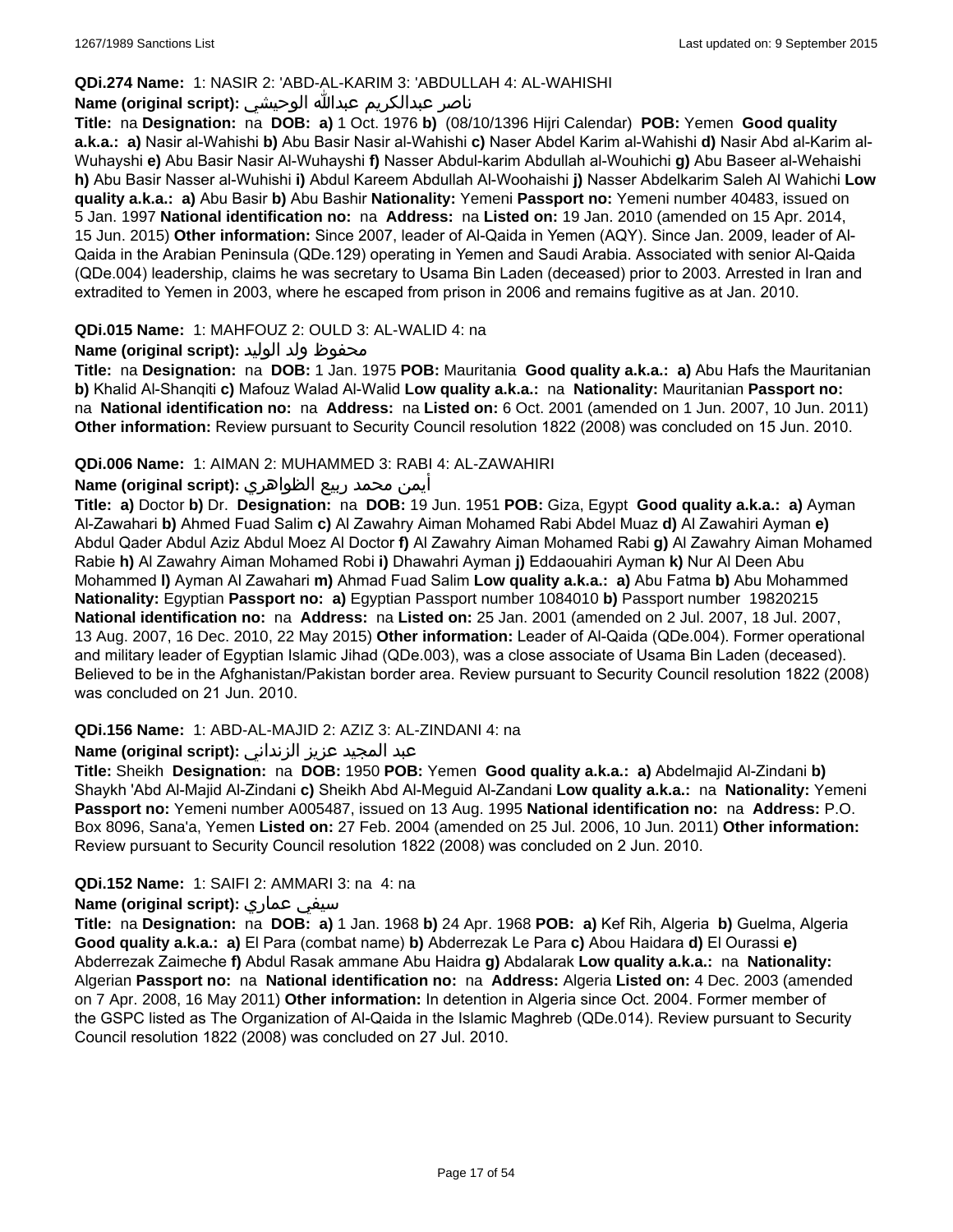### **QDi.216 Name:** 1: ABDULLAH 2: ANSHORI 3: na 4: na

**Title:** na **Designation:** na **DOB:** 1958 **POB:** Pacitan, East Java, Indonesia **Good quality a.k.a.: a)** Abu Fatih **b)** Thoyib, Ibnu **c)** Toyib, Ibnu **d)** Abu Fathi **Low quality a.k.a.:** na **Nationality:** Indonesian **Passport no:** na **National identification no:** na **Address:** na **Listed on:** 21 Apr. 2006 **Other information:** Review pursuant to Security Council resolution 1822 (2008) was concluded on 8 Jun. 2010.

### **QDi.323 Name:** 1: SAID 2: ARIF 3: na 4: na

**Title:** na **Designation:** na **DOB: a)** 25 Jun. 1964 **b)** 5 Dec. 1965 **POB:** Oran, Algeria **Good quality a.k.a.: a)** Said Mohamed Arif **b)** Omar Gharib **c)** Abderahmane **d)** Abdallah al-Jazairi **e)** Slimane Chabani **f)** Souleiman **Low quality a.k.a.:** na **Nationality:** Algerian **Passport no:** na **National identification no:** na **Address:** na **Listed on:** 15 Aug. 2014 **Other information:** A veteran member of the 'Chechen Network' (not listed) and other terrorist groups. He was convicted of his role and membership in the 'Chechen Network' in France in 2006. Joined Jabhat al-Nusrah, listed as Al-Nusrah Front for the People of the Levant (QDe.137) in October 2013.

### **QDi.184 Name:** 1: MUHSIN 2: FADHIL 3: AYED 4: ASHOUR AL-FADHLI

# محسن فاضل عايد عاشور الفضلي **:(Name (original script**

**Title:** na **Designation:** na **DOB:** 24 Apr. 1981 **POB:** Kuwait **Good quality a.k.a.: a)** Muhsin Fadhil 'Ayyid al Fadhli **b)** Muhsin Fadil Ayid Ashur al Fadhli **c)** Abu Majid Samiyah **d)** Abu Samia **Low quality a.k.a.:** na **Nationality:** Kuwaiti **Passport no: a)** Kuwaiti number 106261543 **b)** Kuwaiti number 1420529, issued in Kuwait (and expired on 31 Mar. 2006) **National identification no:** na **Address:** Block Four, Street 13, House #179 Kuwait City, Al-Riqqa area, Kuwait **Listed on:** 17 Feb. 2005 (amended on 23 Jul. 2008) **Other information:** Wanted by the Kuwaiti Security Authorities. Fugitive as of Jul. 2008. Review pursuant to Security Council resolution 1822 (2008) was concluded on 1 Jun. 2010.

### **QDi.265 Name:** 1: HAJI 2: MUHAMMAD 3: ASHRAF 4: na

**Title:** na **Designation:** na **DOB: a)** 1 Mar. 1965 **b)** 1955 **POB:** Faisalabad, Pakistan **Good quality a.k.a.: a)** Haji M. Ashraf **b)** Muhammad Ashraf Manshah **c)** Muhammad Ashraf Munsha **Low quality a.k.a.:** na **Nationality:** Pakistani **Passport no: a)** Pakistani number AT0712501, issued on 12 Mar. 2008 (expired 11 Mar 2013) **b)** Pakistani number A-374184 **National identification no: a)** Pakistani 6110125312507 **b)** Pakistani 24492025390 **Address:** na **Listed on:** 10 Dec. 2008 (amended on 17 Jul. 2009, 24 Jul. 2013) **Other information:** Chief of finance of Lashkar-e-Tayyiba (QDe.118). His father's name is Noor Muhammad.

#### **QDi.042 Name:** 1: HASSAN 2: DAHIR 3: AWEYS 4: na

# **Name (original script):** ظاهرعويس حسن

**Title: a)** Sheikh **b)** Colonel **Designation:** na **DOB:** 1935 **POB:** Somalia **Good quality a.k.a.: a)** Ali, Sheikh Hassan Dahir Aweys **b)** Awes, Shaykh Hassan Dahir **c)** Hassen Dahir Aweyes **d)** Ahmed Dahir Aweys **e)** Mohammed Hassan Ibrahim **f)** Aweys Hassan Dahir **g)** Hassan Tahir Oais **h)** Hassan Tahir Uways **i)** Hassan Dahir Awes **Low quality a.k.a.: a)** Sheikh Aweys **b)** Sheikh Hassan **c)** Sheikh Hassan Dahir Aweys **Nationality:** Somali **Passport no:** na **National identification no:** na **Address: a)** (Active in Southern Somalia as of Nov. 2012.) **b)** (Also reported to be in Eritrea as of Nov. 2007.) **Listed on:** 9 Nov. 2001 (amended on 21 Dec. 2007, 11 May 2010, 16 May 2011, 18 Mar. 2013) **Other information:** Family background: from the Hawiye's Habergidir, Ayr clan. Senior leader of Al-Itihaad Al-Islamiya (AIAI) (QDe.002) and Hizbul Islam in Somalia. Since 12 April 2010, also subject to the sanctions measures set out in Security Council resolution 1844 (2008) concerning Somalia and Eritrea (see www.un.org/sc/committees/751/index.shtml). Review pursuant to Security Council resolution 1822 (2008) was concluded on 22 Jun. 2010.

#### **QDi.248 Name:** 1: RICARDO 2: PEREZ 3: AYERAS 4: na

**Title:** na **Designation:** na **DOB:** 15 Sep. 1973 **POB:** 24 Paraiso Street, Barangay Poblacion, Mandaluyong City, Philippines **Good quality a.k.a.: a)** Abdul Kareem Ayeras **b)** Abdul Karim Ayeras **Low quality a.k.a.: a)** Ricky Ayeras **b)** Jimboy **c)** Isaac Jay Galang Perez **d)** Abdul Mujib **Nationality:** Filipino **Passport no:** na **National identification no:** na **Address: a)** Barangay Mangayao, Tagkawayan, Quezon, Philippines **b)** Barangay Tigib, Ayungon, Negros Oriental, Philippines **Listed on:** 4 Jun. 2008 (amended on 13 Dec. 2011) **Other information:** Member of the Rajah Solaiman Movement (QDe.128). Arrested by the Philippines authorities on 14 Mar. 2011. Review pursuant to Security Council resolution 1822 (2008) was concluded on 13 May 2010.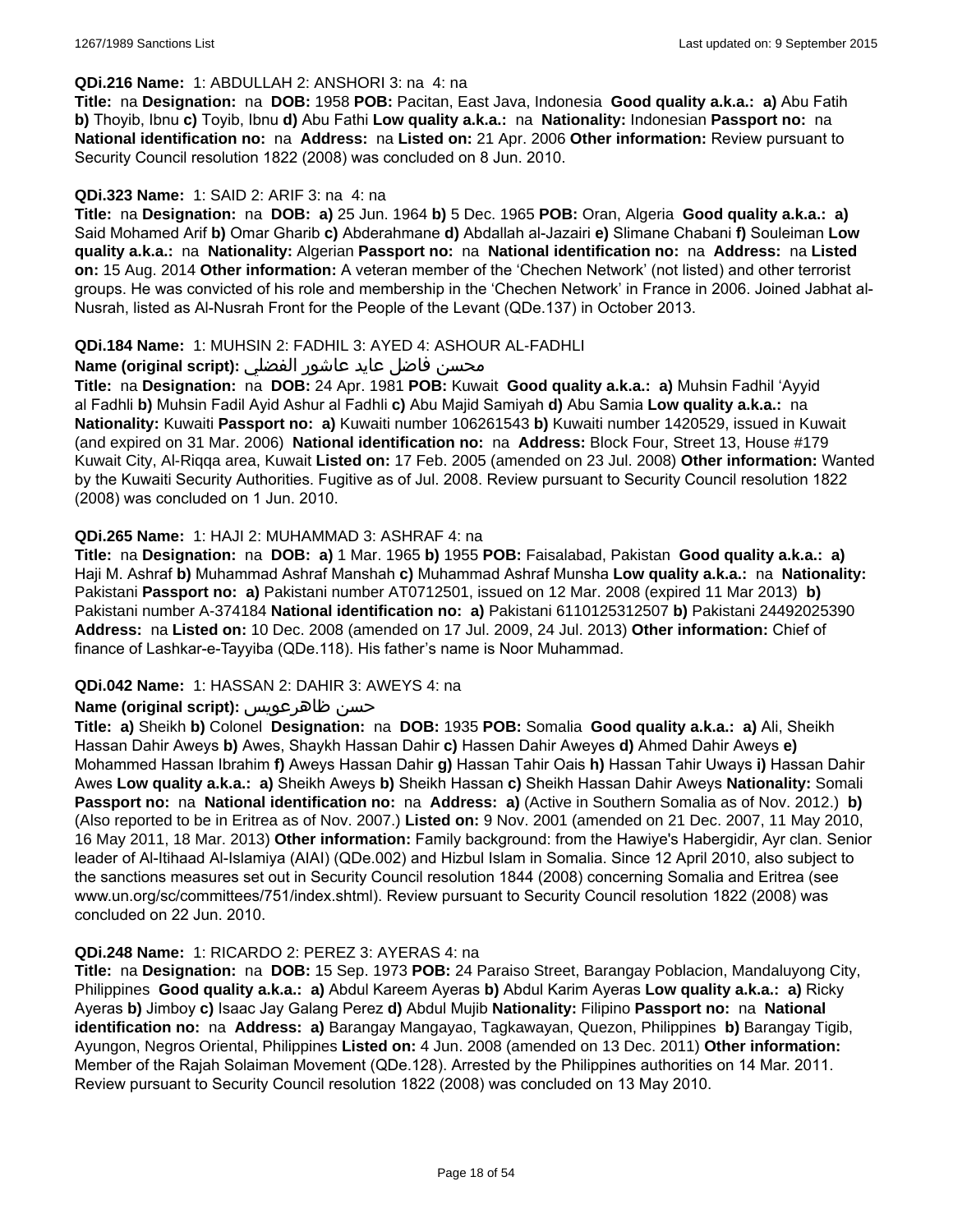# **QDi.305 Name:** 1: ABDUL 2: ROSYID 3: RIDHO 4: BA'ASYIR

**Title:** na **Designation:** na **DOB:** 31 Jan. 1974 **POB:** Sukoharjo, Indonesia **Good quality a.k.a.: a)** Abdul Rosyid Ridho Bashir **b)** Rashid Rida Ba'aysir **c)** Rashid Rida Bashir **Low quality a.k.a.:** na **Nationality:** Indonesian **Passport no:** na **National identification no:** (Indonesian National Identity Card number 1127083101740003 under name Abdul Rosyid Ridho Ba'asyir) na **Address:** Podok Pesantren AL Wayain Ngrandu, Sumber Agung Magetan, East Java, Indonesia **Listed on:** 12 Mar. 2012 **Other information:** Father's name is Abu Bakar Ba'asyir (QDi.217). Brother of Abdul Rahim Ba'aysir (QDi.293). Belongs to the leadership of and is involved in recruitment and fundraising for Jemmah Anshorut Tauhid (JAT) (QDe.133) Associated with Jemaah Islamiyah (QDe.092).

### **QDi.217 Name:** 1: ABU BAKAR 2: BA'ASYIR 3: na 4: na

**Title:** na **Designation:** na **DOB:** 17 Aug. 1938 **POB:** Jombang, East Java, Indonesia **Good quality a.k.a.: a)** Baasyir, Abu Bakar **b)** Bashir, Abu Bakar **c)** Abdus Samad **d)** Abdus Somad **Low quality a.k.a.:** na **Nationality:** Indonesian **Passport no:** na **National identification no:** na **Address:** na **Listed on:** 21 Apr. 2006 **Other information:** Review pursuant to Security Council resolution 1822 (2008) was concluded on 8 Jun. 2010.

### **QDi.293 Name:** 1: ABDUL RAHIM 2: BA'AYSIR 3: na 4: na

**Title:** na **Designation:** na **DOB: a)** 16 Nov. 1977 **b)** 16 Nov. 1974 **POB: a)** Solo, Indonesia **b)** Sukoharjo, Central Java, Indonesia **Good quality a.k.a.: a)** Abdul Rahim Bashir **b)** 'Abd Al-Rahim Ba'asyir **c)** 'Abd Al-Rahim Bashir **d)** Abdurrahim Ba'asyir **e)** Abdurrahim Bashir **f)** Abdul Rachim Ba'asyir **g)** Abdul Rachim Bashir **h)** Abdul Rochim Ba'asyir **i)** Abdul Rochim Bashir **j)** Abdurochim Ba'asyir **k)** Abdurochim Bashir **l)** Abdurrochim Ba'asyir **m)** Abdurrochim Bashir **n)** Abdurrahman Ba'asyir **o)** Abdurrahman Bashir **Low quality a.k.a.:** na **Nationality:** Indonesian **Passport no:** na **National identification no:** na **Address:** Indonesia **Listed on:** 19 Jul. 2011 **Other information:** Senior Jemaah Islamiyah (QDe.092) leader. Father's name is Abu Bakar Ba'asyir (QDi.217).

### **QDi.080 Name:** 1: SAID 2: BAHAJI 3: na 4: na

### **Name (original script):** باهاجى سعيد

**Title:** na **Designation:** na **DOB:** 15 Jul. 1975 **POB:** Haselünne, Lower Saxony, Germany **Good quality a.k.a.:** Zouheir Al Maghribi **Low quality a.k.a.: a)** Mohamed Abbattay **b)** Abderrahmane Al Maghribi **Nationality: a)** German **b)** Moroccan **Passport no: a)** Provisional German passport No.: 28642163 (issued by the city of Hamburg) **b)** Moroccan passport number 954242, issued on 28 Jun. 1995, issued in Meknas, Morocco (expired) **National identification no:** German identity document ("Bundespersonalausweis") No. 1336597587 **Address:** Bunatwiete 23, Hamburg, 21073, Germany (formerly resident at ) **Listed on:** 30 Sep. 2002 (amended on 26 Nov. 2004, 9 Sep. 2005, 2 Jul. 2007, 23 Dec. 2010, 9 Sep. 2014) **Other information:** Deputy head of the media committee of Al-Qaida (QE.A.4.01) as at Apr. 2010. German authorities issued an arrest warrant for him on 21 Sep. 2001. Review pursuant to Security Council resolution 1822 (2008) was concluded on 20 May 2010. Reportedly deceased in September 2013 in the Afghanistan/Pakistan border area.

#### **QDi.266 Name:** 1: MAHMOUD 2: MOHAMMAD 3: AHMED 4: BAHAZIQ

**Title:** na **Designation:** na **DOB: a)** 17 Aug. 1943 **b)** 1943 **c)** 1944 **POB:** India **Good quality a.k.a.: a)** Bahaziq Mahmoud **b)** Abu Abd al-'Aziz **c)** Abu Abdul Aziz **d)** Shaykh Sahib **Low quality a.k.a.:** na **Nationality:** Saudi Arabian **Passport no:** na **National identification no:** Saudi Arabian 4-6032-0048-1 **Address:** na **Listed on:** 10 Dec. 2008 **Other information:** Financier of Lashkar-e-Tayyiba (listed under permanent reference number QDe.118). Has served as the leader of Lashkar-e-Tayyiba in Saudi Arabia.

#### **QDi.311 Name:** 1: AYYUB 2: BASHIR 3: na 4: na

# **Name (original script):** بشیر ایوب

**Title: a)** Qari **b)** Alhaj **Designation:** na **DOB: a)** 1966 **b)** 1964 **c)** 1969 **d)** 1971 **POB:** na **Good quality a.k.a.: a)** Alhaj Qari Ayub Bashar **b)** Qari Muhammad Ayub **Low quality a.k.a.:** na **Nationality: a)** Uzbek **b)** Afghan **Passport no:** na **National identification no:** na **Address:** Mir Ali, North Waziristan Agency, Federal Administered Tribal Areas, Pakistan **Listed on:** 18 Oct. 2012 **Other information:** Member of leadership council as of early 2010 and head of finance for the Islamic Movement of Uzbekistan (QDe.010). Coordinated financial and logistical support for the Islamic Movement of Uzbekistan in Afghanistan and Pakistan between 2009-2012. Transferred and delivered funds to Fazal Rahim (QDi.303).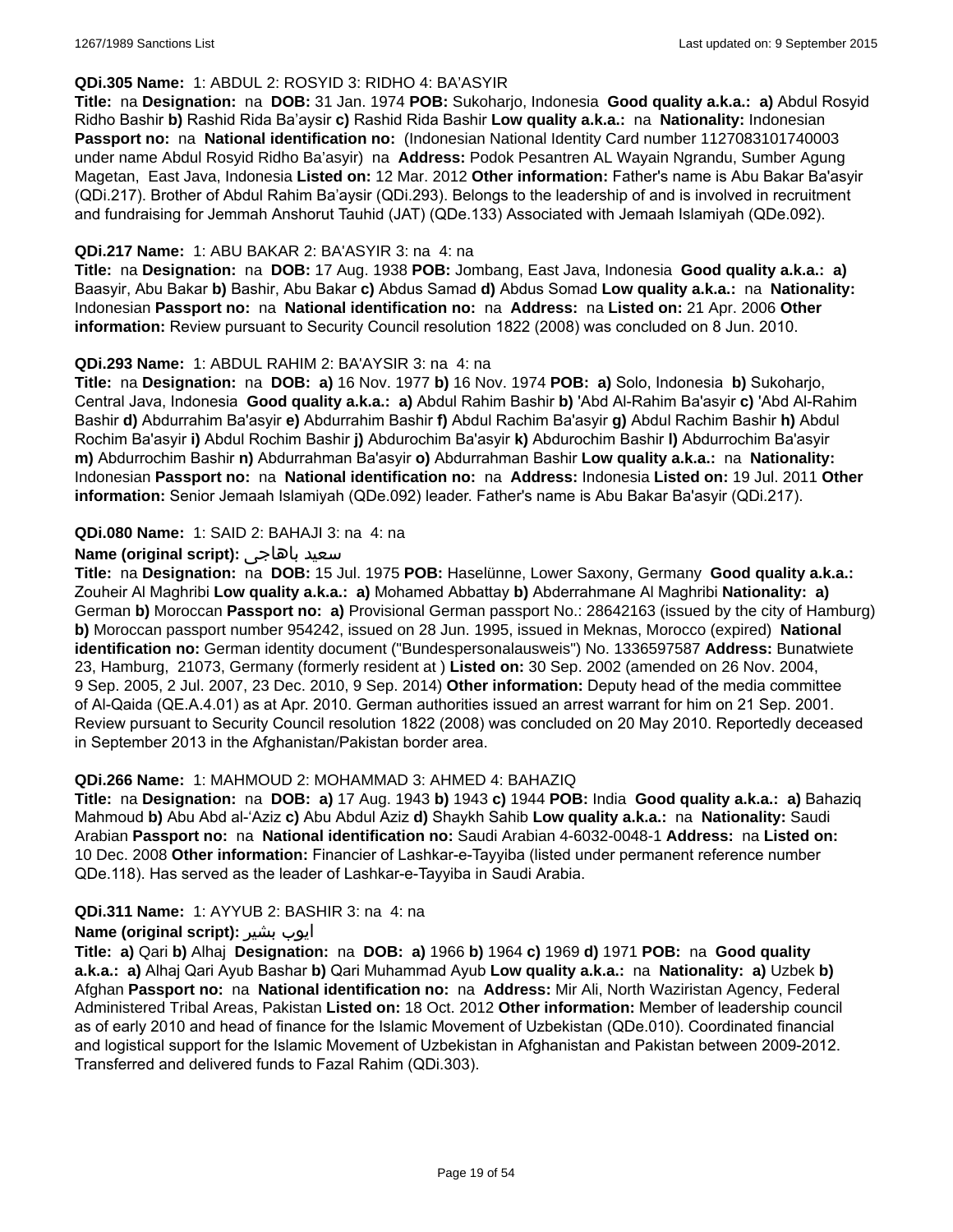### **QDi.055 Name:** 1: MAHMOOD 2: SULTAN 3: BASHIR-UD-DIN 4: na

**Title:** na **Designation:** na **DOB: a)** 1937 **b)** 1938 **c)** 1939 **d)** 1940 **e)** 1941 **f)** 1942 **g)** 1943 **h)** 1944 **i)** 1945 **POB:**  na **Good quality a.k.a.: a)** Mahmood, Sultan Bashiruddin **b)** Mehmood, Dr. Bashir Uddin **c)** Mekmud, Sultan Baishiruddin **Low quality a.k.a.:** na **Nationality:** Pakistani **Passport no:** na **National identification no:** na **Address:** Street 13, Wazir Akbar Khan, Kabul, Afghanistan **Listed on:** 24 Dec. 2001 **Other information:** Review pursuant to Security Council resolution 1822 (2008) was concluded on 1 Jun. 2010.

### **QDi.345 Name:** 1: TARKHAN 2: TAYUMURAZOVICH 3: BATIRASHVILI 4:

**Title:** na **Designation:** na **DOB: a)** 11 Jan. 1986 **b)** 1982 **POB:** Akhmeta, Village Birkiani, Georgia **Good quality a.k.a.: a)** Tarkhan Tayumurazovich Batyrashvili **b)** Tarkhan Batirashvili **Low quality a.k.a.: a)** Omar Shishani **b)** Umar Shishani **c)** Abu Umar al-Shishani **d)** Omar al-Shishani **e)** Chechen Omar **f)** Omar the Chechen **g)** Omer the Chechen **h)** Umar the Chechen **i)** Abu Umar **j)** Abu Hudhayfah **Nationality:** Georgian **Passport no:** 09AL14455, issued in Georgia (expires on 26 Jun. 2019) **National identification no:** 08001007864, issued in Georgia **Address:** Syrian Arab Republic (located in as at Dec. 2014) **Listed on:** 23 Jan. 2015 **Other information:** As of mid-2014, Syria-based senior military commander and shura council member of Islamic State in Iraq and the Levant, listed as Al-Qaida in Iraq (AQI) (QDe.115). Led approximately 1,000 foreign fighters for ISIL and committed a number of attacks in northern Syria.

# **QDi.279 Name:** 1: MOHAMED 2: BELKALEM 3: na 4: na

### **Name (original script):** بلكلام محمد

**Title:** na **Designation:** na **DOB:** 19 Dec. 1969 **POB:** Hussein Dey, Algiers, Algeria **Good quality a.k.a.:** na **Low quality a.k.a.: a)** Abdelali Abou Dher (ذر ابو العالي عبد(**b)** El Harrachi (الحراشي(**Nationality:** Algerian **Passport no:**  na **National identification no:** na **Address:** Mali **Listed on:** 22 Apr. 2010 (amended on 15 Apr. 2014) **Other information:** Convicted in absentia by Algerian tribunal on 28 Mar. 1996. Algerian international arrest warrant number 03/09 of 6 Jun. 2009 issued by the Tribunal of Sidi Mhamed, Algiers, Algeria. Algerian extradition request number 2307/09 of 3 Sep. 2009, presented to Malian authorities. Father's name is Ali Belkalem. Mother's name is Fatma Saadoudi. Member of The Organization of Al-Qaida in the Islamic Maghreb (QDe.014)

### **QDi.136 Name:** 1: MOKHTAR 2: BELMOKHTAR 3: na 4: na

#### **Name (original script):** بلمختار مختار

**Title:** na **Designation:** na **DOB:** 1 Jun. 1972 **POB:** Ghardaia, Algeria **Good quality a.k.a.: a)** Abou Abbes Khaled **b)** Belaouar Khaled Abou El Abass **c)** Belaouer Khaled Abou El Abass **d)** Belmokhtar Khaled Abou El Abes **e)** Khaled Abou El Abass **f)** Khaled Abou El Abbes **g)** Khaled Abou El Abes **h)** Khaled Abulabbas Na Oor **i)** Mukhtar Belmukhtar **Low quality a.k.a.: a)** Belaoua **b)** Belaour **Nationality:** Algerian **Passport no:** na **National identification no:** na **Address:** na **Listed on:** 11 Nov. 2003 (amended on 12 Apr. 2006, 2 Jul. 2007, 7 Apr. 2008, 25 Jan. 2010, 16 May 2011, 9 Sep. 2014) **Other information:** Father's name is Mohamed. Mother's name is Zohra Chemkha. Member of the Council of the Organization of Al-Qaida in the Islamic Maghreb (QDe.014) (AQIM). Head of Al Mouakaoune Biddam (QDe.139), Al Moulathamoun (QDe.140) and Al Mourabitoun (QDe.141). Review pursuant to Security Council resolution 1822 (2008) was concluded on 30 Jul. 2009.

### **QDi.355 Name:** 1: SOFIANE 2: BEN GOUMO 3: na 4: na

**Title:** na **Designation:** na **DOB:** 26 Jun. 1959 **POB:** Derna, Libya **Good quality a.k.a.:** Sufyan bin Qumu **Low quality a.k.a.:** Abou Fares al Libi **Nationality:** Libyan **Passport no:** na **National identification no:** na **Address:** Libya **Listed on:** 3 Sep. 2015 **Other information:** Leader of Ansar al Charia Derna (QDe.145).

#### **QDi.333 Name:** 1: SEIFALLAH 2: BEN HASSINE 3: na 4: na

**Title:** na **Designation:** na **DOB:** 8 Nov. 1965 **POB:** na **Good quality a.k.a.: a)** Seif Allah ben Hocine **b)** Saifallah ben Hassine **c)** Sayf Allah 'Umar bin Hassayn **d)** Sayf Allah bin Hussayn **Low quality a.k.a.: a)** Abu Iyyadh al-Tunisi **b)** Abou Iyadh el-Tounsi **c)** Abu Ayyad al-Tunisi **d)** Abou Aayadh **e)** Abou Iyadh **Nationality:** Tunisian **Passport no:** na **National identification no:** na **Address:** na **Listed on:** 23 Sep. 2014 **Other information:** Founder of the Tunisian Combatant Group (QDe.090) and leader of Ansar al-Shari'a in Tunisia (QDe.143). Arrest warrant issued by Tunisian Court of First Instance on 23 Aug. 2013.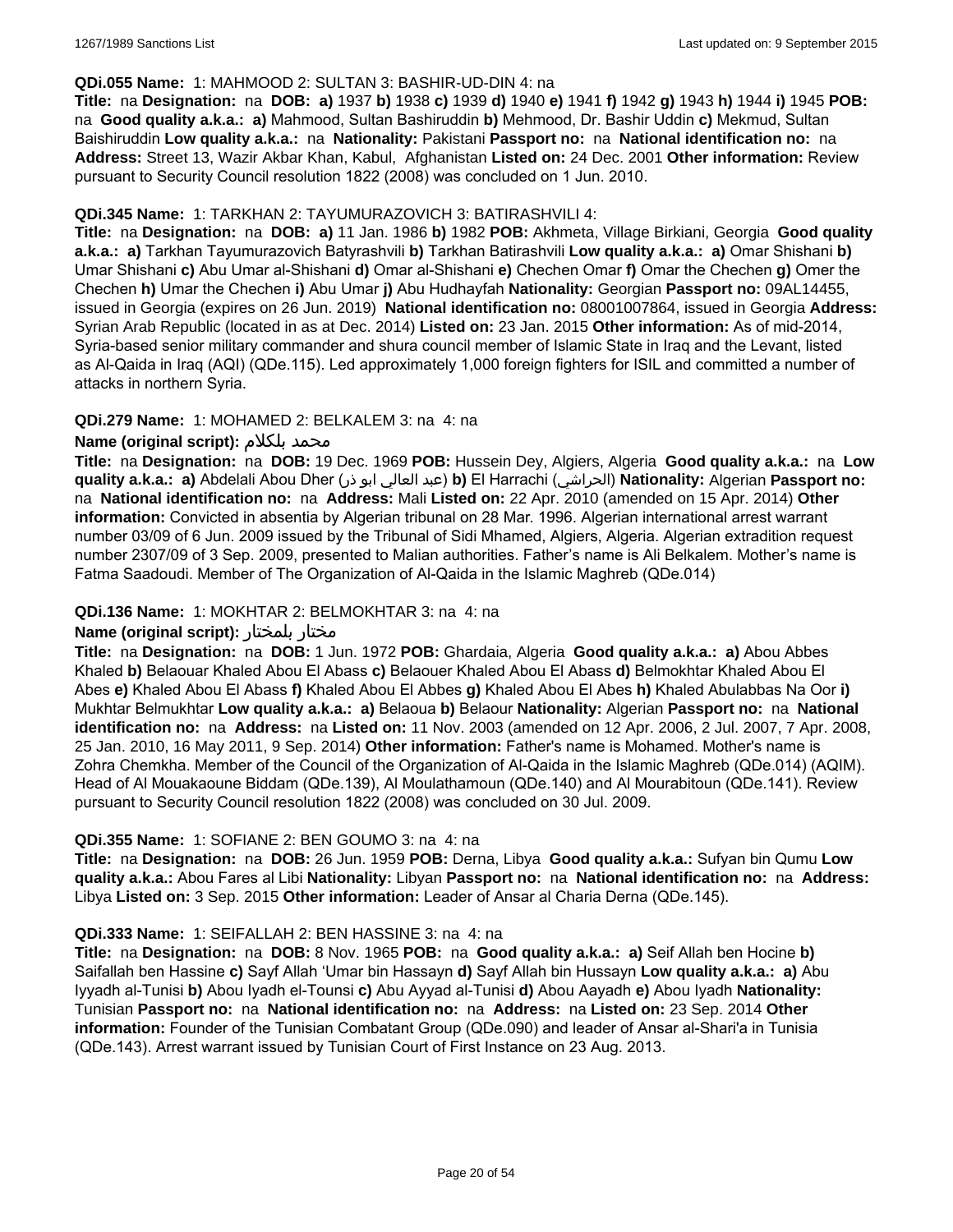### **QDi.307 Name:** 1: HAFIZ 2: ABDUL SALAM 3: BHUTTAVI 4: na

**Title: a)** Maulavi **b)** Mullah **Designation:** na **DOB:** 1940 **POB:** Gujranwala, Punjab Province, Pakistan **Good quality a.k.a.: a)** Hafiz Abdul Salam Bhattvi **b)** Hafiz Abdusalam Budvi **c)** Hafiz Abdussalaam Bhutvi **d)** Abdul Salam Budvi **e)** Abdul Salam Bhattwi **f)** Abdul Salam Bhutvi **g)** Mullah Abdul Salaam Bhattvi **h)** Molvi Abdursalam Bhattvi **Low quality a.k.a.:** na **Nationality:** Pakistani **Passport no:** na **National identification no:** na **Address:** na **Listed on:** 14 Mar. 2012 **Other information:** Founding member of Lashkar-e-Tayyiba (QDe.118) and deputy to Lashkar-e-Tayyiba leader Hafiz Muhammad Saeed (QDi.263).

## **QDi.081 Name:** 1: RAMZI 2: MOHAMED 3: ABDULLAH 4: BINALSHIBH

# رمزي محمد عبد الله بن الشيبة **:(script original (Name**

**Title:** na **Designation:** na **DOB: a)** 1 May 1972 **b)** 16 Sep. 1973 **POB: a)** Gheil Bawazir, Hadramawt, Yemen **b)** Khartoum, Sudan **Good quality a.k.a.: a)** Binalshibh Ramzi Mohammed Abdullah **b)** Ramzi Binalshib **c)** Ramzi Mohamed Abdellah Omar Hassan Alassiri **d)** Binalshibh Ramsi Mohamed Abdullah **e)** Abu Ubaydah **f)** 'Umar Muhammad 'Abdallah Ba' Amar **g)** Binalsheidah, Ramzi Mohamed Abdullah **h)** Bin Al Shibh, Ramzi **i)** Omar, Ramzi Mohamed Abdellah **j)** Mohamed Ali Abdullah Bawazir **Low quality a.k.a.:** Ramzi Omar **Nationality:** Yemeni **Passport no:** 00085243, issued on 17 Nov. 1997, issued in Sanaa, Yemen **National identification no:**  na **Address:** na **Listed on:** 30 Sep. 2002 (amended on 26 Nov. 2004, 25 Jul. 2006, 2 Jul. 2007, 27 Jul. 2007, 23 Dec. 2010) **Other information:** Arrested in Karachi, Pakistan, 30 Sep. 2002. In custody of the United States of America, as of May 2010. Review pursuant to Security Council resolution 1822 (2008) was concluded on 25 May 2010.

### **QDi.009 Name:** 1: BILAL 2: BIN MARWAN 3: na 4: na

# بلال بن مروان **:(script original (Name**

**Title:** na **Designation:** na **DOB:** 1947 **POB:** na **Good quality a.k.a.:** na **Low quality a.k.a.:** na **Nationality:**  na **Passport no:** na **National identification no:** na **Address:** na **Listed on:** 25 Jan. 2001 **Other information:** Senior lieutenant of UBL. Review pursuant to Security Council resolution 1822 (2008) was concluded on 21 Jun. 2010.

#### **QDi.063 Name:** 1: AL-MOKHTAR 2: BEN MOHAMED 3: BEN AL-MOKHTAR 4: BOUCHOUCHA

# المختار بن محمد بن المختار بوشوشة **:(script original (Name**

**Title:** na **Designation:** na **DOB:** 13 Oct. 1969 **POB:** Tunis, Tunisia **Good quality a.k.a.:** Bushusha, Mokhtar **Low quality a.k.a.:** na **Nationality:** Tunisian **Passport no:** Tunisian number K754050, issued on 26 May 1999 (expired on 25 May 2004) **National identification no:** 04756904, issued on 14 Sep. 1984 **Address:** Via Milano Number 38, Spinadesco, (CR), Italy **Listed on:** 24 Apr. 2002 (amended on 10 Apr. 2003, 26 Nov. 2004, 20 Dec. 2005, 7 Jun. 2007, 23 Dec. 2010) **Other information:** Italian Fiscal Code: BCHMHT69R13Z352T. Mother's name is Hedia Bannour. Review pursuant to Security Council resolution 1822 (2008) was concluded on 22 Apr. 2010.

# **QDi.188 Name:** 1: FAYCAL 2: BOUGHANEMI 3: na 4: na

# **Name (original script):** بوغانمي فيصل

**Title:** na **Designation:** na **DOB:** 28 Oct. 1966 **POB:** Tunis, Tunisia **Good quality a.k.a.: a)** Faical Boughanmi **b)** Faysal al-Bughanimi **Low quality a.k.a.:** na **Nationality:** Tunisian **Passport no:** na **National identification no:**  na **Address:** Number 5/B viale Cambonino, Cremona, Italy **Listed on:** 29 Jul. 2005 (amended on 7 Jun. 2007, 10 Aug. 2009, 1 Sep. 2009, 13 Dec. 2011) **Other information:** Italian Fiscal code: BGHFCL66R28Z352G. Sentenced to 7 years imprisonment in Italy on 29 Jun. 2007 by the Brescia Second Appeals Court. In detention in Italy as at Jun. 2009. Review pursuant to Security Council resolution 1822 (2008) was concluded on 20 Jul. 2009.

# **QDi.143 Name:** 1: HAMADI 2: BEN ABDUL AZIZ 3: BEN ALI 4: BOUYEHIA

# حمادي بن عبد العزيز بن علي بويحي **:Name (original script)**

**Title:** na **Designation:** na **DOB:** 29 May 1966 **POB:** Tunis, Tunisia **Good quality a.k.a.: a)** Gamel Mohamed, born 25 May 1966 in Morocco **b)** Abd el Wanis Abd Gawwad Abd el Latif Bahaa, born 9 May 1986 in Egypt **c)** Mahmoud Hamid **Low quality a.k.a.:** na **Nationality:** Tunisian **Passport no:** Tunisian passport number L723315, issued on 5 May 1998 (expired on 4 May 2003) **National identification no:** na **Address:** Corso XXII Marzo Number 39, Milan, Italy **Listed on:** 12 Nov. 2003 (amended on 20 Dec. 2005, 31 Jul. 2006, 30 Jan. 2009, 16 May 2011) **Other information:** In prison in Italy until 28 Jul. 2011. Review pursuant to Security Council resolution 1822 (2008) was concluded on 21 Jun. 2010.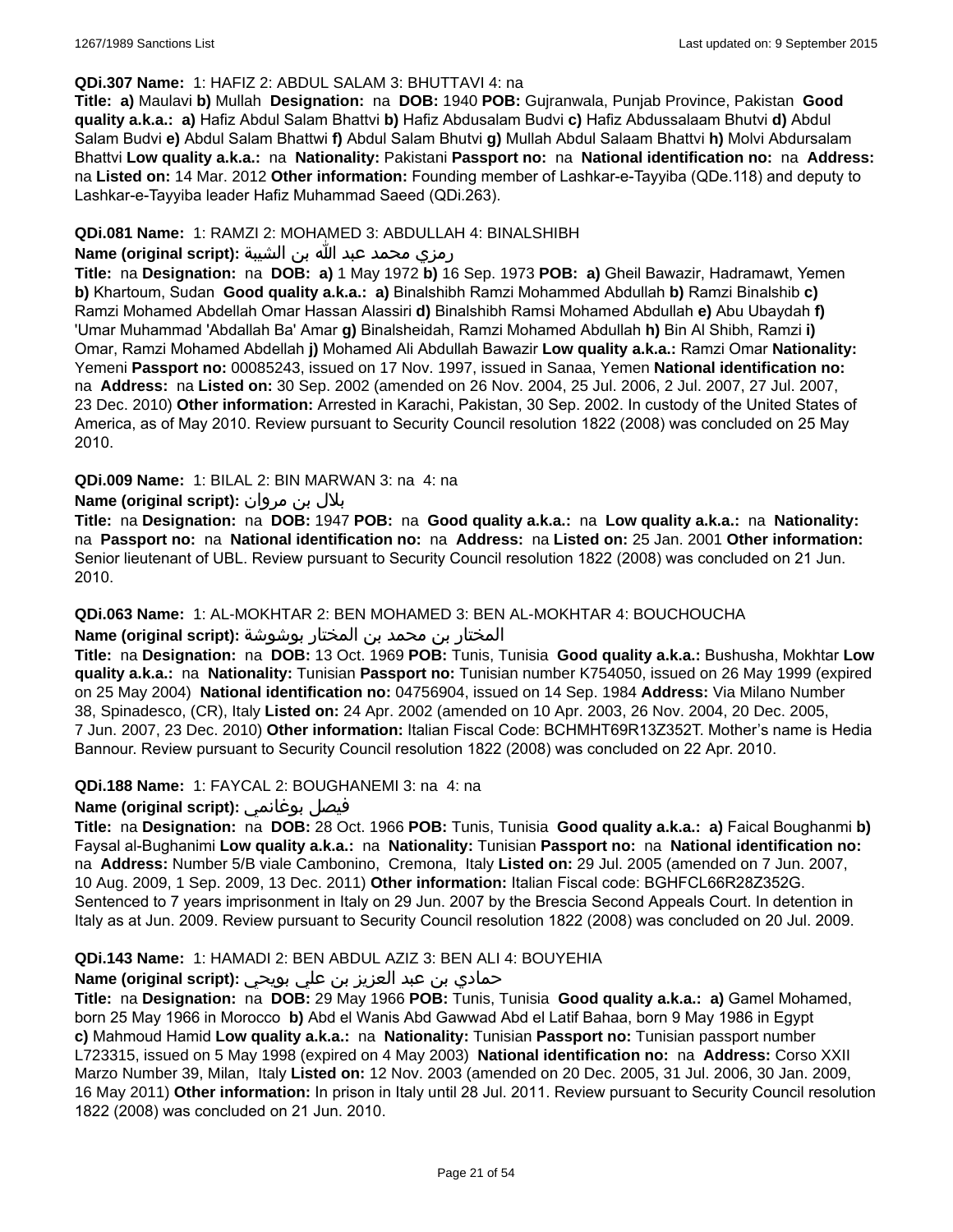### **QDi.312 Name:** 1: AAMIR 2: ALI 3: CHAUDHRY 4: na

# عامر علی چوہدری **:(script original (Name**

**Title:** na **Designation:** na **DOB:** 3 Aug. 1986 **POB:** na **Good quality a.k.a.: a)** Aamir Ali Chaudary **b)** Aamir Ali Choudry **c)** Amir Ali Chaudry **Low quality a.k.a.:** Huzaifa **Nationality:** Pakistani **Passport no:** Pakistani number BN 4196361, issued on 28 Oct. 2008 (expiring 27 Oct. 2013) **National identification no:** Pakistani 33202-7126636-9 **Address:** na **Listed on:** 18 Oct. 2012 **Other information:** Electronics and explosives expert for Tehrik-e Taliban Pakistan (TTP) (QDe.132). Involved in attack planning for TTP. Provided financial and logistical support for TTP and participated in TTP-sponsored militant training.

### **QDi.070 Name:** 1: YASSINE 2: CHEKKOURI 3: na 4: na

# **Name (original script):** شكوري ياسين

**Title:** na **Designation:** na **DOB:** 6 Oct. 1966 **POB:** Safi, Morocco **Good quality a.k.a.:** na **Low quality a.k.a.:**  na **Nationality:** Moroccan **Passport no:** Moroccan number F46947 **National identification no:** (Moroccan national identity card H-135467) na **Address:** 7th Street, Number 7, Hay Anas Safi, Morocco **Listed on:** 3 Sep. 2002 (amended on 7 Jun. 2007, 23 Dec. 2010) **Other information:** Mother's name is Feue Hlima Bent Barka and father's name is Abderrahmane Mohammed Ben Azzouz. Deported from Italy to Morocco on 26 Feb. 2004. Review pursuant to Security Council resolution 1822 (2008) was concluded on 21 Jun. 2010.

### **QDi.300 Name:** 1: MONIR 2: CHOUKA 3: na 4: na

**Title:** na **Designation:** na **DOB:** 30 Jul. 1981 **POB:** Bonn, Germany **Good quality a.k.a.:** na **Low quality a.k.a.:** Abu Adam **Nationality: a)** German **b)** Moroccan **Passport no:** German passport number 5208323009, issued on 2 Feb. 2007, issued in Stadt Bonn, Germany (expires on 1 Feb. 2012) **National identification no:** German national identity card number 5209530116, issued on 21 Jun. 2006, issued in Stadt Bonn, Germany (expired on 20 Jun. 2011) **Address:** Ungartenstraße 6, Bonn, 53229, Germany (previous) **Listed on:** 25 Jan. 2012 **Other information:** Associated with Islamic Movement of Uzbekistan (QDe.010). Brother of Yassin Chouka (QDi.301). Arrest warrant issued by the investigating judge of the German Federal Court of Justice on 5 Oct. 2010.

### **QDi.301 Name:** 1: YASSIN 2: CHOUKA 3: na 4: na

**Title:** na **Designation:** na **DOB:** 11 Dec. 1984 **POB:** Bonn, Germany **Good quality a.k.a.:** na **Low quality a.k.a.:** Abu Ibraheem **Nationality: a)** German **b)** Moroccan **Passport no:** German passport number 5204893014, issued on 5 Oct. 2000, issued in Stadt Bonn, Germany (expired on 5 Oct. 2005) **National identification no:** German national identity card number 5209445304, issued on 5 Sep. 2005, issued in Stadt Bonn, Germany (expired on 4 Sep. 2010) **Address:** Karl-Barth-Straße 14, Bonn, 53129, Germany (previous) **Listed on:** 25 Jan. 2012 **Other information:** Associated with Islamic Movement of Uzbekistan (QDe.010). Brother of Monir Chouka (QDi.300). Arrest warrant issued by the investigating judge of the German Federal Court of Justice on 5 Oct. 2010.

#### **QDi.141 Name:** 1: MAXAMED 2: CABDULLAAH 3: CIISE 4: na

**Title:** na **Designation:** na **DOB:** 8 Oct. 1974 **POB:** Kismaayo, Somalia **Good quality a.k.a.: a)** Maxamed Cabdullaahi Ciise **b)** Maxammed Cabdullaahi **c)** Cabdullah Mayamed Ciise **Low quality a.k.a.:** na **Nationality:** Somali **Passport no:** na **National identification no:** na **Address:** Somalia **Listed on:** 12 Nov. 2003 (amended on 9 Sep. 2005, 30 Jan. 2009, 20 Apr. 2009, 21 Oct. 2010, 17 Aug. 2015) **Other information:** Present in Somalia as of Apr. 2009 following transfer from United Kingdom. Review pursuant to Security Council resolution 1822 (2008) was concluded on 21 Jun. 2010.

#### **QDi.347 Name:** 1: DENIS 2: MAMADOU 3: GERHARD 4: CUSPERT

**Title:** na **Designation:** na **DOB:** 18 Oct. 1975 **POB:** Berlin, Germany **Good quality a.k.a.:** na **Low quality a.k.a.:** Abu Talha al-Almani **Nationality:** German **Passport no:** na **National identification no:** 2550439611, issued in District Friedrichshain-Kreuzberg of Berlin, Germany (issued on 22 Apr. 2010, expires on 21 Apr. 2020) **Address: a)** (Syria/Turkey border area (as at Jan. 2015)) **b)** Karl-Marx-Str. 210, Berlin, 12055, Germany (primary address) **Listed on:** 11 Feb. 2015 **Other information:** Physical description: eye colour: brown; hair colour: black; height: 178cm; Tattoos: BROKEN DREAMS in letters (on back) and landscape of Africa (on right upper arm). Father's name: Richard Luc-Giffard; Mother's name: Sigrid Cuspert. European arrest warrant issued by investigating judge at the Federal Court of Justice of Germany, dated 14 May 2014 and 5 Dec. 2014.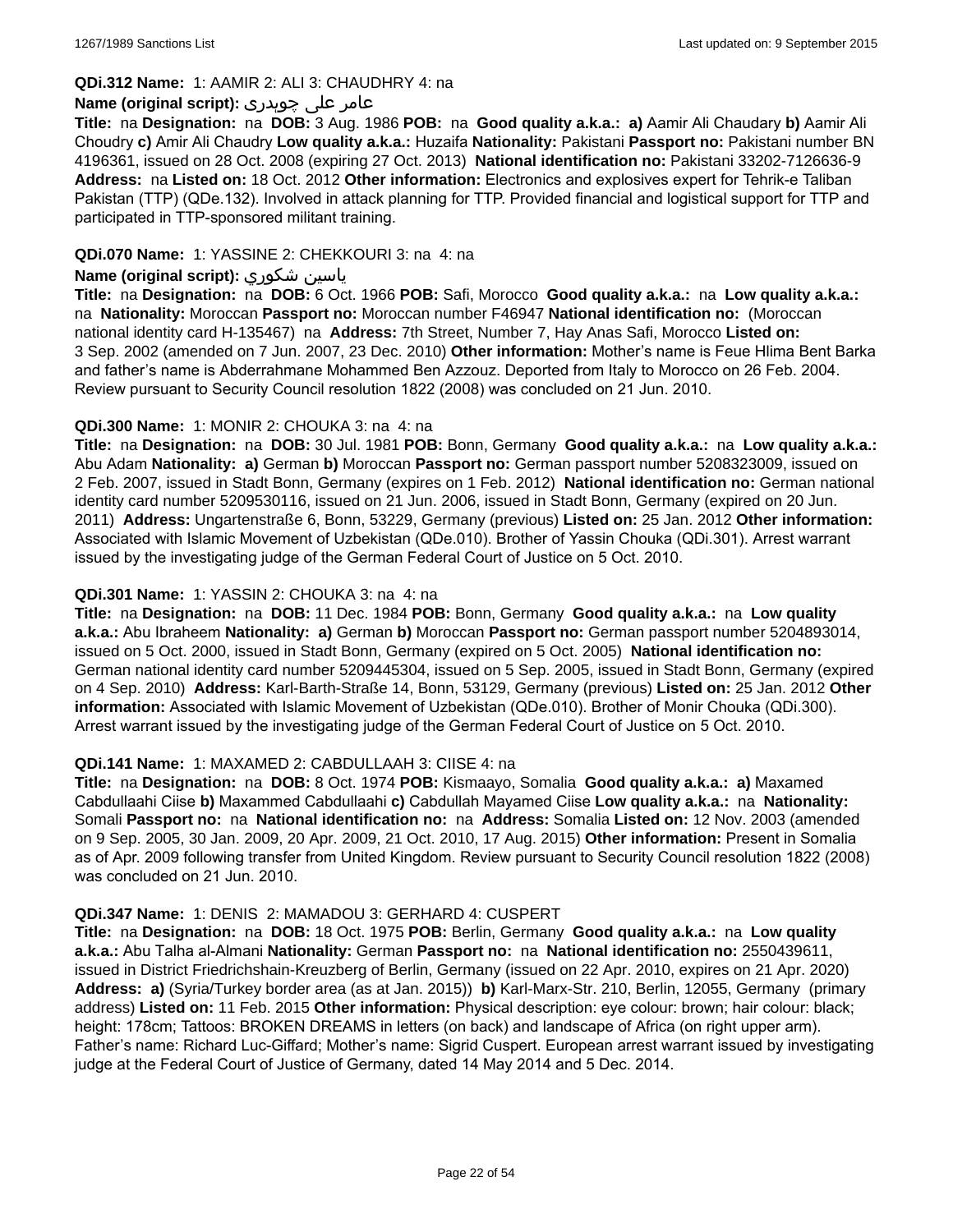### **QDi.331 Name:** 1: ANDERS 2: CAMEROON 3: OSTENSVIG 4: DALE

**Title:** na **Designation:** na **DOB:** 19 Oct. 1978 **POB:** Oslo, Norway **Good quality a.k.a.:** na **Low quality a.k.a.: a)** Muslim Abu Abdurrahman **b)** Abu Abdurrahman the Norwegian **c)** Abu Abdurrahman the Moroccan **Nationality:** Norwegian **Passport no:** na **National identification no:** na **Address:** na **Listed on:** 23 Sep. 2014 **Other information:** Member of Al-Qaida in the Arabian Peninsula (AQAP) (QE.A.129.10). Physical description: eye colour: brown; hair colour: brown; height: 185 cm.

# **QDi.252 Name:** 1: AHMED 2: DEGHDEGH 3: na 4: na

# **Name (original script):** دغداغ أحمد

**Title:** na **Designation:** na **DOB:** 17 Jan. 1967 **POB:** Anser, Wilaya (province) of Jijel, Algeria **Good quality a.k.a.: a)** Abd El Illah **b)** Abdellillah dit Abdellah Ahmed dit Said **Low quality a.k.a.:** na **Nationality:** Algerian **Passport no:** na **National identification no:** na **Address:** Algeria **Listed on:** 3 Jul. 2008 (amended on 24 Mar. 2009, 15 Nov. 2012) **Other information:** Belongs to the leadership and is the finance chief of the Organization of Al-Qaida in the Islamic Maghreb (Qde.014). Mother's name is Zakia Chebira. Father's name is Lakhdar.

# **QDi.246 Name:** 1: REDENDO 2: CAIN 3: DELLOSA 4: na

**Title:** na **Designation:** na **DOB:** 15 May 1972 **POB:** Punta, Santa Ana, Manila, Philippines **Good quality a.k.a.: a)** Abu Ilonggo **b)** Brandon Berusa **c)** Abu Muadz **d)** Arnulfo Alvarado **e)** Habil Ahmad Dellosa **Low quality a.k.a.: a)** Dodong **b)** Troy **c)** Uthman **Nationality:** Filipino **Passport no:** na **National identification no:** na **Address:** 3111, Ma. Bautista, Punta, Santa Ana, Manila, Philippines **Listed on:** 4 Jun. 2008 (amended on 3 Jun. 2009, 13 Dec. 2011) **Other information:** Member of the Rajah Solaiman Movement (QDe.128) and linked to the Abu Sayyaf Group (QDe.001). Father's name is Fernando Rafael Dellosa. Mother's name is Editha Parado Cain. In detention in the Philippines as of Jan. 2010. Review pursuant to Security Council resolution 1822 (2008) was concluded on 13 May 2010.

# **QDi.243 Name:** 1: FELICIANO 2: SEMBORIO 3: DELOS REYES JR. 4: na

**Title:** Ustadz **Designation:** na **DOB:** 4 Nov. 1963 **POB:** Arco, Lamitan, Basilan, Philippines **Good quality a.k.a.: a)** Abubakar Abdillah **b)** Abdul Abdillah **Low quality a.k.a.:** na **Nationality:** Filipino **Passport no:** na **National identification no:** na **Address:** Philippines **Listed on:** 4 Jun. 2008 (amended on 3 Jun. 2009, 13 Dec. 2011) **Other information:** Member of the Rajah Solaiman Movement (Qde.128). Father's name is Feliciano Delos Reyes Sr. Mother's name is Aurea Semborio. In detention in the Philippines as of May 2011. Review pursuant to Security Council resolution 1822 (2008) was concluded on 13 May 2010.

# **QDi.164 Name:** 1: OTHMAN 2: DERAMCHI 3: na 4: na

# **Name (original script):** درمشي عثمان

**Title:** na **Designation:** na **DOB:** 7 Jun. 1954 **POB:** Tighennif, Algeria **Good quality a.k.a.:** na **Low quality a.k.a.:** Abou Youssef **Nationality:** Algerian **Passport no:** na **National identification no:** na **Address:** Algeria **Listed on:** 17 Mar. 2004 (amended on 26 Nov. 2004, 21 Dec. 2007, 2 Dec. 2008, 3 Jun. 2009, 25 Jan. 2010, 16 May 2011) **Other information:** Italian Fiscal Code DRMTMN54H07Z301T. Deported from Italy to Algeria on 22 Aug. 2008. Father in law of Djamel Lounici (QDi.155). Review pursuant to Security Council resolution 1822 (2008) was concluded on 28 Sep. 2009.

# **QDi.245 Name:** 1: PIO 2: ABOGNE 3: DE VERA 4: na

**Title:** na **Designation:** na **DOB:** 19 Dec. 1969 **POB:** Bagac, Bagamanok, Catanduanes, Philippines **Good quality a.k.a.:** Ismael De Vera **Low quality a.k.a.: a)** Khalid **b)** Ismael **c)** Ismail **d)** Manex **e)** Tito Art **f)** Dave **g)** Leo **Nationality:** Filipino **Passport no:** na **National identification no:** na **Address:** Concepcion, Zaragosa, Nueva Ecija, Philippines **Listed on:** 4 Jun. 2008 (amended on 3 Jun. 2009, 13 Dec. 2011) **Other information:** Member of the Rajah Solaiman Movement (QDe.128), Abu Sayyaf Group (Qde.001) and Jemaah Islamiyah (Qde.092). Father's name is Honorio Devera. Mother's name is Fausta Abogne. In detention in the Philippines as of May 2011. Review pursuant to Security Council resolution 1822 (2008) was concluded on 13 May 2010.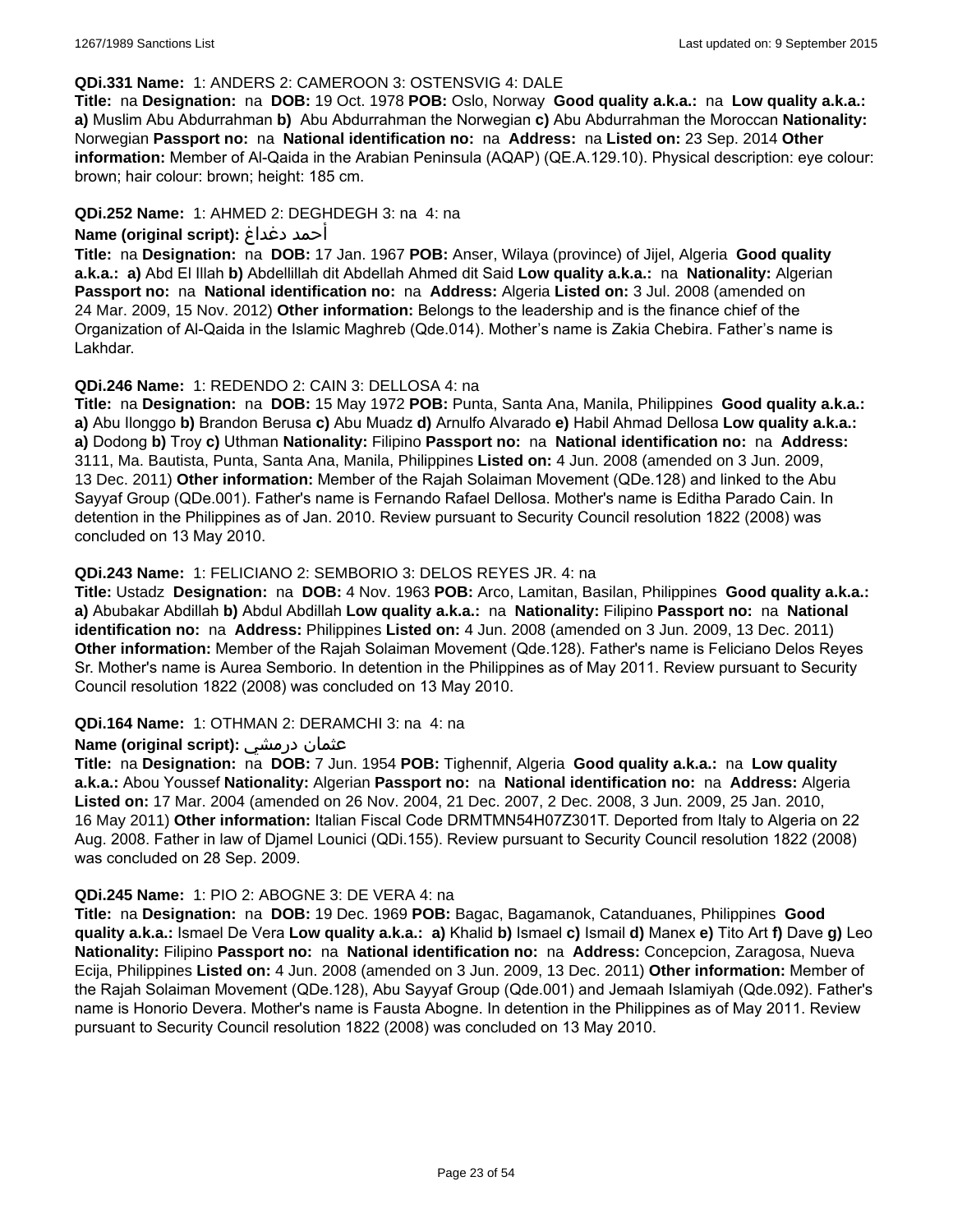### **QDi.169 Name:** 1: DHOU 2: EL-AICH 3: na 4: na

### **Name (original script):** العيش ذو

**Title:** na **Designation:** na **DOB:** 5 Aug. 1964 **POB:** Blida, Algeria **Good quality a.k.a.:** Abdel Hak **Low quality a.k.a.:** na **Nationality:** Algerian **Passport no:** na **National identification no:** na **Address:** na **Listed on:** 3 May 2004 (amended on 12 Apr. 2006, 7 Apr. 2008, 13 Dec. 2011) **Other information:** Confirmed to have died in Chad on 8 Mar. 2004. Review pursuant to Security Council resolution 1822 (2008) was concluded on 27 Jul. 2010.

## **QDi.342 Name:** 1: OUMAR 2: DIABY 3: na 4: na

**Title:** na **Designation:** na **DOB:** 5 Aug. 1975 **POB:** Dakar, Senegal **Good quality a.k.a.:** na **Low quality a.k.a.: a)** Omsen **b)** Oumar Omsen **Nationality:** Senegalese **Passport no:** na **National identification no:** na **Address:** Syrian Arab Republic (located in) **Listed on:** 23 Sep. 2014 **Other information:** A leader of an armed group linked to Al-Nusrah Front for the People of the Levant (QDe.137) and a key facilitator for a Syrian foreign terrorist fighter network. Active in terrorist propaganda through the Internet.

### **QDi.167 Name:** 1: KAMEL 2: DJERMANE 3: na 4: na

# **Name (original script):** جرمان كمال

**Title:** na **Designation:** na **DOB:** 12 Oct. 1965 **POB:** Oum el Bouaghi, Algeria **Good quality a.k.a.: a)** Bilal **b)** Adel **c)** Fodhil **d)** Abou Abdeljalil **Low quality a.k.a.:** na **Nationality:** Algerian **Passport no:** na **National identification no:** na **Address:** Algeria **Listed on:** 3 May 2004 (amended on 7 Apr. 2008, 13 Dec. 2011) **Other information:** In detention in Algeria as at April 2010. Arrest warrant issued by the German authorities on 9 Oct. 2003 for involvement in kidnapping. Former member of the Katibat Tarek Ibn Ziad of The Organization of Al-Qaida in the Islamic Maghreb (QDe.014). Review pursuant to Security Council resolution 1822 (2008) was concluded on 27 Jul. 2010.

### **QDi.249 Name:** 1: YAHIA 2: DJOUADI 3: na 4: na

### **Name (original script):** جوادي يحي

**Title:** na **Designation:** na **DOB:** 1 Jan. 1967 **POB:** M'Hamid, Wilaya (province) of Sidi Bel Abbes, Algeria **Good quality a.k.a.: a)** Yahia Abou Ammar **b)** Abou Ala **Low quality a.k.a.:** na **Nationality:** Algerian **Passport no:**  na **National identification no:** na **Address:** na **Listed on:** 3 Jul. 2008 (amended on 15 Nov. 2012) **Other information:** Belongs to the leadership of the Organization of Al-Qaida in the Islamic Maghreb (listed under permanent reference number QDe.014). Located in Northern Mali as of Jun. 2008. Mother's name is Zohra Fares. Father's name is Mohamed.

#### **QDi.232 Name:** 1: ABDELMALEK 2: DROUKDEL 3: na 4: na

# عبد المالك دروكدال **:(script original (Name**

**Title:** na **Designation:** na **DOB:** 20 Apr. 1970 **POB:** Meftah, Wilaya of Blida, Algeria **Good quality a.k.a.:** Abou Mossaab Abdelouadoud **Low quality a.k.a.:** na **Nationality:** Algerian **Passport no:** na **National identification no:** na **Address:** Algeria **Listed on:** 27 Aug. 2007 (amended on 7 Apr. 2008, 13 Dec. 2011) **Other information:** Head of The Organization of Al-Qaida in the Islamic Maghreb (QDe.014). Sentenced in absentia to life imprisonment in Algeria on 21 March 2007. Father's name is Rabah Droukdel. Mother's name is Z'hour Zdigha. Review pursuant to Security Council resolution 1822 (2008) was concluded on 4 May 2009.

#### **QDi.095 Name:** 1: LIONEL 2: DUMONT 3: na 4: na

**Title:** na **Designation:** na **DOB:** 21 Jan. 1971 **POB:** Roubaix, France **Good quality a.k.a.: a)** Jacques Brougere **b)** Abu Hamza **c)** Di Karlo Antonio **d)** Merlin Oliver Christian Rene **e)** Arfauni Imad Ben Yousset Hamza **f)** Imam Ben Yussuf Arfaj **g)** Abou Hamza **h)** Arfauni Imad **Low quality a.k.a.: a)** Bilal **b)** Hamza **c)** Koumkal **d)** Kumkal **e)** Merlin **f)** Tinet **g)** Brugere **h)** Dimon **Nationality:** French **Passport no:** na **National identification no:** na **Address:** France **Listed on:** 25 Jun. 2003 (amended on 22 Nov. 2004, 26 Nov. 2004, 2 Jul. 2007, 17 Oct. 2007, 24 Mar. 2009, 6 Aug. 2010) **Other information:** In custody in France as of May 2004. Sentenced to 25 years imprisonment in France in 2007. Review pursuant to Security Council resolution 1822 (2008) was concluded on 15 Jun. 2010.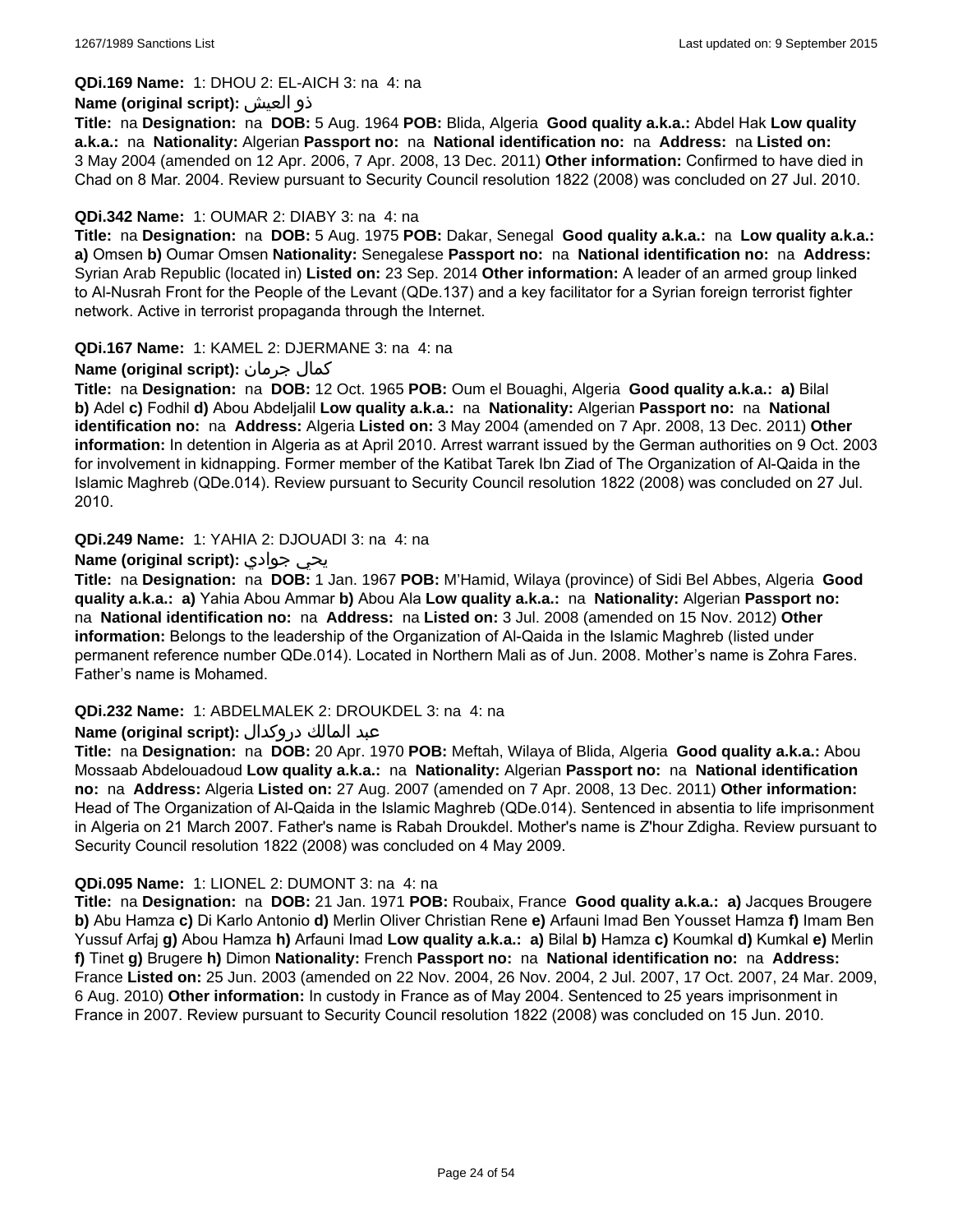#### **QDi.111 Name:** 1: AGUS 2: DWIKARNA 3: na 4: na

**Title:** na **Designation:** na **DOB:** 11 Aug. 1964 **POB:** Makassar, South Sulawesi, Indonesia **Good quality a.k.a.:**  na **Low quality a.k.a.:** na **Nationality:** Indonesian **Passport no:** Indonesian Travel document number XD253038 **National identification no:** na **Address:** Indonesia **Listed on:** 9 Sep. 2003 (amended on 26 Nov. 2004, 14 May 2014) **Other information:** Arrested 13 Mar. 2002, sentenced 12 July 2002 in the Philippines. Released from custody in the Philippines on 1 Jan. 2014 and subsequently deported to Indonesia. Physical description: height 165 cm. Photo available for inclusion in the INTERPOL-UN Security Council Special Notice. Review pursuant to Security Council resolution 1822 (2008) was concluded on 25 May 2010.

### **QDi.142 Name:** 1: RADI 2: ABD EL SAMIE 3: ABOU EL YAZID 4: EL AYASHI

### راضي عبد السميع أبواليزيد العياشي **:(script original (Name**

**Title:** na **Designation:** na **DOB:** 2 Jan. 1972 **POB:** El Gharbia, Egypt **Good quality a.k.a.:** na **Low quality a.k.a.:** Mera'i **Nationality:** na **Passport no:** na **National identification no:** na **Address:** Via Cilea 40, Milan, Italy (Domicile) **Listed on:** 12 Nov. 2003 (amended on 9 Sep. 2005, 21 Dec. 2007, 16 May 2011) **Other information:** Sentenced to ten years of imprisonment by the Court of first instance of Milan on 21 Sep. 2006. In custody in Italy. Due for release on 6 Jan. 2012. Subject to expulsion from Italy after serving the sentence. Review pursuant to Security Council resolution 1822 (2008) was concluded on 21 Jun. 2010.

### **QDi.262 Name:** 1: REDOUANE 2: EL HABHAB 3: na 4: na

**Title:** na **Designation:** na **DOB:** 20 Dec. 1969 **POB:** Casablanca, Morocco **Good quality a.k.a.:** Abdelrahman **Low quality a.k.a.:** na **Nationality: a)** German **b)** Moroccan **Passport no:** German number 1005552350, issued on 27 Mar. 2001 ( by Municipality of Kiel, Germany, expired on 26 Mar. 2011) **National identification no:** German federal identity card number 1007850441, issued on 27 Mar. 2001 ( by Municipality of Kiel, Germany, expired on 26 Mar. 2011) **Address:** lltisstrasse 58, 24143 Kiel, Germany (previous address) **Listed on:** 12 Nov. 2008 (amended on 30 Jan. 2009, 24 Mar. 2009, 15 Nov. 2012) **Other information:** Released from custody in Germany in Apr. 2012.

### **QDi.082 Name:** 1: MOUNIR 2: EL MOTASSADEQ 3: na 4: na

### **Name (original script):** المتصدق منير

**Title:** na **Designation:** na **DOB:** 3 Apr. 1974 **POB:** Marrakesh, Morocco **Good quality a.k.a.:** Mounir el Moutassadeq **Low quality a.k.a.:** na **Nationality:** Moroccan **Passport no:** Moroccan Passport H 236483 **National identification no:** Moroccan national identity card E-491591 **Address:** (In prison in Germany) **Listed on:** 30 Sep. 2002 (amended on 26 Nov. 2004, 7 Sep. 2007, 23 Dec. 2010) **Other information:** Arrested on 28 Nov. 2001 and found guilty in Germany of being an accessory to murder and of membership in a terrorist organization and sentenced to 15 years of imprisonment on 8 Jan. 2007. Father's name is Brahim Brik. Mother's name is Habiba Abbes. Review pursuant to Security Council resolution 1822 (2008) was concluded on 20 May 2010.

#### **QDi.065 Name:** 1: ABD EL KADER 2: MAHMOUD 3: MOHAMED 4: EL SAYED

#### عبد القادر محمود محمد السيد **:(script original (Name**

**Title:** na **Designation:** na **DOB:** 26 Dec. 1962 **POB:** Egypt **Good quality a.k.a.: a)** Es Sayed, Kader **b)** Abdel Khader Mahmoud Mohamed el Sayed **Low quality a.k.a.:** na **Nationality:** Egyptian **Passport no:** na **National identification no:** na **Address:** na **Listed on:** 24 Apr. 2002 (amended on 26 Nov. 2004, 7 Jun. 2007, 16 May 2011) **Other information:** Italian Fiscal Code: SSYBLK62T26Z336L. Sentenced to 8 years imprisonment in Italy on 2 February 2004. Considered a fugitive from justice by the Italian authorities. Review pursuant to Security Council resolution 1822 (2008) was concluded on 22 Apr. 2010.

# **QDi.064 Name:** 1: SAMI 2: BEN KHAMIS 3: BEN SALEH 4: ELSSEID

# سامي بن خميس بن صالح الصيد **:(script original (Name**

**Title:** na **Designation:** na **DOB:** 10 Feb. 1968 **POB:** Menzel Jemil, Bizerte, Tunisia **Good quality a.k.a.:** Omar El Mouhajer **Low quality a.k.a.:** Saber **Nationality:** Tunisian **Passport no:** (Tunisian passport number K929139, issued on 14 Feb. 1995, expired on 13 Feb. 2000) **National identification no: a)** (00319547 issued on 8 Dec. 1994) **b)** (Italian Fiscal Code: SSDSBN68B10Z352F) na **Address:** Ibn Al-Haythman Street, Number 6, Manubah, Tunis, Tunisia **Listed on:** 24 Apr. 2002 (amended on 10 Apr. 2003, 26 Nov. 2004, 9 Sep. 2005, 20 Dec. 2005, 7 Jun. 2007, 21 Dec. 2007, 10 Aug. 2009, 23 Dec. 2010, 24 Nov. 2014) **Other information:** Mother's name is Beya Al-Saidani. Deported from Italy to Tunisia on 2 Jun. 2008. Imprisoned in Tunisia in Aug. 2014. Review pursuant to Security Council resolution 1822 (2008) was concluded on 22 Apr. 2010.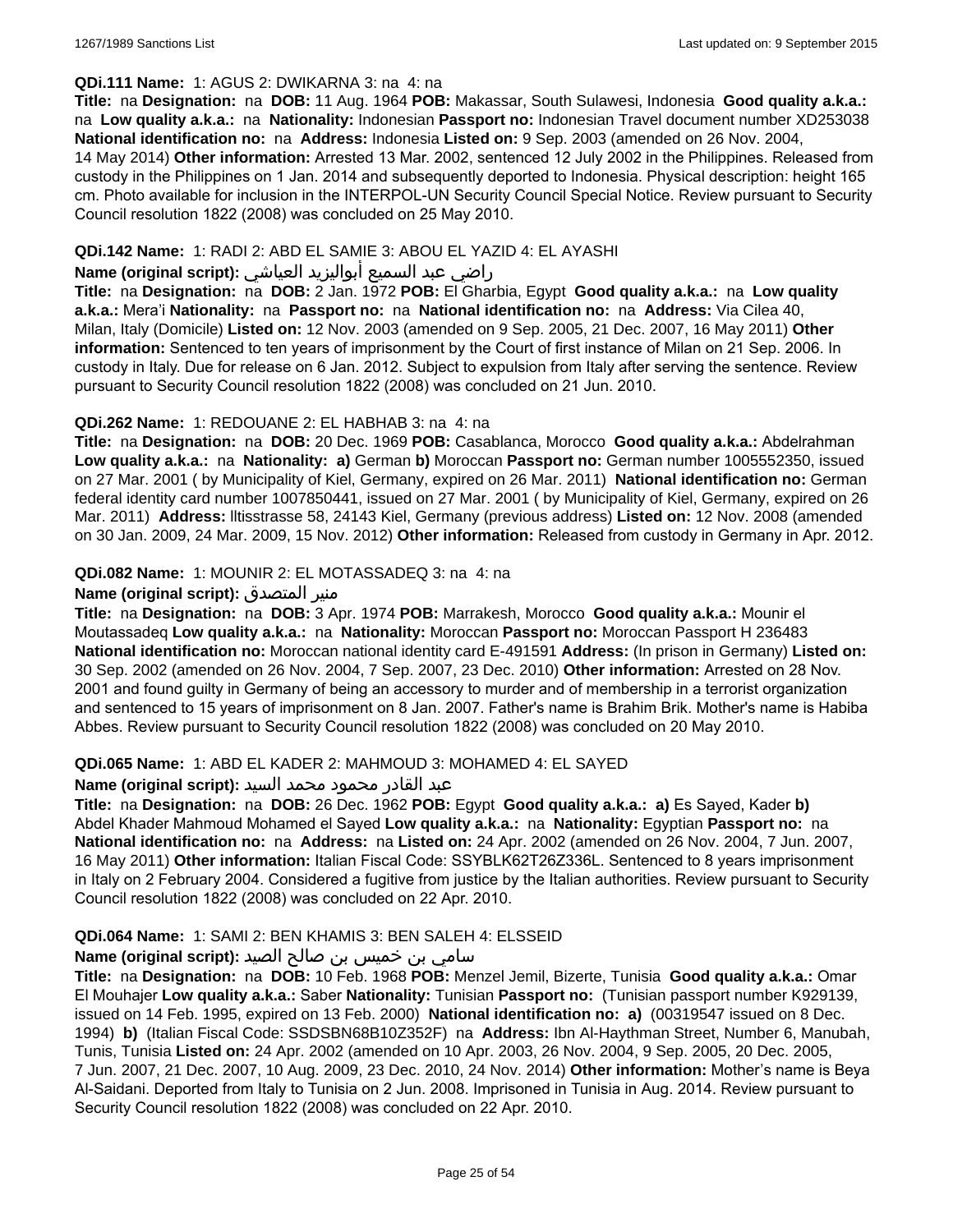### **QDi.096 Name:** 1: MOUSSA 2: BEN OMAR 3: BEN ALI 4: ESSAADI

# موسى بن عمر بن علي السعدي **:**Name (original script)

**Title:** na **Designation:** na **DOB:** 4 Dec. 1964 **POB:** Tabarka, Tunisia **Good quality a.k.a.:** na **Low quality a.k.a.: a)** Dah Dah **b)** Abdelrahmman **c)** Bechir **Nationality:** Tunisian **Passport no:** (Tunisian passport number L335915, issued in Milan, Italy on 8 Nov. 1996, expired on 7 Nov. 2001) **National identification no:** na **Address:** Tunisia **Listed on:** 25 Jun. 2003 (amended on 20 Dec. 2005, 17 Oct. 2007, 10 Aug. 2009, 16 May 2011, 20 Jul. 2012) **Other information:** Considered a fugitive from justice by the Italian authorities (as of Nov. 2009). Left Sudan to Tunisia in 2011. Review pursuant to Security Council resolution 1822 (2008) was concluded on 15 Jun. 2010.

**QDi.083 Name:** 1: ZAKARYA 2: ESSABAR 3: na 4: na

## **Name (original script):** الصبار زكريا

**Title:** na **Designation:** na **DOB:** 3 Apr. 1977 **POB:** Essaouria, Morocco **Good quality a.k.a.:** Zakariya Essabar **Low quality a.k.a.:** na **Nationality:** Moroccan **Passport no: a)** Moroccan passport number M 271351 (issued on 24 Oct. 2000 by the Embassy of Morocco in Berlin) **b)** Moroccan passport number K-348486 **National identification no: a)** Moroccan National Identity number E-189935 **b)** Moroccan National Identity Card number G-0343089 **Address:** na **Listed on:** 30 Sep. 2002 (amended on 26 Nov. 2004, 10 Jun. 2011) **Other information:** Father's name is Mohamed ben Ahmed. Mother's name is Sfia bent Toubali. Review pursuant to Security Council resolution 1822 (2008) was concluded on 20 May 2010.

### **QDi.352 Name:** 1: MAULANA 2: FAZLULLAH 3: na 4: na

**Title:** na **Designation:** na **DOB:** 1974 **POB:** Kuza Bandai village, Swat Valley, Khyber Pakhtunkhawa Province, Pakistan **Good quality a.k.a.: a)** Mullah Fazlullah **b)** Fazal Hayat **Low quality a.k.a.:** Mullah Radio **Nationality:**  na **Passport no:** na **National identification no:** na **Address:** (Afghanistan / Pakistan border region) **Listed on:** 7 Apr. 2015 **Other information:** Commander of Tehrik-e Taliban Pakistan (TTP) (QDe.132) since 7 Nov. 2013. Led the local TTP in Pakistan's northwest valley of Swat from 2007 to 2009.

### **QDi.251 Name:** 1: SALAH EDDINE 2: GASMI 3: na 4: na

## **Name (original script):** قاسمي صالح

**Title:** na **Designation:** na **DOB:** 13 Apr. 1971 **POB:** Zeribet El Oued, Wilaya (province) of Biskra, Algeria **Good quality a.k.a.:** Abou Mohamed Salah **Low quality a.k.a.:** Bounouadher **Nationality:** Algerian **Passport no:** na **National identification no:** na **Address:** Algeria **Listed on:** 3 Jul. 2008 (amended on 24 Mar. 2009, 15 Nov. 2012, 14 Mar. 2013) **Other information:** Belongs to the leadership and is in charge of information committee of the Organization of Al-Qaida in the Islamic Maghreb (QDe.014). Mother's name is Yamina Soltane. Father's name is Abdelaziz. Associated with Abdelmalek Droukdel (QDi.232). Arrested in Algeria on 16 Dec. 2012.

#### **QDi.259 Name:** 1: FRITZ 2: MARTIN 3: GELOWICZ 4: na

**Title:** na **Designation:** na **DOB:** 1 Sep. 1979 **POB:** Munich, Germany **Good quality a.k.a.: a)** Robert Konars, born 10 Apr. 1979 in Liege, Belgium **b)** Markus Gebert **Low quality a.k.a.: a)** Malik **b)** Benzl **c)** Bentley **Nationality:** German **Passport no:** German number 7020069907, issued in Ulm, Germany (expired on 11 May 2010.) **National identification no:** German Federal Identity Card number 7020783883, issued in Ulm, Germany (expired on 10 Jun. 2008.) **Address: a)** (In prison in Germany (since Sep. 2007).) **b)** Böfinger Weg 20, Ulm, 89075, Germany (previous address) **Listed on:** 27 Oct. 2008 (amended on 13 Dec. 2011) **Other information:** Associated with the Islamic Jihad Union (IJU), also known as the Islamic Jihad Group (QDe.119). Associated with Daniel Martin Schneider (QDi.260) and Adem Yilmaz (QDi.261). In detention in Germany as of Jun. 2010.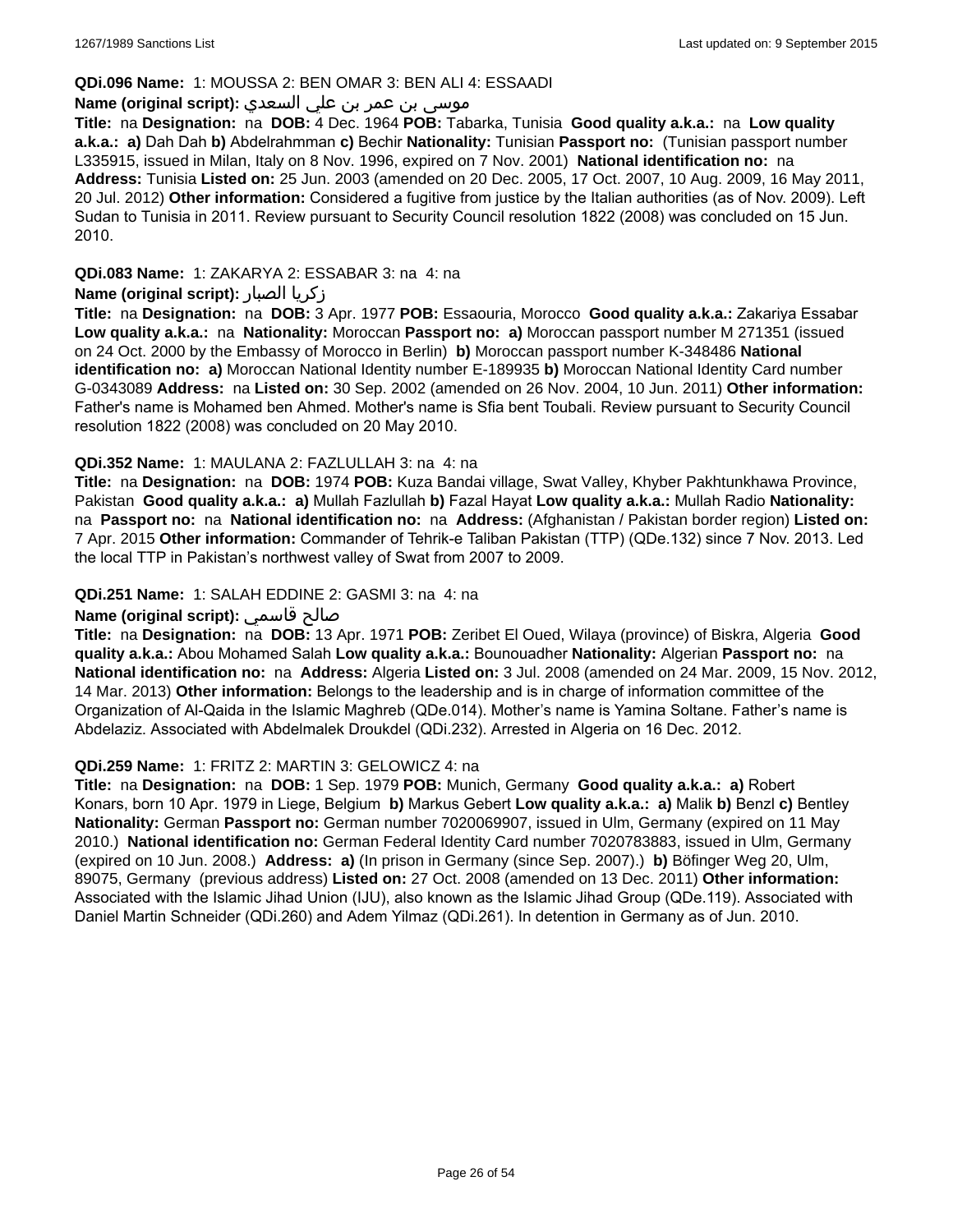### **QDi.028 Name:** 1: AHMED 2: KHALFAN 3: GHAILANI 4: na

**Title:** na **Designation:** na **DOB: a)** 14 Mar. 1974 **b)** 13 Apr. 1974 **c)** 14 Apr. 1974 **d)** 1 Aug. 1970 **POB:** Zanzibar, Tanzania **Good quality a.k.a.: a)** Ahmad, Abu Bakr **b)** Ahmed, Abubakar **c)** Ahmed, Abubakar K. **d)** Ahmed, Abubakar Khalfan **e)** Ahmed, Abubakary K. **f)** Ahmed, Ahmed Khalfan **g)** Ali, Ahmed Khalfan **h)** Ghailani, Abubakary Khalfan Ahmed **i)** Ghailani, Ahmed **j)** Ghilani, Ahmad Khalafan **k)** Hussein, Mahafudh Abubakar Ahmed Abdallah **l)** Khalfan, Ahmed **m)** Mohammed, Shariff Omar **n)** Haythem al-Kini **Low quality a.k.a.: a)** Ahmed The Tanzanian **b)** Foopie **c)** Fupi **d)** Ahmed, A **e)** Al Tanzani, Ahmad **f)** Bakr, Abu **g)** Khabar, Abu **Nationality:** Tanzanian **Passport no:** na **National identification no:** na **Address:** United States of America **Listed on:** 17 Oct. 2001 (amended on 27 Jul. 2007, 21 Oct. 2010) **Other information:** Apprehended in July 2004 and in custody for trial in the United States of America, as at October 2010. Review pursuant to Security Council resolution 1822 (2008) was concluded on 21 Jun. 2010.

# **QDi.250 Name:** 1: AMOR 2: MOHAMED 3: GHEDEIR 4: na

### عمر محمد قدير **:(script original (Name**

**Title:** na **Designation:** na **DOB:** Approximately 1958 **POB:** Deb-Deb, Amenas, Wilaya (province) of Illizi, Algeria **Good quality a.k.a.: a)** Abdelhamid Abou Zeid **b)** Youcef Adel **c)** Abou Abdellah **d)** Abid Hammadou, born 12 Dec. 1965 in Touggourt, Wilaya (province) of Ouargla, Algeria (previously listed as) **Low quality a.k.a.:**  na **Nationality:** Algerian **Passport no:** na **National identification no:** na **Address:** na **Listed on:** 3 Jul. 2008 (amended on 10 May 2012, 15 Nov. 2012) **Other information:** Associated with the Organization of Al-Qaida in the Islamic Maghreb (QDe.014). Located in Northern Mali as of Jun. 2008. Mother's name is Benarouba Bachira. Father's name is Mabrouk. He usurped the identity of Abid Hammadou, who allegedly died in Chad in 2004.

### **QDi.341 Name:** 1: KEVIN 2: GUIAVARCH 3: na 4: na

**Title:** na **Designation:** na **DOB:** 12 Mar. 1993 **POB:** Paris, France **Good quality a.k.a.:** na **Low quality a.k.a.:**  na **Nationality:** na **Passport no:** na **National identification no:** na **Address:** Syrian Arab Republic (located in since 2012) **Listed on:** 23 Sep. 2014 **Other information:** French terrorist fighter who travelled to Syria and joined Al-Nusrah Front for the People of the Levant (QDe.137). Facilitator of foreign terrorist fighters from France to Syria. Activist in violent propaganda through the Internet.

# **QDi.218 Name:** 1: GUN GUN 2: RUSMAN 3: GUNAWAN 4: na

**Title:** na **Designation:** na **DOB:** 6 Jul. 1977 **POB:** Cianjur, West Java, Indonesia **Good quality a.k.a.: a)** Gunawan, Rusman **b)** Abd Al-Hadi **c)** Abdul Hadi **d)** Abdul Karim **e)** Bukhori **f)** Bukhory **Low quality a.k.a.:** na **Nationality:** Indonesian **Passport no:** na **National identification no:** na **Address:** na **Listed on:** 21 Apr. 2006 (amended on 13 Dec. 2011) **Other information:** Brother of Nurjaman Riduan Isamuddin (QDi.087). Review pursuant to Security Council resolution 1822 (2008) was concluded on 8 Jun. 2010.

#### **QDi.003 Name:** 1: SALIM 2: AHMAD 3: SALIM 4: HAMDAN

# سالم أحمد سالم حمدان **:(script original (Name**

**Title:** na **Designation:** na **DOB:** 1965 **POB: a)** Al-Mukalla, Yemen **b)** AI-Mukala, Yemen **Good quality a.k.a.: a)** Saqr Al-Jaddawi (الجداوي صقر الكنية(**b)** Saqar Al Jadawi **c)** Saqar Aljawadi **d)** Salem Ahmed Salem Hamdan **Low quality a.k.a.:** na **Nationality:** Yemeni **Passport no:** Yemeni number 00385937 **National identification no:** na **Address: a)** Shari Tunis, Sana'a, Yemen (previous address) **b)** (Located in Yemen since Nov. 2008) **Listed on:** 25 Jan. 2001 (amended on 25 Jul. 2006, 23 Apr. 2007, 30 Jan. 2009, 17 Jul. 2009, 25 Jan. 2010) **Other information:** Driver and private bodyguard to Usama bin Laden (deceased) from 1996 until 2001. Transferred from United States custody to Yemen in Nov. 2008. Review pursuant to Security Council resolution 1822 (2008) was concluded on 8 Jul. 2010.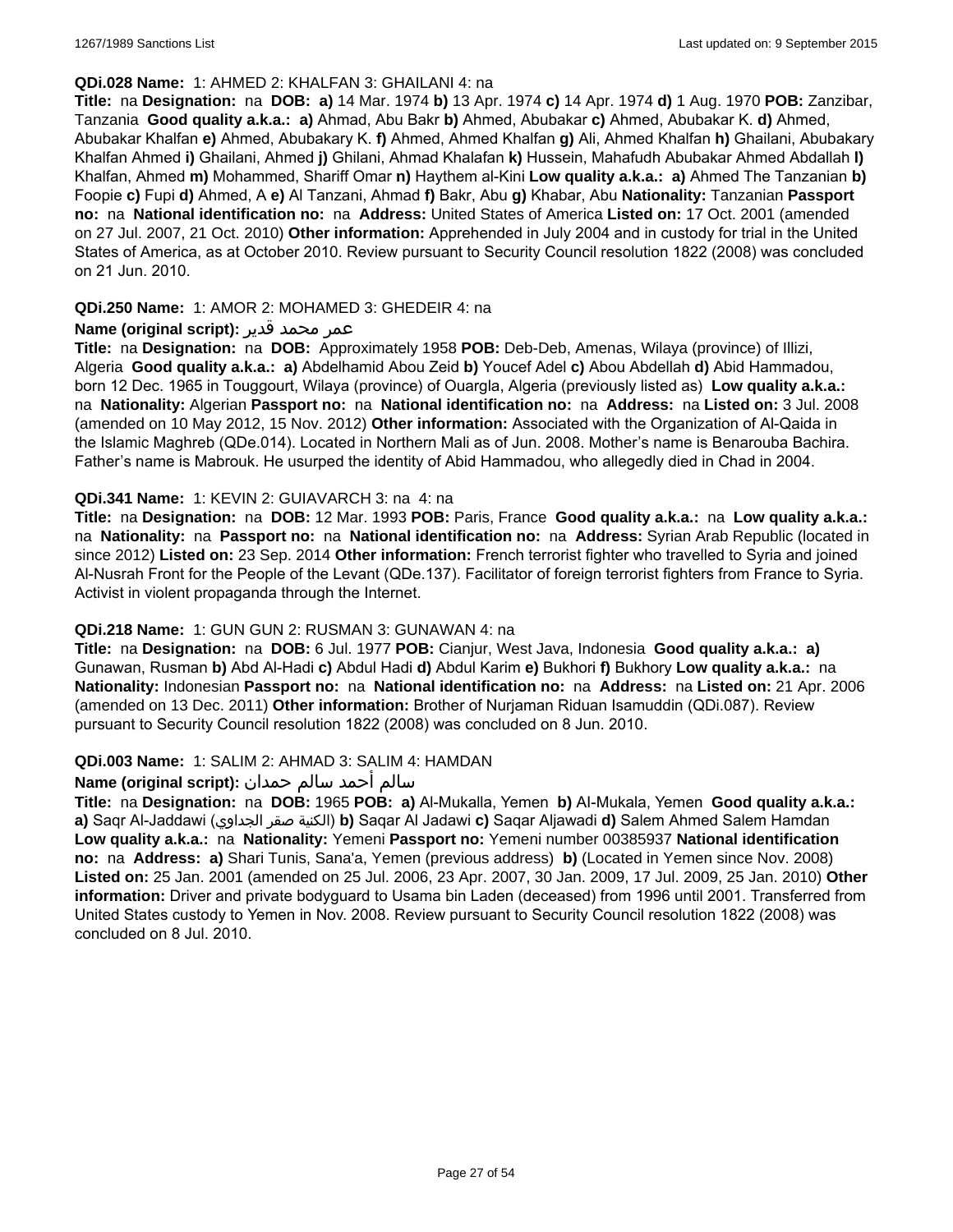### **QDi.068 Name:** 1: ADEL 2: BEN AL-AZHAR 3: BEN YOUSSEF 4: HAMDI

# عادل بن الأزهر بن يوسف حمدي **:(script original (Name**

**Title:** na **Designation:** na **DOB:** 14 Jul. 1970 **POB:** Tunis, Tunisia **Good quality a.k.a.:** Adel ben al- Azhar ben Youssef ben Soltane, born 14 Jul. 1970 in Tunis, Tunisia (formerly listed as) **Low quality a.k.a.:** Zakariya **Nationality:** Tunisian **Passport no:** (Tunisian passport number M408665, issued on 4 Oct. 2000, expired 3 Oct. 2005) **National identification no: a)** (Tunisian national identity number W334061 issued on 9 Mar. 2011) **b)** (Italian Fiscal Code: BNSDLA70L14Z352B) na **Address:** Tunisia **Listed on:** 3 Sep. 2002 (amended on 20 Dec. 2005, 7 Jun. 2007, 23 Dec. 2010, 24 Nov. 2014) **Other information:** Deported from Italy to Tunisia on 28 February 2004. Serving a 12-year prison sentence in Tunisia for membership in a terrorist organization abroad as at Jan. 2010. Arrested in Tunisia in 2013. Legally changed family name from Ben Soltane to Hamdi in 2014. Review pursuant to Security Council resolution 1822 (2008) was concluded on 21 Jun. 2010.

### **QDi.144 Name:** 1: MOHAMMAD 2: TAHIR 3: HAMMID 4: na

### **محمد طاهر حامد :(Name (original script**

**Title:** Imam **Designation:** na **DOB:** 1 Nov. 1975 **POB:** Poshok, Iraq **Good quality a.k.a.:** Abdelhamid Al Kurdi **Low quality a.k.a.:** na **Nationality:** na **Passport no:** na **National identification no:** na **Address:** na **Listed on:** 12 Nov. 2003 (amended on 9 Sep. 2005, 21 Dec. 2007, 16 May 2011) **Other information:** A deportation order was issued by the Italian authorities on 18 Oct. 2004. Considered a fugitive from justice by the Italian authorities as of Sep. 2007. Review pursuant to Security Council resolution 1822 (2008) was concluded on 8 Jun. 2010.

### **QDi.204 Name:** 1: ISNILON 2: TOTONI 3: HAPILON 4: na

**Title:** na **Designation:** na **DOB: a)** 18 Mar. 1966 **b)** 10 Mar. 1967 **POB:** Bulanza, Lantawan, Basilan, The Philippines **Good quality a.k.a.: a)** Isnilon Hapilun **b)** Isnilun Hapilun **c)** Abu Musab **d)** Salahudin **e)** Tuan Isnilon **Low quality a.k.a.:** na **Nationality:** Filipino **Passport no:** na **National identification no:** na **Address:** na **Listed on:** 6 Dec. 2005 **Other information:** Review pursuant to Security Council resolution 1822 (2008) was concluded on 8 Jun. 2010.

### **QDi.268 Name:** 1: ABDUL 2: HAQ 3: na 4: na

**Title:** na **Designation:** na **DOB:** 10 Oct. 1971 **POB:** Chele County, Khuttan Area, Xinjiang Uighur Autonomous Region, China **Good quality a.k.a.: a)** Maimaitiming Maimaiti **b)** Abdul Heq **c)** Abuduhake **d)** Abdulheq Jundullah **e)** 'Abd Al-Haq **f)** Memetiming Memeti **g)** Memetiming Aximu **h)** Memetiming Qekeman **i)** Maiumaitimin Maimaiti **j)** Abdul Saimaiti **k)** Muhammad Ahmed Khaliq **Low quality a.k.a.: a)** Maimaiti Iman **b)** Muhelisi **c)** Qerman **d)** Saifuding **Nationality:** Chinese **Passport no:** na **National identification no:** Chinese national identity card number 653225197110100533 **Address:** na **Listed on:** 15 Apr. 2009 (amended on 13 Dec. 2011) **Other information:** Location (as at Apr. 2009): Pakistan. Overall leader and commander of the Eastern Turkistan Islamic Movement (QDe.088). Involved in fundraising and recruitment for this organization. Reportedly deceased in Pakistan in February 2010.

#### **QDi.088 Name:** 1: GULBUDDIN 2: HEKMATYAR 3: na 4: na

#### **Name (original script):** حکمتیار گلبدین

**Title:** na **Designation:** na **DOB:** 1 Aug. 1949 **POB:** Kunduz Province, Afghanistan **Good quality a.k.a.: a)** Gulabudin Hekmatyar **b)** Golboddin Hikmetyar **c)** Gulbuddin Khekmatiyar **d)** Gulbuddin Hekmatiar **e)** Gulbuddin Hekhmartyar **f)** Gulbudin Hekmetyar **Low quality a.k.a.:** na **Nationality:** Afghan **Passport no:** na **National identification no:** na **Address:** na **Listed on:** 20 Feb. 2003 (amended on 16 May 2011) **Other information:** Belongs to the Kharoti tribe. Believed to be in the Afghanistan/Pakistan border area as at Jan. 2011. Father's name is Ghulam Qader. Review pursuant to Security Council resolution 1822 (2008) was concluded on 8 Jun. 2010.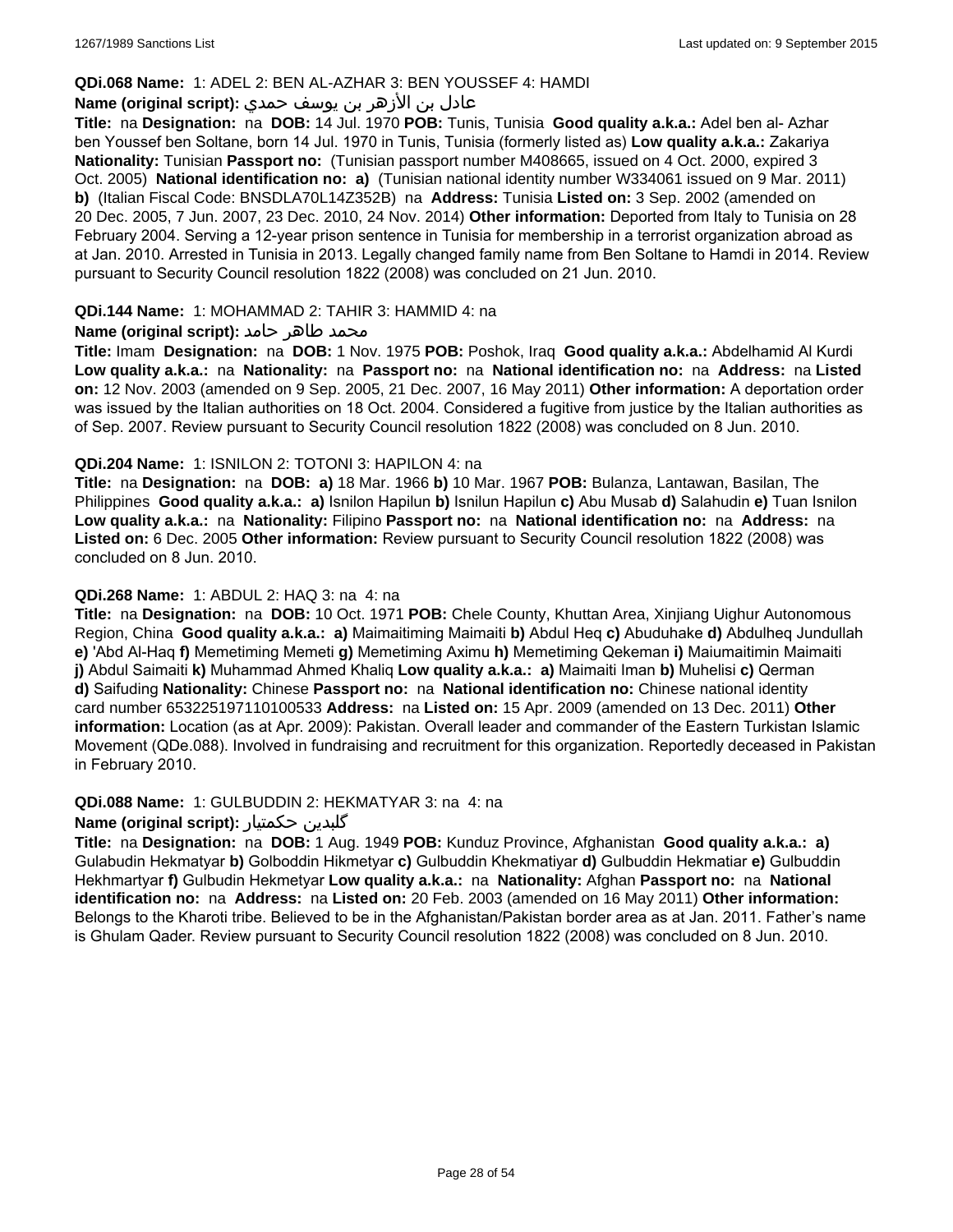### **QDi.029 Name:** 1: RI'AD 2: MUHAMMAD HASAN 3: MUHAMMAD 4: HIJAZI

# رياض محمد حسن محمد الحجازي **:(script original (Name**

**Title:** na **Designation:** na **DOB:** 30 Dec. 1968 **POB:** California, United States of America **Good quality a.k.a.: a)** Hijazi, Raed M. **b)** Al-Hawen, Abu-Ahmad **c)** Al-Shahid, Abu-Ahmad **d)** Raed Muhammad Hasan Muhammad Hijazi **Low quality a.k.a.: a)** Al-Maghribi, Rashid (The Moroccan) **b)** Al-Amriki, Abu-Ahmad (The American) **Nationality:** Jordanian **Passport no:** na **National identification no:** (a) United States Social Security Number: 548-91-5411 b) National number 9681029476) na **Address:** na **Listed on:** 17 Oct. 2001 (amended on 10 Apr. 2003, 16 May 2011) **Other information:** In custody in Jordan as at Mar. 2010. Father's name is Mohammad Hijazi. Mother's name is Sakina. Review pursuant to Security Council resolution 1822 (2008) was concluded on 21 Jun. 2010.

## **QDi.221 Name:** 1: JAMAL 2: HOUSNI 3: na 4: na

### **Name (original script):** حسني جمال

**Title:** na **Designation:** na **DOB:** 22 Feb. 1983 **POB:** Morocco **Good quality a.k.a.: a)** Djamel Il marocchino **b)** Jamal Al Maghrebi **c)** Hicham **Low quality a.k.a.:** na **Nationality:** na **Passport no:** na **National identification no:** na **Address: a)** Via Uccelli di Nemi n. 33, Milan **b)** via F. De Lemene n. 50, Milan**Listed on:** 2 Aug. 2006 (amended on 1 Sep. 2009) **Other information:** He is subject to Tribunale de Milano Custody Order n. 5236/02 R.G.N.R of 25 Nov. 2003 1511/02 R.G.GIP. Convicted and sentenced on 21 Sep. 2006 to seven years of detention by the Milan Assizes Court, Italy, for belonging to a criminal association with terrorist aims and receiving stolen goods. The sentence was confirmed on 17 Jul. 2007 by the Milan Assizes Appeal Court. In custody as at 16 Jun. 2009. Review pursuant to Security Council resolution 1822 (2008) was concluded on 20 Jul. 2009.

### **QDi.010 Name:** 1: ZAYN 2: AL-ABIDIN 3: MUHAMMAD 4: HUSSEIN

### زين العابدين محمد حسين **:(script original (Name**

**Title:** na **Designation:** na **DOB:** 12 Mar. 1971 **POB:** Riyadh, Saudi Arabia **Good quality a.k.a.: a)** Abd Al-Hadi Al-Wahab **b)** Zain Al-Abidin Muhammad Husain **c)** Zayn Al-Abidin Muhammad Husayn **d)** Zeinulabideen Muhammed Husein Abu Zubeidah **Low quality a.k.a.: a)** Abu Zubaydah **b)** Abu Zubaida **c)** Tariq Hani **Nationality:** Palestinian **Passport no:** na **National identification no:** na **Address:** na **Listed on:** 25 Jan. 2001 (amended on 10 Apr. 2003, 25 Jul. 2006, 23 Apr. 2007, 18 Jul. 2007, 27 Jul. 2007, 17 Jul. 2009, 16 Dec. 2010) **Other information:** Close associate of Usama bin Laden (deceased) and facilitator of terrorist travel. In custody of the United States of America as at Jul. 2007. Review pursuant to Security Council resolution 1822 (2008) was concluded on 21 Jun. 2010.

#### **QDi.067 Name:** 1: MOSTAFA 2: KAMEL 3: MOSTAFA 4: IBRAHIM

# مصطفى كمال مصطفى ابراهيم :Name (original script)

**Title:** na **Designation:** na **DOB:** 15 Apr. 1958 **POB:** Alexandria, Egypt **Good quality a.k.a.: a)** Mustafa Kamel Mustafa **b)** Adam Ramsey Eaman **c)** Kamel Mustapha Mustapha **d)** Mustapha Kamel Mustapha **e)** Abu Hamza **f)** Mostafa Kamel Mostafa **Low quality a.k.a.: a)** Abu Hamza Al-Masri **b)** Abu Hamza **c)** Abu Hamza Al-Misri **Nationality:** British **Passport no:** na **National identification no:** na **Address:** United States of America **Listed on:** 24 Apr. 2002 (amended on 26 Nov. 2004, 25 Jul. 2006, 14 Mar. 2008, 21 Oct. 2010, 4 Aug. 2014) **Other information:** Extradited from the United Kingdom to the United States of America on 5 Oct. 2012. Convicted on terrorism charges by a court in the United States of America in May 2014. Review pursuant to Security Council resolution 1822 (2008) was concluded on 22 Apr. 2010.

# **QDi.308 Name:** 1: ZAFAR 2: IQBAL 3: na 4: na

**Title:** na **Designation:** na **DOB:** 4 Oct. 1953 **POB:** na **Good quality a.k.a.: a)** Zaffer Iqbal **b)** Malik Zafar Iqbal Shehbaz **c)** Malik Zafar Iqbal Shahbaz **d)** Malik Zafar Iqbal **Low quality a.k.a.: a)** Zafar Iqbal Chaudhry **b)** Muhammad Zafar Iqbal **Nationality:** Pakistani **Passport no:** (Passport number DG5149481, issued on 22 Aug. 2006, expired on 21 Aug. 2011, passport booklet number A2815665) **National identification no:** (National identification number 35202- 4135948-7 b) Alternate national identification number 29553654234) na **Address:** Masjid al-Qadesia, 4 Lake Road, Lahore, Pakistan **Listed on:** 14 Mar. 2012 **Other information:** Senior leader and co-founder of Lashkar-e-Tayyiba (QDi.118) (LeT) who has held various senior leader positions in LeT and its front organization, Jamaat-ud-Dawa (JUD) (listed as an alias of LeT). As of 2010, in charge of LeT/JUD finance department, director of its education department and president of its medical wing. Other title: Professor.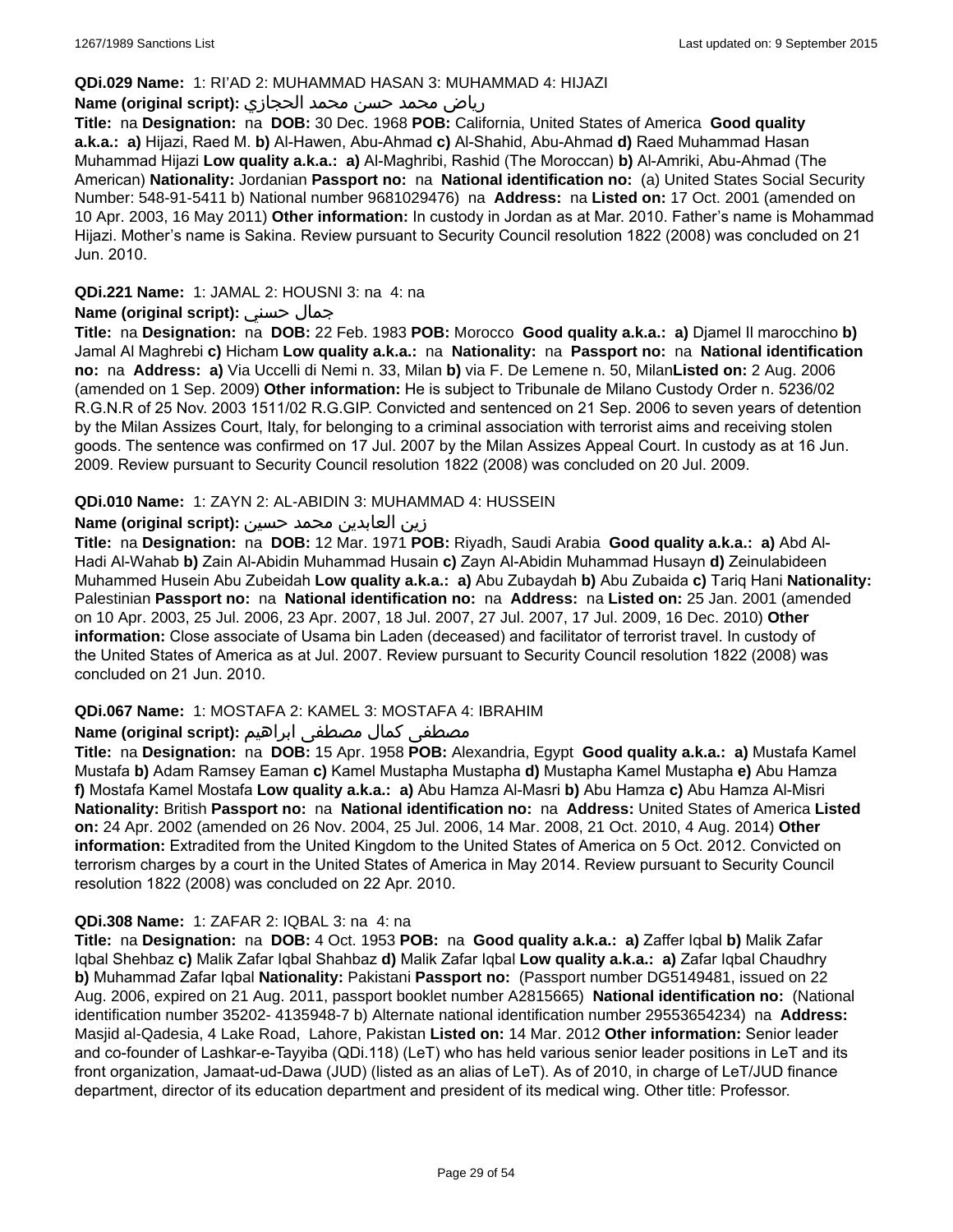### **QDi.087 Name:** 1: NURJAMAN 2: RIDUAN 3: ISAMUDDIN 4: na

**Title:** na **Designation:** na **DOB:** 4 Apr. 1964 **POB:** Cianjur, West Java, Indonesia **Good quality a.k.a.: a)** Hambali **b)** Nurjaman **c)** Isomuddin, Nurjaman Riduan **d)** Hambali Bin Ending **e)** Encep Nurjaman (birth name) **f)** Hambali Ending Hambali **g)** Isamuddin Riduan **h)** Isamudin Ridwan **Low quality a.k.a.:** na **Nationality:** Indonesian **Passport no:** na **National identification no:** na **Address:** na **Listed on:** 28 Jan. 2003 (amended on 2 Jul. 2007, 27 Jul. 2007, 16 May 2011) **Other information:** Senior leader of Jemaah Islamiyah (QDe.092). Brother of Gun Gun Rusman Gunawan (QDi.218). In custody of the United States of America, as of July 2007. Review pursuant to Security Council resolution 1822 (2008) was concluded on 13 Apr. 2010.

# **QDi.321 Name:** 1: MALIK 2: MUHAMMAD 3: ISHAQ 4: na

### مالک محمد اسحاق **:(script original (Name**

**Title:** na **Designation:** na **DOB:** Approximately 1959 **POB:** Rahim Yar Khan, Punjab Province, Pakistan **Good quality a.k.a.:** Malik Ishaq **Low quality a.k.a.:** na **Nationality:** Pakistani **Passport no:** na **National identification no:** na **Address:** Pakistan **Listed on:** 14 Mar. 2014 **Other information:** One of the founders and a current leader of Lashkar i Jhangvi (LJ) (QDe.096). Physical description: heavy build with black eye colour, black hair colour and medium brown complexion with a heavy black beard. Photo available for inclusion in the INTERPOL-UN Security Council Special Notice.

### **QDi.180 Name:** 1: KHADAFI 2: ABUBAKAR 3: JANJALANI 4: na

**Title:** na **Designation:** na **DOB:** 3 Mar. 1975 **POB:** Isabela, Basilan, Philippines **Good quality a.k.a.: a)** Khadafy Janjalani **b)** Khaddafy Abubakar Janjalani **c)** Abu Muktar **Low quality a.k.a.:** na **Nationality:** Filipino **Passport no:** na **National identification no:** na **Address:** na **Listed on:** 22 Dec. 2004 (amended on 23 Feb. 2009) **Other information:** Reportedly deceased in 2006. Review pursuant to Security Council resolution 1822 (2008) was concluded on 29 Jul. 2010.

#### **QDi.099 Name:** 1: KHALIL 2: BEN AHMED 3: BEN MOHAMED 4: JARRAYA

### خليل بن احمد بن محمد جراية **:(script original (Name**

**Title:** na **Designation:** na **DOB:** 8 Feb. 1969 **POB:** Sfax, Tunisia **Good quality a.k.a.: a)** Khalil Yarraya **b)** Ben Narvan Abdel Aziz, born 15 Aug. 1970 in Sereka (former Yugoslavia) **c)** Abdel Aziz Ben Narvan, born 15 Aug. 1970 in Sereka (former Yugoslavia) **Low quality a.k.a.: a)** Amro **b)** Omar **c)** Amrou **d)** Amr **Nationality:** Tunisian **Passport no:** Tunisian number K989895, issued on 26 Jul. 1995 ( in Genoa, Italy, expired on 25 Jul. 2000) **National identification no:** na **Address:** Nuoro, Italy **Listed on:** 25 Jun. 2003 (amended on 26 Nov. 2004, 20 Dec. 2005, 17 Oct. 2007, 16 Sep. 2008, 24 Mar. 2009, 10 Aug. 2009, 6 Aug. 2010) **Other information:** Detained in Italy since 9 Aug. 2008 for his implication in a case related to terrorism. Review pursuant to Security Council resolution 1822 (2008) was concluded on 15 Jun. 2010.

#### **QDi.114 Name:** 1: SALIM Y SALAMUDDIN 2: JULKIPLI 3: na 4: na

**Title:** na **Designation:** na **DOB:** 20 Jun. 1967 **POB:** Tulay, Jolo Sulu, Philippines **Good quality a.k.a.: a)** Kipli Sali **b)** Julkipli Salim **Low quality a.k.a.:** na **Nationality:** Filipino **Passport no:** na **National identification no:** na **Address:** na **Listed on:** 9 Sep. 2003 (amended on 23 Feb. 2009, 13 Dec. 2011) **Other information:** In detention in the Philippines as at May 2011. Review pursuant to Security Council resolution 1822 (2008) was concluded on 25 May 2010.

#### **QDi.072 Name:** 1: MEHDI 2: BEN MOHAMED 3: BEN MOHAMED 4: KAMMOUN

### المهدي بن محمد بن محمد كمون **:(script original (Name**

**Title:** na **Designation:** na **DOB:** 3 Apr. 1968 **POB:** Tunis, Tunisia **Good quality a.k.a.:** na **Low quality a.k.a.:** Salmane **Nationality:** Tunisian **Passport no:** (Tunisian passport number M307707, issued on 12 Apr. 2000, expired on 11 Apr. 2005) **National identification no:** na **Address:** Via Masina Number 7, Milan, Italy **Listed on:** 3 Sep. 2002 (amended on 20 Dec. 2005, 7 Jun. 2007, 23 Dec. 2010) **Other information:** Italian Fiscal Code: KMMMHD68D03Z352N. Deported from Italy to Tunisia on 22 July 2005. Serving an eight-year prison term in Tunisia for membership of a terrorist organization abroad as at Jan. 2010. Review pursuant to Security Council resolution 1822 (2008) was concluded on 21 Jun. 2010.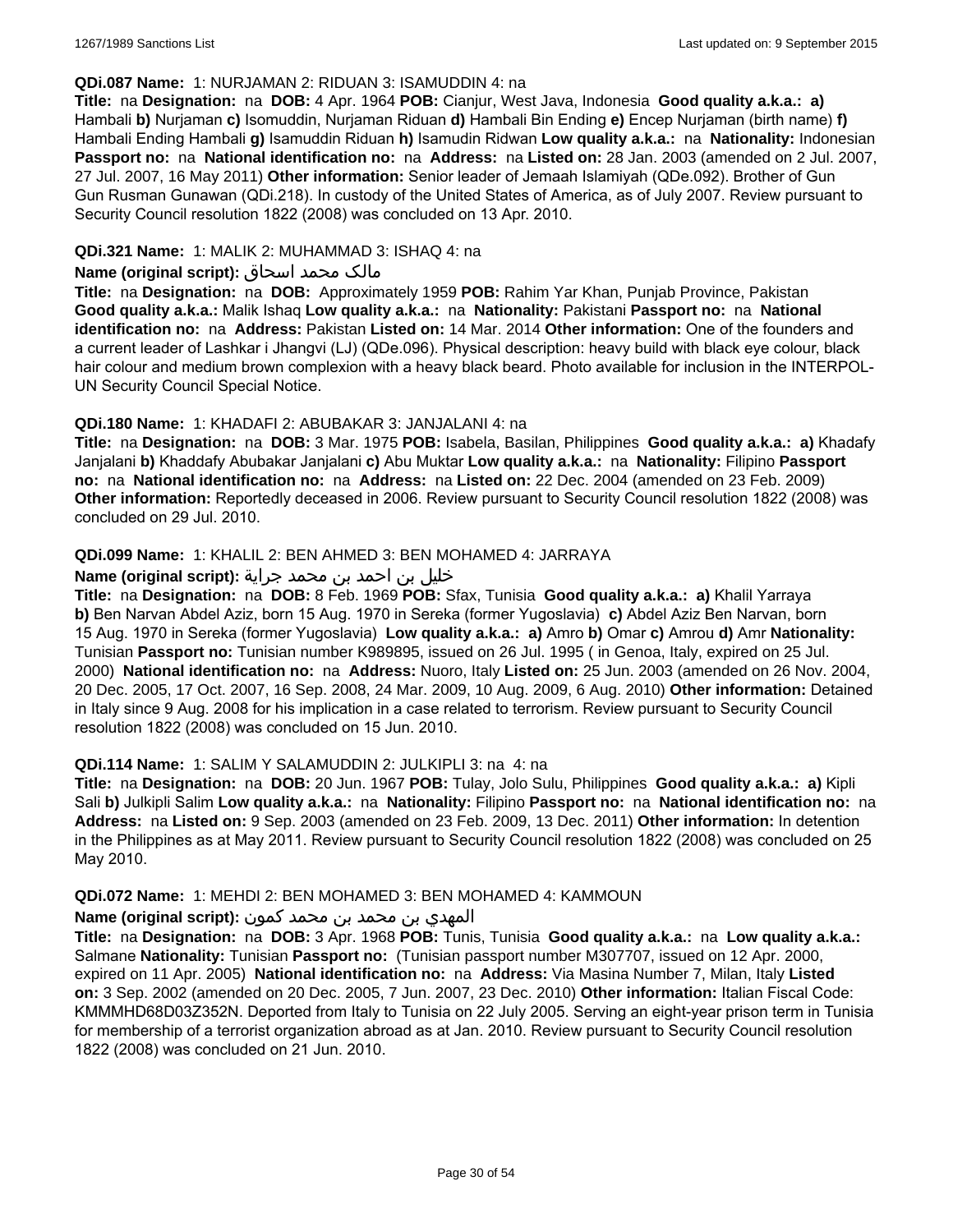## **QDi.302 Name:** 1: MEVLÜT 2: KAR 3: na 4: na

**Title:** na **Designation:** na **DOB:** 25 Dec. 1978 **POB:** Ludwigshafen, Germany **Good quality a.k.a.:** Mevluet Kar **Low quality a.k.a.: a)** Abu Obaidah **b)** Obeidah Al Turki **c)** Al-Turki **d)** Al Turki Kyosev **e)** Yanal Yusov **f)** Abu Udejf el-Turki **g)** Abu Obejd el-Turki **h)** Abdurrahman Almanci **Nationality:** Turkish **Passport no:** Turkish passport number TR-M842033, issued in Mainz, Germany (by the Turkish Consulate General, issued on 2 May 2002, expired on 24 Jul. 2007) **National identification no:** na **Address:** Güngören Merkez Mahallesi Toros Sokak 6/5, Istanbul, Turkey (previous as at Aug. 2009) **Listed on:** 25 Jan. 2012 **Other information:** Associated with Islamic Jihad Group (QDe.119). Arrest warrant issued by the investigating judge of the German Federal Court of Justice on 17 Aug. 2009.

# **QDi.135 Name:** 1: DAWOOD 2: IBRAHIM 3: KASKAR 4: na

**Title:** Sheikh **Designation:** na **DOB:** 26 Dec. 1955 **POB: a)** Bombai **b)** Ratnagiri, India **Good quality a.k.a.: a)** Dawood Ebrahim **b)** Sheikh Dawood Hassan **c)** Abdul Hamid Abdul Aziz **d)** Anis Ibrahim **e)** Aziz Dilip **f)** Daud Hasan Shaikh Ibrahim Kaskar **g)** Daud Ibrahim Memon Kaskar **h)** Dawood Hasan Ibrahim Kaskar **i)** Dawood Ibrahim Memon **j)** Dawood Sabri **k)** Kaskar Dawood Hasan **l)** Shaikh Mohd Ismail Abdul Rehman **m)** Dowood Hassan Shaikh Ibrahim **Low quality a.k.a.: a)** Ibrahim Shaikh Mohd Anis **b)** Shaikh Ismail Abdul **c)** Hizrat **Nationality:** Indian **Passport no: a)** Indian number A-333602, issued on 4 Jun. 1985, issued in Bombay, India (passport subsequently revoked by the Government of India) **b)** Indian number M110522, issued on 13 Nov. 1978, issued in Bombay **c)** Indian number R841697, issued on 26 Nov. 1981, issued in Bombay **d)** Indian number F823692 (JEDDAH) issued by CGI in Jeddah, issued on 2 Sep. 1989 **e)** Indian number A501801 (BOMBAY), issued on 26 Jul. 1985 **f)** Indian number K560098 (BOMBAY), issued on 30 Jul. 1975 **g)** Passport number V57865 (BOMBAY), issued on 3 Oct. 1983 **h)** Passport number P537849 (BOMBAY), issued on 30 Jul. 1979 **i)** Passport number A717288 (MISUSE), issued on 18 Aug. 1985, issued in Dubai **j)** Pakistani number G866537 (MISUSE), issued on 12 Aug. 1991, issued in Rawalpindi **k)** Passport number C-267185 ( issued in Karachi in Jul.1996) **l)** Passport number H-123259 ( issued in Rawalpindi in Jul. 2001) **m)** Passport number G-869537 ( issued in Rawalpindi) **n)** Passport number KC-285901 **National identification no:** na **Address: a)** Karachi, Pakistan ( White House, Near Saudi Mosque, Clifton) **b)** (House Nu 37 - 30th Street - defence, Housing Authority Karachi Pakistan) **c)** (Palatial bungalow in the hilly area of Noorabad in Karachi) **d)** (Property at Margalla Raod F 6/2 Street no. 22, House number 29 in Karachi) **Listed on:** 3 Nov. 2003 (amended on 21 Mar. 2006, 25 Jul. 2006, 2 Jul. 2007, 11 Mar. 2010) **Other information:** International arrest warrant issued by the Government of India. Review pursuant to Security Council resolution 1822 (2008) was concluded on 20 May 2010.

# **QDi.002 Name:** 1: AMIN 2: MUHAMMAD 3: UL HAQ 4: SAAM KHAN

**Title:** na **Designation:** na **DOB:** 1960 **POB:** Nangarhar Province, Afghanistan **Good quality a.k.a.: a)** Al-Haq, Amin **b)** Amin, Muhammad **Low quality a.k.a.: a)** Dr. Amin **b)** Ul-Haq, Dr. Amin **Nationality:** Afghan **Passport no:** na **National identification no:** na **Address:** na **Listed on:** 25 Jan. 2001 (amended on 18 Jul. 2007, 16 Dec. 2010) **Other information:** Security coordinator for Usama bin Laden (deceased). Repatriated to Afghanistan in February 2006. Review pursuant to Security Council resolution 1822 (2008) was concluded on 15 Jun. 2010.

#### **QDi.306 Name:** 1: MUSTAFA 2: HAJJI 3: MUHAMMAD 4: KHAN

# مصطفى حجي محمد خان :**Name (original script**)

**Title:** na **Designation:** na **DOB: a)** (Between Aug. and Sep. 1977) **b)** 1976 **POB: a)** Al-Madinah, Saudi Arabia **b)** Sangrar, Sindh Province, Pakistan **Good quality a.k.a.: a)** غول حسن) Hassan Ghul; Hassan Gul; Hasan Gul) **b)** Khalid Mahmud **Low quality a.k.a.: a)** Ahmad Shahji **b)** Mustafa Muhammad **c)** Abu Gharib al-Madani **d)** شيماء أبو (Abu-Shaima; Abu- Shayma) **Nationality: a)** Pakistani **b)** Saudi Arabian **Passport no:** na **National identification no:** na **Address:** na **Listed on:** 14 Mar. 2012 **Other information:** Al-Qaida (QDe.004) facilitator, courier and operative. As of 2010, facilitated activities for senior Pakistan-based Al-Qaida operatives.

#### **QDi.336 Name:** 1: ANAS 2: HASAN 3: KHATTAB 4: na

**Title:** na **Designation:** na **DOB:** 7 Apr. 1986 **POB:** Damascus, Syrian Arab Republic **Good quality a.k.a.:** Samir Ahmed al-Khayat **Low quality a.k.a.: a)** Hani **b)** Abu Hamzah **c)** Abu-Ahmad Hadud **Nationality:** na **Passport no:** na **National identification no:** na **Address:** na **Listed on:** 23 Sep. 2014 **Other information:** Administrative amir of Al-Nusrah Front for the People of the Levant (QDe.137).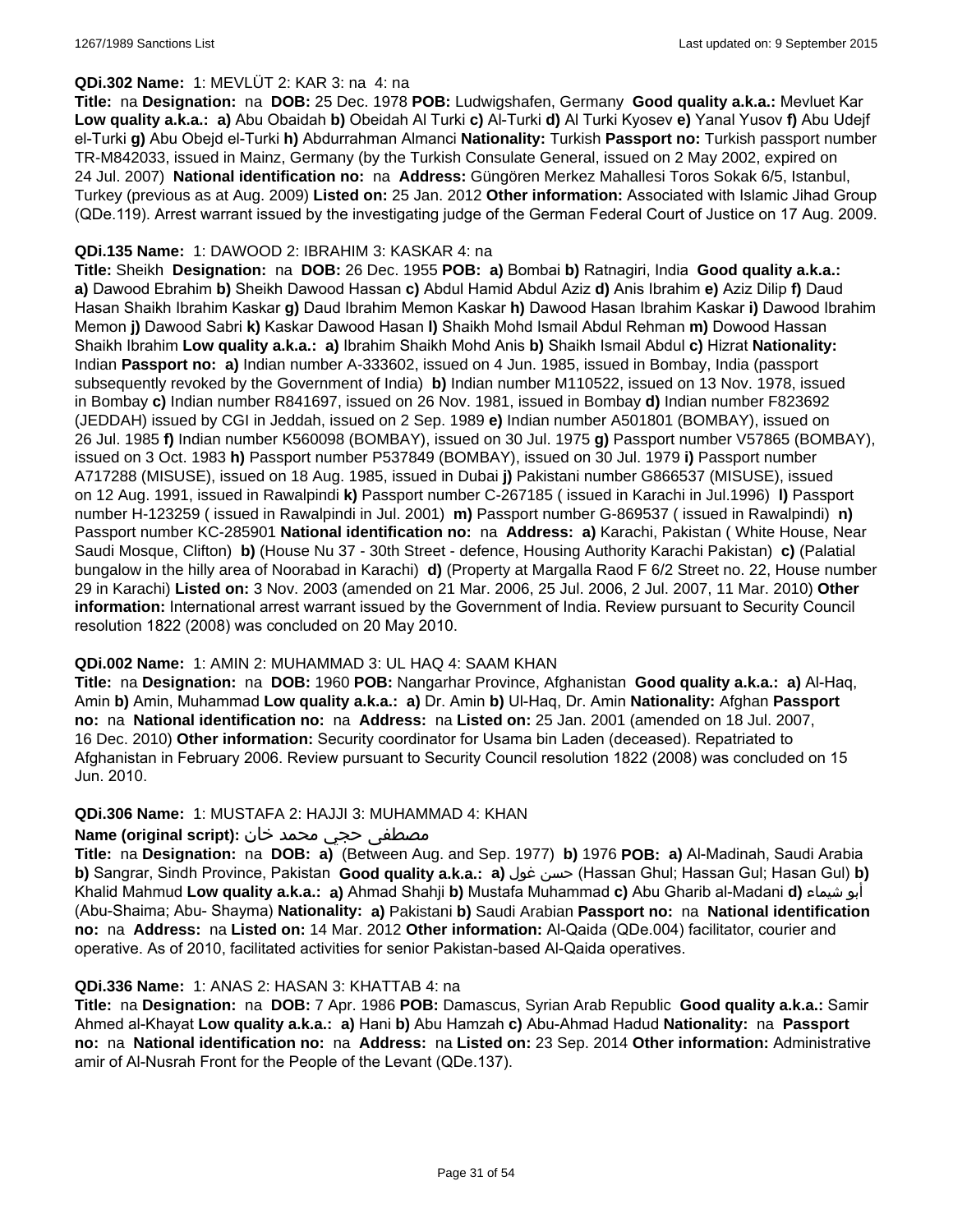### **QDi.340 Name:** 1: EMILIE 2: KONIG 3: na 4: na

**Title:** na **Designation:** na **DOB:** 9 Dec. 1984 **POB:** Ploemeur, France **Good quality a.k.a.:** na **Low quality a.k.a.:** na **Nationality:** French **Passport no:** na **National identification no:** na **Address:** Syrian Arab Republic (located in since 2013) **Listed on:** 23 Sep. 2014 **Other information:** French terrorist fighter who travelled to Syria and joined Islamic State in Iraq and the Levant, listed as Al-Qaida in Iraq (AQI) (QDe.115). Active in radicalizing and propagating Al-Qaida's (QDe.004) ideology through the Internet. Incites violent activities against France.

### **QDi.190 Name:** 1: ABDELKADER 2: LAAGOUB 3: na 4: na

## عبد القادر لاغوب **:(script original (Name**

**Title:** na **Designation:** na **DOB:** 23 Apr. 1966 **POB:** Casablanca, Morocco **Good quality a.k.a.:** na **Low quality a.k.a.:** Rachid **Nationality:** Moroccan **Passport no:** (Moroccan passport number D-379312) **National identification no:** (Moroccan national identity card DE- 473900) na **Address:** Number 4, Via Europa, Paderno Ponchielli, Cremona, Italy **Listed on:** 29 Jul. 2005 (amended on 21 Dec. 2007, 13 Dec. 2011) **Other information:** Italian Fiscal code: LGBBLK66D23Z330U. Father's name is Mamoune Mohamed. Mother's name is Fatna Ahmed. Review pursuant to Security Council resolution 1822 (2008) was concluded on 8 Jun. 2010.

#### **QDi.319 Name:** 1: MOHAMED 2: LAHBOUS 3: na 4: na

#### **Name (original script):** لحبوس محمد

**Title:** na **Designation:** na **DOB:** 1978 **POB:** Mali **Good quality a.k.a.: a)** Mohamed Ennouini **b)** Hassan **c)** Hocine **Low quality a.k.a.:** na **Nationality:** Malian **Passport no:** na **National identification no:** na **Address:** Mali **Listed on:** 24 Oct. 2013 **Other information:** Member of the Mouvement pour l'Unification et le Jihad en Afrique de l'Ouest (MUJAO) (QDe.134).

#### **QDi.062 Name:** 1: MOHAMED 2: LAKHAL 3: na 4: na

### **Name (original script):** لكحل محمد

**Title:** na **Designation:** na **DOB:** 5 Feb. 1970 **POB:** Tunis, Tunisia **Good quality a.k.a.: a)** Lased Ben Heni, born 5 Feb. 1969 in Tripoli, Libyan Arab Jamahiriya **b)** Al-As'ad Ben Hani, born 5 Feb. 1969 in Tripoli, Libyan Arab Jamahiriya **c)** Mohamed Ben Belgacem Awani **d)** Mohamed Aouani, born 5 Feb. 1970 in Tunis, Tunisia (formerly listed as) **Low quality a.k.a.: a)** Mohamed Abu Abda **b)** Abu Obeida **Nationality:** Tunisian **Passport no:** na **National identification no:** (Tunisian national identity number W374031, issued on 11 Apr. 2011) na **Address:**  na **Listed on:** 24 Apr. 2002 (amended on 26 Nov. 2004, 9 Sep. 2005, 31 Jul. 2006, 23 Dec. 2010, 24 Nov. 2014) **Other information:** Professor of Chemistry. Deported from Italy to Tunisia on 27 Aug. 2006. Legally changed family name from Aouani to Lakhal in 2014. Review pursuant to Security Council resolution 1822 (2008) was concluded on 22 Apr. 2010.

#### **QDi.264 Name:** 1: ZAKI-UR-REHMAN 2: LAKHVI 3: na 4: na

**Title:** na **Designation:** na **DOB:** 30 Dec. 1960 **POB:** Okara, Pakistan **Good quality a.k.a.: a)** Zakir Rehman Lakvi **b)** Zaki Ur-Rehman Lakvi **c)** Kaki Ur-Rehman **d)** Zakir Rehman **e)** Abu Waheed Irshad Ahmad Arshad **Low quality a.k.a.:** Chachajee **Nationality:** Pakistani **Passport no:** na **National identification no:** Pakistani 61101-9618232-1 **Address: a)** Barahkoh, P.O. DO, Tehsil and District Islamabad, Pakistan (location as at May 2008) **b)** Chak No. 18/IL, Rinala Khurd, Tehsil Rinala Khurd, District Okara, Pakistan (previous location) **Listed on:** 10 Dec. 2008 **Other information:** Chief of operations of Lashkar-e-Tayyiba (listed under permanent reference number QDe.118).

#### **QDi.247 Name:** 1: RUBEN 2: PESTANO 3: LAVILLA, JR 4: na

**Title:** Sheik **Designation:** na **DOB:** 4 Oct. 1972 **POB:** Sitio Banga Maiti, Barangay Tranghawan, Lambunao, Iloilo, Philippines **Good quality a.k.a.: a)** Reuben Lavilla **b)** Sheik Omar **c)** Mile D Lavilla **d)** Reymund Lavilla **e)** Ramo Lavilla **f)** Mike de Lavilla **g)** Abdullah Muddaris **h)** Ali Omar **i)** Omar Lavilla **j)** Omar Labella **Low quality a.k.a.: a)** So **b)** Eso **c)** Junjun **Nationality:** Filipino **Passport no: a)** Filipino number MM611523 (2004) **b)** Filipino number EE947317 (2000-2001) **c)** Filipino number P421967 (1995-1997) **National identification no:** na **Address:** 10th Avenue, Caloocan City, Philippines **Listed on:** 4 Jun. 2008 (amended on 16 Sep. 2008, 13 Dec. 2011) **Other information:** Spiritual leader of the Rajah Solaiman Movement (QDe.128). Associated with Khadafi Abubakar Janjalani (QDi.180). In detention in the Philippines as of May 2011. Review pursuant to Security Council resolution 1822 (2008) was concluded on 13 May 2010.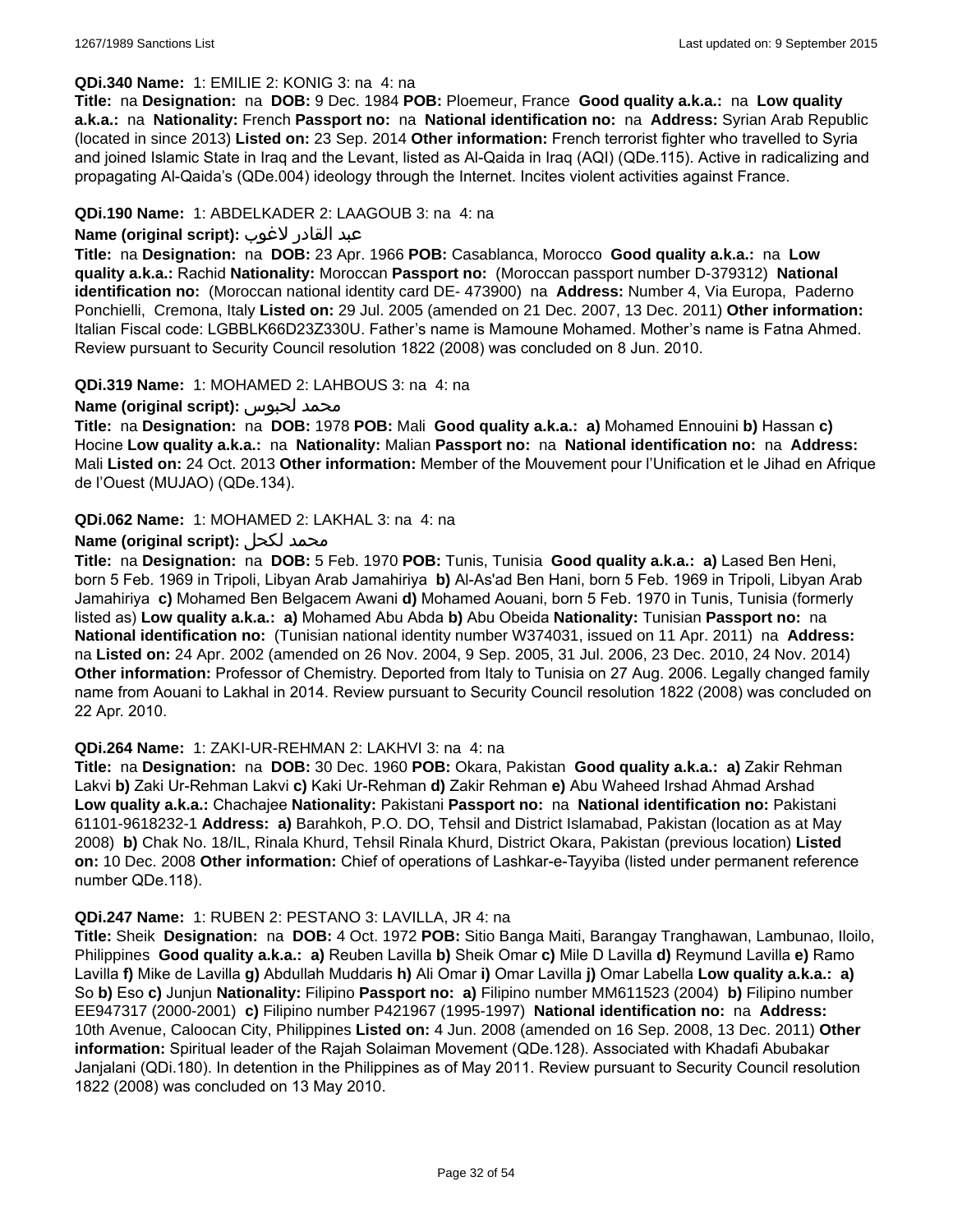### **QDi.155 Name:** 1: DJAMEL 2: LOUNICI 3: na 4: na

### **Name (original script):** لونيسي جمال

**Title:** na **Designation:** na **DOB:** 1 Feb. 1962 **POB:** Algiers, Algeria **Good quality a.k.a.:** Jamal Lounici **Low quality a.k.a.:** na **Nationality:** Algerian **Passport no:** na **National identification no:** na **Address:** Algeria **Listed on:** 16 Jan. 2004 (amended on 7 Apr. 2008, 2 Dec. 2008, 30 Jan. 2009, 16 May 2011) **Other information:** Father's name is Abdelkader. Mother's name is Johra Birouh. Returned from Italy to Algeria where he resides since Nov. 2008. Son in law of Othman Deramchi (QDi.164). Review pursuant to Security Council resolution 1822 (2008) was concluded on 27 Jul. 2010.

### **QDi.206 Name:** 1: IBRAHIM 2: MOHAMED KHALIL 3: na 4: na

# ابراهيم محمد خليل **:(script original (Name**

**Title:** na **Designation:** na **DOB:** 2 Jul. 1975 **POB:** Day Az-Zawr, Syria **Good quality a.k.a.: a)** Khalil Ibrahim Jassem, born 2 May 1972 in Baghdad, Iraq **b)** Khalil Ibrahim Mohammad, born 3 Jul. 1975 in Mosul, Iraq **c)** Khalil Ibrahim Al Zafiri (born 1972) **d)** Khalil, born 2 May 1975 **Low quality a.k.a.:** na **Nationality:** Syrian **Passport no:** (Temporary suspension of deportation No. T04338017 issued by Alien's Office of the City of Mainz, expired on 8 May 2013) **National identification no:** na **Address:** Refugee shelter Alte Ziegelei, Mainz, 55128, Germany **Listed on:** 6 Dec. 2005 (amended on 25 Jan. 2010, 13 Dec. 2011, 6 Aug. 2013) **Other information:** Sentenced to 7 years of imprisonment in Germany on 6 Dec. 2007. Released on 30 December 2012. Review pursuant to Security Council resolution 1822 (2008) was concluded on 5 Oct. 2009.

### **QDi.202 Name:** 1: MAZEN 2: SALAH 3: MOHAMMED 4: na

### مازن صلاح محمد **:(Name (original script**

**Title:** na **Designation:** na **DOB:** 18 May 1981 **POB:** Arbil, Iraq **Good quality a.k.a.: a)** Mazen Ali Hussein, born 1 Jan. 1982 in Baghdad, Iraq **b)** Issa Salah Muhamad, born 1 Jan. 1980 **Low quality a.k.a.:** na **Nationality:** Iraqi **Passport no:** (German travel document ("Reiseausweis") A 0144378 (revoked as at Sep. 2012)) **National identification no:** na **Address:** 94051 Hauzenberg, Germany **Listed on:** 6 Dec. 2005 (amended on 21 Oct. 2008, 13 Dec. 2011, 15 Nov. 2012) **Other information:** Member of Ansar Al-Islam (QDe.098). Released from custody in Germany on 18 May 2012. Review pursuant to Security Council resolution 1822 (2008) was concluded on 30 Jul. 2009.

#### **QDi.126 Name:** 1: YUNOS 2: UMPARA 3: MOKLIS 4: na

**Title:** na **Designation:** na **DOB:** 7 Jul. 1966 **POB:** Lanao del Sur, the Philippines **Good quality a.k.a.: a)** Muklis Yunos **b)** Mukhlis Yunos (previously listed as) **c)** Saifullah Mukhlis Yunos **d)** Saifulla Moklis Yunos **Low quality a.k.a.:** Hadji Onos **Nationality:** Filipino **Passport no:** na **National identification no:** na **Address:** Philippines**Listed on:** 9 Sep. 2003 (amended on 9 Sep. 2005, 23 Feb. 2009, 3 Jun. 2009, 16 May 2011) **Other information:** Sentenced to life without parole in the Philippines on 23 Jan. 2009 for his involvement in the bombings of 30 Dec. 2000 in Manila, the Philippines. Review pursuant to Security Council resolution 1822 (2008) was concluded on 25 May 2010.

### **QDi.147 Name:** 1: MOHAMED 2: AMIN 3: MOSTAFA 4: na

# محمد أمين مصطفى **:Name (original script)**

**Title:** na **Designation:** na **DOB:** 11 Oct. 1975 **POB:** Kirkuk, Iraq **Good quality a.k.a.:** na **Low quality a.k.a.:**  na **Nationality:** na **Passport no:** na **National identification no:** na **Address:** Via della Martinella 132, Parma, Italy ( Domicile) **Listed on:** 12 Nov. 2003 (amended on 9 Sep. 2005, 7 Jun. 2007, 16 May 2011) **Other information:** Under administrative control measure in Italy scheduled to expire on 15 Jan. 2012. Review pursuant to Security Council resolution 1822 (2008) was concluded on 21 Jun. 2010.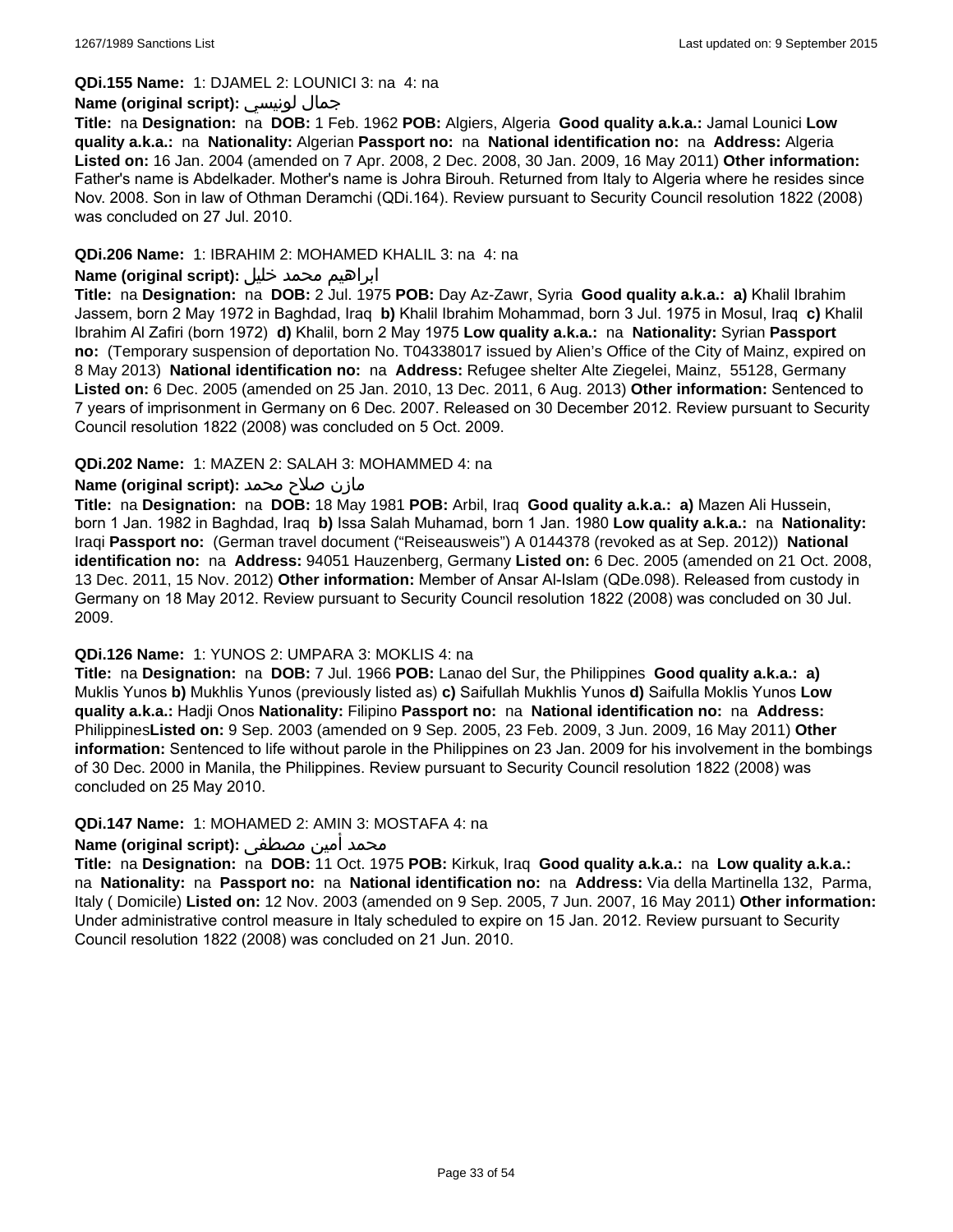### **QDi.129 Name:** 1: DJAMEL 2: MOUSTFA 3: na 4: na

### **Name (original script):** مصطفى جمال

**Title:** na **Designation:** na **DOB:** 28 Sep. 1973 **POB:** Tiaret, Algeria **Good quality a.k.a.: a)** Kalad Belkasam, born 31 Dec. 1979 **b)** Mostafa Djamel, born 31 Dec. 1979 in Maskara, Algeria **c)** Mostefa Djamel, born 26 Sep. 1973 in Mahdia, Algeria **d)** Mustafa Djamel, born 31 Dec. 1979 in Mascara, Algeria **e)** Balkasam Kalad, born 26 Aug. 1973 in Algiers, Algeria **f)** Bekasam Kalad, born 26 Aug. 1973 in Algiers, Algeria **g)** Belkasam Kalad, born 26 Aug. 1973 in Algiers, Algeria **h)** Damel Mostafa, born 31 Dec. 1979 in Algiers, Algeria **i)** Djamal Mostafa, born 31 Dec. 1979 in Maskara, Algeria **j)** Djamal Mostafa, born 10 Jun. 1982 **k)** Djamel Mostafa, born 31 Dec. 1979 in Maskara, Algeria **l)** Djamel Mostafa, born 31 Dec. 1979 in Algiers, Algeria **m)** Fjamel Moustfa, born 28 Sep. 1973 in Tiaret, Algeria **n)** Djamel Mustafa, born 31 Dec. 1979 **o)** Ali Barkani, born 22 Aug. 1973 in Morocco **p)** Djamel Mustafa, born 31 Dec. 1979 in Mascara, Algeria **q)** Mustafa **Low quality a.k.a.:** na **Nationality:** Algerian **Passport no: a)** (Counterfeit Danish driving licence no. 20645897, made out to Ali Barkani, born on 22 Aug. 1973 in Morocco) **b)** (Algerian birth certificate, issued for Djamel Mostefa, born on 25 Sep. 1973 in Mehdia, Tiaret province, Algeria) **National identification no:** na **Address:** Algeria **Listed on:** 23 Sep. 2003 (amended on 7 Sep. 2007, 7 Apr. 2008, 25 Jan. 2010, 16 May 2011) **Other information:** Father's name is Djelalli Moustfa. Mother's name is Kadeja Mansore. Associated with Ismail Abdallah Sbaitan Shalabi (QDi.128), Mohamed Ghassan Ali Abu Dhess (QDi.130) and Aschraf Al-Dagma (QDi.132). Deported from Germany to Algeria in Sep. 2007. Review pursuant to Security Council resolution 1822 (2008) was concluded on 19 Oct. 2009.

### **QDi.238 Name:** 1: MUBARAK 2: MUSHAKHAS 3: SANAD 4: MUBARAK AL-BATHALI

# مبارك مشخص سند مبارك البذالي **:Name (original script)**

**Title:** na **Designation:** na **DOB:** 1 Oct. 1961 **POB:** Kuwait **Good quality a.k.a.: a)** Mubarak Mishkhis Sanad Al-Bathali **b)** Mubarak Mishkhis Sanad Al-Badhali **c)** Mubarak Al-Bathali **d)** Mubarak Mishkhas Sanad Al-Bathali **e)** Mubarak Mishkhas Sanad Al-Bazali **f)** Mobarak Meshkhas Sanad Al-Bthaly **Low quality a.k.a.:** Abu Abdulrahman **Nationality:** Kuwaiti **Passport no: a)** Kuwaiti number 101856740, issued on 12 May 2005 ( and expired on 11 May 2007) **b)** Kuwaiti number 002955916 **National identification no:** Kuwaiti 261122400761 **Address:** Al-Salibekhat area, Kuwait ( residence as at Mar. 2009) **Listed on:** 16 Jan. 2008 (amended on 1 Jul. 2008, 23 Jul. 2008, 25 Jan. 2010) **Other information:** Review pursuant to Security Council resolution 1822 (2008) was concluded on 14 Sep. 2009.

#### **QDi.272 Name:** 1: MOHAMMED 2: YAHYA 3: MUJAHID 4: na

**Title:** na **Designation:** na **DOB:** 12 Mar. 1961 **POB:** Lahore, Punjab Province, Pakistan **Good quality a.k.a.:** Mohammad Yahya Aziz **Low quality a.k.a.:** na **Nationality:** Pakistani **Passport no:** na **National identification no:** Pakistani 35404-1577309-9 **Address:** na **Listed on:** 29 Jun. 2009 **Other information:** Associated with Lashkar-e-Tayyiba (QDe.118). In detention as at June 2009.

#### **QDi.119 Name:** 1: ARIS 2: MUNANDAR 3: na 4: na

**Title:** na **Designation:** na **DOB: a)** 1 Jan. 1971 **b)** Between 1962 and 1968 **POB:** Sambi, Boyolali, Java, Indonesia **Good quality a.k.a.:** na **Low quality a.k.a.:** na **Nationality:** na **Passport no:** na **National identification no:** na **Address:** na **Listed on:** 9 Sep. 2003 (amended on 9 Sep. 2005, 4 Oct. 2006) **Other information:** Review pursuant to Security Council resolution 1822 (2008) was concluded on 25 May 2010.

#### **QDi.120 Name:** 1: ABDUL HAKIM 2: MURAD 3: na 4: na

# عبد الحكيم مراد **:(script original (Name**

**Title:** na **Designation:** na **DOB:** 11 Apr. 1968 **POB:** Kuwait **Good quality a.k.a.: a)** Murad, Abdul Hakim Hasim **b)** Murad, Abdul Hakim Ali Hashim **c)** Murad, Abdul Hakim al Hashim **d)** Saeed Akman **e)** Saeed Ahmed **f)** Abdul Hakim Ali al-Hashem Murad **Low quality a.k.a.:** na **Nationality:** Pakistani **Passport no: a)** Pakistani passport number 665334 ( issued in Kuwait) **b)** Pakistani passport number 917739 ( issued in Pakistan on 8 Aug. 1991, expired on 7 Aug. 1996) **National identification no:** na **Address:** na **Listed on:** 9 Sep. 2003 (amended on 16 May 2011) **Other information:** Mother's name is Aminah Ahmad Sher al-Baloushi. In custody of the United States. Review pursuant to Security Council resolution 1822 (2008) was concluded on 25 May 2010.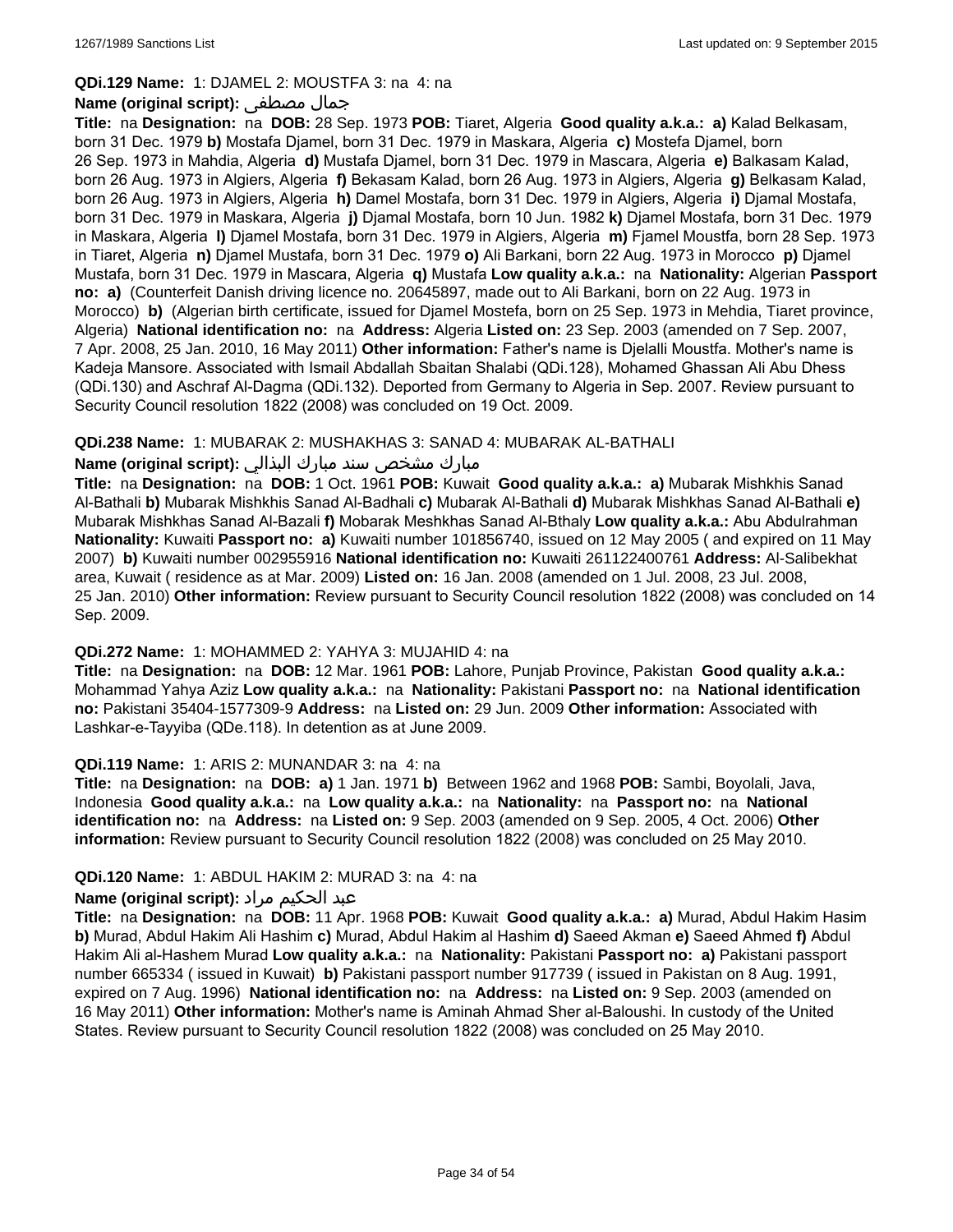### **QDi.196 Name:** 1: ALI 2: SAYYID 3: MUHAMED 4: MUSTAFA BAKRI

# علي السيد محمد مصطفى بكري **:(script original (Name**

**Title:** na **Designation:** na **DOB:** 18 Apr. 1966 **POB:** Beni-Suef, Egypt **Good quality a.k.a.: a)** Ali Salim **b)** Abd Al-Aziz al-Masri **Low quality a.k.a.:** na **Nationality:** Egyptian **Passport no:** na **National identification no:** na **Address:** na **Listed on:** 29 Sep. 2005 (amended on 13 Dec. 2011) **Other information:** Member of the Shura Council of Al-Qaida (QDe.004) and Egyptian Islamic Jihad (QDe.003). Review pursuant to Security Council resolution 1822 (2008) was concluded on 1 Jun. 2010.

## **QDi.280 Name:** 1: TAYEB 2: NAIL 3: na 4: na

# **Name (original script):** نايل الطيب

**Title:** na **Designation:** na **DOB:** Approximately 1972 **POB:** Faidh El Batma, Djelfa, Algeria **Good quality a.k.a.: a)** Djaafar Abou Mohamed (محمد ابو جعفر(**b)** Abou Mouhadjir (مهاجر ابو(**c)** Mohamed Ould Ahmed Ould Ali (born in 1976) **Low quality a.k.a.:** na **Nationality:** Algerian **Passport no:** na **National identification no:** na **Address:** Mali **Listed on:** 22 Apr. 2010 (amended on 15 Apr. 2014) **Other information:** Convicted in absentia by Algerian tribunal on 28 Mar. 1996. Algerian international arrest warrant number 04/09 of 6 Jun. 2009 issued by the Tribunal of Sidi Mhamed, Algiers, Algeria. Algerian extradition request number 2307/09 of 3 Sep. 2009, presented to Malian authorities. Father's name was Benazouz Nail. Mother's name is Belkheiri Oum El Kheir. Member of The Organization of Al-Qaida in the Islamic Maghreb (QDe.014)

### **QDi.314 Name:** 1: ABDERRAHMANE 2: OULD EL AMAR 3: na 4: na

### عبد الرحمن ولد العامر **:(script original (Name**

**Title:** na **Designation:** na **DOB:** Between 1977 and 1982 **POB:** Tabankort, Mali **Good quality a.k.a.: a)** Ahmed el Tilemsi **b)** Abderrahmane Ould el Amar Ould Sidahmed Loukbeiti **c)** Ahmad Ould Amar **Low quality a.k.a.:** na **Nationality:** Malian **Passport no:** na **National identification no:** na **Address: a)** Gao, Mali **b)** Tabankort, Mali **c)** In Khalil, Mali **d)** Al Moustarat, Mali **Listed on:** 22 Feb. 2013 **Other information:** Leader of the Mouvement pour l'Unification et le Jihad en Afrique de l'Ouest (MUJAO) (QDe.134). Member of The Organization of Al-Qaida in the Islamic Maghreb (QDe.014). Arrested in April 2005 in Mauritania, escaped from Nouakchott jail on 26 Apr. 2006. Re-arrested in Sep. 2008 in Mali and released on 15 Apr. 2009. Associated with Mokhtar Belmokhtar (QDi.136). Father's name is Leewemere.

#### **QDi.315 Name:** 1: HAMADA 2: OULD MOHAMED EL KHAIRY 3: na 4: na

#### حماده ولد محمد الخيري **:(script original (Name**

**Title:** na **Designation:** na **DOB:** 1970 **POB:** Nouakchott, Mauritania **Good quality a.k.a.: a)** Hamada Ould Mohamed Lemine Ould Mohamed el Khairy **b)** Ould Kheirou **c)** Hamad el Khairy **Low quality a.k.a.:** Abou QumQum **Nationality: a)** Mauritanian **b)** Malian **Passport no:** (Malian passport number A1447120, expired on 19 Oct. 2011) **National identification no:** na **Address:** Gao, Mali **Listed on:** 22 Feb. 2013 **Other information:** Leader of the Mouvement pour l'Unification et le Jihad en Afrique de l'Ouest (MUJAO) (QDe.134). Has provided logistical support to the Sahelian group Al Moulathamine, linked with the Organization of Al-Qaida in the Islamic Maghreb (QDe.014). International arrest warrant issued by Mauritania. Mother's name is Tijal Bint Mohamed Dadda.

# **QDi.298 Name:** 1: ABD AL-RAHMAN 2: OULD MUHAMMAD AL-HUSAYN 3: OULD MUHAMMAD SALIM 4: na عبد الرحمن ولد محمد الحسين ولد محمد سليم **:(script original (Name**

**Title:** na **Designation:** na **DOB:** Approximately 1981 **POB:** Saudi Arabia **Good quality a.k.a.: a)** Abdarrahmane ould Mohamed el Houcein ould Mohamed Salem **b)** الموريتاني يونس شيخ) Yunis al-Mauritani; Younis al-Mauritani; Sheikh Yunis al-Mauritani; Shaykh Yunis the Mauritanian) **Low quality a.k.a.: a)** Salih the Mauritanian **b)** Mohamed Salem **c)** Youssef Ould Abdel Jelil **d)** El Hadj Ould Abdel Ghader **e)** Abdel Khader **f)** Abou Souleimane **g)** Chingheity **Nationality:** Mauritanian **Passport no:** na **National identification no:** na **Address:** na **Listed on:** 15 Sep. 2011 **Other information:** Pakistan-based senior Al-Qaida (QDe.004) leader also associated with The Organization of Al-Qaida in the Islamic Maghreb (QDe.014). Wanted by Mauritanian authorities.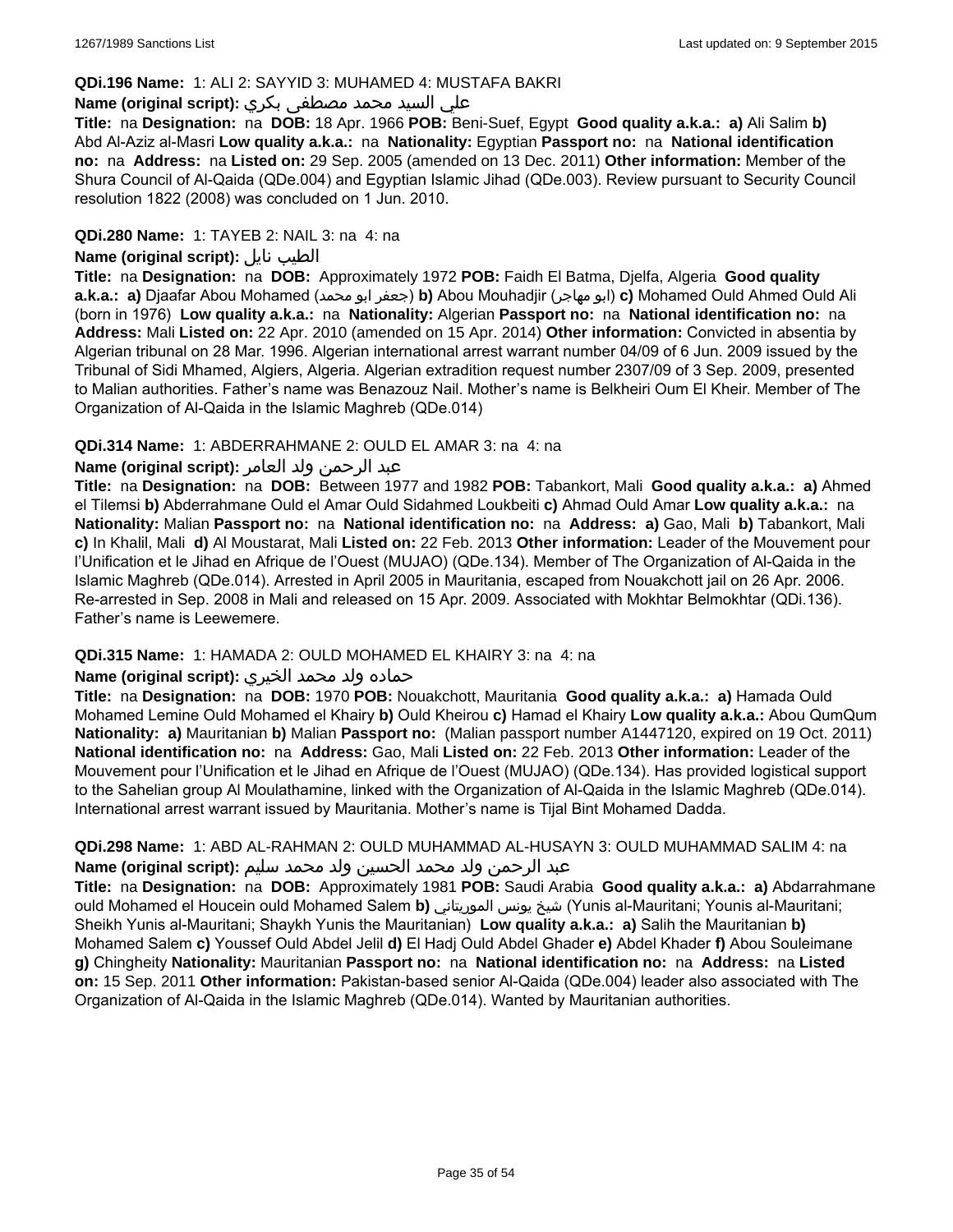# **QDi.353 Name:** 1: ALI 2: BEN TAHER 3: BEN FALEH 4: OUNI HARZI

# علي بن الطاھر بن الفالح العوني الحرزي **:(script original (Name**

**Title:** na **Designation:** na **DOB:** 9 Mar. 1986 **POB:** Ariana, Tunisia **Good quality a.k.a.:** na **Low quality a.k.a.:** Abou Zoubair **Nationality:** Tunisian **Passport no:** Tunisian passport number W342058, issued on 14 Mar. 2011 (expires on 13 Mar. 2016) **National identification no:** Tunisian National Identity Card number 08705184, issued on 24 Feb. 2011 **Address: a)** 18 Mediterranean Street, Ariana, Tunisia **b)** Syrian Arab Republic (located in as at Mar. 2015) **c)** Iraq (possible alternative location as at Mar. 2015) **d)** Libya (previously located in) **Listed on:** 10 Apr. 2015 **Other information:** Physical description: eye colour: brown; height: 171cm. Photo available for inclusion in the INTERPOL-UN Security Council Special Notice. Previous occupation: trading agent. A member of Ansar al-Shari'a in Tunisia (QDe.143), active in recruitment of foreign terrorist fighters and arms smuggling. Detained and sentenced to 30 months imprisonment for planning terrorist acts in 2005 in Tunisia. Planned and perpetrated the attack against the Consulate of the United States in Benghazi, Libya on 11 Sep. 2012. Arrest warrant issued by the Tunisian National Guard (as at Mar. 2015). Father's name is Taher Ouni Harzi, mother's name is Borkana Bedairia.

# **QDi.354 Name:** 1: TARAK 2: BEN TAHER 3: BEN FALEH 4: OUNI HARZI

# طارق بن الطاھر بن الفالح العوني الحرزي **:(Name (original script**

**Title:** na **Designation:** na **DOB:** 3 May 1982 **POB:** Tunis, Tunisia **Good quality a.k.a.:** na **Low quality a.k.a.:** Abou Omar Al Tounisi **Nationality:** Tunisian **Passport no:** Tunisian passport number Z050399, issued on 9 Dec. 2003 (expired on 8 Dec. 2008) **National identification no:** Tunisian National Identity Card number 04711809, issued on 13 Nov. 2003 **Address: a)** 18 Mediterranean Street, Ariana, Tunisia **b)** Syrian Arab Republic (located in as at Mar. 2015) **c)** Iraq (possible alternative location as at Mar. 2015) **d)** Libya (previously located in) **Listed on:** 10 Apr. 2015 **Other information:** Physical description: eye colour: brown; height: 172cm. Photo available for inclusion in the INTERPOL-UN Security Council Special Notice. Previous occupation: worker. A dangerous and active member of Al Qaida in Iraq (QDe.115) in 2004, also active in facilitating and hosting members of Ansar al-Shari'a in Tunisia (QDe.143) in Syria. Sentenced, in absentia, on 30 October 2007, to 24 years imprisonment for terrorist activities by the Appeals Court of Tunis. Father's name is Taher Ouni Harzi, mother's name is Borkana Bedairia.

# **QDi.242 Name:** 1: DINNO AMOR 2: ROSALEJOS 3: PAREJA 4: na

**Title:** na **Designation:** na **DOB:** 19 Jul. 1981 **POB:** Cebu City, Philippines **Good quality a.k.a.: a)** Johnny Pareja **b)** Khalil Pareja **Low quality a.k.a.: a)** Mohammad **b)** Akmad **c)** Mighty **d)** Rash **Nationality:** Filipino **Passport no:** na **National identification no:** na **Address:** Atimonana, Quezon Province, Philippines **Listed on:** 4 Jun. 2008 (amended on 3 Jun. 2009, 13 Dec. 2011) **Other information:** Member of the Rajah Solaiman Movement (QDe.128). Father's name is Amorsolo Jarabata Pareja. Mother's name is Leonila Cambaya Rosalejos. Review pursuant to Security Council resolution 1822 (2008) was concluded on 13 May 2010.

# **QDi.294 Name:** 1: UMAR 2: PATEK 3: na 4: na

**Title:** na **Designation:** na **DOB:** 20 Jul. 1966 **POB:** Central Java, Indonesia **Good quality a.k.a.: a)** Omar Patek **b)** Mike Arsalan **c)** Hisyam Bin Zein **d)** Anis Alawi Jafar **Low quality a.k.a.: a)** Pa'tek **b)** Pak Taek **c)** Umar Kecil **d)** Al Abu Syekh Al Zacky **e)** Umangis Mike **Nationality:** Indonesian **Passport no:** na **National identification no:**  na **Address:** Indonesia **Listed on:** 19 Jul. 2011 (amended on 23 Feb. 2012) **Other information:** Senior member of Jemaah Islamiyah (QDe.092) involved in planning and funding multiple terrorist attacks in the Philippines and Indonesia. Provided training to Abu Sayyaf Group (QDe.001). In custody in Indonesia as at Feb. 2012.

# **QDi.348 Name:** 1: ANGGA 2: DIMAS 3: PERSHADA 4: na

**Title:** Secretary General (as at mid-2014) **Designation:** na **DOB:** 4 Mar. 1985 **POB:** Jakarta, Indonesia **Good quality a.k.a.: a)** Angga Dimas Persada, born 4 Mar. 1985 in Jakarta, Indonesia **b)** Angga Dimas Persadha, born 4 Mar. 1985 in Jakarta, Indonesia **c)** Angga Dimas Prasondha, born 4 Mar. 1985 in Jakarta, Indonesia **Low quality a.k.a.:** na **Nationality:** Indonesian **Passport no:** Indonesian passport number W344982 (issued under name Angga Dimas Peshada, born 4 Mar.1985 in Jakarta, Indonesia) **National identification no:** na **Address:** na **Listed on:** 13 Mar. 2015 **Other information:** Member of Jemaah Islamiyah (QDe.092) and leader of Hilal Ahmar Society Indonesia (HASI) (QDe.147).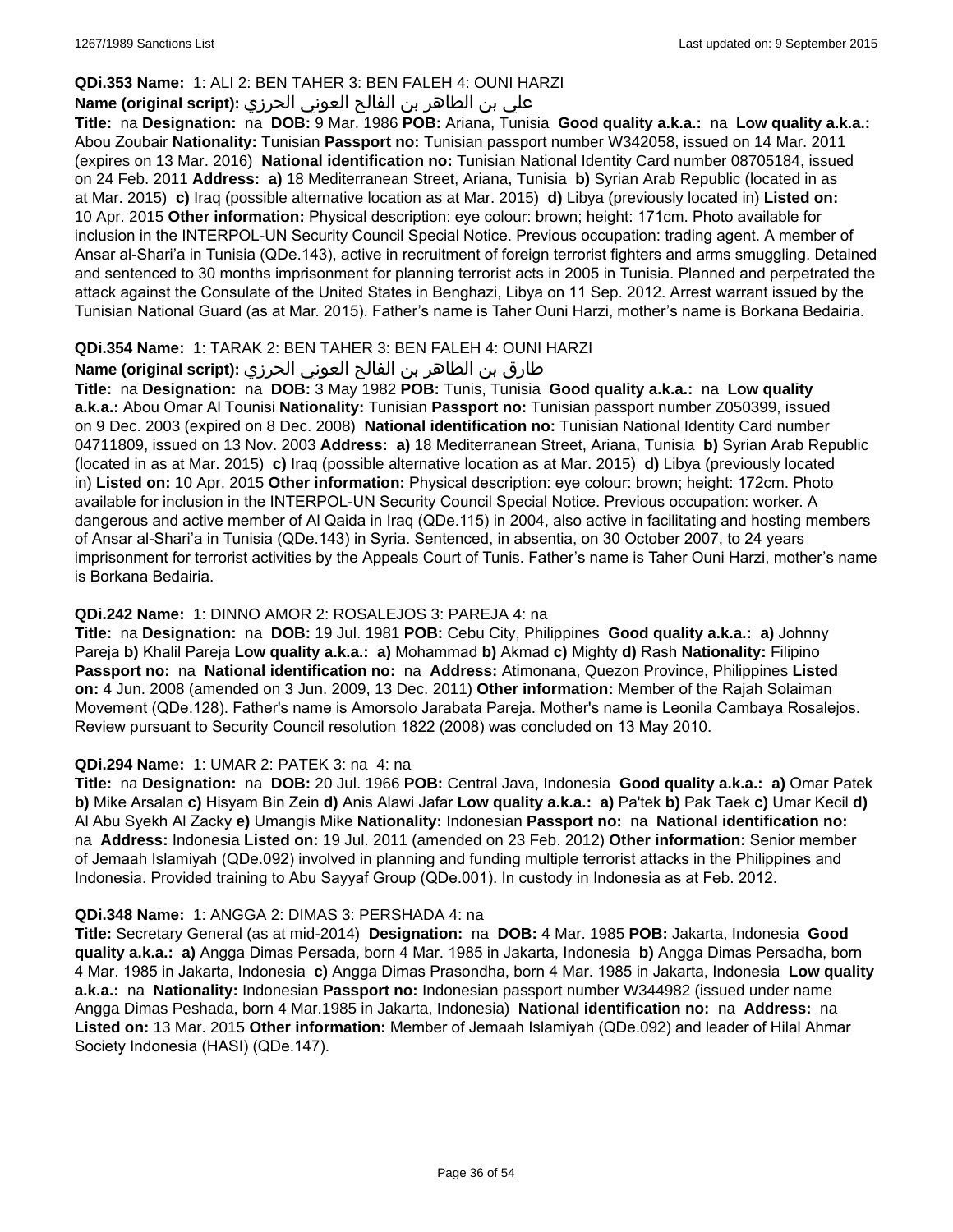## **QDi.271 Name:** 1: ARIF 2: QASMANI 3: na 4: na

**Title:** na **Designation:** na **DOB:** Approximately 1944 **POB:** Pakistan **Good quality a.k.a.: a)** Muhammad Arif Qasmani **b)** Muhammad 'Arif Qasmani **c)** Mohammad Arif Qasmani **d)** Arif Umer **e)** Qasmani Baba **f)** Memon Baba **g)** Baba Ji **Low quality a.k.a.:** na **Nationality:** Pakistani **Passport no:** na **National identification no:** na **Address:** House Number 136, KDA Scheme No. 1, Tipu Sultan Road, Karachi, Pakistan **Listed on:** 29 Jun. 2009 **Other information:** Associated with Lashkar-e-Tayyiba (QDe.118) and Al-Qaida (QDe.004). In detention as at June 2009.

# **QDi.297 Name:** 1: HASSAN 2: MUHAMMAD 3: ABU BAKR 4: QAYED

# حسن محمد أبو بكر قايد **:(script original (Name**

**Title:** na **Designation:** na **DOB: a)** 1963 **b)** 1969 **POB:** Marzaq, Libyan Arab Jamahiriya **Good quality a.k.a.: a)** Hasan Muhammad Abu Bakr Qa'id **b)** قايد بكر أبو محمد الحسين) Al-Husain Muhammad Abu Bakr Qayid) **c)** Muhammad Hassan Qayed **d)** Mohammad Hassan Abu Bakar **e)** Hasan Qa'id **f)** Muhammad Hasan al-Libi **Low quality a.k.a.: a)** Abu Yahya al-Libi (الليبي يحيى أبو) (prominently known by this nom de guerre) **b)** Abu Yahya **c)** Sheikh Yahya **d)** Abu Yahya Yunis al Sahrawi **e)** Abu Yunus Rashid **f)** al-Rashid **g)** Abu al-Widdan **h)** الصحراوي يونس) Younes Al-Sahrawi; Younes Al-Sahraoui) **Nationality:** Libyan **Passport no:** Libyan number 681819/88 **National identification no:** Libyan 5617/87 **Address:** Wadi 'Ataba, Libya ( previous location in 2004) **Listed on:** 15 Sep. 2011 **Other information:** Senior Al-Qaida (QDe.004) leader who, as of late 2010, was responsible for the supervision of other senior Al-Qaida officials. As of 2010, Al-Qaida commander in Pakistan and provider of financial assistance to Al-Qaida fighters in Afghanistan. Has also been a top Al-Qaida strategist and field commander in Afghanistan, and instructor at Al-Qaida training camp. Mother's name is Al-Zahra Amr Al-Khouri (a.k.a. al Zahra' 'Umar).

### **QDi.303 Name:** 1: FAZAL 2: RAHIM 3: na 4: na

# **Name (original script):** رحيم فضل

**Title:** na **Designation:** na **DOB: a)** 5 Jan. 1974 **b)** 1977 **c)** 1975 **d)** 24 Jan. 1973 **POB:** Kabul, Afghanistan **Good quality a.k.a.: a)** Fazel Rahim; Fazil Rahim **b)** Fazil Rahman **Low quality a.k.a.:** na **Nationality:** Afghan **Passport no:** Afghan passport number R512768 **National identification no:** na **Address: a)** (Afghanistan/ Pakistan border region (previous address)) **b)** (A2, City Computer Plaza, Shar-e-Now, Kabul, Afghanistan (previous address)) **c)** Microrayan 3rd, Apt. 45, block 21, Kabul, Afghanistan ( previous address) **Listed on:** 6 Mar. 2012 **Other information:** Was a financial facilitator for the Islamic Movement of Uzbekistan (QDe.010) and Al-Qaida (QDe.004). Was associated with Tohir Abdulkhalilovich Yuldashev. As of late 2010, in custody of Pakistani authorities. Father's name is Fazal Ahmad.

#### **QDi.199 Name:** 1: ATA 2: ABDOULAZIZ 3: RASHID 4: na

# عطا عبد العزيز رشيد **:(script original (Name**

**Title:** na **Designation:** na **DOB:** 1 Dec. 1973 **POB:** Sulaimaniya, Iraq **Good quality a.k.a.: a)** Abdoulaziz Ata Rashid, born 1 Dec. 1973 **b)** Ata Abdoul Aziz Barzingy **Low quality a.k.a.:** na **Nationality:** Iraqi **Passport no:**  (None) **National identification no:** na **Address:** (In prison in Germany) **Listed on:** 6 Dec. 2005 (amended on 21 Oct. 2008, 13 Dec. 2011, 6 Aug. 2013) **Other information:** Member of Ansar Al-Islam (QDe.098). Sentenced on 15 Jul. 2008 to 10 years imprisonment in Germany. Review pursuant to Security Council resolution 1822 (2008) was concluded on 30 Jul. 2009.

#### **QDi.075 Name:** 1: ABDELHALIM 2: HAFED 3: ABDELFATTAH 4: REMADNA

#### عبدالحليم حافظ عبدالفتاح رمادنا **:(script original (Name**

**Title:** na **Designation:** na **DOB:** 2 Apr. 1966 **POB:** Biskra, Algeria **Good quality a.k.a.:** Abdelhalim Remadna **Low quality a.k.a.:** Jalloul **Nationality:** Algerian **Passport no:** na **National identification no:** na **Address:** Algeria **Listed on:** 3 Sep. 2002 (amended on 12 Apr. 2006, 7 Apr. 2008, 3 Jun. 2009, 25 Jan. 2010, 23 Dec. 2010) **Other information:** Deported from Italy to Algeria on 12 Aug. 2006. Review pursuant to Security Council resolution 1822 (2008) was concluded on 8 Dec. 2009.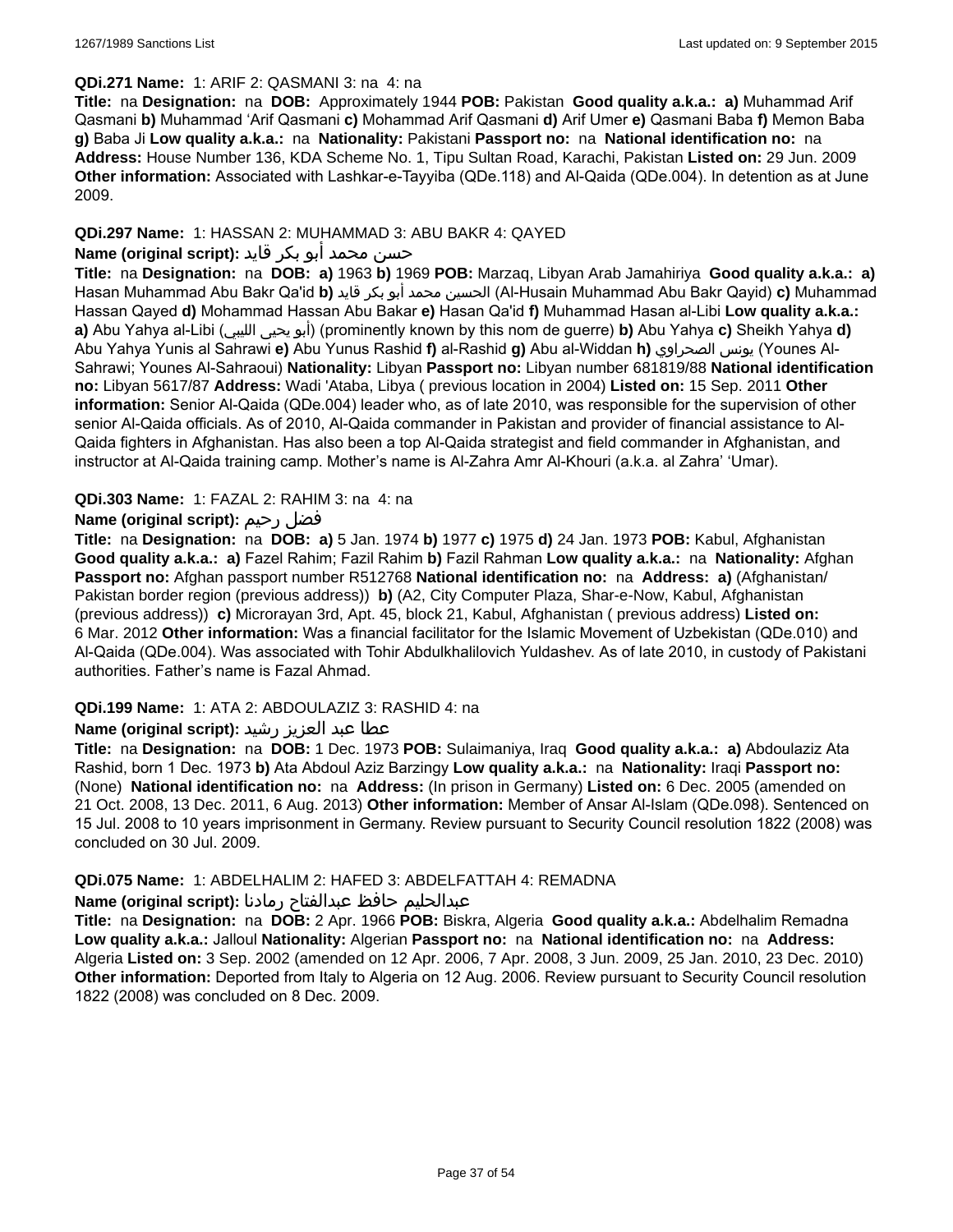# **QDi.219 Name:** 1: TAUFIK 2: RIFKI 3: na 4: na

**Title:** na **Designation:** na **DOB:** 19 Aug. 1974 **POB:** Dacusuman Surakarta, Central Java, Indonesia **Good quality a.k.a.: a)** Refke, Taufek **b)** Rifqi, Taufik **c)** Rifqi, Tawfiq **d)** Ami Iraq **e)** Ami Irza **f)** Amy Erja **g)** Ammy Erza **h)** Ammy Izza **i)** Ami Kusoman **j)** Abu Obaida **k)** Abu Obaidah **l)** Abu Obeida **m)** Abu Ubaidah **n)** Obaidah **o)** Abu Obayda **p)** Izza Kusoman **q)** Yacub, Eric **Low quality a.k.a.:** na **Nationality:** Indonesian **Passport no:** na **National identification no:** na **Address:** Philippines **Listed on:** 21 Apr. 2006 (amended on 13 Dec. 2011) **Other information:** In detention in the Philippines as at May 2011. Review pursuant to Security Council resolution 1822 (2008) was concluded on 8 Jun. 2010.

### **QDi.150 Name:** 1: AL-AZHAR 2: BEN KHALIFA 3: BEN AHMED 4: ROUINE

### الأزهر بن خليفة بن احمد روين **:(script original (Name**

**Title:** na **Designation:** na **DOB:** 20 Nov. 1975 **POB:** Sfax, Tunisia **Good quality a.k.a.:** na **Low quality a.k.a.: a)** Salmane **b)** Lazhar **Nationality:** Tunisian **Passport no:** Tunisian number P182583, issued on 13 Sep. 2003 (expired on 12 Sep. 2007) **National identification no:** na **Address:** Tunisia **Listed on:** 12 Nov. 2003 (amended on 20 Dec. 2005, 21 Dec. 2007, 30 Jan. 2009, 16 May 2011) **Other information:** Sentenced to six years and ten months of imprisonment for membership of a terrorist association by the Appeal Court of Milan, Italy, on 7 Feb. 2008. Considered a fugitive from justice by the Italian authorities as at Jul. 2008. Under administrative control measure in Tunisia as at 2010. Review pursuant to Security Council resolution 1822 (2008) was concluded on 21 Jun. 2010.

### **QDi.186 Name:** 1: ABU 2: RUSDAN 3: na 4: na

**Title:** na **Designation:** na **DOB:** 16 Aug. 1960 **POB:** Kudus, Central Java, Indonesia **Good quality a.k.a.:** na **Low quality a.k.a.: a)** Abu Thoriq **b)** Rusdjan **c)** Rusjan **d)** Rusydan **e)** Thoriquddin **f)** Thoriquiddin **g)** Thoriquidin **h)** Toriquddin **Nationality:** na **Passport no:** na **National identification no:** na **Address:** na **Listed on:** 16 May 2005 (amended on 12 Dec. 2014) **Other information:** Review pursuant to Security Council resolution 1822 (2008) was concluded on 8 Jun. 2010.

# **QDi.020 Name:** 1: MOHAMMAD 2: HAMDI 3: MOHAMMAD 4: SADIQ AL-AHDAL

# محمد حمدي محمد صادق الأهدل **:Name (original script)**

**Title:** na **Designation:** na **DOB:** 19 Nov. 1971 **POB:** Medina, Saudi Arabia **Good quality a.k.a.: a)** Al-Hamati, Muhammad **b)** Muhammad Muhammad Abdullah Al-Ahdal **c)** Mohamed Mohamed Abdullah Al-Ahdal **Low quality a.k.a.: a)** Abu Asim Al-Makki **b)** Ahmed **Nationality:** Yemeni **Passport no:** Yemeni number 541939, issued on 31 Jul. 2000, issued in Al-Hudaydah, Yemen (in the name of Muhammad Muhammad Abdullah Al-Ahdal) **National identification no:** Yemeni identity card number 216040 **Address:** Jamal street, Al-Dahima alley, Al-Hudaydah, Yemen **Listed on:** 17 Oct. 2001 (amended on 30 Jan. 2009, 25 Jan. 2010) **Other information:** Responsible for the finances of Al-Qa'ida (QDe.004) in Yemen. Accused of involvement in the attack on the USS Cole in 2000. Arrested in Yemen in Nov. 2003. Sentenced to three years and one month of imprisonment by the specialized criminal court of first instance in Yemen. Released on 25 Dec. 2006 after the completion of his sentence. Review pursuant to Security Council resolution 1822 (2008) was concluded on 8 Jul. 2010.

#### **QDi.263 Name:** 1: HAFIZ 2: MUHAMMAD 3: SAEED 4: na

**Title:** na **Designation:** na **DOB:** 5 Jun. 1950 **POB:** Sargodha, Punjab, Pakistan **Good quality a.k.a.: a)** Hafiz Mohammad Sahib **b)** Hafiz Mohammad Sayid **c)** Hafiz Muhammad **d)** Hafiz Saeed **e)** Hafez Mohammad Saeed **f)** Hafiz Mohammad Sayeed **g)** Tata Mohammad Syeed **h)** Mohammad Sayed **i)** Muhammad Saeed **Low quality a.k.a.:** Hafiz Ji **Nationality:** Pakistani **Passport no:** na **National identification no:** Pakistani 3520025509842-7 **Address:** House No. 116E, Mohalla Johar, Lahore, Tehsil, Lahore City, Lahore District, Pakistan ( location as at May 2008) **Listed on:** 10 Dec. 2008 (amended on 17 Jul. 2009) **Other information:** Muhammad Saeed is the leader of Lashkar-e-Tayyiba (QDe.118).

#### **QDi.208 Name:** 1: RADULAN 2: SAHIRON 3: na 4: na

**Title:** na **Designation:** na **DOB: a)** 1955 **b)** Approximately 1952 **POB:** Kaunayan, Patikul, Jolo Island, the Philippines **Good quality a.k.a.: a)** Radullan Sahiron **b)** Radulan Sahirun **c)** Radulan Sajirun **d)** Commander Putol **Low quality a.k.a.:** na **Nationality:** Filipino **Passport no:** na **National identification no:** na **Address:**  na **Listed on:** 6 Dec. 2005 **Other information:** Review pursuant to Security Council resolution 1822 (2008) was concluded on 8 Jun. 2010.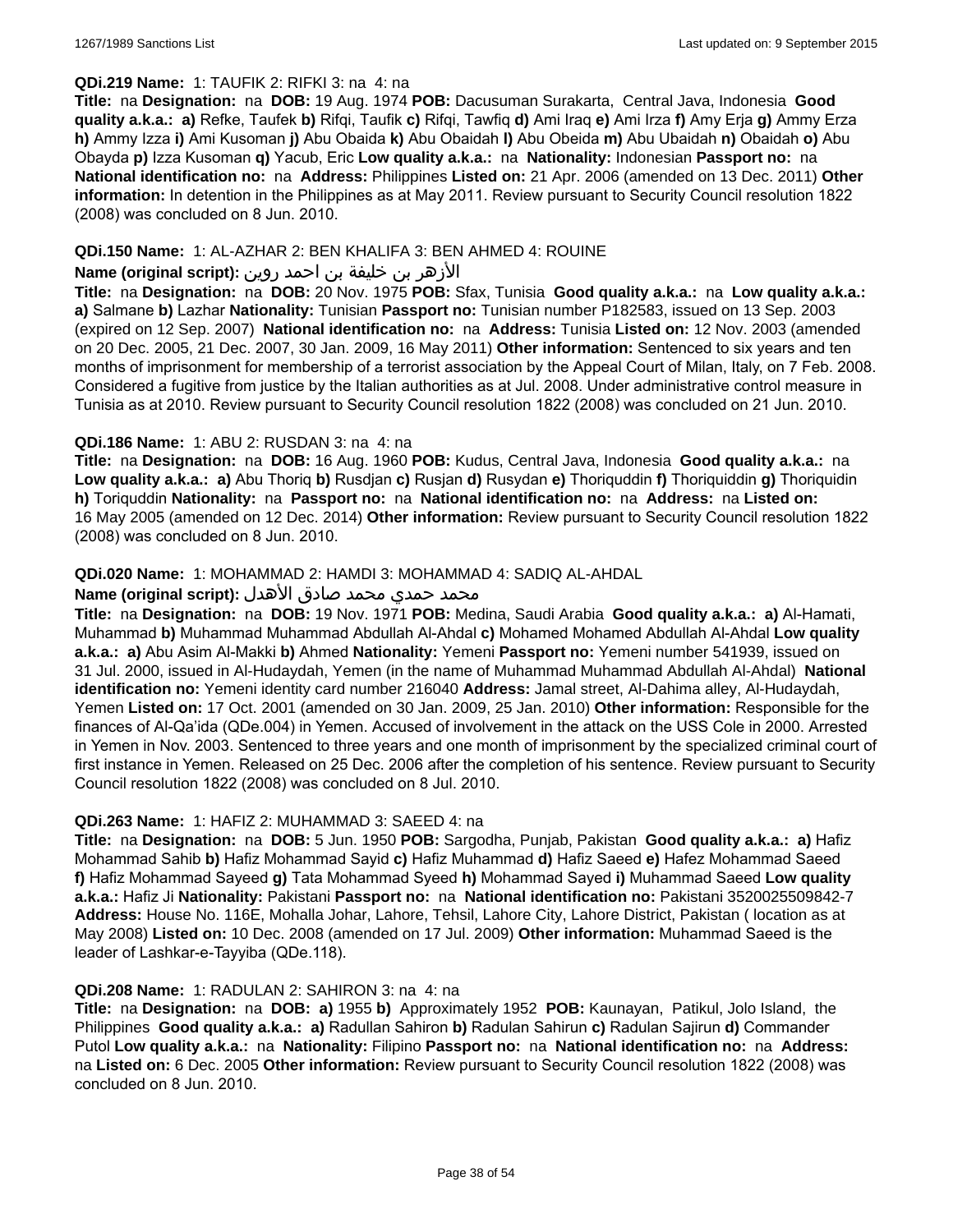### **QDi.222 Name:** 1: NESSIM 2: BEN ROMDHANE 3: SAHRAOUI 4: na

### نسيم بن رمضان صحراوي **:(script original (Name**

**Title:** na **Designation:** na **DOB:** 3 Aug. 1973 **POB:** Bizerta, Tunisia **Good quality a.k.a.: a)** Dass **b)** Nasim al-Sahrawi **Low quality a.k.a.:** na **Nationality:** Tunisian **Passport no:** na **National identification no:** na **Address:** Tunisia **Listed on:** 2 Aug. 2006 (amended on 1 Sep. 2009, 25 Jan. 2010, 13 Dec. 2011) **Other information:** Considered a fugitive from justice by the Italian authorities and sentenced in absentia to 6 years detention on 20 Nov. 2008. Sentenced in Tunisia to 4 years imprisonment for terrorist activity and in detention in Tunisia as at Jun. 2009. Review pursuant to Security Council resolution 1822 (2008) was concluded on 20 Jul. 2009.

### **QDi.148 Name:** 1: NESSIM 2: BEN MOHAMED 3: AL-CHERIF BEN MOHAMED 4: SALEH AL-SAADI

نسيم بن محمد الشريف بن محمد صالح السعدي **:(script original (Name**

**Title:** na **Designation:** na **DOB:** 30 Nov. 1974 **POB:** Haidra Al-Qasreen, Tunisia **Good quality a.k.a.: a)** Nassim Saadi **b)** Dia el Haak George, born 20 Nov. 1974 in Lebanon **c)** Diael Haak George, born 30 Nov. 1974 in Lebanon **d)** El Dia Haak George, born 30 Nov. 1974 in Algeria **Low quality a.k.a.: a)** Abou Anis **b)** Abu Anis **Nationality:** Tunisian **Passport no:** Tunisian number M788331, issued on 28 Sep. 2001 (expired 27 Sep. 2006) **National identification no:** na **Address: a)** Via Monte Grappa 15, Arluno (Milan), Italy **b)** Via Cefalonia 11, Milan, Italy (Domicile, last known address) **Listed on:** 12 Nov. 2003 (amended on 20 Dec. 2005, 31 Jul. 2006, 21 Dec. 2007, 3 Jun. 2009, 16 May 2011) **Other information:** Arrested on 9 Oct. 2002. In detention in Italy until 27 Apr. 2012. Sentenced in absentia to 20 years of imprisonment by the Tunis Military Court on 11 May 2005 for membership of a terrorist organization. Father's name is Mohamed Sharif. Mother's name is Fatima. Review pursuant to Security Council resolution 1822 (2008) was concluded on 21 Jun. 2010.

### **QDi.244 Name:** 1: HILARION 2: DEL ROSARIO 3: SANTOS III 4: na

**Title:** Amir **Designation:** na **DOB:** 12 Mar. 1966 **POB:** 686 A. Mabini Street, Sangandaan, Caloocan City, Philippines **Good quality a.k.a.: a)** Akmad Santos **b)** Ahmed Islam **c)** Ahmad Islam Santos **d)** Abu Hamsa **e)** Hilarion Santos III **f)** Abu Abdullah Santos **g)** Faisal Santos **Low quality a.k.a.: a)** Lakay **b)** Aki **c)** Aqi **Nationality:**  na **Passport no:** Filipino number AA780554 **National identification no:** na **Address:** 50, Purdue Street, Cubao, Quezon City, Philippines **Listed on:** 4 Jun. 2008 (amended on 13 Dec. 2011) **Other information:** Founder and leader of the Rajah Solaiman Movement (QDe.128) and linked to the Abu Sayyaf Group (QDe.001). In detention in the Philippines as of May 2011. Review pursuant to Security Council resolution 1822 (2008) was concluded on 13 May 2010.

# **QDi.350 Name:** 1: WIJI 2: JOKO 3: SANTOSO 4:

**Title:** na **Designation:** na **DOB:** 14 Jul. 1975 **POB:** Rembang, Jawa Tengah, Indonesia **Good quality a.k.a.:** Wijijoko Santoso, born 14 Jul. 1975 in Rembang, Jawa Tengah, Indonesia **Low quality a.k.a.: a)** Abu Seif al-Jawi **b)** Abu Seif **Nationality:** Indonesian **Passport no:** Indonesian passport number A2823222, issued on 28 May 2012 (expires 28 May 2017, issued under name Wiji Joko Santoso, born 14 Jul. 1975 in Rembang, Jawa Tengah, Indonesia) **National identification no:** na **Address:** na **Listed on:** 13 Mar. 2015 **Other information:** Head of the foreign affairs division and key outreach player of Jemaah Islamiyah (QDe.092). Associated with Hilal Ahmar Society Indonesia (HASI) (QDe.147).

# **QDi.001 Name:** 1: SAYF-AL ADL 2: na 3: na 4: na

#### **Name (original script):** العدل سيف

**Title:** na **Designation:** na **DOB: a)** 1963 **b)** 11 Apr. 1963 **c)** 11 Apr. 1960 **POB:** Egypt **Good quality a.k.a.: a)** Saif Al-'Adil **b)** Seif al Adel **c)** Muhamad Ibrahim Makkawi **Low quality a.k.a.:** Ibrahim al-Madani **Nationality:** Egyptian **Passport no:** na **National identification no:** na **Address:** na **Listed on:** 25 Jan. 2001 (amended on 16 Dec. 2010, 24 Jul. 2013) **Other information:** Responsible for Usama bin Laden's (deceased) security. Review pursuant to Security Council resolution 1822 (2008) was concluded on 15 Jun. 2010.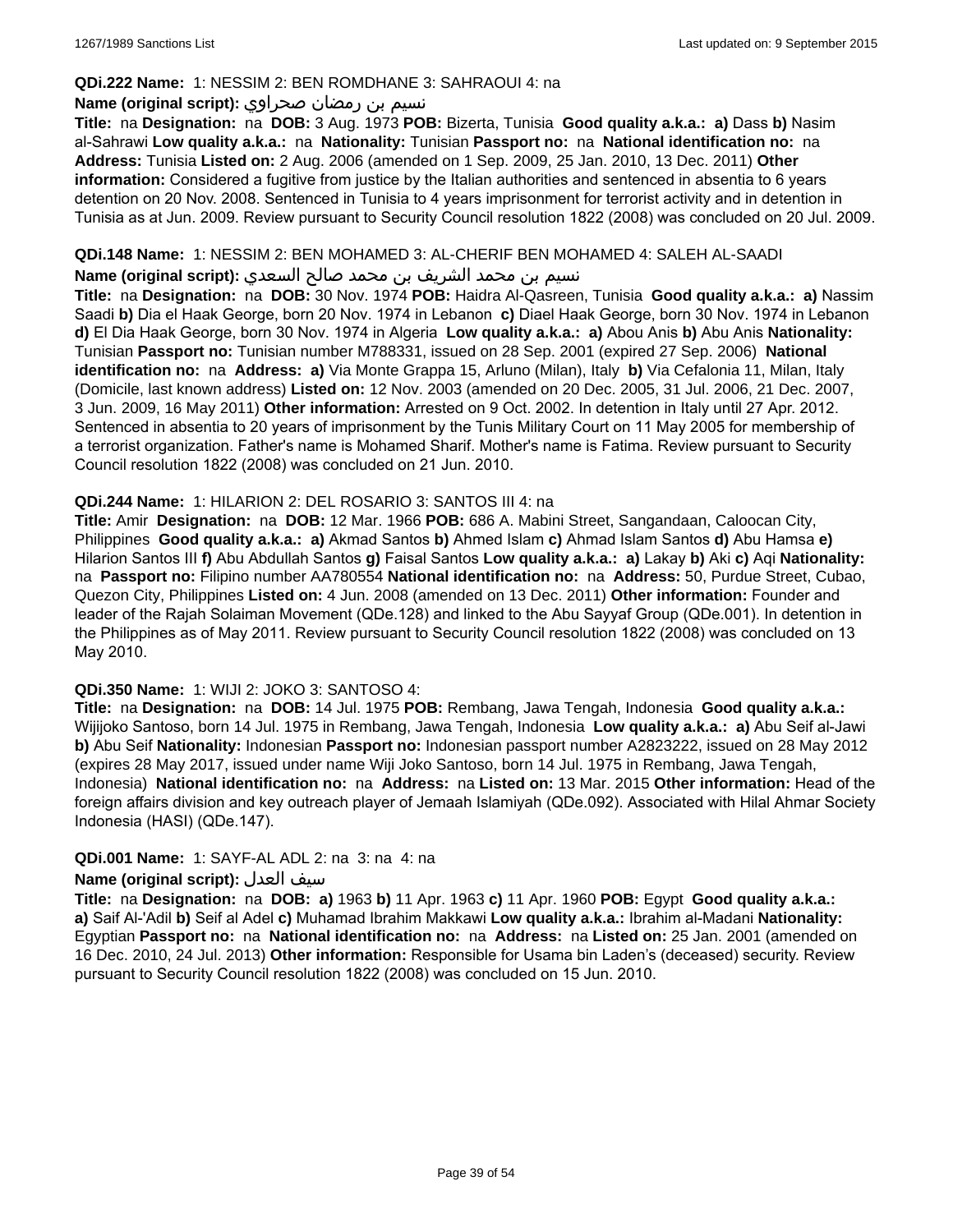### **QDi.260 Name:** 1: DANIEL 2: MARTIN 3: SCHNEIDER 4: na

**Title:** na **Designation:** na **DOB:** 9 Sep. 1985 **POB:** Neunkirchen (Saar), Germany **Good quality a.k.a.:** na **Low quality a.k.a.:** Abdullah **Nationality:** German **Passport no:** German number 2318047793, issued on 17 May 2006, issued in Friedrichsthal, Germany (expired on 16 May 2011.) **National identification no:** German Federal Identity Card number 2318229333, issued on 17 May 2006, issued in Friedrichsthal, Germany (expired on 16 May 2011 (reported lost)) **Address: a)** (In prison in Germany (since Sep. 2007)) **b)** Petrusstrasse 32, 66125 Herrensohr, Dudweiler, Saarbrücken, Germany (previous address) **Listed on:** 27 Oct. 2008 (amended on 13 Dec. 2011) **Other information:** Associated with the Islamic Jihad Union (IJU), also known as the Islamic Jihad Group (QDe.119). Associated with Fritz Martin Gelowicz (QDi.259) and Adem Yilmaz (QDi.261). In detention in Germany as of Jun. 2010.

## **QDi.128 Name:** 1: ISMAIL 2: ABDALLAH 3: SBAITAN 4: SHALABI

### اسماعيل عبد الله سبيدان شلبي **:(script original (Name**

**Title:** na **Designation:** na **DOB:** 30 Apr. 1973 **POB:** Beckum, Germany **Good quality a.k.a.: a)** Ismain Shalabe, born 30 Apr. 1973 in Beckum **b)** Ismail Abdallah Sbaitan Shalabi, born 30 Apr. 1973 in Beckum **Low quality a.k.a.:**  na **Nationality:** Jordanian of Palestinian origin **Passport no: a)** (Passport of the Hashemite Kingdom of Jordan no. E778675, issued in Rusaifah on 23 Jun. 1996, valid until 23 Jun. 2001) **b)** (Passport of the Hashemite Kingdom of Jordan no. H401056, JOR 9731050433, issued on 11 Apr. 2001, valid until 10 Apr. 2006) **National identification no:** na **Address:** Germany **Listed on:** 23 Sep. 2003 (amended on 10 Jun. 2011) **Other information:** Father's name is Abdullah Shalabi. Mother's name is Ammnih Shalabi. Associated with Djamel Moustfa (QDi.129), Mohamed Abu Dhess (QDi.130) and Aschraf al-Dagma (QDi.132). Review pursuant to Security Council resolution 1822 (2008) was concluded on 21 Jun. 2010.

### **QDi.322 Name:** 1: ABUBAKAR 2: MOHAMMED 3: SHEKAU 4: na

# أبو بكر محمد الشكوى **:(script original (Name**

**Title:** na **Designation:** na **DOB:** 1969 **POB:** Shekau Village, Yobe State, Nigeria **Good quality a.k.a.:** Abubakar Shekau **Low quality a.k.a.: a)** Abu Mohammed Abubakar bin Mohammed **b)** Abu Muhammed Abubakar bi Mohammed **c)** Shekau **d)** Shehu **e)** Shayku **f)** Imam Darul Tauhid **g)** Imam Darul Tawheed **Nationality:** Nigerian **Passport no:** na **National identification no:** na **Address:** Nigeria **Listed on:** 26 Jun. 2014 **Other information:** Member of the Kanuri tribe. Physical description: eye colour: black; hair colour: black. Photo available for inclusion in the INTERPOL-UN Security Council Special Notice. Leader of Jama'atu Ahlis Sunna Lidda'Awati Wal-Jihad (Boko Haram) (QDe.138). Under Shekau's leadership, Boko Haram has been responsible for a series of major terrorist attacks.

#### **QDi.017 Name:** 1: THARWAT 2: SALAH 3: SHIHATA 4: na

# ثروت صالح شحاتة **:(script original (Name**

**Title:** na **Designation:** na **DOB:** 29 Jun. 1960 **POB:** Egypt **Good quality a.k.a.: a)** Tarwat Salah Abdallah **b)** Salah Shihata Thirwat **c)** Shahata Thirwat **d)** Tharwat Salah Shihata Ali (previously listed as) **Low quality a.k.a.:**  na **Nationality:** Egyptian **Passport no:** na **National identification no:** na **Address:** na **Listed on:** 6 Oct. 2001 (amended on 26 Nov. 2004, 16 Dec. 2010) **Other information:** Review pursuant to Security Council resolution 1822 (2008) was concluded on 15 Jun. 2010.

#### **QDi.122 Name:** 1: PARLINDUNGAN 2: SIREGAR 3: na 4: na

**Title:** na **Designation:** na **DOB: a)** 25 Apr. 1957 **b)** 25 Apr. 1967 **POB:** Indonesia **Good quality a.k.a.: a)** Siregar, Parlin **b)** Siregar, Saleh Parlindungan **Low quality a.k.a.:** na **Nationality:** Indonesian **Passport no:** na **National identification no:** na **Address:** na **Listed on:** 9 Sep. 2003 **Other information:** Review pursuant to Security Council resolution 1822 (2008) was concluded on 25 May 2010.

# **QDi.124 Name:** 1: YAZID 2: SUFAAT 3: na 4: na

**Title:** na **Designation:** na **DOB:** 20 Jan. 1964 **POB:** Johor, Malaysia **Good quality a.k.a.:** na **Low quality a.k.a.: a)** Joe **b)** Abu Zufar **Nationality:** Malaysian **Passport no:** A 10472263 **National identification no:** 640120-01-5529 **Address:** Taman Bukit Ampang, State of Selangor, Malaysia (as at April 2009) **Listed on:** 9 Sep. 2003 (amended on 3 May 2004, 1 Feb. 2008, 10 Aug. 2009, 25 Jan. 2010, 16 May 2011) **Other information:** Review pursuant to Security Council resolution 1822 (2008) was concluded on 19 Jun. 2009.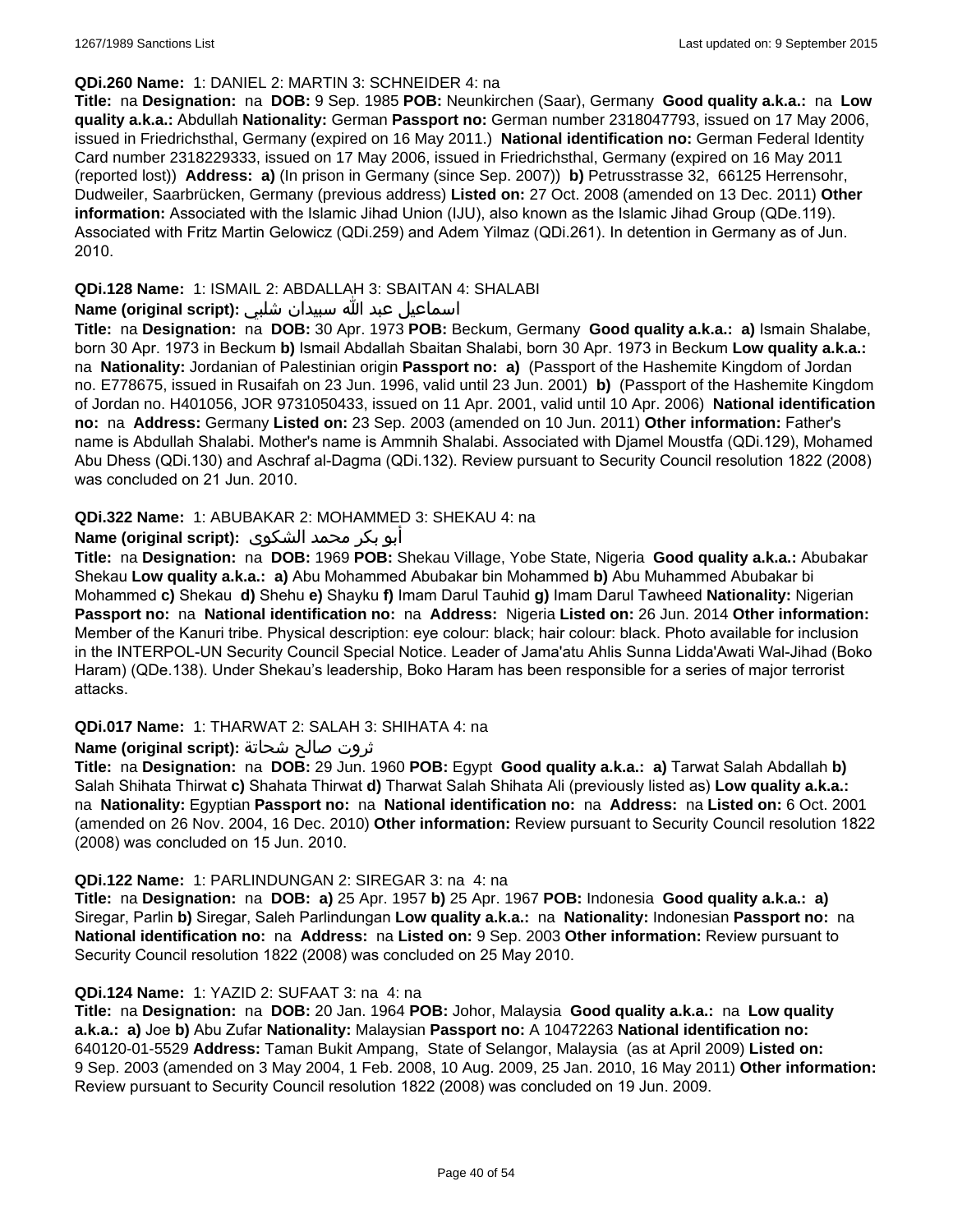### **QDi.349 Name:** 1: BAMBANG 2: SUKIRNO 3: 4:

**Title:** na **Designation:** na **DOB:** 5 Apr. 1975 **POB:** Indonesia **Good quality a.k.a.:** na **Low quality a.k.a.: a)** Pak Zahra **b)** Abu Zahra **Nationality:** Indonesian **Passport no:** Indonesian passport number A2062513 **National identification no:** na **Address:** na **Listed on:** 13 Mar. 2015 **Other information:** A senior leader of Jemaah Islamiyah (QDe.092) who has held leadership positions in Hilal Ahmar Society Indonesia (HASI) (QDe.147).

### **QDi.123 Name:** 1: YASSIN 2: SYAWAL 3: na 4: na

**Title:** na **Designation:** na **DOB:** Approximately 1972 **POB:** na **Good quality a.k.a.: a)** Salim Yasin **b)** Yasin Mahmud Mochtar **c)** Abdul Hadi Yasin **d)** Muhamad Mubarok **e)** Muhammad Syawal **f)** Yassin Sywal (formerly listed as) **Low quality a.k.a.: a)** Abu Seta **b)** Mahmud **c)** Abu Muamar **d)** Mubarok **Nationality:** Indonesian **Passport no:** na **National identification no:** na **Address:** na **Listed on:** 9 Sep. 2003 (amended on 12 Dec. 2014) **Other information:** At large as at Dec. 2003. Review pursuant to Security Council resolution 1822 (2008) was concluded on 25 May 2010.

### **QDi.057 Name:** 1: IBRAHIM 2: ALI 3: ABU BAKR 4: TANTOUSH

# ابراهيم علي أبو بكر تنتوش **:(script original (Name**

**Title:** na **Designation:** na **DOB:** 2 Feb. 1966 **POB:** al Aziziyya, Libya **Good quality a.k.a.: a)** Abd al-Muhsin **b)** Ibrahim Ali Muhammad Abu Bakr **c)** Abdul Rahman **d)** Abu Anas **e)** Ibrahim Abubaker Tantouche **f)** Ibrahim Abubaker Tantoush **g)** 'Abd al-Muhsi **h)** 'Abd al-Rahman **i)** Abdel Ilah Sabri (false identity related to fraudulent South African identification number 6910275240086 linked to South African passport number 434021161, both documents have been confiscated) **Low quality a.k.a.:** Al-Libi **Nationality:** Libyan **Passport no: a)** (Libyan passport number 203037, issued in Tripoli, Libya) **b)** (Libyan passport number 347834, issued under name Ibrahim Ali Tantoush, expired on 21 Feb. 2014) **National identification no:** na **Address:** Tripoli, Libya, (as at Feb. 2014) **Listed on:** 11 Jan. 2002 (amended on 31 Jul. 2006, 4 Oct. 2006, 16 May 2011, 10 Jul. 2015) **Other information:** Associated with Afghan Support Committee (ASC) (QDe.069), Revival of Islamic Heritage Society (RIHS)(QDe.070) and the Libyan Islamic Fighting Group (LIFG) (QDe.011). Photograph and fingerprints available for inclusion in the INTERPOL-UNSC Special Notice. Review pursuant to Security Council resolution 1822 (2008) was concluded on 8 Jun. 2010.

#### **QDi.241 Name:** 1: ANGELO 2: RAMIREZ 3: TRINIDAD 4: na

**Title:** na **Designation:** na **DOB:** 20 Mar. 1978 **POB:** Gattaran, Cagayan Province, Philippines **Good quality a.k.a.: a)** Calib Trinidad **b)** Kalib Trinidad **Low quality a.k.a.: a)** Abdul Khalil **b)** Abdukahlil **c)** Abu Khalil **d)** Anis **Nationality:** Filipino **Passport no:** na **National identification no:** na **Address:** 3111 Ma. Bautista, Punta, Santa Ana, Manila, Philippines **Listed on:** 4 Jun. 2008 (amended on 13 Dec. 2011) **Other information:** Distinguishing marks include scars on both legs. Member of the Rajah Solaiman Movement (Qde.128), and associated with the Abu Sayyaf Group (QDe.001) and the Jemaah Islamiyah (QDe.092). In detention in the Philippines as of May 2011. Review pursuant to Security Council resolution 1822 (2008) was concluded on 13 May 2010.

#### **QDi.056 Name:** 1: MOHAMMED 2: TUFAIL 3: na 4: na

**Title:** na **Designation:** na **DOB:** 5 May 1930 **POB:** na **Good quality a.k.a.: a)** Tufail, S.M. **b)** Tuffail, Sheik Mohammed **Low quality a.k.a.:** na **Nationality:** Pakistani **Passport no:** na **National identification no:** na **Address:** na **Listed on:** 24 Dec. 2001 (amended on 19 Jan. 2011) **Other information:** Served as a director of Ummah Tameer e-Nau (UTN) (QDe.068). Review pursuant to Security Council resolution 1822 (2008) was concluded on 1 Jun. 2010.

# **QDi.290 Name:** 1: DOKU 2: KHAMATOVICH 3: UMAROV 4: na

#### **Name (original script):** Умаров Доку Хаматович

**Title:** na **Designation:** na **DOB: a)** 13 Apr. 1964 **b)** 13 Apr. 1965 **c)** 12 May 1964 **d)** 1955 **POB:** Kharsenoy Village, Shatoyskiy (Sovetskiy) District, Chechenskaya Respublika, Russian Federation **Good quality a.k.a.: a)** Lom-ali Butayev (Butaev), born in 1955 **b)** Dokka Umarov, born on 13 Apr. 1964 **c)** Dokka Umarov, born on 13 Apr. 1965 **Low quality a.k.a.:** na **Nationality: a)** Russian **b)** USSR (until 1991) **Passport no:** Russian passport number 96 03 464086, issued on 1 June 2003 **National identification no:** na **Address:** na **Listed on:** 10 Mar. 2011 (amended on 2 Jun. 2014, 30 Dec. 2014) **Other information:** Physical description: 180 cm tall, dark hair, 7-9 cm. long scar on the face, part of the tongue is missing, has a speech defect. Resides in the Russian Federation as at Nov. 2010. International arrest warrant issued in the year 2000. INTERPOL Special Notice contains biometric information. Reportedly deceased as of April 2014.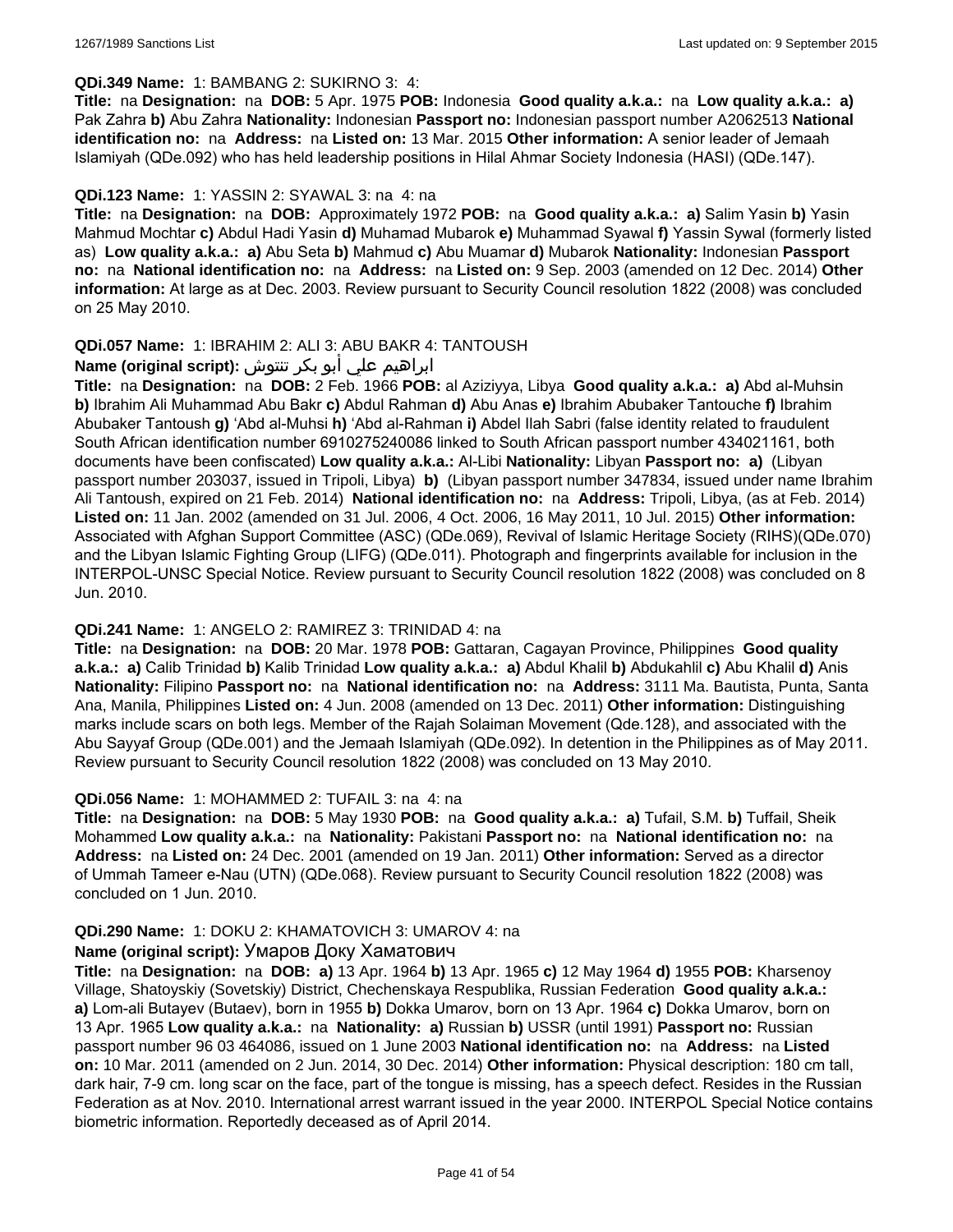### **QDi.346 Name:** 1: 'ABD AL-MALIK 2: MUHAMMAD 3: YUSUF 4: 'UTHMAN 'ABD AL-SALAM

### عبدالملك محمد يوسف عثمان عبد السلام **:(script original (Name**

**Title:** na **Designation:** na **DOB:** 13 Jul. 1989 **POB:** na **Good quality a.k.a.:** 'Abd al-Malik Muhammad Yusif 'Abd-al-Salam **Low quality a.k.a.: a)** 'Umar al-Qatari **b)** 'Umar al-Tayyar **Nationality:** Jordanian **Passport no:** K475336, issued on 31 Aug. 2009, issued in Jordanian (expired on 30 Aug. 2014) **National identification no:** 28940000602, issued in Qatar **Address:** na **Listed on:** 23 Jan. 2015 **Other information:** Facilitator who provides financial, material, and technological support for Al-Qaida (QDe.004) and Al-Nusrah Front for the People of the Levant (QDe.137).

### **QDi.343 Name:** 1: ASHRAF 2: MUHAMMAD 3: YUSUF 4: 'UTHMAN 'ABD AL-SALAM

### اشرف محمد يوسف عثمان عبد السلام **:(script original (Name**

**Title:** na **Designation:** na **DOB:** 1984 **POB:** Iraq **Good quality a.k.a.: a)** Ashraf Muhammad Yusif 'Uthman 'Abdal-Salam **b)** Ashraf Muhammad Yusuf 'Abd-al-Salam **c)** Ashraf Muhammad Yusif 'Abd al-Salam **Low quality a.k.a.: a)** Khattab **b)** Ibn al-Khattab **Nationality:** Jordanian **Passport no: a)** K048787, issued in Jordan **b)** 486298, issued in Jordan **National identification no:** 28440000526, issued in Qatar **Address:** Syrian Arab Republic (located in as at Dec. 2014) **Listed on:** 23 Jan. 2015 **Other information:** A member of Al-Qaida (QDe.004) as of 2012 and a fighter in the Syrian Arab Republic since early 2014. Provided financial, material, and technological support for Al-Qaida, Al-Nusrah Front for the People of the Levant (QDe.137) and Al-Qaida in Iraq (AQI) (QDe.115).

### **QDi.031 Name:** 1: OMAR 2: MAHMOUD 3: UTHMAN 4: na

### عمر محمود عثمان **:(script original (Name**

**Title:** na **Designation:** na **DOB: a)** 30 Dec. 1960 **b)** 13 Dec. 1960 **POB:** Bethlehem, West Bank, Palestinian Territories **Good quality a.k.a.: a)** Al-Samman Uthman **b)** Umar Uthman **c)** Omar Mohammed Othman **Low quality a.k.a.: a)** Abu Qatada Al-Filistini **b)** Abu Umr Takfiri **c)** Abu Omar Abu Umar **d)** Abu Umar Umar **e)** Abu Ismail **Nationality:** Jordanian **Passport no:** na **National identification no:** na **Address:** Jordan (since July 2013) **Listed on:** 17 Oct. 2001 (amended on 14 Mar. 2008, 24 Mar. 2009, 25 Jan. 2010, 22 Jul. 2013) **Other information:** Associated with Al-Qaida-related groups in the United Kingdom and other countries. Convicted in absentia in Jordan for involvement in terrorist acts in 1998. Arrested in Feb. 2001 in the United Kingdom, was further detained between Oct. 2002 and Mar. 2005 and between Aug. 2005 and Jun. 2008. In custody since Dec. 2008. Deported to Jordan from the United Kingdom on 7 July 2013 to face terrorism charges. Review pursuant to Security Council resolution 1822 (2008) was concluded on 19 Oct. 2009.

# **QDi.037 Name:** 1: ABDUL RAHMAN 2: YASIN 3: na 4: na

### عبد الرحمن ياسين **:(script original (Name**

**Title:** na **Designation:** na **DOB:** 10 Apr. 1960 **POB:** Bloomington, Indiana, United States of America **Good quality a.k.a.: a)** Taha, Abdul Rahman S. **b)** Taher, Abdul Rahman S. **c)** Yasin, Abdul Rahman Said **d)** Yasin, Aboud **Low quality a.k.a.:** na **Nationality:** United States of America **Passport no:** 27082171 (United States of America, issued on 21 Jun. 1992 in Amman, Jordan) **National identification no:** (SSN 156-92-9858 (United States of America)) na **Address:** na **Listed on:** 17 Oct. 2001 (amended on 10 Apr. 2003) **Other information:** Abdul Rahman Yasin is in Iraq. Review pursuant to Security Council resolution 1822 (2008) was concluded on 21 Jun. 2010.

#### **QDi.261 Name:** 1: ADEM 2: YILMAZ 3: na 4: na

**Title:** na **Designation:** na **DOB:** 4 Nov. 1978 **POB:** Bayburt, Turkey **Good quality a.k.a.:** na **Low quality a.k.a.:** Talha **Nationality:** Turkish **Passport no:** Turkish number TR-P 614 166 (issued by the Turkish Consulate General in Frankfurt/M. on 22 Mar. 2006, expired on 15 Sep. 2009.) **National identification no:** na **Address: a)** (In prison in Germany (since Sep. 2007).) **b)** (Südliche Ringstrasse 133, 63225 Langen, Germany (previous address)) **Listed on:** 27 Oct. 2008 (amended on 13 Dec. 2011) **Other information:** Associated with the Islamic Jihad Union (IJU), also known as the Islamic Jihad Group (QDe.119). Associated with Fritz Martin Gelowicz (QDi.259) and Daniel Martin Schneider (QDi.260). In detention in Germany as of Jun. 2010.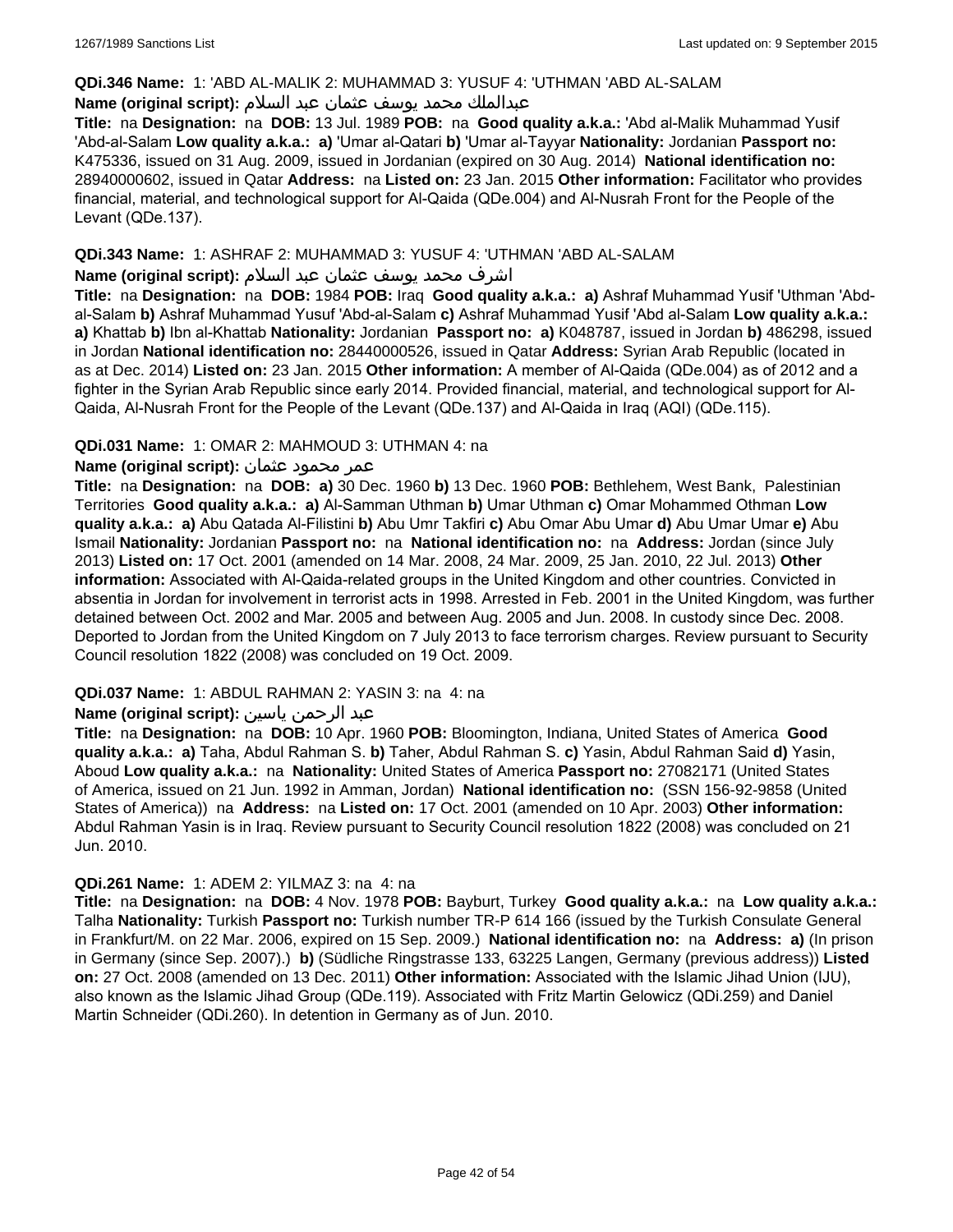### **QDi.205 Name:** 1: RAFIK 2: MOHAMAD 3: YOUSEF 4: na

### رفيق محمد يوسف **:(script original (Name**

**Title:** na **Designation:** na **DOB:** 27 Aug. 1974 **POB:** Baghdad, Iraq **Good quality a.k.a.:** Mohamad Raific Kairadin **Low quality a.k.a.:** na **Nationality:** Iraqi **Passport no:** (German travel document ("Reiseausweis") A 0092301) **National identification no:** na **Address:** (In prison in Germany) **Listed on:** 6 Dec. 2005 (amended on 21 Oct. 2008, 13 Dec. 2011) **Other information:** Member of Ansar Al-Islam (QDe.098). Sentenced on 15 Jul. 2008 to 8 years imprisonment in Germany. Review pursuant to Security Council resolution 1822 (2008) was concluded on 30 Jul. 2009.

### **QDi.198 Name:** 1: HANI 2: AL-SAYYID 3: AL-SEBAI 4: YUSIF

# هاني السيد السباعي يوسف **:(script original (Name**

**Title:** na **Designation:** na **DOB: a)** 1 Mar. 1961 **b)** 16 Jun. 1960 **POB:** Qaylubiyah, Egypt **Good quality a.k.a.: a)** Hani Yousef Al-Sebai **b)** Hani Youssef **c)** Hany Youseff **d)** Hani Yusef **e)** Hani al-Sayyid Al-Sabai **f)** Hani al-Sayyid El Sebai **g)** Hani al-Sayyid Al Siba'i **h)** Hani al-Sayyid El Sabaay **i)** El-Sababt **j)** Abu Tusnin **k)** Abu Akram **l)** Hani El Sayyed Elsebai Yusef **m)** Abu Karim **n)** Hany Elsayed Youssef **Low quality a.k.a.:** na **Nationality:** Egyptian **Passport no:** na **National identification no:** na **Address:** London, United Kingdom **Listed on:** 29 Sep. 2005 (amended on 6 Oct. 2005, 18 Aug. 2006, 25 Jan. 2012) **Other information:** Father's name is Mohamed Elsayed Elsebai. Review pursuant to Security Council resolution 1822 (2008) was concluded on 29 Jul. 2010.

### **QDi.139 Name:** 1: IMED 2: BEN MEKKI 3: ZARKAOUI 4: na

# عماد بن مكي زرقاوي **:(script original (Name**

**Title:** na **Designation:** na **DOB:** 15 Jan. 1973 **POB:** Tunis, Tunisia **Good quality a.k.a.: a)** Dour Nadre, born 15 Jan. 1974 in Morocco **b)** Dour Nadre, born 15 Jan. 1973 in Morocco **c)** Daour Nadre, born 31 Mar. 1975 in Algeria **d)** Imad ben al-Mekki ben al-Akhdar al-Zarkaoui (previously listed as) **Low quality a.k.a.: a)** Zarga **b)** Nadra **Nationality:** Tunisian **Passport no:** (Tunisian passport number M174950, issued on 27 Apr. 1999, expired on 26 Apr. 2004) **National identification no:** na **Address:** 41-45 Rue Estienne d'Orves, Pré Saint Gervais, France **Listed on:** 12 Nov. 2003 (amended on 20 Dec. 2005, 31 Jul. 2006, 10 Aug. 2009, 16 May 2011) **Other information:** Mother's name is Zina al-Zarkaoui. Imprisoned in France since 1 Feb. 2010 on charges of criminal conspiracy in relation to a terrorist organization. Review pursuant to Security Council resolution 1822 (2008) was concluded on 6 May 2010.

#### **QDi.168 Name:** 1: AHMAD 2: ZERFAOUI 3: na 4: na

# **Name (original script):** زرفاوي احمد

**Title:** na **Designation:** na **DOB:** 15 Jul. 1963 **POB:** Chréa, Algeria **Good quality a.k.a.: a)** Abdullah **b)** Abdalla **c)** Smail **d)** Abu Khaoula **e)** Abu Cholder **f)** Nuhr **Low quality a.k.a.:** na **Nationality:** Algerian **Passport no:** na **National identification no:** na **Address:** na **Listed on:** 3 May 2004 (amended on 12 Apr. 2006, 7 Apr. 2008, 13 Dec. 2011) **Other information:** Former member of The Organization of Al-Qaida in the Islamic Maghreb (QDe.014). Confirmed to have died in northern Mali on 19 Sep. 2006. Review pursuant to Security Council resolution 1822 (2008) was concluded on 27 Jul. 2010.

#### **QDi.223 Name:** 1: MERAI 2: ZOGHBAI 3: na 4: na

## **Name (original script):** زغبي مرعي

**Title:** na **Designation:** na **DOB: a)** 4 Apr. 1969 **b)** 4 Apr. 1960 **c)** 4 Jun. 1960 **POB:** Bengasi, Libyan Arab Jamahiriya **Good quality a.k.a.: a)** Mohamed Lebachir, born 14 Jan. 1968 in Morocco **b)** Meri Albdelfattah Zgbye, born 4 Jun. 1960 in Bendasi, Libyan Arab Jamahiriya **c)** Zoghbai Merai Abdul Fattah **d)** Lazrag Faraj, born 13 Nov. 1960 in Libyan Arab Jamahiriya **e)** Larzg Ben Ila, born 11 Aug. 1960 in Libyan Arab Jamahiriya **f)** Muhammed El Besir **Low quality a.k.a.: a)** F'raji di Singapore **b)** F'raji il Libico **c)** Farag **d)** Fredj, born 13 Nov. 1960 in Libyan Arab Jamahiriya **Nationality:** na **Passport no:** na **National identification no:** na **Address:** na **Listed on:** 2 Aug. 2006 (amended on 3 Jun. 2009, 1 Sep. 2009, 13 Dec. 2011) **Other information:** Considered a fugitive from justice by the Italian authorities and sentenced in absentia to 6 years imprisonment on 20 Nov. 2008. Member of Libyan Islamic Fighting Group (QDe.011). Review pursuant to Security Council resolution 1822 (2008) was concluded on 20 Jul. 2009.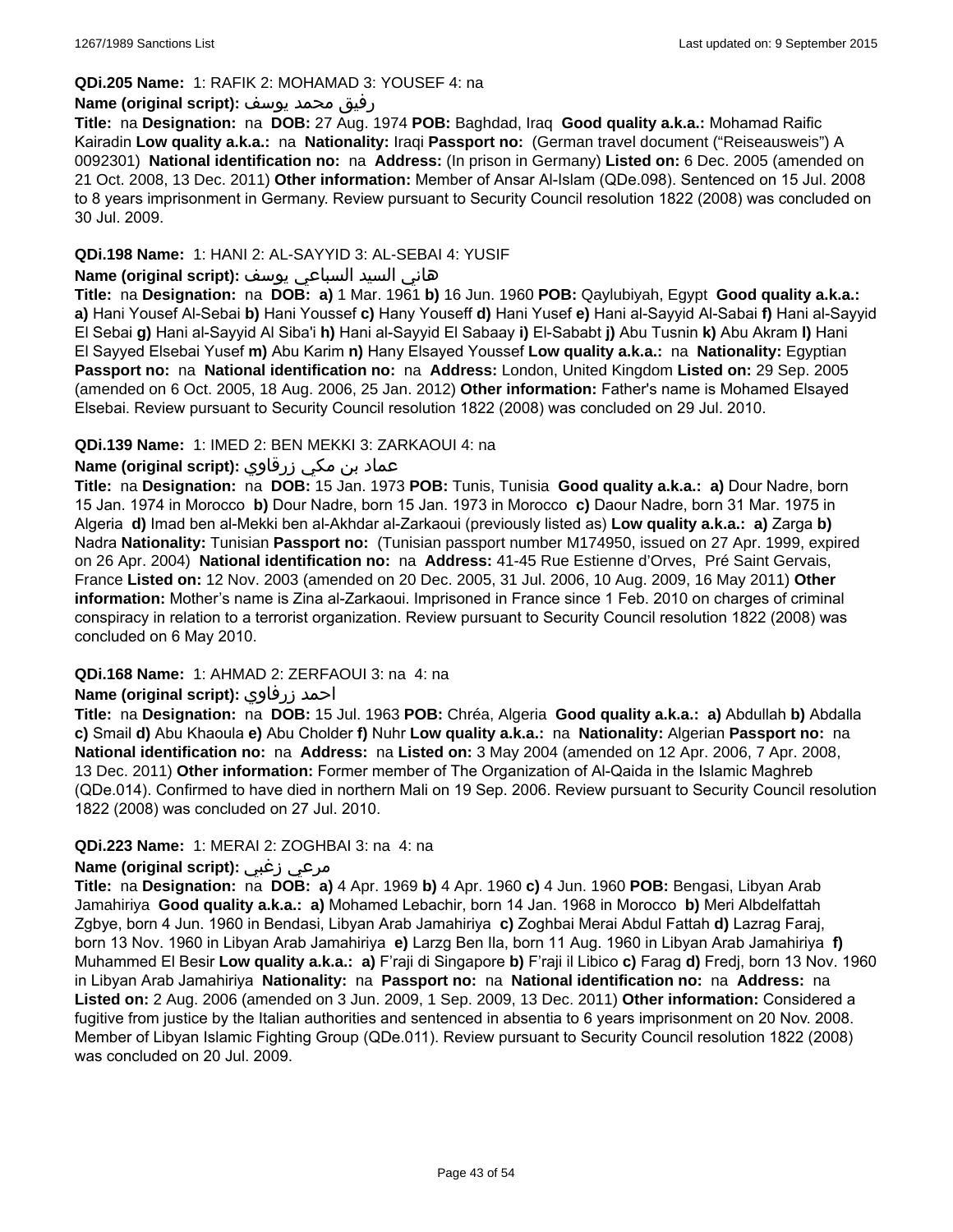#### **QDi.187 Name:** 1: ZULKARNAEN 2: na 3: na 4: na

**Title:** na **Designation:** na **DOB:** 1963 **POB:** Gebang village, Masaran, Sragen, Central Java, Indonesia **Good quality a.k.a.: a)** Zulkarnan **b)** Zulkarnain **c)** Zulkarnin **d)** Arif Sunarso **e)** Aris Sumarsono **f)** Aris Sunarso **g)** Ustad Daud Zulkarnaen **h)** Murshid **Low quality a.k.a.:** na **Nationality:** Indonesian **Passport no:** na **National identification no:** na **Address:** na **Listed on:** 16 May 2005 **Other information:** Review pursuant to Security Council resolution 1822 (2008) was concluded on 8 Jun. 2010.

### **B. Entities and other groups**

### **QDe.141 Name:** AL MOURABITOUN

### **Name (original script):** المرابطون

**A.k.a.: a)** Les Sentinelles **b)** The Sentinels **F.k.a.:** na **Address:** Mali **Listed on:** 2 Jun. 2014 **Other Information:**  Founded on 20 Aug. 2013 as result of a merger between Al Moulathamoun (QDe.140) and the Mouvement pour l'Unification et le Jihad en Afrique de l'Ouest (MUJAO) (QDe.134). Associated with the Organization of Al-Qaida in the Islamic Maghreb (QDe.014) and led by Mokhtar Belmokhtar (QDi.136). Active in the Sahel/Sahara region.

### **QDe.144 Name:** ABDALLAH AZZAM BRIGADES (AAB)

**A.k.a.: a)** Abdullah Azzam Brigades **b)** Ziyad al-Jarrah Battalions of the Abdallah Azzam Brigades **c)** Yusuf al-'Uyayri Battalions of the Abdallah Azzam Brigades **F.k.a.:** na **Address:** (Operates in Lebanon, Syria and the Arabian Peninsula) **Listed on:** 23 Sep. 2014 **Other Information:** An armed group that has carried out joint attacks with Al-Nusrah Front for the People of the Levant (QDe.137).

### **QDe.001 Name:** ABU SAYYAF GROUP

**A.k.a.:** Al Harakat Al Islamiyya **F.k.a.:** na **Address:** Philippines **Listed on:** 6 Oct. 2001 (amended on 13 Dec. 2011 ) **Other Information:** Associated with Jemaah Islamiyah (JI) (QDe.092). Current leader is Radulan Sahiron (QDi.208). Review pursuant to Security Council resolution 1822 (2008) was concluded on 21 Jun. 2010.

## **QDe.069 Name:** AFGHAN SUPPORT COMMITTEE (ASC)

**A.k.a.: a)** Lajnat ul Masa Eidatul Afghania **b)** Jamiat Ayat-ur-Rhas al Islamiac **c)** Jamiat Ihya ul Turath al Islamia **d)** Ahya ul Turas **F.k.a.:** na **Address:** (a) Headquarters – G.T. Road (probably Grand Trunk Road), near Pushtoon Garhi Pabbi, Peshawar, Pakistan b) Cheprahar Hadda, Mia Omar Sabaqah School, Jalabad, Afghanistan) **Listed on:** 11 Jan. 2002 (amended on 13 Dec. 2011 ) **Other Information:** Associated with the Revival of Islamic Heritage Society (QDe.070). Abu Bakr al-Jaziri (QDi.058) served as finance chief of ASC. Review pursuant to Security Council resolution 1822 (2008) was concluded on 8 Jun. 2010.

#### **QDe.139 Name:** AL MOUAKAOUNE BIDDAM

# **Name (original script):** بالدم الموقعون

**A.k.a.: a)** Les Signataires par le Sang **b)** Ceux Qui Signent avec le Sang **c)** Those Who Sign in Blood **F.k.a.:** na **Address:** Mali **Listed on:** 2 Jun. 2014 **Other Information:** Associated with the Organization of Al-Qaida in the Islamic Maghreb (QDe.014) and led by Mokhtar Belmokhtar (QDi.136). Active in the Sahel/Sahara region.

#### **QDe.140 Name:** AL MOULATHAMOUN

#### **Name (original script):** الملثمون

**A.k.a.: a)** Les Enturbannés **b)** The Veiled **F.k.a.:** na **Address: a)** Mali **b)** Niger **c)** Algeria **Listed on:** 2 Jun. 2014 **Other Information:** Founded in 2012 as a splinter group of the Organization of Al-Qaida in the Islamic Maghreb (QDe.014). On 20 Aug. 2013, Al Moulathamoun merged with the Mouvement pour l'Unification et le Jihad en Afrique de l'Ouest (MUJAO) (QDe.134) and established Al Mourabitoun (QDe.141). Associated with the Organization of Al-Qaida in the Islamic Maghreb (QDe.014) and led by Mokhtar Belmokhtar (QDi.136). Active in the Sahel/Sahara region.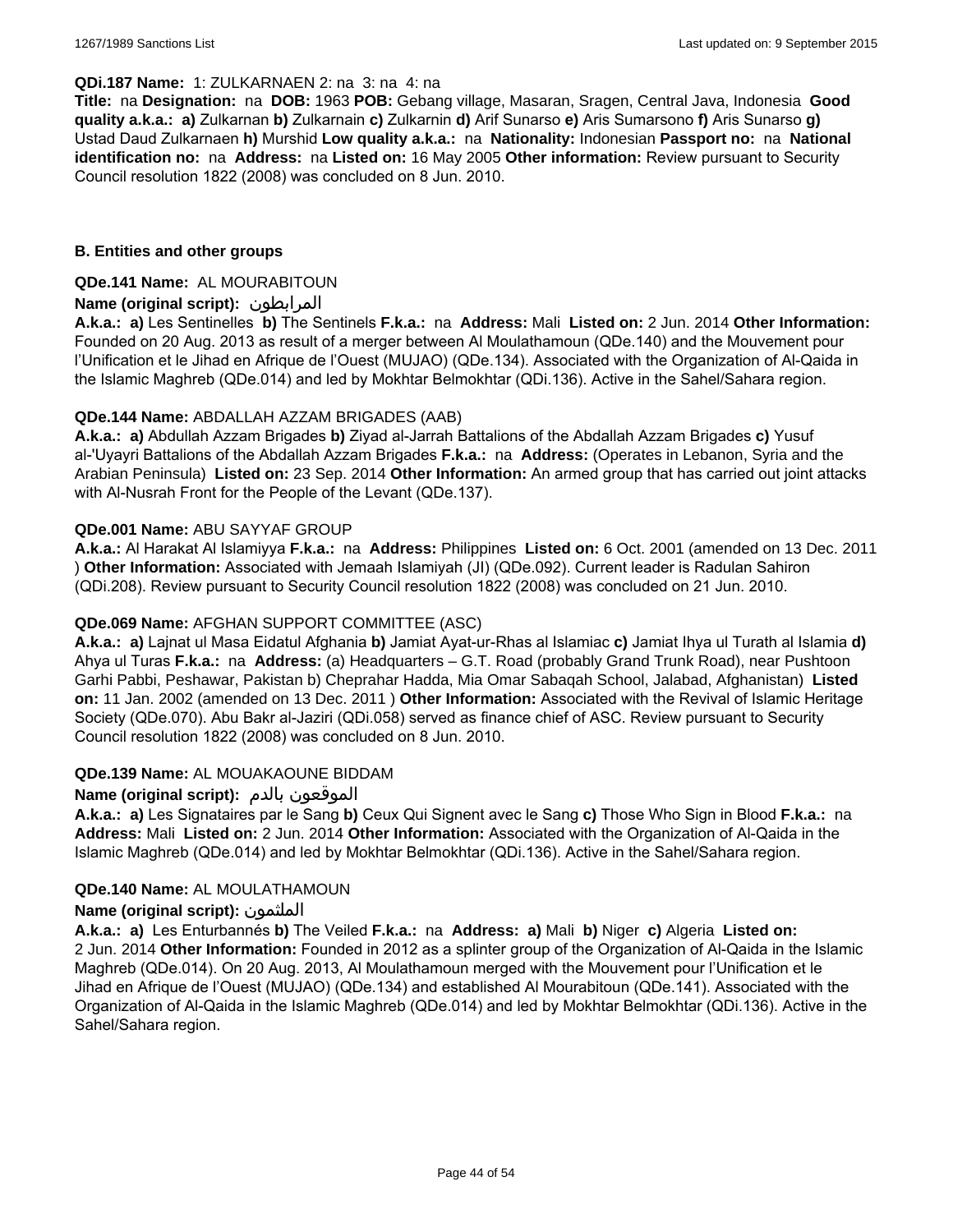# **QDe.137 Name:** AL-NUSRAH FRONT FOR THE PEOPLE OF THE LEVANT

# جبهة النصرة لأهل الشام **:(script original (Name**

**A.k.a.: a)** النصرة جبهة) the Victory Front; Jabhat al-Nusrah; Jabhet al-Nusra; Al-Nusrah Front; Al-Nusra Front) **b)**  المجاهدين أنصار شبكة) sub-unit name: Ansar al-Mujahideen Network) **c)** الجهاد ساحات في الشام مجاهدو) sub-unit name: Levantine Mujahideen on the Battlefields of Jihad) **F.k.a.:** na **Address: a)** (Operates in Syria) **b)** (Support network in Iraq) **Listed on:** 14 May 2014 **Other Information:** Associated with Al-Qaida (QDe.004) and Ibrahim Awwad Ibrahim Ali al-Badri al-Samarrai (QDi.299), the leader of Al-Qaida in Iraq (QDe.115), since at least Jan. 2012. Brings Syrian and foreign Al-Qaida in Iraq (QDe.115) and Asbat al-Ansar (QDe.007) fighters, along with other foreign Al-Qaida operatives, to join local elements in Syria to carry out terrorist and guerrilla operations there. Previously listed between 30 May 2013 and 13 May 2014 as an aka of Al-Qaida in Iraq (QDe.115).

## **QDe.121 Name:** AL-AKHTAR TRUST INTERNATIONAL

**A.k.a.: a)** Al Akhtar Trust **b)** Al-Akhtar Medical Centre **c)** Akhtarabad Medical Camp **d)** Pakistan Relief Foundation **e)** Pakistani Relief Foundation **f)** Azmat-e-Pakistan Trust **g)** Azmat Pakistan Trust **F.k.a.:** na **Address:** (a) ST-1/ A, Gulsahn-e-Iqbal, Block 2, Karachi, 25300, Pakistan b) Gulistan-e-Jauhar, Block 12, Karachi, Pakistan) **Listed on:** 17 Aug. 2005 (amended on 10 Dec. 2008, 13 Dec. 2011 ) **Other Information:** Regional offices in Pakistan: Bahawalpur, Bawalnagar, Gilgit, Islamabad, Mirpur Khas, Tando-Jan-Muhammad. Akhtarabad Medical Camp is in Spin Boldak, Afghanistan. Registered by members of Jaish-i-Mohammed (QDe.019). Associated with Harakat ul-Mujahidin/ HUM (QDe.008), Lashkar I Jhanghvi (LJ) (QDe.096) and Lashkar-e-Tayyiba (QDe.118). Banned in Pakistan. Review pursuant to Security Council resolution 1822 (2008) was concluded on 14 Sep. 2009.

### **QDe.107 Name:** AL FURQAN

**A.k.a.: a)** Dzemilijati Furkan **b)** Dzem'ijjetul Furqan **c)** Association for Citizens Rights and Resistance to Lies **d)** Dzemijetul Furkan **e)** Association of Citizens for the Support of Truth and Supression of Lies **f)** Sirat **g)** Association for Education, Culture and Building Society-Sirat **h)** Association for Education, Cultural, and to Create Society -Sirat **i)** Istikamet **j)** In Siratel **k)** Citizens' Association for Support and Prevention of lies – Furqan **F.k.a.:** na **Address: a)** 30a Put Mladih Muslimana (ex Pavla Lukaca Street), 71 000 Sarajevo, Bosnia and Herzegovina **b)** 72 ul. Strossmajerova, Zenica, Bosnia and Herzegovina **c)** 42 Muhameda Hadzijahica, Sarajevo, Bosnia and Herzegovina **d)** 70 and 53 Strosmajerova Street, Zenica, Bosnia and Herzegovina **e)** Zlatnih Ljiljana Street, Zavidovici, Bosnia and Herzegovina **Listed on:** 11 May 2004 (amended on 26 Nov. 2004, 24 Mar. 2009 ) **Other Information:** Registered in Bosnia and Herzegovina as a citizens' association under the name of "Citizens' Association for Support and Prevention of lies – Furqan" on 26 Sep. 1997. Al Furqan ceased its work by decision of the Ministry of Justice of the Bosnia and Herzegovina Federation (decision number 03-054-286/97 dated 8 Nov. 2002). Al Furqan was no longer in existence as at Dec. 2008. Review pursuant to Security Council resolution 1822 (2008) was concluded on 15 Jun. 2010.

# **QDe.110 Name:** AL-HARAMAIN: AFGHANISTAN BRANCH

**A.k.a.:** na **F.k.a.:** na **Address:** Afghanistan (at time of listing) **Listed on:** 6 Jul. 2004 (amended on 21 Mar. 2012 ) **Other Information:** Review pursuant to Security Council resolution 1822 (2008) was concluded on 22 Jun. 2010.

#### **QDe.111 Name:** AL-HARAMAIN: ALBANIA BRANCH

**A.k.a.:** na **F.k.a.:** na **Address:** Irfan Tomini Street, #58, Tirana, Albania (at time of listing) **Listed on:** 6 Jul. 2004 (amended on 21 Mar. 2012 ) **Other Information:** Review pursuant to Security Council resolution 1822 (2008) was concluded on 22 Jun. 2010.

#### **QDe.109 Name:** AL-HARAMAIN & AL MASJED AL-AQSA CHARITY FOUNDATION

**A.k.a.: a)** Al Haramain Al Masjed Al Aqsa **b)** Al Haramayn Al Masjid Al Aqsa **c)** Al-Haramayn and Al Masjid Al Aqsa Charitable Foundation **d)** Al Harammein Al Masjed Al-Aqsa Charity Foundation **F.k.a.:** na **Address: a)** Branch Address: 2A Hasiba Brankovica, Sarajevo, Bosnia and Herzegovina **b)** 14 Bihacka Street, Sarajevo, Bosnia and Herzegovina **c)** 64 Potur mahala Street, Travnik, Bosnia and Herzegovina **d)** Zenica, Bosnia and Herzegovina **Listed on:** 28 Jun. 2004 (amended on 26 Nov. 2004, 16 Sep. 2008, 24 Mar. 2009 ) **Other Information:** Used to be officially registered in Bosnia and Herzegovina under registry number 24. Al-Haramain & Al Masjed Al-Aqsa Charity Foundation ceased its work by decision of the Ministry of Justice of the Bosnia and Herzegovina Federation (decision on cessation of operation number 03-05-2-203/04). It was no longer in existence as at Dec. 2008. Its premises and humanitarian activities were transferred under Government supervision to a new entity called Sretna Buducnost. Review pursuant to Security Council resolution 1822 (2008) was concluded on 22 Jun. 2010.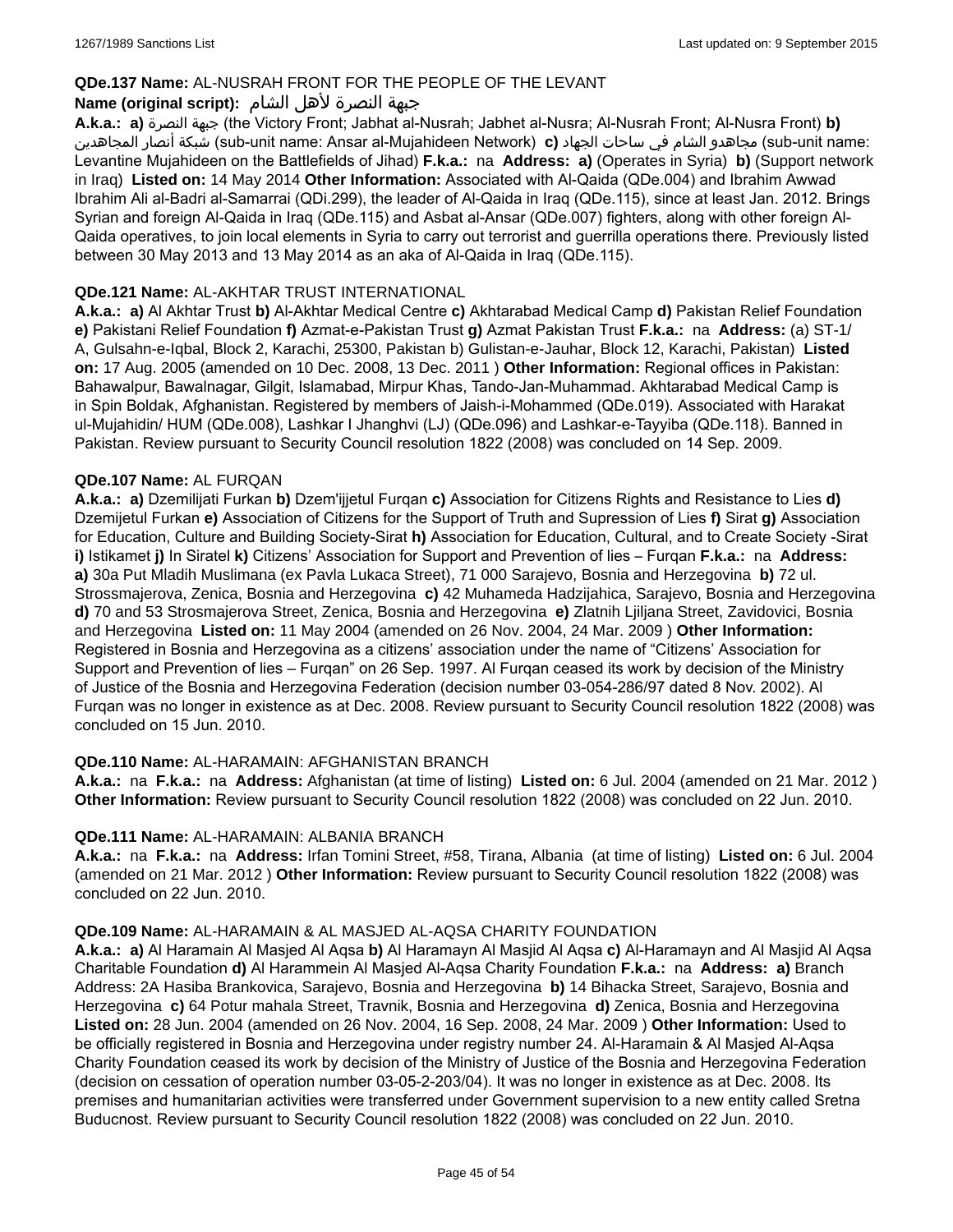#### **QDe.112 Name:** AL-HARAMAIN: BANGLADESH BRANCH

**A.k.a.:** na **F.k.a.:** na **Address:** House 1, Road 1, S-6, Uttara, Dhaka, Bangladesh (at time of listing) **Listed on:** 6 Jul. 2004 (amended on 21 Mar. 2012 ) **Other Information:** Review pursuant to Security Council resolution 1822 (2008) was concluded on 22 Jun. 2010.

### **QDe.113 Name:** AL-HARAMAIN: ETHIOPIA BRANCH

**A.k.a.:** na **F.k.a.:** na **Address:** Woreda District 24 Kebele Section 13, Addis Ababa, Ethiopia (at time of listing) **Listed on:** 6 Jul. 2004 (amended on 21 Mar. 2012 ) **Other Information:** Review pursuant to Security Council resolution 1822 (2008) was concluded on 22 Jun. 2010.

### **QDe.103 Name:** AL-HARAMAIN FOUNDATION (INDONESIA)

**A.k.a.:** Yayasan Al-Manahil-Indonesia **F.k.a.:** na **Address:** (Jalan Laut Sulawesi Blok DII/4, Kavling Angkatan Laut Duren Sawit, Jakarta Timur 13440 Indonesia (at time of listing); Tel.: 021-86611265 and 021-86611266; Fax.: 021-8620174) **Listed on:** 26 Jan. 2004 (amended on 21 Mar. 2012 ) **Other Information:** Review pursuant to Security Council resolution 1822 (2008) was concluded on 22 Jun. 2010.

### **QDe.104 Name:** AL-HARAMAIN FOUNDATION (PAKISTAN)

**A.k.a.:** na **F.k.a.:** na **Address:** House #279, Nazimuddin Road, F-10/1, Islamabad, Pakistan (at time of listing) **Listed on:** 26 Jan. 2004 (amended on 21 Mar. 2012 ) **Other Information:** Review pursuant to Security Council resolution 1822 (2008) was concluded on 19 Oct. 2009.

### **QDe.116 Name:** AL-HARAMAIN FOUNDATION (UNION OF THE COMOROS)

**A.k.a.:** na **F.k.a.:** na **Address:** B/P: 1652 Moroni, Union of the Comoros (at time of listing) **Listed on:** 28 Sep. 2004 (amended on 21 Mar. 2012 ) **Other Information:** Review pursuant to Security Council resolution 1822 (2008) was concluded on 22 Jun. 2010.

### **QDe.071 Name:** AL-HARAMAIN ISLAMIC FOUNDATION

**A.k.a.: a)** Vazir **b)** Vezir **F.k.a.:** na **Address: a)** (64 Poturmahala, Travnik, Bosnia and Herzegovina) **b)** Sarajevo, Bosnia and Herzegovina **Listed on:** 13 Mar. 2002 (amended on 26 Dec. 2003, 16 Sep. 2008, 16 Jun. 2011 ) **Other Information:** Under criminal investigation by the authorities of Bosnia and Herzegovina as of Nov. 2007. Employees and associates include Najib Ben Mohamed Ben Salem Al-Waz (listed under permanent reference number QDi.104). Review pursuant to Security Council resolution 1822 (2008) was concluded on 22 Jun. 2010.

#### **QDe.072 Name:** AL-HARAMAIN ISLAMIC FOUNDATION (SOMALIA)

**A.k.a.:** na **F.k.a.:** na **Address:** Somalia **Listed on:** 13 Mar. 2002 (amended on 13 Dec. 2011, 15 Jun. 2015 ) **Other Information:** Review pursuant to Security Council resolution 1822 (2008) was concluded on 22 Jun. 2010.

#### **QDe.114 Name:** AL-HARAMAIN: THE NETHERLANDS BRANCH

**A.k.a.:** Stichting Al Haramain Humanitarian Aid **F.k.a.:** na **Address:** Jan Hanzenstraat 114, 1053SV, Amsterdam, The Netherlands (at time of listing) **Listed on:** 6 Jul. 2004 (amended on 13 Apr. 2012, 15 Jun. 2015 ) **Other Information:** Review pursuant to Security Council resolution 1822 (2008) was concluded on 28 Jun. 2010.

#### **QDe.105 Name:** AL-HARAMAYN FOUNDATION (KENYA)

**A.k.a.:** na **F.k.a.:** na **Address: a)** Nairobi, Kenya (at time of listing) **b)** Garissa, Kenya (at time of listing) **c)** Dadaab, Kenya (at time of listing) **Listed on:** 26 Jan. 2004 (amended on 21 Mar. 2012 ) **Other Information:** Review pursuant to Security Council resolution 1822 (2008) was concluded on 22 Jun. 2010.

#### **QDe.106 Name:** AL-HARAMAYN FOUNDATION (TANZANIA)

**A.k.a.:** na **F.k.a.:** na **Address: a)** P.O. Box 3616, Dar es Salaam, Tanzania (at time of listing) **b)** Tanga , Tanzania (at time of listing) **c)** Singida , Tanzania (at time of listing) **Listed on:** 26 Jan. 2004 (amended on 21 Mar. 2012 ) **Other Information:** Review pursuant to Security Council resolution 1822 (2008) was concluded on 22 Jun. 2010.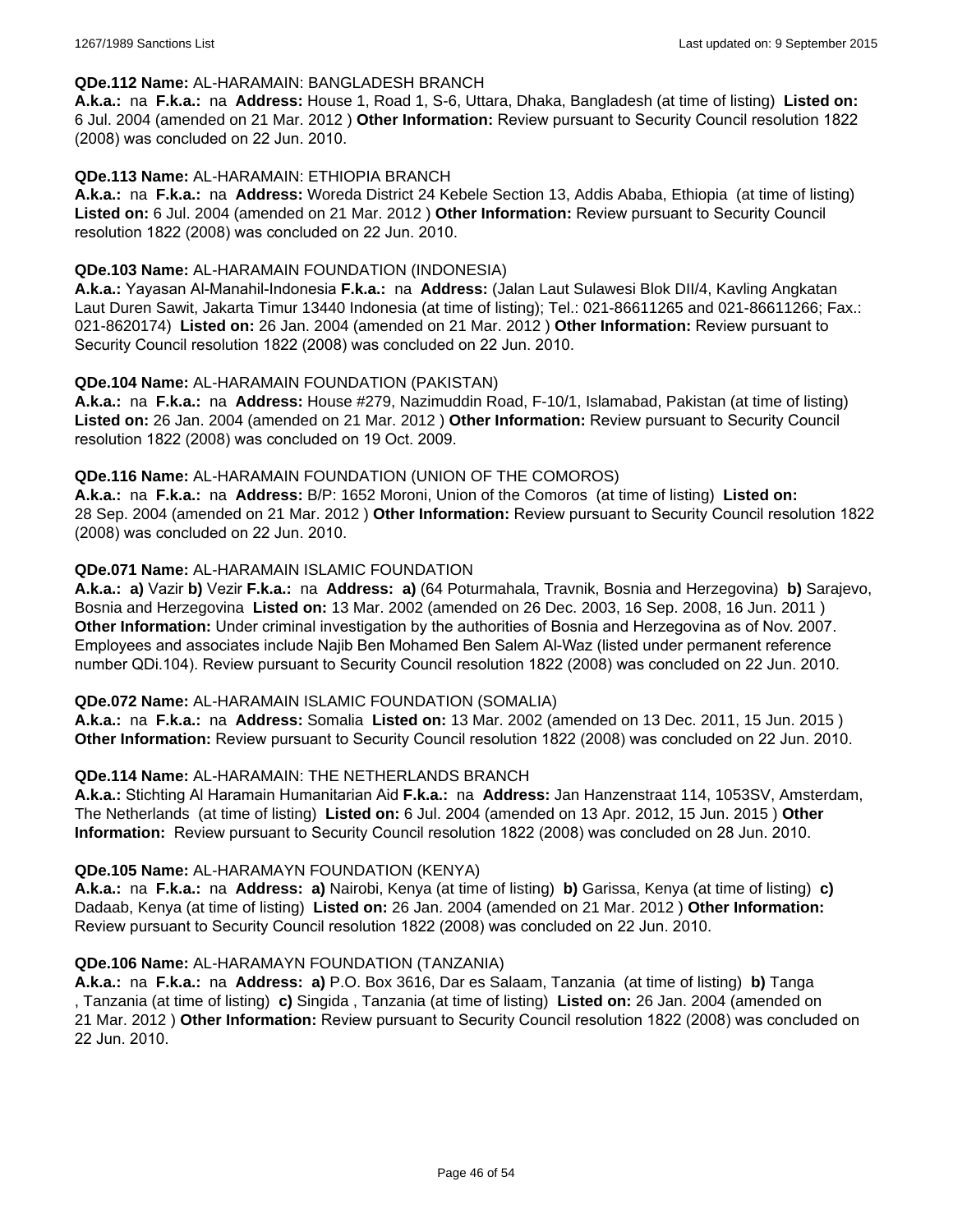## **QDe.002 Name:** AL-ITIHAAD AL-ISLAMIYA / AIAI

### **Name (original script):** الاسلامي الاتحاد

**A.k.a.:** na **F.k.a.:** na **Address:** na **Listed on:** 6 Oct. 2001 (amended on 21 Dec. 2007, 13 Dec. 2011, 18 Mar. 2013 ) **Other Information:** Reported to have operated in Somalia and Ethiopia and to have merged with Harakat Al-Shabaab Al-Mujaahidiin (Al-Shabaab), which was accepted as an affiliate of Al-Qaida (QDe.004) by Aiman Muhammed Rabi al-Zawahiri (QDi.006) in Feb. 2012, and is also subject to the sanctions measures set out in Security Council resolution 1844 (2008) concerning Somalia and Eritrea (see www.un.org/sc/committees/751/ index.shtml). Leadership included Hassan Abdullah Hersi Al-Turki (QDi.172) and Hassan Dahir Aweys (QDi.042). AIAI has received funds through the Al-Haramain Islamic Foundation (Somalia) (QDe.072). Review pursuant to Security Council resolution 1822 (2008) was concluded on 21 Jun. 2010.

### **QDe.004 Name:** AL-QAIDA

### **Name (original script):** القاعدة

**A.k.a.: a)** "The Base" **b)** Al Qaeda **c)** Islamic Salvation Foundation **d)** The Group for the Preservation of the Holy Sites **e)** The Islamic Army for the Liberation of Holy Places **f)** The World Islamic Front for Jihad Against Jews and Crusaders **g)** Usama Bin Laden Network **h)** Usama Bin Laden Organization **i)** Al Qa'ida **j)** Al Qa'ida/Islamic Army (formerly listed as) **F.k.a.:** na **Address:** na **Listed on:** 6 Oct. 2001 (amended on 5 Mar. 2009, 21 Mar. 2012 ) **Other Information:** Review pursuant to Security Council resolution 1822 (2008) was concluded on 21 Jun. 2010.

### **QDe.115 Name:** AL-QAIDA IN IRAQ

### القاعده في العراق **:(script original (Name**

**A.k.a.: a)** AQI **b)** al-Tawhid **c)** the Monotheism and Jihad Group **d)** Qaida of the Jihad in the Land of the Two Rivers **e)** Al-Qaida of Jihad in the Land of the Two Rivers **f)** The Organization of Jihad's Base in the Country of the Two Rivers **g)** The Organization Base of Jihad/Country of the Two Rivers **h)** The Organization Base of Jihad/ Mesopotamia **i)** Tanzim Qa'idat Al-Jihad fi Bilad al-Rafidayn **j)** Tanzeem Qa'idat al Jihad/Bilad al Raafidaini **k)** Jama'at Al-Tawhid Wa'al-Jihad **l)** JTJ **m)** Islamic State of Iraq **n)** ISI **o)** al-Zarqawi network **p)** Islamic State in Iraq and the Levant **F.k.a.:** na **Address:** na **Listed on:** 18 Oct. 2004 (amended on 2 Dec. 2004, 5 Mar. 2009, 13 Dec. 2011, 30 May 2013, 14 May 2014, 2 Jun. 2014 ) **Other Information:** Review pursuant to Security Council resolution 1822 (2008) was concluded on 25 May 2010.

# **QDe.129 Name:** AL-QAIDA IN THE ARABIAN PENINSULA (AQAP)

# القاعدة في جزيرة العرب **:(script original (Name**

**A.k.a.: a)** Al-Qaida of Jihad Organization in the Arabian Peninsula **b)** Tanzim Qa'idat al-Jihad fi Jazirat al-Arab **c)** Al-Qaida Organization in the Arabian Peninsula (AQAP) **d)** Al-Qaida in the South Arabian Peninsula **e)** Ansar al-Shari'a (AAS) **F.k.a.:** Al-Qaida in Yemen (AQY) **Address:** na **Listed on:** 19 Jan. 2010 (amended on 4 Oct. 2012, 15 Jun. 2015 ) **Other Information:** AQAP is a regional affiliate of Al-Qaida (QDe.004) and an armed group operating primarily in Arabian Peninsula. Location: Yemen. Alternative location: Saudi Arabia (2004 – 2006). Formed in Jan. 2009 when Al-Qaida in Yemen combined with Saudi Arabian Al-Qaida operatives. Leader of AQAP is Nasir 'abd-al-Karim 'Abdullah Al-Wahishi (QDi.274). Ansar al-Shari'a was formed in early 2011 by AQAP and has taken responsibility for multiple attacks in Yemen against both government and civilian targets.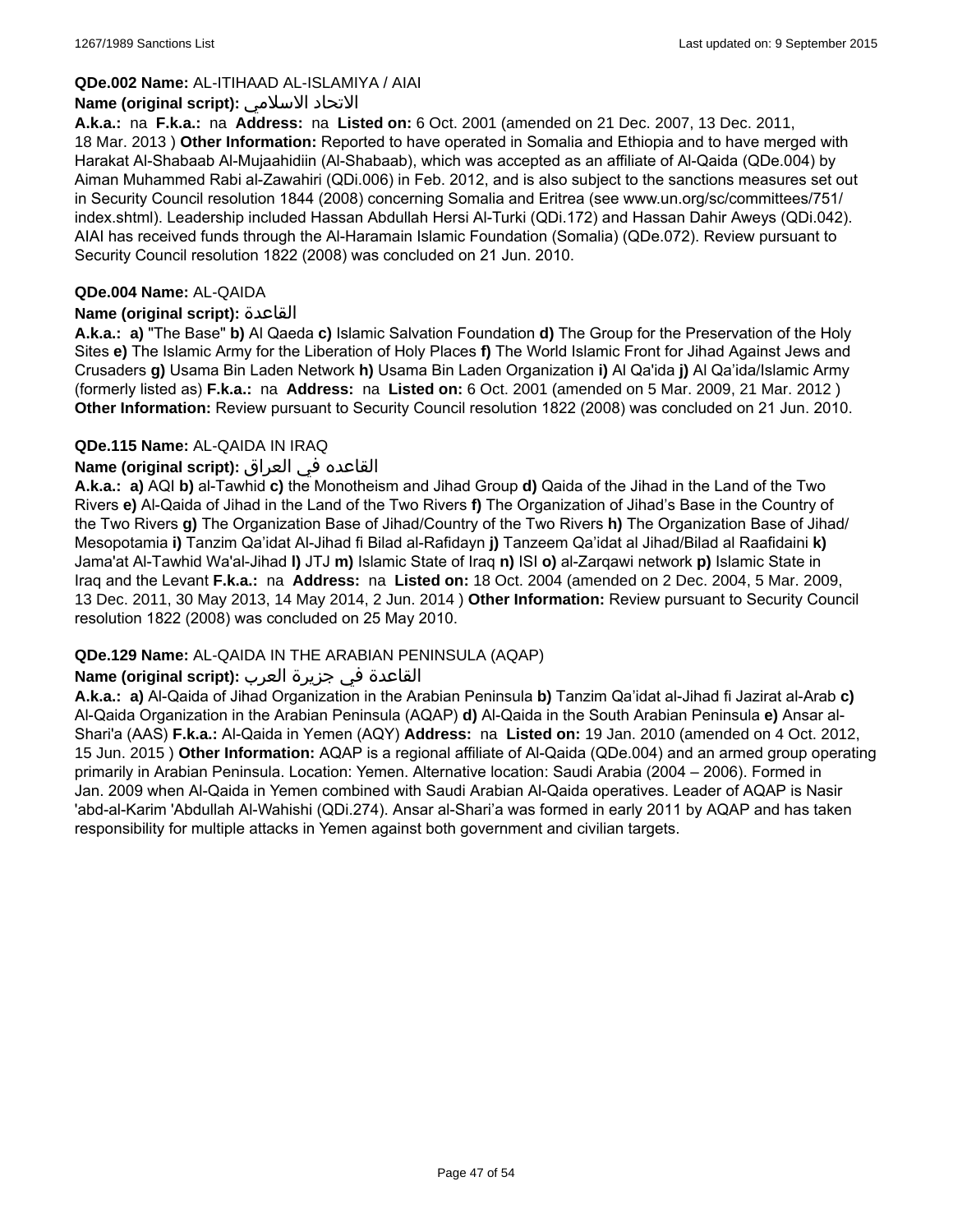### **QDe.005 Name:** AL RASHID TRUST

**A.k.a.: a)** Al-Rasheed Trust **b)** Al Rasheed Trust **c)** Al-Rashid Trust **d)** Aid Organization of the Ulema, Pakistan **e)** Al Amin Welfare Trust **f)** Al Amin Trust **g)** Al Ameen Trust **h)** Al-Ameen Trust **i)** Al Madina Trust **j)** Al-Madina Trust **F.k.a.:** na **Address: a)** Kitas Ghar, Nazimabad 4, Dahgel-Iftah, Karachi, Pakistan (Kitas Ghar, Nazimabad 4, Dahgel-Iftah, Karachi, Pakistan) **b)** Jamia Maajid, Sulalman Park, Melgium Pura, Lahore, Pakistan (Jamia Maajid, Sulalman Park, Melgium Pura, Lahore, Pakistan) **c)** (Office Dha'rbi-M'unin, Top Floor, Dr. Dawa Khan Dental Clinic Surgeon, Main Baxae, Mingora, Swat, Pakistan) **d)** (Kitab Ghar, Darul Ifta Wal Irshad, Nazimabad No. 4, Karachi, Pakistan, Phone 6683301; Phone 0300-8209199; Fax 6623814 ) **e)** (302b-40, Good Earth Court, Opposite Pia Planitarium, Block 13a, Gulshan -l Igbal, Karachi, Pakistan; Phone 4979263 ) **f)** (617 Clifton Center, Block 5, 6th Floor, Clifton, Karachi, Pakistan; Phone 587-2545) **g)** (j) 605 Landmark Plaza, 11 Chundrigar Road, Opposite Jang Building, Karachi, Pakistan; Phone 2623818-19 ) **h)** (Jamia Masjid, Sulaiman Park, Begum Pura, Lahore, Pakistan; Phone 042-6812081 ) **i)** (Kitas Ghar, Nazimabad 4, Dahgel-Iftah, Karachi, Pakistan, Kitas Ghar, Nazimabad 4, Dahgel-Iftah, Karachi, Pakistan ) **j)** (Jamia Maajid, Sulalman Park, Melgium Pura, Lahore, Pakistan, Jamia Maajid, Sulalman Park, Melgium Pura, Lahore, Pakistan ) **k)** (Office Dha'rbi-M'unin, Opposite Khyber Bank, Abbottabad Road, Mansehra, Pakistan ) **l)** (Office Dha'rbi-M'unin ZR Brothers, Katcherry Road, Chowk Yadgaar, Peshawar, Pakistan ) **m)** (Office Dha'rbi-M'unin, Rm No. 3, Moti Plaza, Near Liaquat Bagh, Muree Road, Rawalpindi, Pakistan) **Listed on:** 6 Oct. 2001 (amended on 21 Oct. 2008, 10 Dec. 2008, 13 Dec. 2011 ) **Other Information:** Headquarters are in Pakistan. Operations in Afghanistan: Herat Jalalabad, Kabul, Kandahar, Mazar Sherif. Also operations in Kosovo, Chechnya. Involved in the financing of Al-Qaida and the Taliban. Until 21 Oct. 2008, this entity appeared also as "Aid Organization of the Ulema, Pakistan" (QDe.073), listed on 24 Apr. 2002 and amended on 25 Jul. 2006. The two entries Al Rashid Trust (QDe.005) and Aid Organization of the Ulema, Pakistan (QDe.073) were consolidated into this entity on 21 Oct. 2008. Founded by Mufti Rashid Ahmad Ledahyanoy (deceased). Associated with Jaish-i-Mohammed (QDe.019). Banned in Pakistan since Oct. 2001. Despite the closure of its offices in Pakistan in February 2007 it has continued its activities. Review pursuant to Security Council resolution 1822 (2008) was concluded on 6 May 2010.

# **QDe.146 Name:** ANSAR AL CHARIA BENGHAZI

# أنصار الشريعة - بنغازي **:(script original (Name**

**A.k.a.: a)** الشريعة أنصار) Ansar al Charia) **b)** Ansar al-Charia **c)** Ansar al-Sharia **d)** Ansar al-Charia Benghazi **e)** Ansar al-Sharia Benghazi **f)** بليبيا الشريعة أنصار) Ansar al Charia in Libya (ASL)) **g)** الشريعة أنصار كتيبة) Katibat Ansar al Charia) **h)** Ansar al Sharia **F.k.a.:** na **Address: a)** (Operates in Benghazi, Libya) **b)** (Support network in Tunisia) **Listed on:** 19 Nov. 2014 **Other Information:** Associated with the Organization of Al-Qaida in the Islamic Maghreb (QDe.014), Al Mourabitoun (QDe.141), Ansar al-Shari'a in Tunisia (AAS-T) (QDe.143), and Ansar al Charia Derna (QDe.145). The leader is Mohamed al-Zahawi (not listed). Runs training camps for foreign terrorist fighters travelling to Syria, Iraq and Mali.

# **QDe.145 Name:** ANSAR AL CHARIA DERNA

# أنصار الشريعة – درنة **:(script original (Name**

**A.k.a.: a)** Ansar al-Charia Derna **b)** Ansar al-Sharia Derna **c)** الشريعة أنصار) Ansar al Charia) **d)** Ansar al-Sharia **e)** Ansar al Sharia **F.k.a.:** na **Address: a)** (Operates in Derna and Jebel Akhdar, Libya ) **b)** (Support network in Tunisia) **Listed on:** 19 Nov. 2014 **Other Information:** Associated with the Organization of Al-Qaida in the Islamic Maghreb (QDe.014), Ansar al-Shari'a in Tunisia (AAS-T) (QDe.143) and Ansar al Charia Benghazi (QDe.146). Runs training camps for foreign terrorist fighters travelling to Syria and Iraq.

# **QDe.143 Name:** ANSAR AL-SHARI'A IN TUNISIA (AAS-T)

**A.k.a.: a)** Ansar al-Sharia in Tunisia **b)** Ansar al-Shari'ah in Tunisia **c)** Ansar al-Shari'ah **d)** Ansar al-Sharia **e)** Supporters of Islamic Law **f)** Al-Qayrawan Media Foundation **F.k.a.:** na **Address:** Tunisia **Listed on:** 23 Sep. 2014 **Other Information:** A Tunisian armed group with links to the Organization of Al-Qaida in the Islamic Maghreb (QDe.014). The leader is Seifallah ben Hassine (QDi.333).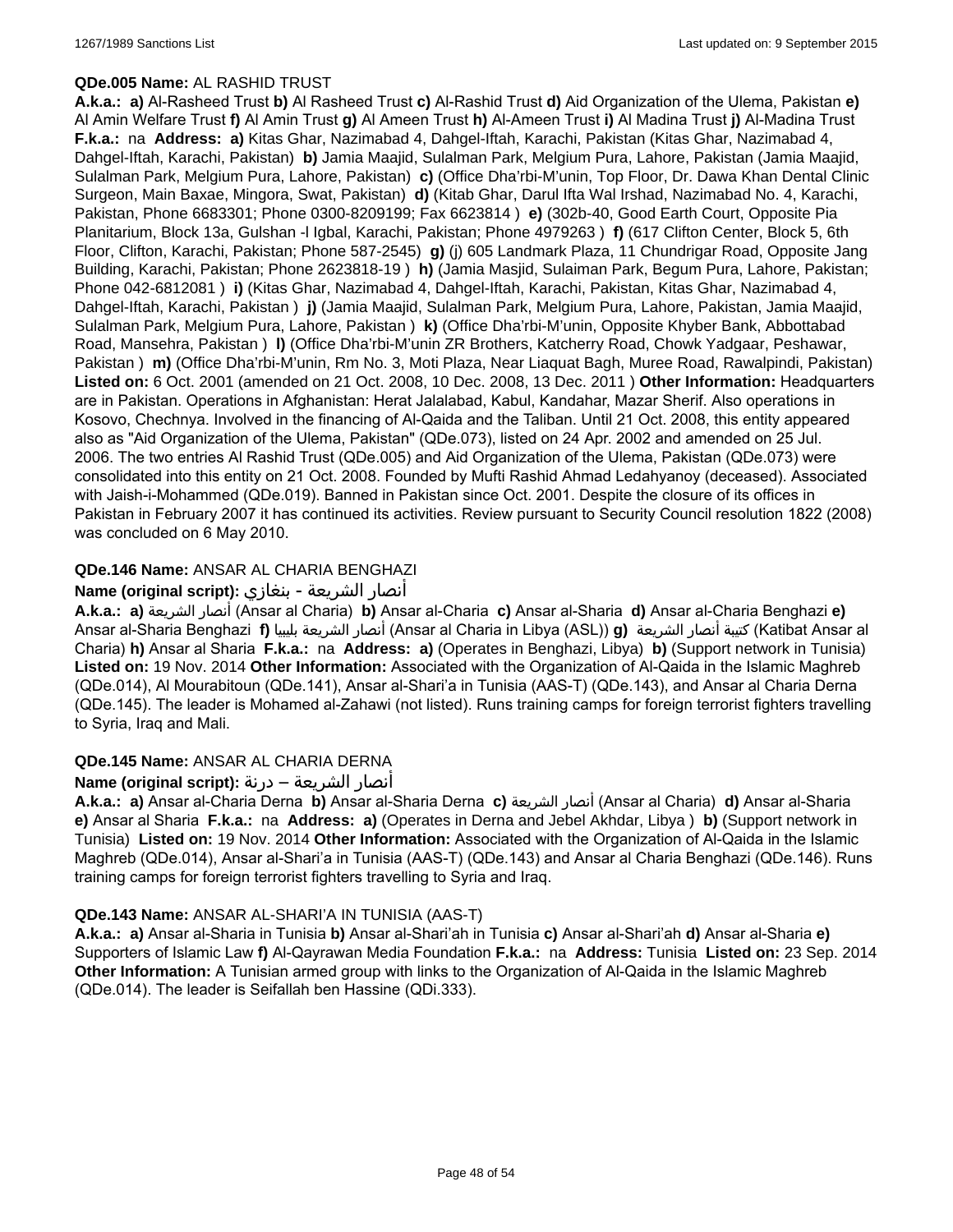# **QDe.098 Name:** ANSAR AL-ISLAM

# **Name (original script):** الاسلام أنصار

**A.k.a.: a)** Devotees of Islam **b)** Jund al-Islam **c)** Soldiers of Islam **d)** Kurdistan Supporters of Islam **e)** Supporters of Islam in Kurdistan **f)** Followers of Islam in Kurdistan **g)** Kurdish Taliban **h)** Soldiers of God **i)** Ansar al-Sunna Army **j)** Jaish Ansar al-Sunna **k)** Ansar al-Sunna **F.k.a.:** na **Address:** na **Listed on:** 24 Feb. 2003 (amended on 31 Mar. 2004, 5 Mar. 2009, 18 Mar. 2009, 21 Oct. 2010, 13 Dec. 2011 ) **Other Information:** The founder is Najmuddin Faraj Ahmad (QDi.226). Associated with Al-Qaida in Iraq (QDe.115). Located and primarily active in northern Iraq but maintains a presence in western and central Iraq. Review pursuant to Security Council resolution 1822 (2008) was concluded on 21 Jun. 2010.

# **QDe.135 Name:** ANSAR EDDINE

# **Name (original script):** الدين انصار

**A.k.a.:** Ansar Dine **F.k.a.:** na **Address:** Mali **Listed on:** 20 Mar. 2013 **Other Information:** Was founded in December 2011 by Iyad ag Ghali (QDi.316). Linked to the Organization of Al-Qaida in the Islamic Maghreb (QDe.014) and Mouvement pour l'Unification et le Jihad en Afrique de l'Ouest (MUJAO) (QDe.134). Associated with Abdelmalek Droukdel (QDi.232).

# **QDe.142 Name:** ANSARUL MUSLIMINA FI BILADIS SUDAN

# انصار المسلمین في بلاد السودان :**(Name (original script**

**A.k.a.: a)** Ansaru **b)** Ansarul Muslimina fi Biladis Sudan **c)** Jama'atu Ansaril Muslimina fi Biladis Sudan (JAMBS) **d)** Jama'atu Ansarul Muslimina fi Biladis-Sudan (JAMBS) **e)** Jamma'atu Ansarul Muslimina fi Biladis-Sudan (JAMBS) **f)** Vanguards for the Protection of Muslims in Black Africa **g)** Vanguard for the Protection of Muslims in Black Africa **F.k.a.:** na **Address:** Nigeria **Listed on:** 26 Jun. 2014 **Other Information:** Terrorist and paramilitary group established in 2012 and operating in Nigeria. Associated with the Organization of Al-Qaida in the Islamic Maghreb (AQIM) (QDe.014), Jama'atu Ahlis Sunna Lidda'Awati Wal-Jihad (Boko Haram) (QDe.138) and Abubakar Mohammed Shekau (QDi322).

# **QDe.006 Name:** ARMED ISLAMIC GROUP

# الجماعة الاسلامية المسلحة **:(script original (Name**

**A.k.a.: a)** Al Jamm'ah Al-Islamiah Al- Musallah **b)** GIA **c)** Groupe Islamique Armé **F.k.a.:** na **Address:** Algeria **Listed on:** 6 Oct. 2001 (amended on 7 Apr. 2008, 13 Dec. 2011 ) **Other Information:** Review pursuant to Security Council resolution 1822 (2008) was concluded on 21 Jun. 2010.

# **QDe.007 Name:** ASBAT AL-ANSAR

# **Name (original script):** الأنصار عصبة

**A.k.a.:** na **F.k.a.:** na **Address:** Ein el-Hilweh camp, Lebanon **Listed on:** 6 Oct. 2001 (amended on 30 Jan. 2009, 13 Dec. 2011 ) **Other Information:** Active in northern Iraq. Associated with Al-Qaida in Iraq (QDe.115). Review pursuant to Security Council resolution 1822 (2008) was concluded on 21 Jun. 2010.

# **QDe.093 Name:** BENEVOLENCE INTERNATIONAL FOUNDATION

**A.k.a.: a)** Al Bir Al Dawalia **b)** BIF **c)** BIF-USA **d)** Mezhdunarodnyj Blagotvoritel'nyl Fond **F.k.a.:** na **Address: a)** 8820 Mobile Avenue, IA, Oak Lawn, Illinois, 60453, United States of America **b)** P.O. Box 548, Worth, Illinois, 60482, United States of America **c)** (Formerly located at) 9838 S. Roberts Road, Suite 1W, Palos Hills, Illinois, 60465, United States of America **d)** (Formerly located at) 20-24 Branford Place, Suite 705, Newark, New Jersey, 07102, United States of America **e)** P.O. Box 1937, Khartoum, Sudan **f)** Bangladesh **g)** (Gaza Strip) **h)** Yemen **Listed on:** 21 Nov. 2002 (amended on 24 Jan. 2003, 28 Apr. 2011, 18 May 2012 ) **Other Information:** Employer Identification Number (United States of America): 36-3823186. Review pursuant to Security Council resolution 1822 (2008) was concluded on 22 Jun. 2010.

# **QDe.102 Name:** DJAMAT HOUMAT DAAWA SALAFIA (DHDS)

# جماعة حماة الدعوة السلفية **:(script original (Name**

**A.k.a.:** Djamaat Houmah Al-Dawah Al-Salafiat **F.k.a.:** Katibat el Ahouel **Address:** Algeria **Listed on:** 11 Nov. 2003 (amended on 26 Nov. 2004, 7 Apr. 2008, 25 Jan. 2010, 13 Dec. 2011 ) **Other Information:** Associated with the Armed Islamic Group (GIA) (QDe.006) and the Organization of Al-Qaida in the Islamic Maghreb (QDe.014). Review pursuant to Security Council resolution 1822 (2008) was concluded on 30 Jul. 2009.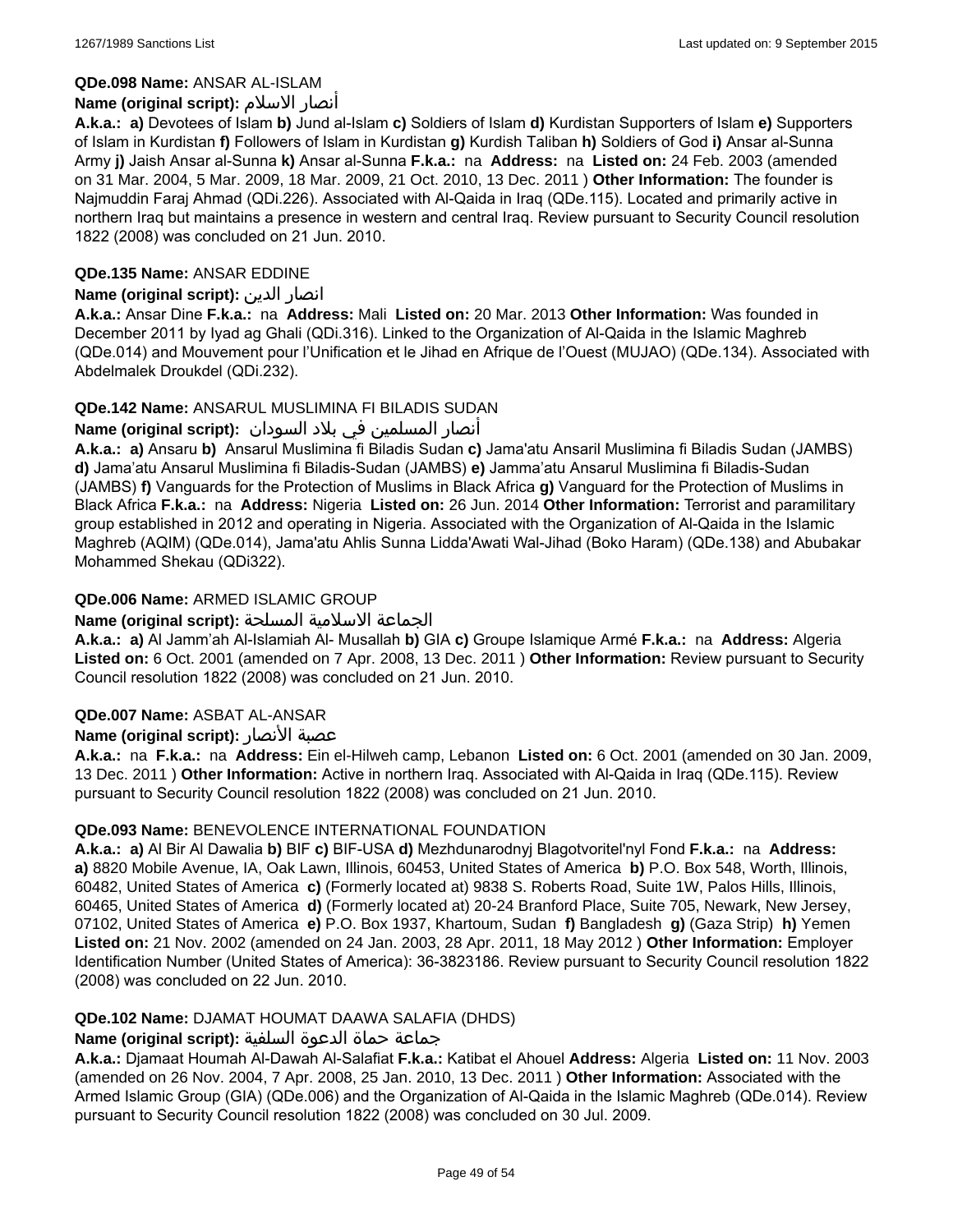### **QDe.088 Name:** EASTERN TURKISTAN ISLAMIC MOVEMENT (ETIM)

**A.k.a.: a)** The Eastern Turkistan Islamic Party **b)** The Eastern Turkistan Islamic Party of Allah **c)** Islamic Party of Turkestan **d)** Djamaat Turkistan **F.k.a.:** na **Address:** na **Listed on:** 11 Sep. 2002 (amended on 3 Oct. 2008, 13 Dec. 2011 ) **Other Information:** Active in China, South Asia and Central Asia. Review pursuant to Security Council resolution 1822 (2008) was concluded on 20 May 2010.

#### **QDe.003 Name:** EGYPTIAN ISLAMIC JIHAD

### الجهاد الاسلامي المصري **:(script original (Name**

**A.k.a.: a)** Egyptian Al-Jihad **b)** Jihad Group **c)** New Jihad **d)** Al-Jihad **e)** Egyptian Islamic Movement **F.k.a.:** na **Address:** na **Listed on:** 6 Oct. 2001 (amended on 5 Mar. 2009, 13 Dec. 2011 ) **Other Information:** Co-founded by Aiman Muhammed Rabi al-Zawahiri (QDi.006), who was also its military leader. Review pursuant to Security Council resolution 1822 (2008) was concluded on 21 Jun. 2010.

### **QDe.131 Name:** EMARAT KAVKAZ

### **Name (original script):** Эмират Кавказ

**A.k.a.:** na **F.k.a.:** na **Address:** na **Listed on:** 29 Jul. 2011 **Other Information:** Mainly active in the Russian Federation, Afghanistan and Pakistan. Led by Doku Khamatovich Umarov (QDi.290)

### **QDe.091 Name:** GLOBAL RELIEF FOUNDATION (GRF)

**A.k.a.:** na **F.k.a.:** na **Address: a)** 9935 South 76th Avenue, Unit 1, Bridgeview, Illinois, 60455, United States of America **b)** P.O. Box 1406, Bridgeview, Illinois, 60455, United States of America **Listed on:** 22 Oct. 2002 (amended on 26 Nov. 2004, 20 Dec. 2005, 25 Jul. 2006, 24 Mar. 2009, 11 Mar. 2010, 25 Mar. 2010, 28 Apr. 2011, 21 Feb. 2012, 14 Feb. 2014 ) **Other Information:** Other Foreign Locations: Afghanistan, Bangladesh, Eritrea, Ethiopia, India, Iraq, West Bank and Gaza, Somalia and Syria. Federal Employer Identification Number (United States of America): 36-3804626. Review pursuant to Security Council resolution 1822 (2008) was concluded on 21 Jun. 2010.

# **QDe.130 Name:** HARAKAT-UL JIHAD ISLAMI

# حرکت الجہاد الاسلامی **:(script original (Name**

**A.k.a.: a)** HUJI **b)** Movement of Islamic Holy War **c)** Harkat-ul-Jihad-al Islami **d)** Harkat-al-Jihad-ul Islami **e)** Harkatul-Jehad-al-Islami **f)** Harakat ul Jihad-e-Islami **F.k.a.: a)** Harakat-ul-Ansar **b)** HUA **Address:** na **Listed on:** 6 Aug. 2010 (amended on 13 Dec. 2011 ) **Other Information:** Was established in Afghanistan in 1980. In 1993, Harakat-ul Jihad Islami merged with Harakat ul-Mujahidin (QDe.008) to form Harakat ul-Ansar. In 1997, Harakat-ul Jihad Islami split from Harakat ul-Ansar and resumed using its former name. Operations are in India, Pakistan and Afghanistan. Banned in Pakistan.

#### **QDe.008 Name:** HARAKAT UL-MUJAHIDIN / HUM

**A.k.a.: a)** Al-Faran **b)** Al-Hadid **c)** Al-Hadith **d)** Harakat Ul-Ansar **e)** HUA **f)** Harakat Ul- Mujahideen **F.k.a.:** na **Address:** Pakistan **Listed on:** 6 Oct. 2001 (amended on 13 Dec. 2011 ) **Other Information:** Associated with Jaishi-Mohammed (QDe.019), Lashkar i Jhangvi (LJ) (QDe.096) and Lashkar-e-Tayyiba (QDe.118). Active in Pakistan and Afghanistan. Banned in Pakistan. Review pursuant to Security Council resolution 1822 (2008) was concluded on 21 Jun. 2010.

#### **QDe.147 Name:** HILAL AHMAR SOCIETY INDONESIA (HASI)

**A.k.a.: a)** Yayasan Hilal Ahmar **b)** Indonesia Hilal Ahmar Society for Syria **F.k.a.:** na **Address:** na **Listed on:** 13 Mar. 2015 **Other Information:** Ostensibly humanitarian wing of Jemaah Islamiyah (QDe.092). Operates in Lampung, Jakarta, Semarang, Yogyakarta, Solo, Surabaya and Makassar, Indonesia. Has been recruiting, funding and facilitating travel of foreign terrorist fighters to Syria. Not affiliated with the humanitarian group International Federation of the Red Cross and Red Crescent Societies (IFRC).

#### **QDe.009 Name:** ISLAMIC ARMY OF ADEN

**A.k.a.:** na **F.k.a.:** na **Address:** na **Listed on:** 6 Oct. 2001 **Other Information:** Review pursuant to Security Council resolution 1822 (2008) was concluded on 9 Jul. 2010.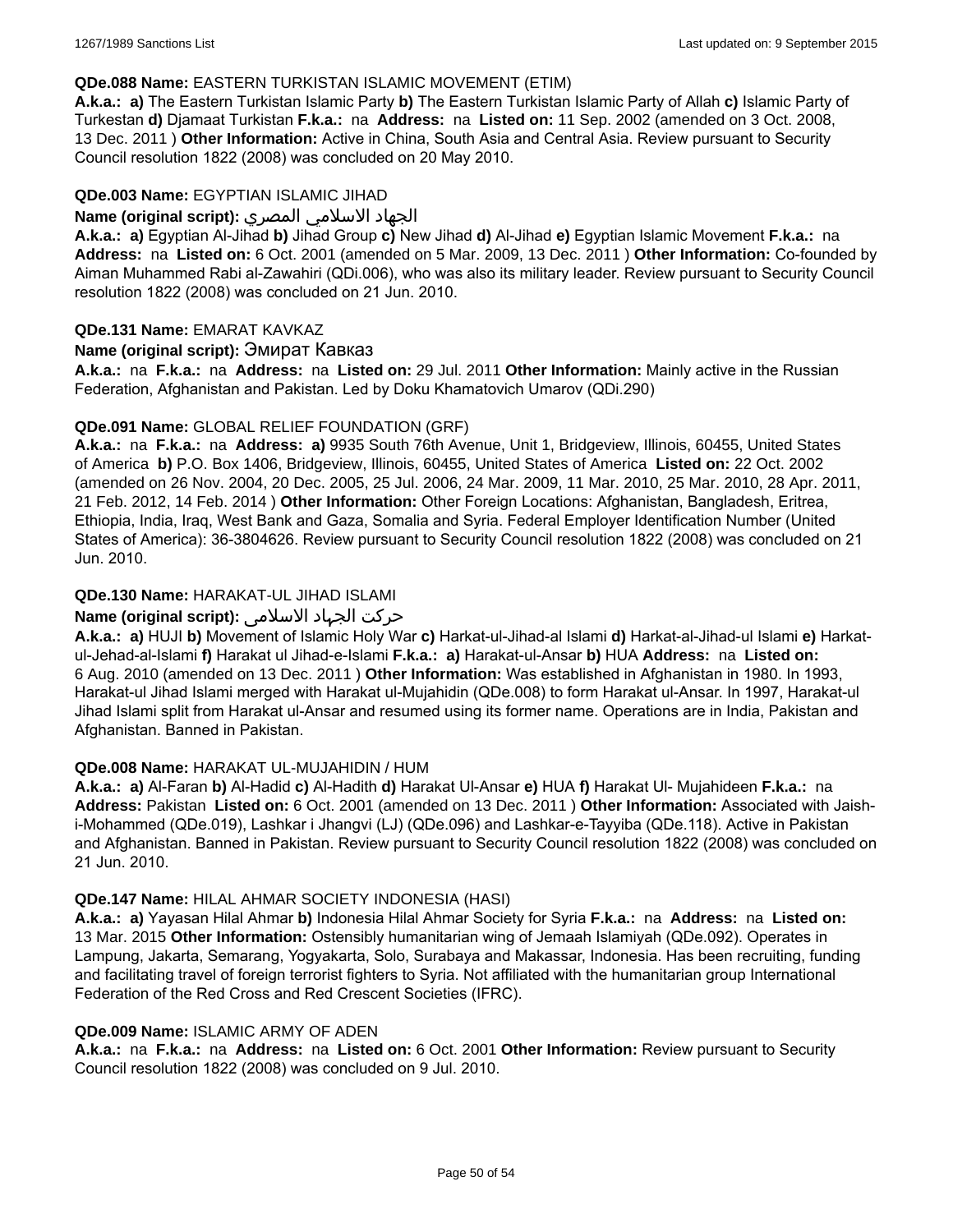### **QDe.099 Name:** ISLAMIC INTERNATIONAL BRIGADE (IIB)

**A.k.a.: a)** The Islamic Peacekeeping Brigade **b)** The Islamic Peacekeeping Army **c)** The International Brigade **d)** Islamic Peacekeeping Battalion **e)** International Battalion **f)** Islamic Peacekeeping International Brigade **F.k.a.:** na **Address:** na **Listed on:** 4 Mar. 2003 (amended on 13 Dec. 2011 ) **Other Information:** Linked to the Riyadus-Salikhin Reconnaissance and Sabotage Battalion of Chechen Martyrs (RSRSBCM) (QDe.100) and the Special Purpose Islamic Regiment (SPIR) (QDe.101). Review pursuant to Security Council resolution 1822 (2008) was concluded on 17 May 2010.

## **QDe.119 Name:** ISLAMIC JIHAD GROUP

**A.k.a.: a)** Jama'at al-Jihad **b)** Libyan Society **c)** Kazakh Jama'at **d)** Jamaat Mojahedin **e)** Jamiyat **f)** Jamiat al-Jihad al-Islami **g)** Dzhamaat Modzhakhedov **h)** Islamic Jihad Group of Uzbekistan **i)** al-Djihad al-Islami **j)** Zamaat Modzhakhedov Tsentralnoy Asii **k)** Islamic Jihad Union **F.k.a.:** na **Address:** na **Listed on:** 1 Jun. 2005 (amended on 19 Apr. 2006, 20 Feb. 2008, 13 Dec. 2011 ) **Other Information:** Founded and led by Najmiddin Kamolitdinovich Jalolov (deceased) and Suhayl Fatilloevich Buranov (deceased). Associated with the Islamic Movement of Uzbekistan (QDe.010) and Emarat Kavkaz (QDe.131). Active in the Afghanistan/Pakistan border area, Central Asia, South Asia region and some European States. Review pursuant to Security Council resolution 1822 (2008) was concluded on 20 May 2010.

### **QDe.010 Name:** ISLAMIC MOVEMENT OF UZBEKISTAN

**A.k.a.:** IMU **F.k.a.:** na **Address:** na **Listed on:** 6 Oct. 2001 (amended on 13 Dec. 2011 ) **Other Information:** Associated with the Eastern Turkistan Islamic Movement (QDe.088), Islamic Jihad Group (QDe.119) and Emarat Kavkaz (QDe.131). Active in the Afghanistan/Pakistan border area, northern Afghanistan and Central Asia. Review pursuant to Security Council resolution 1822 (2008) was concluded on 21 Jun. 2010.

### **QDe.019 Name:** JAISH-I-MOHAMMED

**A.k.a.:** Army of Mohammed **F.k.a.:** na **Address:** Pakistan **Listed on:** 17 Oct. 2001 (amended on 13 Dec. 2011 ) **Other Information:** Based in Peshawar and Muzaffarabad, Pakistan Associated with Harakat ul-Mujahidin / HUM (QDe.008), Lashkar-e-Tayyiba (QDe.118), Al-Akhtar Trust International (QDe.121), and Harakat-ul Jihad Islami (QDe.130). Banned in Pakistan. Review pursuant to Security Council resolution 1822 (2008) was concluded on 21 Jun. 2010.

#### **QDe.138 Name:** JAMA'ATU AHLIS SUNNA LIDDA'AWATI WAL-JIHAD

**A.k.a.: a)** Jama'atu Ahlus-Sunnah Lidda'Awati Wal Jihad **b)** Jama'atu Ahlus-Sunna Lidda'Awati Wal Jihad **c)** جماعة والجهاد للدعوة السنة أهل **d)** Boko Haram **e)** Western Education is a Sin **F.k.a.:** na **Address:** Nigeria **Listed on:** 22 May 2014 **Other Information:** Affiliate of Al-Qaida (QDe.004), and the Organization of Al-Qaida in the Islamic Maghreb (AQIM) (QDe.014). Associated with Jama'atu Ansarul Muslimina Fi Biladis-Sudan (Ansaru). The leader is Abubakar Shekau.

# **QDe.020 Name:** JAM'YAH TA'AWUN AL-ISLAMIA

**A.k.a.: a)** Society of Islamic Cooperation **b)** Jam'iyat Al Ta'awun Al Islamiyya **c)** Jit **F.k.a.:** na **Address:** Kandahar City, Afghanistan **Listed on:** 17 Oct. 2001 (amended on 13 Dec. 2011 ) **Other Information:** Founded by Usama Mohammad Awad bin Laden (deceased) in 2001. Review pursuant to Security Council resolution 1822 (2008) was concluded on 21 Jun. 2010.

#### **QDe.092 Name:** JEMAAH ISLAMIYAH

**A.k.a.: a)** Jema'ah Islamiyah **b)** Jemaah Islamiya **c)** Jemaah Islamiah **d)** Jamaah Islamiyah **e)** Jama'ah Islamiyah **F.k.a.:** na **Address:** na **Listed on:** 25 Oct. 2002 (amended on 13 Dec. 2011 ) **Other Information:** Operates in Southeast Asia, including Indonesia, Malaysia and the Philippines. Associated with the Abu Sayyaf Group (QDe.001). Review pursuant to Security Council resolution 1822 (2008) was concluded on 25 May 2010.

#### **QDe.133 Name:** JEMMAH ANSHORUT TAUHID (JAT)

**A.k.a.: a)** Jemaah Anshorut Tauhid **b)** Jemmah Ansharut Tauhid **c)** Jem'mah Ansharut Tauhid **d)** Jamaah Ansharut Tauhid **e)** Jama'ah Ansharut Tauhid **f)** Laskar 99 **F.k.a.:** na **Address:** (Jl. Semenromo number 58, 04/XV Ngruki, Cemani, Grogol, Sukoharjo, Jawa Tengah, Indonesia, Telephone: 0271-2167285, Email: info@ansharuttauhid.com) **Listed on:** 12 Mar. 2012 **Other Information:** Founded and led by Abu Bakar Ba'asyir (QDi.217). Established on 27 Jul. 2008 in Solo, Indonesia. Associated with Jemmah Islamiya (JI) (QDe.092). Website: http:/ansharuttauhid.com/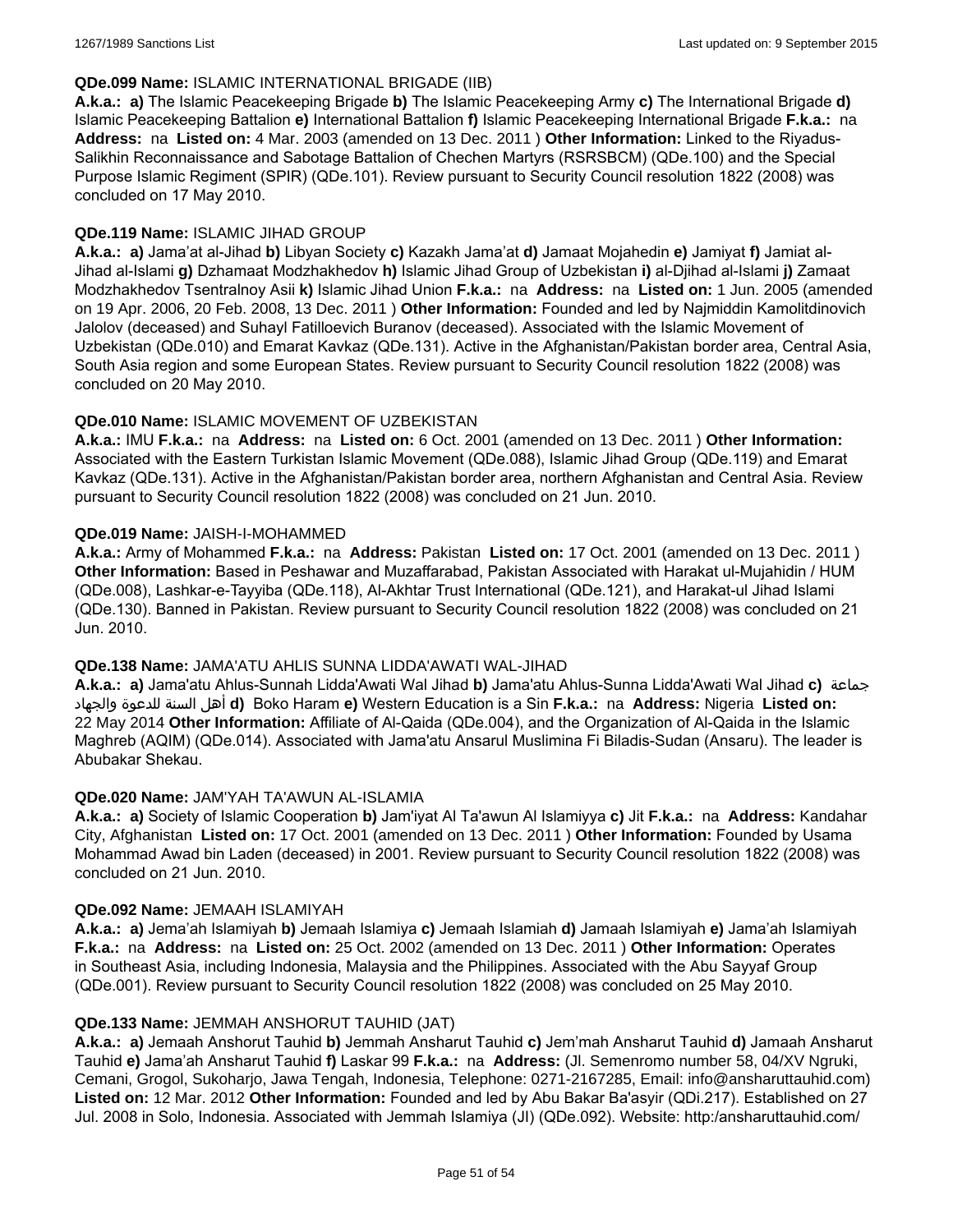### **QDe.118 Name:** LASHKAR-E-TAYYIBA

**A.k.a.: a)** Lashkar-e-Toiba **b)** Lashkar-i-Taiba **c)** al Mansoorian **d)** al Mansooreen **e)** Army of the Pure **f)** Army of the Righteous **g)** Army of the Pure and Righteous **h)** Paasban-e-Kashmir **i)** Paasban-i-Ahle-Hadith **j)** Pasbane-Kashmir **k)** Pasban-e-Ahle-Hadith **l)** Paasban-e-Ahle-Hadis **m)** Pashan-e-ahle Hadis **n)** Lashkar e Tayyaba **o)** LET **p)** Jamaat-ud-Dawa **q)** JUD **r)** Jama'at al-Dawa **s)** Jamaat ud-Daawa **t)** Jamaat ul-Dawah **u)** Jamaat-ul-Dawa **v)** Jama'at-i-Dawat **w)** Jamaiat-ud-Dawa **x)** Jama'at-ud-Da'awah **y)** Jama'at-ud-Da'awa **z)** Jamaati-ud-Dawa **aa)** Falah-i-Insaniat Foundation (FIF) **F.k.a.:** na **Address:** na **Listed on:** 2 May 2005 (amended on 3 Nov. 2005, 10 Dec. 2008, 14 Mar. 2012 ) **Other Information:** Associated with Hafiz Muhammad Saeed (QDi.263) who is the leader of Lashkar-e-Tayyiba. Review pursuant to Security Council resolution 1822 (2008) was concluded on 8 Jun. 2010.

### **QDe.096 Name:** LASHKAR I JHANGVI (LJ)

**A.k.a.:** na **F.k.a.:** na **Address:** na **Listed on:** 3 Feb. 2003 (amended on 13 Dec. 2011 ) **Other Information:** Based primarily in Pakistan's Punjab region and in the city of Karachi. Active in Pakistan although banned as at 2010. Review pursuant to Security Council resolution 1822 (2008) was concluded on 21 Jun. 2010.

### **QDe.011 Name:** LIBYAN ISLAMIC FIGHTING GROUP

الجماعة الاسلامية المقاتلة الليبية **:(script original (Name**

**A.k.a.:** LIFG **F.k.a.:** na **Address:** Libyan Arab Jamahiriya **Listed on:** 6 Oct. 2001 (amended on 5 Mar. 2009, 13 Dec. 2011 ) **Other Information:** Members in Afghanistan merged with Al-Qaida (QDe.004) in Nov. 2007. Review pursuant to Security Council resolution 1822 (2008) was concluded on 21 Jun. 2010.

### **QDe.012 Name:** MAKHTAB AL-KHIDAMAT

### **Name (original script):** الخدمات مكتب

**A.k.a.: a)** MAK **b)** Al Kifah **F.k.a.:** na **Address:** na **Listed on:** 6 Oct. 2001 (amended on 5 Mar. 2009, 13 Dec. 2011 ) **Other Information:** Absorbed into Al-Qaida (QDe.004). Review pursuant to Security Council resolution 1822 (2008) was concluded on 21 Jun. 2010.

### **QDe.089 Name:** MOROCCAN ISLAMIC COMBATANT GROUP

# الجماعة الاسلامية المغربية المقاتلة **:(script original (Name**

**A.k.a.: a)** Groupe Islamique Combattant Marocain **b)** GICM **F.k.a.:** na **Address:** Morocco **Listed on:** 10 Oct. 2002 (amended on 5 Mar. 2009 ) **Other Information:** Associated with the Organization of Al-Qaida in the Islamic Maghreb (QDe.014). Review pursuant to Security Council resolution 1822 (2008) was concluded on 20 May 2010.

#### **QDe.136 Name:** MUHAMMAD JAMAL NETWORK (MJN)

# شبكة محمد جمال **:(script original (Name**

**A.k.a.: a)** Muhammad Jamal Group **b)** Jamal Network **c)** Abu Ahmed Group **d)** Al-Qaida in Egypt (AQE) **F.k.a.:**  na **Address:** Operates in Egypt, Libya and Mali **Listed on:** 21 Oct. 2013 **Other Information:** Terrorist and paramilitary group established by Muhammad Jamal al Kashif (QDi.318) in 2011 and linked to Al-Qaida (QDe.004), Aiman al-Zawahiri (QDi.006), and the leadership of Al-Qaida in the Arabian Peninsula (AQAP) (QDe.129) and the Organization of Al-Qaida in the Islamic Maghreb (AQIM) (QDe.014). Funded and supported by AQAP. Multiple terrorist training camps in Egypt and Libya. Reportedly acquiring weapons, conducting training and establishing terrorist groups in the Sinai, Egypt. Training suicide bombers, foreign fighters and planning terrorist attacks in Egypt, Libya and elsewhere as of Sep. 2013. MJN members were reported to be involved in the attack on the United States Mission in Benghazi, Libya, on 11 Sep. 2012.

**QDe.134 Name:** Mouvement pour l'Unification et le Jihad en Afrique de l'Ouest (MUJAO)

### حركة التوحيد والجهاد في غرب إفريقيا **:Name (original script)**

**A.k.a.:** na **F.k.a.:** na **Address: a)** Mali **b)** Algeria **Listed on:** 5 Dec. 2012 **Other Information:** Associated with The Organization of Al-Qaida in the Islamic Maghreb (QDe.014) and Mokhtar Belmokhtar (QDi.136). Active in the Sahel/Sahara region.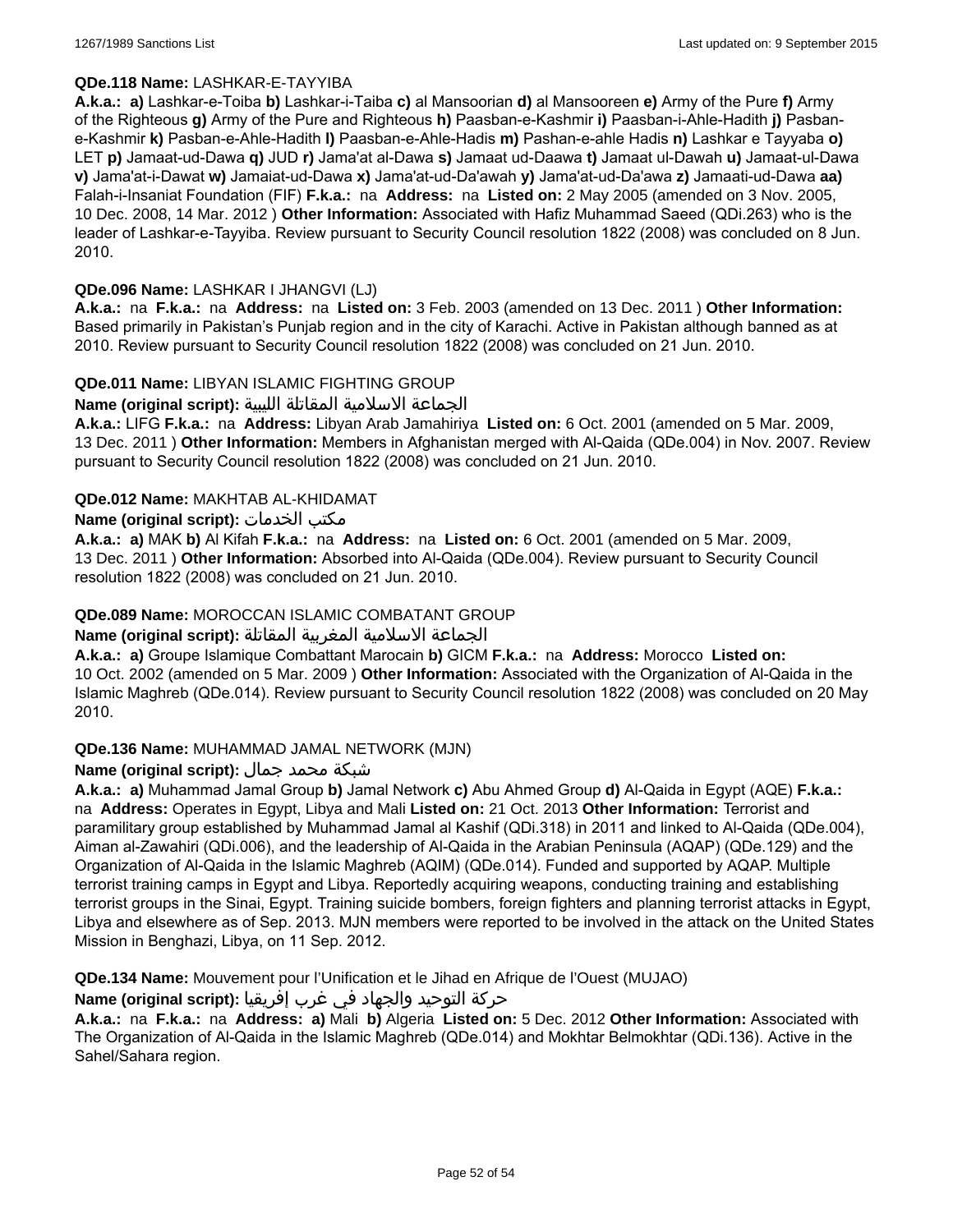### **QDe.021 Name:** RABITA TRUST

**A.k.a.:** na **F.k.a.:** na **Address:** (a) Room 9a, 2nd Floor, Wahdat Road, Education Town, Lahore, Pakistan b) Wares Colony, Lahore, Pakistan (at time of listing)) **Listed on:** 17 Oct. 2001 (amended on 21 Mar. 2012, 18 Jun. 2015 ) **Other Information:** Banned in Pakistan. Review pursuant to Security Council resolution 1822 (2008) was concluded on 21 Jun. 2010.

### **QDe.128 Name:** RAJAH SOLAIMAN MOVEMENT

**A.k.a.: a)** Rajah Solaiman Islamic Movement **b)** Rajah Solaiman Revolutionary Movement **F.k.a.:** na **Address: a)** Barangay Mal-Ong, Anda, Pangasinan Province, Philippines **b)** Sitio Dueg, Barangay Maasin, San Clemente, Tarlac Province, Philippines **c)** Number 50, Purdue Street, Cubao, Quezon City, Philippines **Listed on:** 4 Jun. 2008 (amended on 13 Dec. 2011 ) **Other Information:** Founded and headed by Hilarion Del Rosario Santos III (QDi.244). Associated with the Abu Sayyaf Group (QDe.001), Jemaah Islamiyah (QDe.092) and Khadafi Abubakar Janjalani (QDi.180). Review pursuant to Security Council resolution 1822 (2008) was concluded on 13 May 2010.

### **QDe.070 Name:** REVIVAL OF ISLAMIC HERITAGE SOCIETY

# جمعية احياء التراث الاسلامي **:(script original (Name**

**A.k.a.: a)** Revival of Islamic Society Heritage on the African Continent **b)** Jamia Ihya ul Turath **c)** RIHS **d)** Jamiat Ihia Al-Turath Al-Islamiya **e)** Al-Furqan Foundation Welfare Trust **f)** Al-Furqan Welfare Foundation **F.k.a.:**  na **Address: a)** Pakistan **b)** Afghanistan **Listed on:** 11 Jan. 2002 (amended on 25 Jul. 2006, 5 Mar. 2009, 13 Dec. 2011, 15 Jun. 2015 ) **Other Information:** NOTE: Only the Pakistan and Afghanistan offices of this entity are designated. Associated with Abu Bakr al-Jaziri (QDi.058) and Afghan Support Committee (ASC) (QDi.069). Review pursuant to Security Council resolution 1822 (2008) was concluded on 8 Jun. 2010.

## **QDe.100 Name:** RIYADUS-SALIKHIN RECONNAISSANCE AND SABOTAGE BATTALION OF CHECHEN MARTYRS (RSRSBCM)

**A.k.a.: a)** Riyadus-Salikhin Reconnaissance and Sabotage Battalion **b)** Riyadh-as-Saliheen **c)** The Sabotage and Military Surveillance Group of the Riyadh al-Salihin Martyrs **d)** Firqat al-Takhrib wa al-Istitla al-Askariyah li Shuhada Riyadh al-Salihin **e)** Riyadus-Salikhin Reconnaissance and Sabotage battalion of Shahids (martyrs) **F.k.a.:** na **Address:** na **Listed on:** 4 Mar. 2003 (amended on 25 Jul. 2006, 13 Dec. 2011 ) **Other Information:** Associated with the Islamic International Brigade (IIB) (QDe.099), the Special Purpose Islamic Regiment (SPIR) (QDe.101) and Emarat Kavkaz (QDe.131). Review pursuant to Security Council resolution 1822 (2008) was concluded on 17 May 2010.

#### **QDe.101 Name:** SPECIAL PURPOSE ISLAMIC REGIMENT (SPIR)

**A.k.a.: a)** The Islamic Special Purpose Regiment **b)** The al-Jihad-Fisi-Sabililah Special Islamic Regiment **c)** Islamic Regiment of Special Meaning **F.k.a.:** na **Address:** na **Listed on:** 4 Mar. 2003 (amended on 25 Jul. 2006, 13 Dec. 2011 ) **Other Information:** Linked to the Islamic International Brigade (IIB) (QDe.099) and the Riyadus-Salikhin Reconnaissance and Sabotage Battalion of Chechen Martyrs (RSRSBCM) (QDe.100). Review pursuant to Security Council resolution 1822 (2008) was concluded on 17 May 2010.

#### **QDe.108 Name:** TAIBAH INTERNATIONAL-BOSNIA OFFICES

**A.k.a.: a)** Taibah International Aid Agency **b)** Taibah International Aid Association **c)** Al Taibah, Intl. **d)** Taibah International Aide Association **F.k.a.:** na **Address: a)** 6 Avde Smajlovica Street, Novo Sarajevo, Bosnia and Herzegovina **b)** 26 Tabhanska Street, Visoko, Bosnia and Herzegovina **c)** 3 Velika Cilna Ulica, Visoko, Bosnia and Herzegovina **d)** 26 Tabhanska Street, Visoko, Bosnia and Herzegovina **Listed on:** 11 May 2004 (amended on 24 Mar. 2009 ) **Other Information:** In 2002-2004, Taibah International – Bosnia offices used premises of the Culture Home in Hadzici, Sarajevo, Bosnia and Herzegovina. The organization was officially registered in Bosnia and Herzegovina as a branch of Taibah International Aid Association under registry number 7. Taibah International – Bosnia offices ceased its work by decision of the Ministry of Justice of the Bosnia and Herzegovina Federation (decision on cessation of operation number 03-05-2-70/03). Review pursuant to Security Council resolution 1822 (2008) was concluded on 21 Jun. 2010.